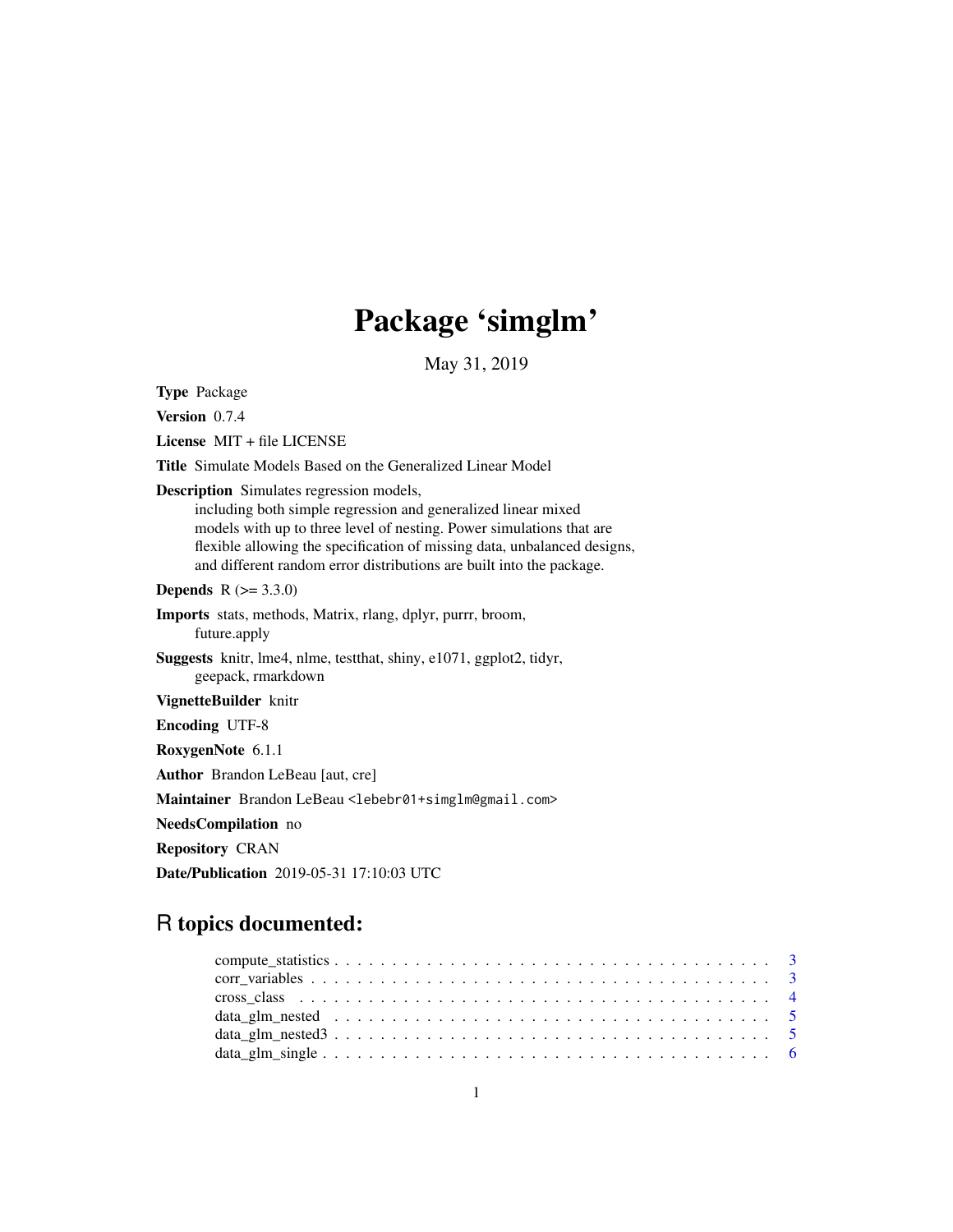| 7    |
|------|
| 7    |
| 8    |
| 8    |
| 9    |
| 9    |
| 10   |
| 10   |
| 11   |
| 12   |
| 12   |
| 13   |
| 13   |
| 14   |
| 14   |
| 15   |
| 16   |
| 16   |
| 17   |
| 17   |
| 18   |
| 18   |
| 19   |
| 19   |
| 20   |
| 21   |
| 22   |
| 23   |
| 23   |
| 24   |
| 26   |
| 27   |
| 30   |
| -33  |
| - 36 |
| 37   |
|      |
| 43   |
| 47   |
|      |
| 50   |
| 53   |
| 55   |
| 58   |
| 61   |
| 63   |
| 64   |
| 68   |
| 71   |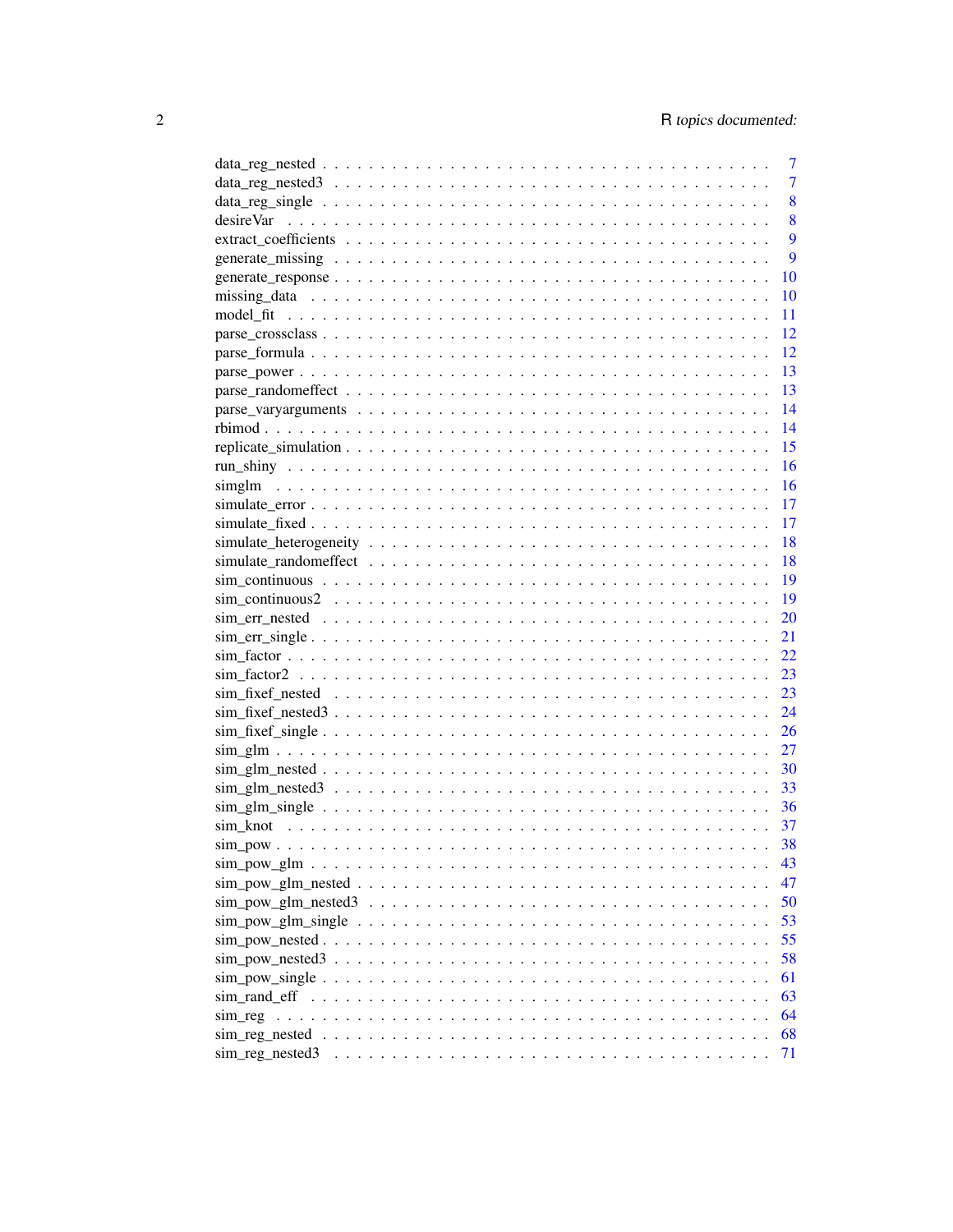# <span id="page-2-0"></span>compute\_statistics 3

| Index |  |
|-------|--|
|       |  |
|       |  |
|       |  |
|       |  |

# Description

Compute Power, Type I Error, or Precision Statistics

# Usage

```
compute_statistics(data, sim_args, power = TRUE, type_1_error = TRUE,
 precision = TRUE)
```
compute\_statistics *Compute Power, Type I Error, or Precision Statistics*

# Arguments

| data         | A list of model results generated by replicate_simulation function.                                                                         |
|--------------|---------------------------------------------------------------------------------------------------------------------------------------------|
| sim_args     | A named list with special model formula syntax. See details and examples for<br>more information. The named list may contain the following: |
|              | • fixed: This is the fixed portion of the model (i.e. covariates)                                                                           |
|              | • random: This is the random portion of the model (i.e. random effects)                                                                     |
|              | • error: This is the error (i.e. residual term).                                                                                            |
| power        | TRUE/FALSE flag indicating whether power should be computed. Defaults to<br>TRUE.                                                           |
| type_1_error | TRUE/FALSE flag indicating whether type I error rate should be computed.<br>Defaults to TRUE.                                               |
| precision    | TRUE/FALSE flag indicating whether precision should be computed. Defaults<br>to TRUE.                                                       |
|              |                                                                                                                                             |

corr\_variables *Function to correlate variables*

# Description

Inputs a matrix and other parameters and outputs a correlated matrix

#### Usage

```
corr_variables(mat, cor_vars, cov_param, standardize = TRUE)
```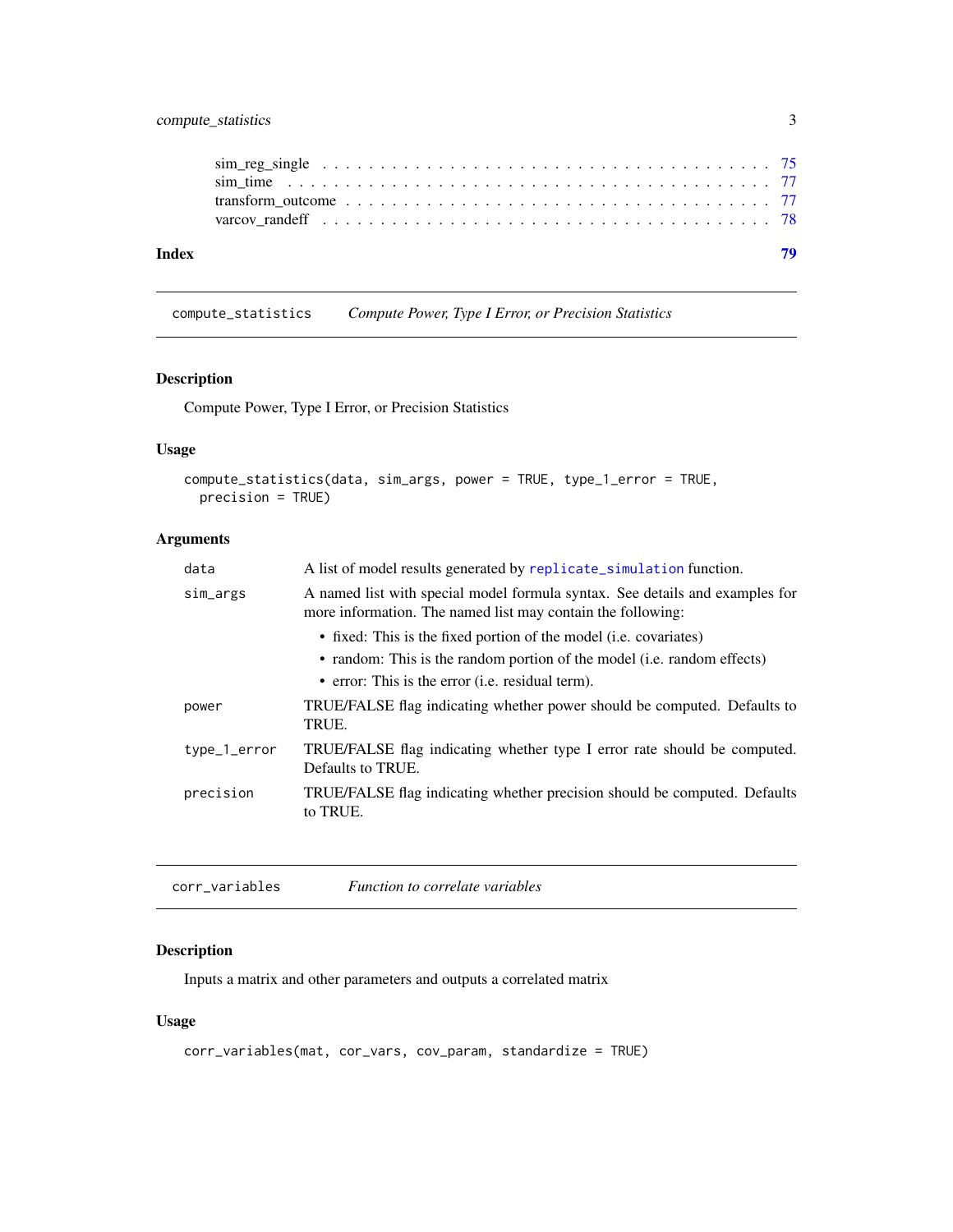# <span id="page-3-0"></span>Arguments

| mat         | A matrix of variables to correlate                                                                                                                                                                                    |
|-------------|-----------------------------------------------------------------------------------------------------------------------------------------------------------------------------------------------------------------------|
| cor_vars    | A vector of correlations to specify, must be specified by row where the first<br>element is the correlation between variable 1 and variable 2, second correlation<br>is between variable 1 and variable 3, and so on. |
| cov_param   | Variable specification similar to specifying fixed effects. See sim reg for more<br>details.                                                                                                                          |
| standardize | TRUE/FALSE flag indicating whether variables should be standardized prior to<br>correlating (this is needed for accurate correlated variables)                                                                        |

|--|--|--|

# Description

Input cross classified simulation parameters, output cross classified structure as a function of the original id variables. This function currently only supports a single (intercept) cross classified random effect.

# Usage

cross\_class(num\_ids, samp\_size, random\_param)

| num_ids      | Number of cross classified ids to generate.                                                                                         |
|--------------|-------------------------------------------------------------------------------------------------------------------------------------|
| samp_size    | Sample size to generate, this is used to pass to the sample function.                                                               |
| random_param | A list of data generating characteristics used to generate the cross classified ran-<br>dom effect. This function needs to include: |
|              | • random var The variance of the cross classified random effect.<br>• rand_gen The random generating function used.                 |
|              | Optional elements are:                                                                                                              |
|              | • ther: Theorectial mean and variance from rand_gen,<br>• ther_sim: Simulate mean/variance for standardization purposes,            |
|              | • cor vars: Correlation between random effects,<br>• : Additional parameters needed for rand_gen function.                          |
|              | See sim_rand_eff for additional parameters that can be passed.                                                                      |
|              |                                                                                                                                     |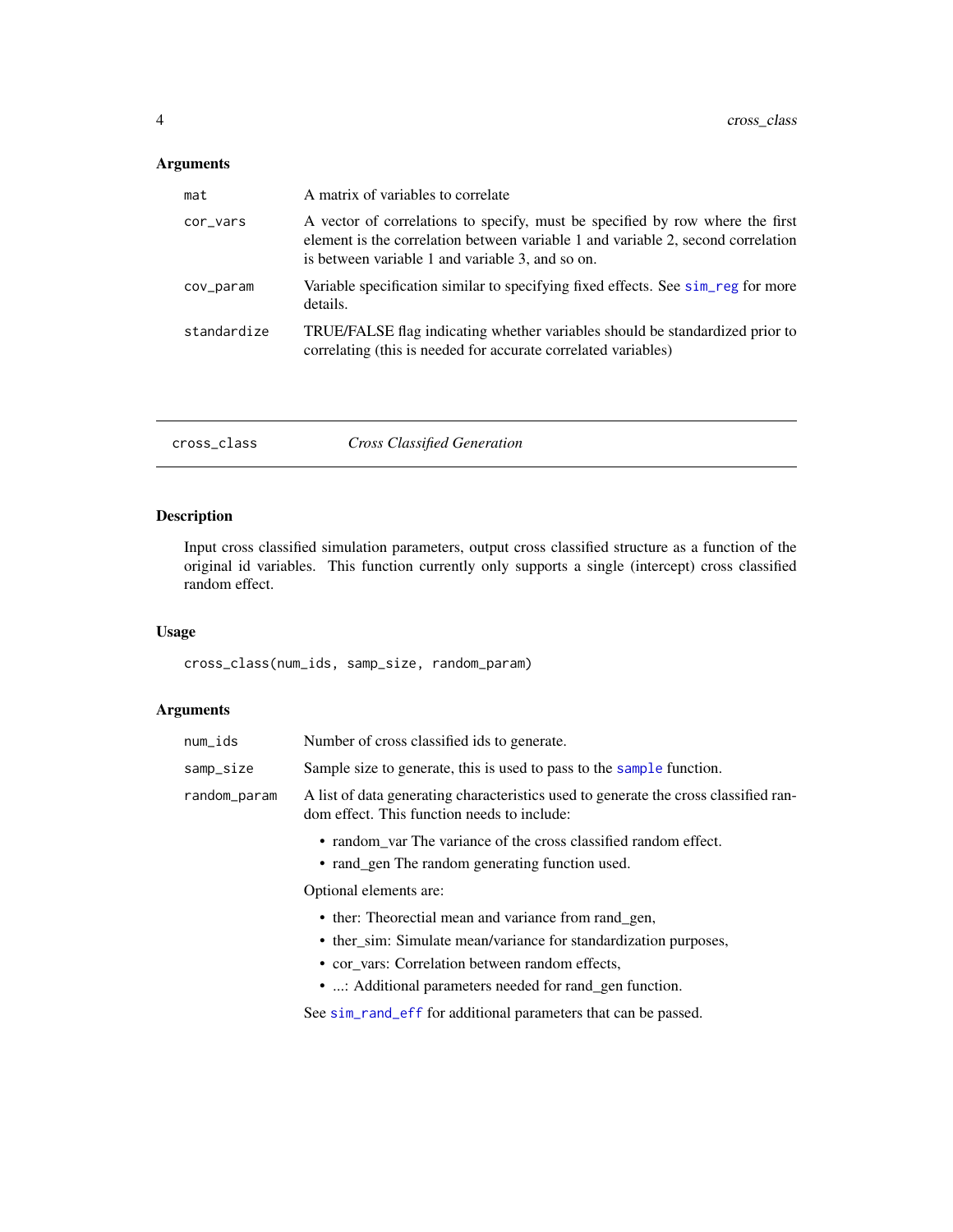#### <span id="page-4-0"></span>Description

Takes simulation parameter arguments and returns simulated data for two different probability distributions. One is logistic (0/1) outcome and the second being poisson (count) outcomes.

#### Usage

```
data_glm_nested(Xmat, Zmat, beta, rand_eff, n, p, outcome_type)
```
#### Arguments

| Xmat         | A matrix of covariates.                                                                                                                           |
|--------------|---------------------------------------------------------------------------------------------------------------------------------------------------|
| Zmat         | Design matrix for random effects.                                                                                                                 |
| beta         | A vector of regression parameters.                                                                                                                |
| rand_eff     | A vector of random effects, must be stacked.                                                                                                      |
| n            | Number of clusters.                                                                                                                               |
| p            | Number of units within each cluster.                                                                                                              |
| outcome_type | A vector specifying the type of outcome, must be either logistic or poisson.<br>Logitatic outcome will be 0/1 and poisson outcome will be counts. |

data\_glm\_nested3 *Simulates three level nested data with a single third level random effect*

# Description

Takes simulation parameter arguments and returns simulated data for two different probability distributions. One is logistic (0/1) outcome and the second being poisson (count) outcomes.

#### Usage

```
data_glm_nested3(Xmat, Zmat, Zmat3, beta, rand_eff, rand_eff3, k, n, p,
  outcome_type)
```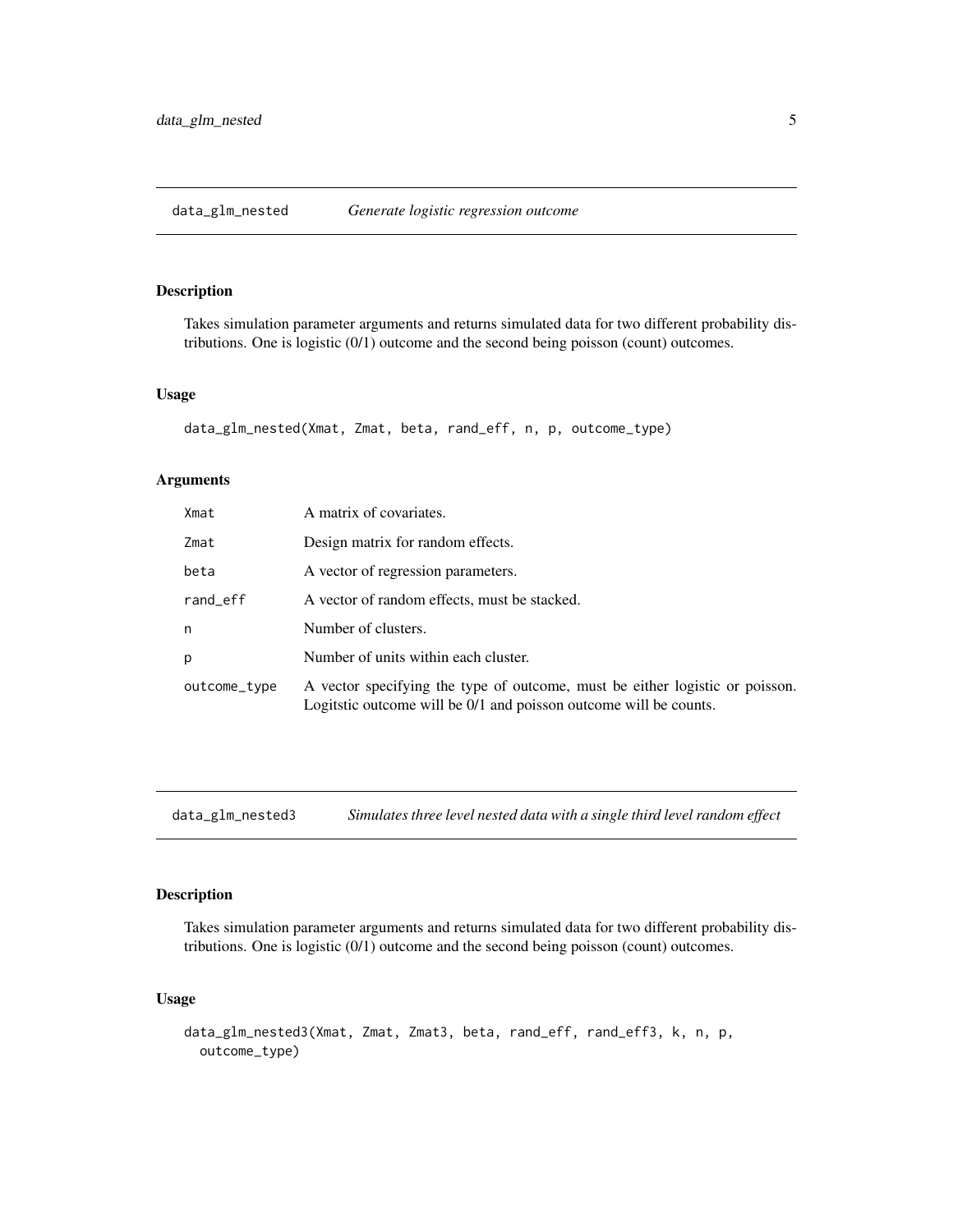# Arguments

| Xmat         | A matrix of covariates.                                                                                                                           |
|--------------|---------------------------------------------------------------------------------------------------------------------------------------------------|
| Zmat         | Design matrix for random effects.                                                                                                                 |
| Zmat3        | Design matrix for level 3 random effects.                                                                                                         |
| beta         | A vector of regression parameters.                                                                                                                |
| rand_eff     | A vector of random effects, must be stacked.                                                                                                      |
| rand_eff3    | A vector of level 3 random effects, must be stacked.                                                                                              |
| k            | Number of third level clusters.                                                                                                                   |
| n            | Number of clusters.                                                                                                                               |
| p            | Number of units within each cluster.                                                                                                              |
| outcome_type | A vector specifying the type of outcome, must be either logistic or poisson.<br>Logitstic outcome will be 0/1 and poisson outcome will be counts. |
|              |                                                                                                                                                   |

data\_glm\_single *Generate logistic regression outcome*

# Description

Takes simulation parameter arguments and returns simulated data for two different probability distributions. One is logistic (0/1) outcome and the second being poisson (count) outcomes.

#### Usage

data\_glm\_single(Xmat, beta, n, outcome\_type)

| Xmat         | A matrix of covariates.                                                                                                                           |
|--------------|---------------------------------------------------------------------------------------------------------------------------------------------------|
| beta         | A vector of regression parameters.                                                                                                                |
| n            | Number of clusters.                                                                                                                               |
| outcome_type | A vector specifying the type of outcome, must be either logistic or poisson.<br>Logitatic outcome will be 0/1 and poisson outcome will be counts. |

<span id="page-5-0"></span>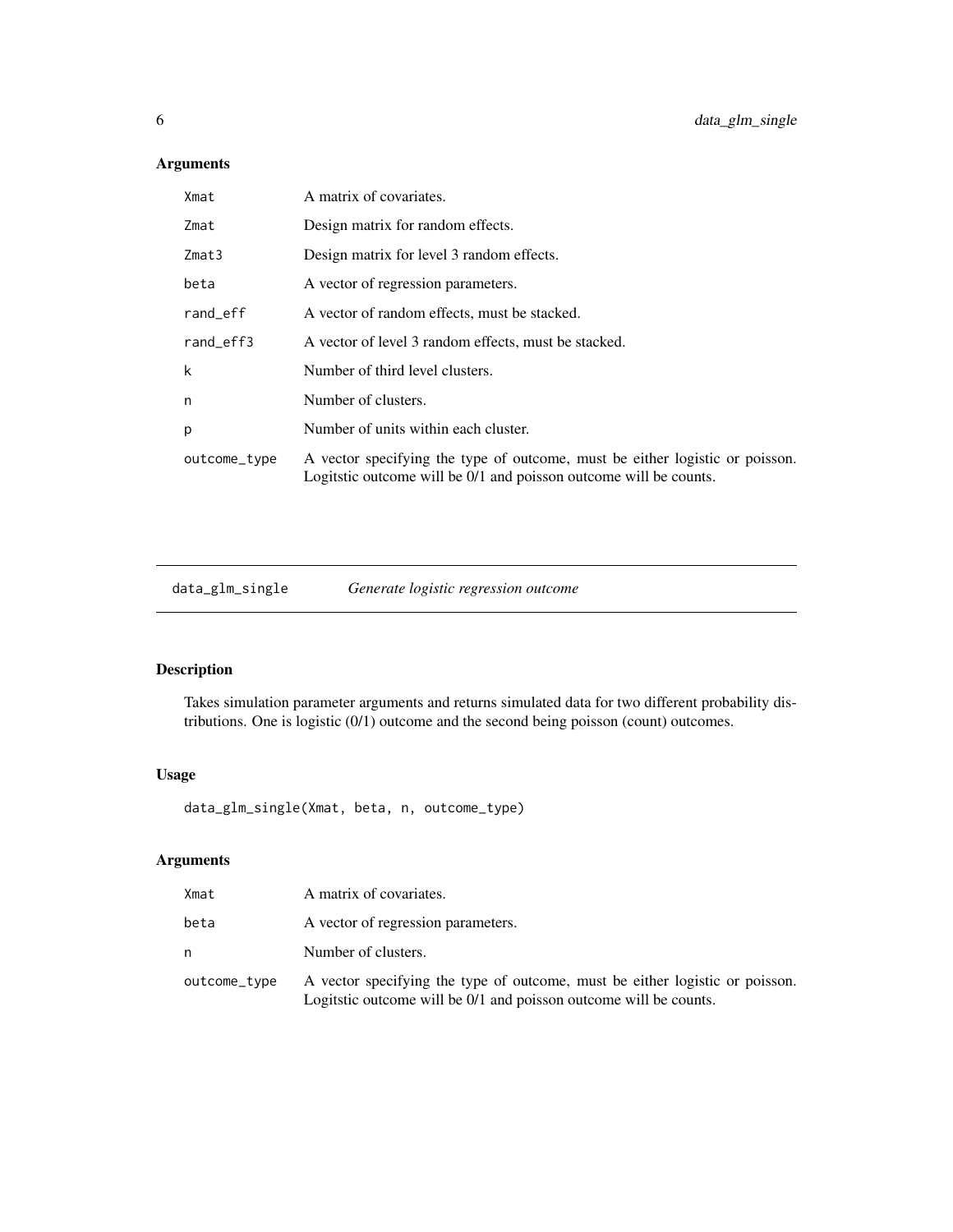<span id="page-6-0"></span>data\_reg\_nested *Simulates two level nested data*

#### Description

Takes simulation parameter arguments and returns simulated data.

#### Usage

data\_reg\_nested(Xmat, Zmat, beta, rand\_eff, n, p, err)

# Arguments

| Xmat     | A matrix of covariates.                      |
|----------|----------------------------------------------|
| Zmat     | Design matrix for random effects.            |
| beta     | A vector of regression parameters.           |
| rand_eff | A vector of random effects, must be stacked. |
| n        | Number of clusters.                          |
| p        | Number of units within each cluster.         |
| err      | A vector of within cluster errors.           |
|          |                                              |

data\_reg\_nested3 *Simulates three level nested data with a single third level random effect*

# Description

Takes simulation parameter arguments and returns simulated data.

# Usage

```
data_reg_nested3(Xmat, Zmat, Zmat3, beta, rand_eff, rand_eff3, k, n, p,
 err)
```

| Xmat      | A matrix of covariates.                              |
|-----------|------------------------------------------------------|
| Zmat      | Design matrix for random effects.                    |
| Zmat3     | Design matrix for level 3 random effects.            |
| beta      | A vector of regression parameters.                   |
| rand_eff  | A vector of random effects, must be stacked.         |
| rand_eff3 | A vector of level 3 random effects, must be stacked. |
| k         | Number of third level clusters.                      |
| n         | Number of clusters.                                  |
| p         | Number of units within each cluster.                 |
| err       | A vector of within cluster errors.                   |
|           |                                                      |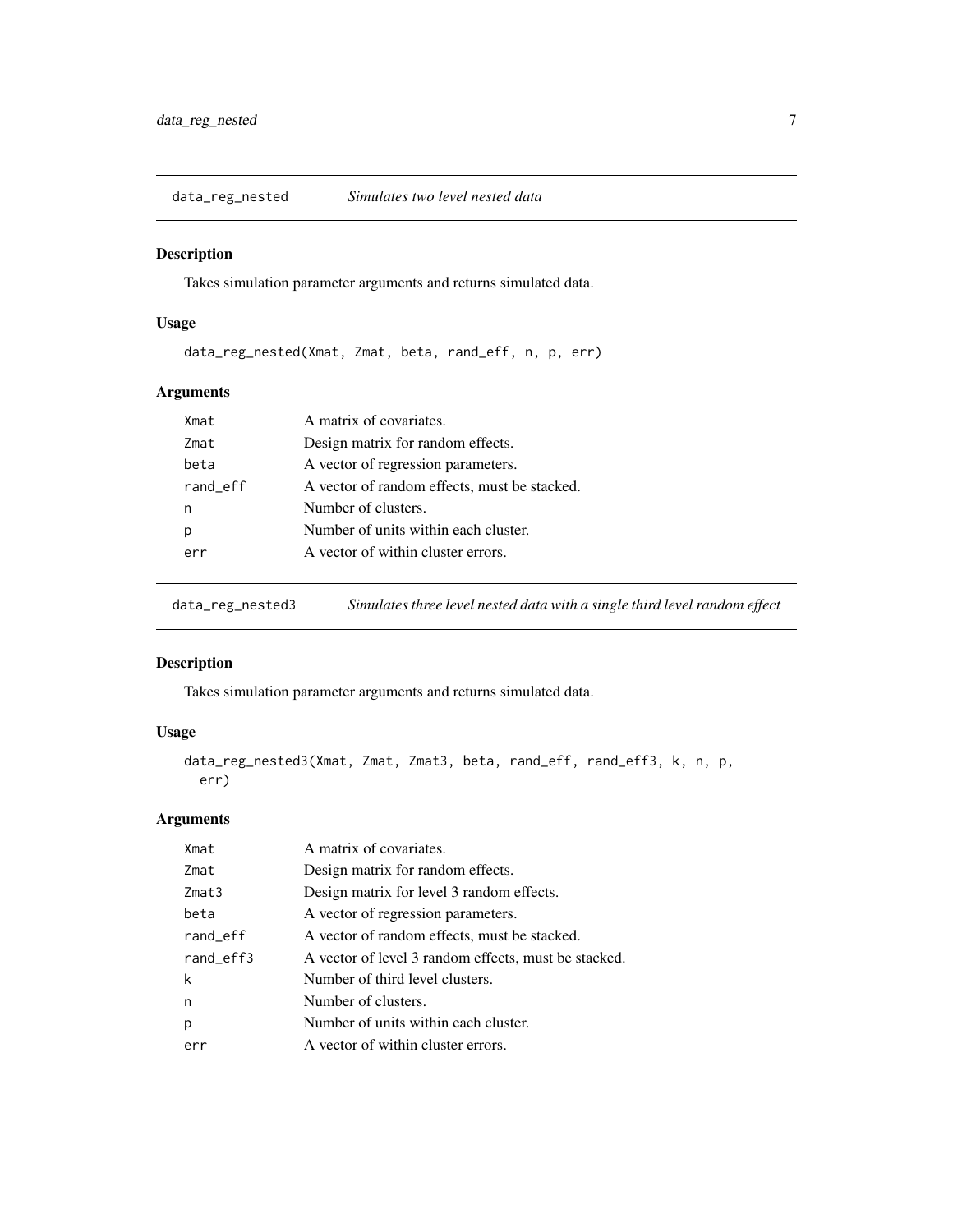<span id="page-7-0"></span>data\_reg\_single *Simulates single level data*

# Description

Takes simulation parameter arguments and returns simulated data.

#### Usage

```
data_reg_single(Xmat, beta, n, err)
```
# Arguments

| Xmat | A matrix of covariates.            |
|------|------------------------------------|
| beta | A vector of regression parameters. |
| n    | Number of clusters.                |
| err  | A vector of within cluster errors. |

# Details

This is a helper function to the master function [sim\\_reg](#page-63-1), this function does the actual simulation to return the data for single level models.

<span id="page-7-1"></span>

| desireVar | Computes mixture normal variance |  |
|-----------|----------------------------------|--|
|-----------|----------------------------------|--|

#### Description

Input the desired variance, number of distributions, and mean of the distributions, returns a value of the variance of each mixture distribution.

#### Usage

```
desireVar(desVar, num_dist, means, equalWeight = TRUE)
```

| desVar      | Desired overall variance of mixture normal distribution.           |
|-------------|--------------------------------------------------------------------|
| num dist    | Number of normal distributions.                                    |
| means       | Vector of means for each normal distribution. Must equal num_dist. |
| equalWeight | Should equal weights be used, only TRUE is currently supported.    |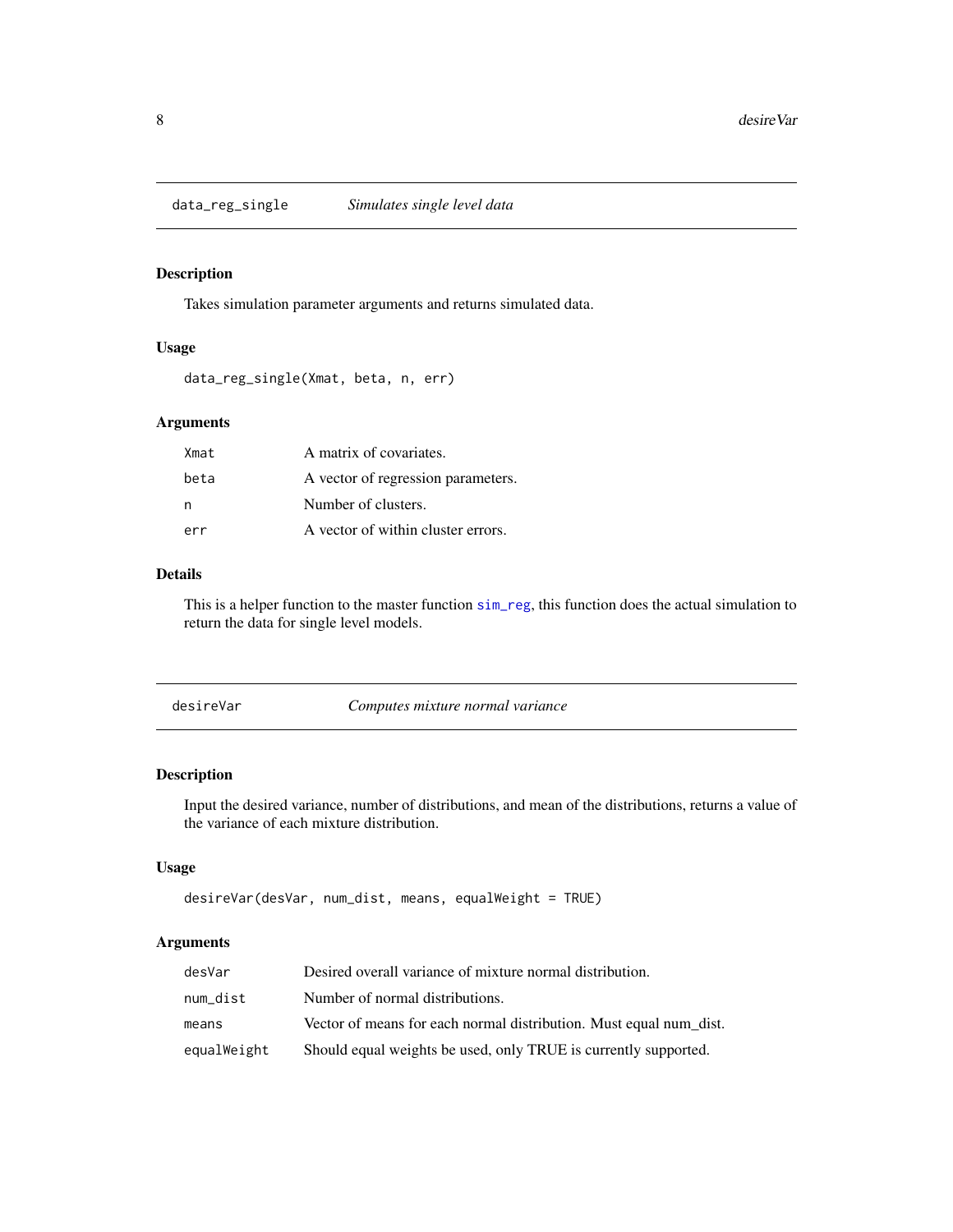# <span id="page-8-0"></span>extract\_coefficients 9

#### Details

This function can be used to generate the inputs for the [rbimod](#page-13-1) variances when a specific variance is desired. Especially useful when attempting to simulate a mixture normal/bimodal distribution.

#### Examples

```
# calculating variance to be 2.5 with 2 distributions
desireVar(2.5, 2, means = c(-1, 1), equalWeight = TRUE)
```
extract\_coefficients *Extract Coefficients*

#### Description

Extract Coefficients

#### Usage

```
extract_coefficients(model, extract_function = NULL)
```
#### Arguments

model A returned model object from a fitted model. extract\_function A function that extracts model results. The function must take the model object as the only argument.

generate\_missing *Tidy Missing Data Function*

#### Description

Tidy Missing Data Function

#### Usage

```
generate_missing(data, sim_args)
```

| data     | Data simulated from other functions to pass to this function.                |
|----------|------------------------------------------------------------------------------|
| sim_args | A named list with special model formula syntax. See details and examples for |
|          | more information. The named list may contain the following:                  |
|          | • fixed: This is the fixed portion of the model ( <i>i.e.</i> covariates)    |
|          | • random: This is the random portion of the model (i.e. random effects)      |
|          | • error: This is the error (i.e. residual term).                             |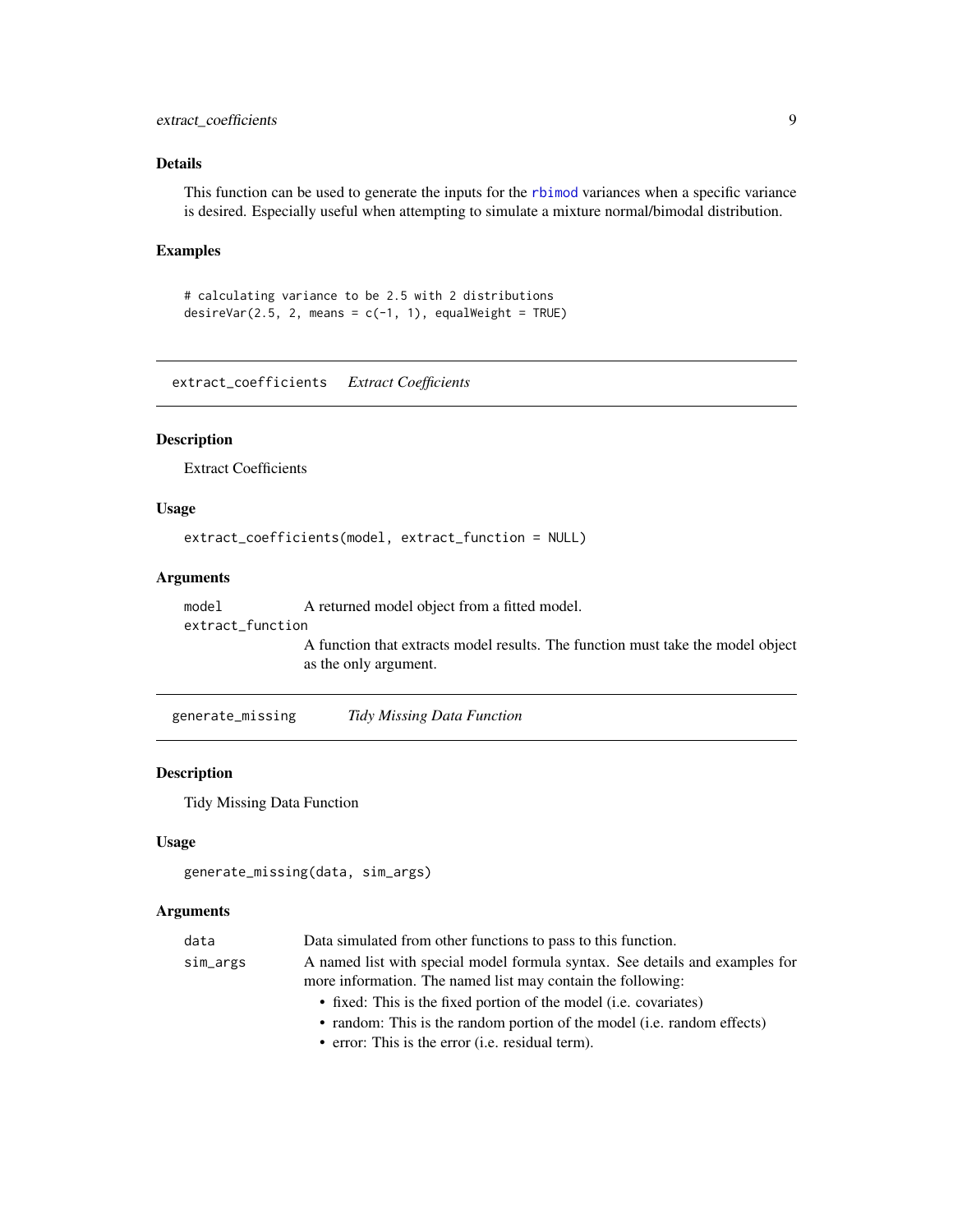<span id="page-9-0"></span>generate\_response *Simulate response variable*

#### Description

Simulate response variable

#### Usage

```
generate_response(data, sim_args, keep_intermediate = TRUE, ...)
```
#### **Arguments**

| data              | Data simulated from other functions to pass to this function.                                                                                                                          |
|-------------------|----------------------------------------------------------------------------------------------------------------------------------------------------------------------------------------|
| sim_args          | A named list with special model formula syntax. See details and examples for<br>more information. The named list may contain the following:                                            |
|                   | • fixed: This is the fixed portion of the model ( <i>i.e.</i> covariates)<br>• random: This is the random portion of the model (i.e. random effects)                                   |
|                   | • error: This is the error (i.e. residual term).                                                                                                                                       |
| keep_intermediate |                                                                                                                                                                                        |
|                   | TRUE/FALSE flag indicating whether intermediate steps should be kept. This<br>would include fixed effects times regression weights, random effect summations,<br>etc. Default is TRUE. |
| .                 | Other arguments to pass to error simulation functions.                                                                                                                                 |
|                   |                                                                                                                                                                                        |
| missing_data      | <b>Missing Data Functions</b>                                                                                                                                                          |

# Description

Function that inputs simulated data and returns data frame with new response variable that includes missing data. Missing data types incorporated include dropout missing data, missing at random, and random missing data.

#### Usage

```
missing_data(sim_data, resp_var = "sim_data",
 new_outcome = "sim_data2", clust_var = NULL, within_id = NULL,
 miss_prop = NULL, dropout_location = NULL, type = c("dropout",
  "random", "mar"), miss_cov, mar_prop)
dropout_missing(sim_data, resp_var = "sim_data",
 new_outcome = "sim_data2", clust_var = "clustID",
 within_id = "withinID", miss_prop = NULL, dropout_location = NULL)
```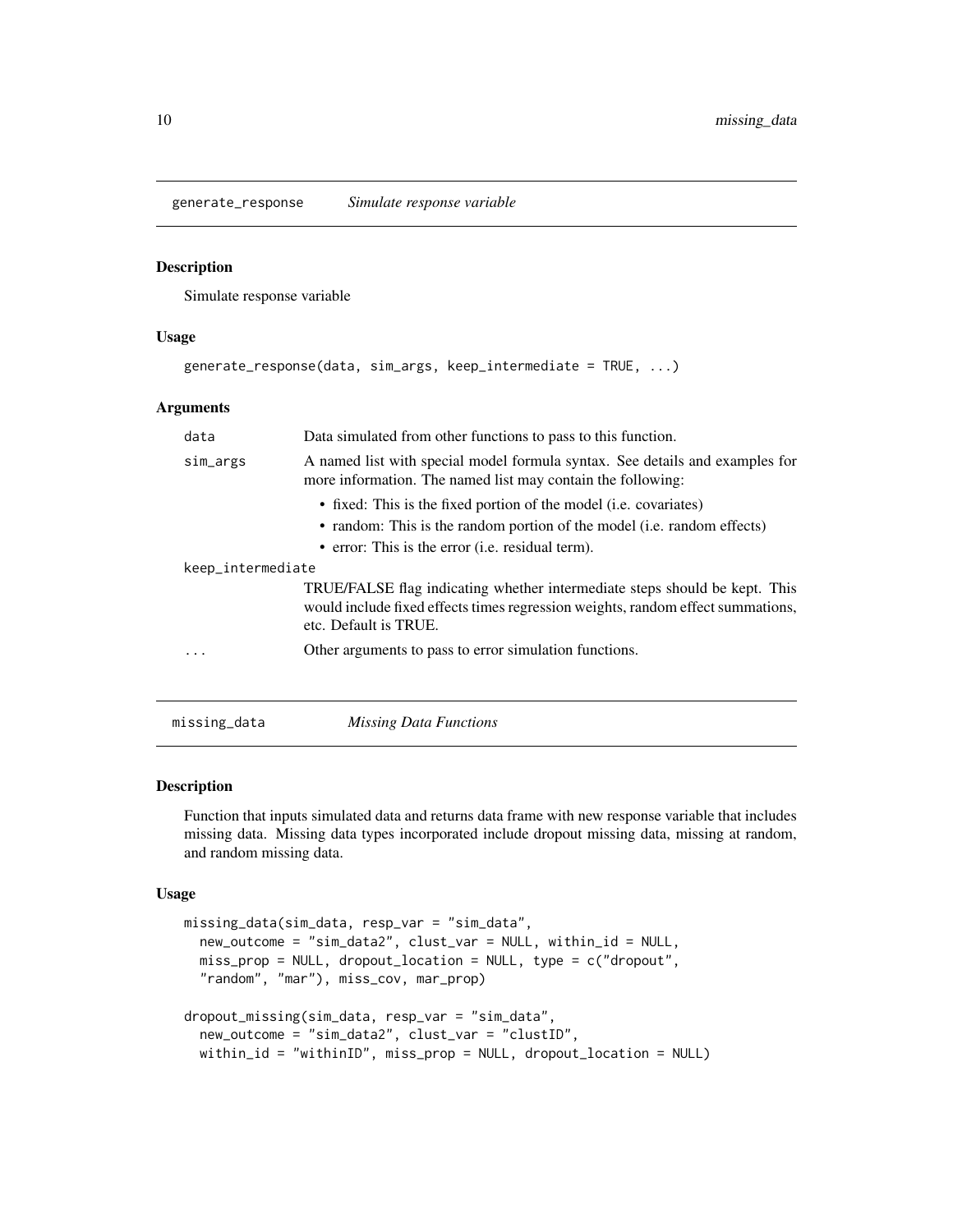```
random_missing(sim_data, resp_var = "sim_data",
 new_outcome = "sim_data2", miss_prop, clust_var = NULL,
 within_id = "withinID")
mar_missing(sim_data, resp_var = "sim_data", new_outcome = "sim_data2",
```
# miss\_cov, mar\_prop)

# Arguments

| sim_data         | Simulated data frame                                                                                                    |
|------------------|-------------------------------------------------------------------------------------------------------------------------|
| resp_var         | Character string of response variable with complete data.                                                               |
| new_outcome      | Character string of new outcome variable name that includes the missing data.                                           |
| clust_var        | Cluster variable used for the grouping, set to NULL by default which means no<br>clustering.                            |
| within_id        | ID variable within each cluster.                                                                                        |
| miss_prop        | Proportion of missing data overall                                                                                      |
| dropout_location |                                                                                                                         |
|                  | A vector the same length as the number of clusters representing the number of<br>data observations for each individual. |
| type             | The type of missing data to generate, currently supports droput, random, or<br>missing at random (mar) missing data.    |
| miss_cov         | Covariate that the missing values are based on.                                                                         |
| mar_prop         | Proportion of missing data for each unique value specified in the miss_cov ar-<br>gument.                               |
|                  |                                                                                                                         |

<span id="page-10-1"></span>model\_fit *Tidy Model Fitting Function*

# Description

Tidy Model Fitting Function

# Usage

```
model_fit(data, sim_args, ...)
```
#### Arguments

| data     | A data object, most likely generated from within simglm                                                                                     |
|----------|---------------------------------------------------------------------------------------------------------------------------------------------|
| sim_args | A named list with special model formula syntax. See details and examples for<br>more information. The named list may contain the following: |
|          | • fixed: This is the fixed portion of the model (i.e. covariates)                                                                           |
|          |                                                                                                                                             |

• random: This is the random portion of the model (i.e. random effects)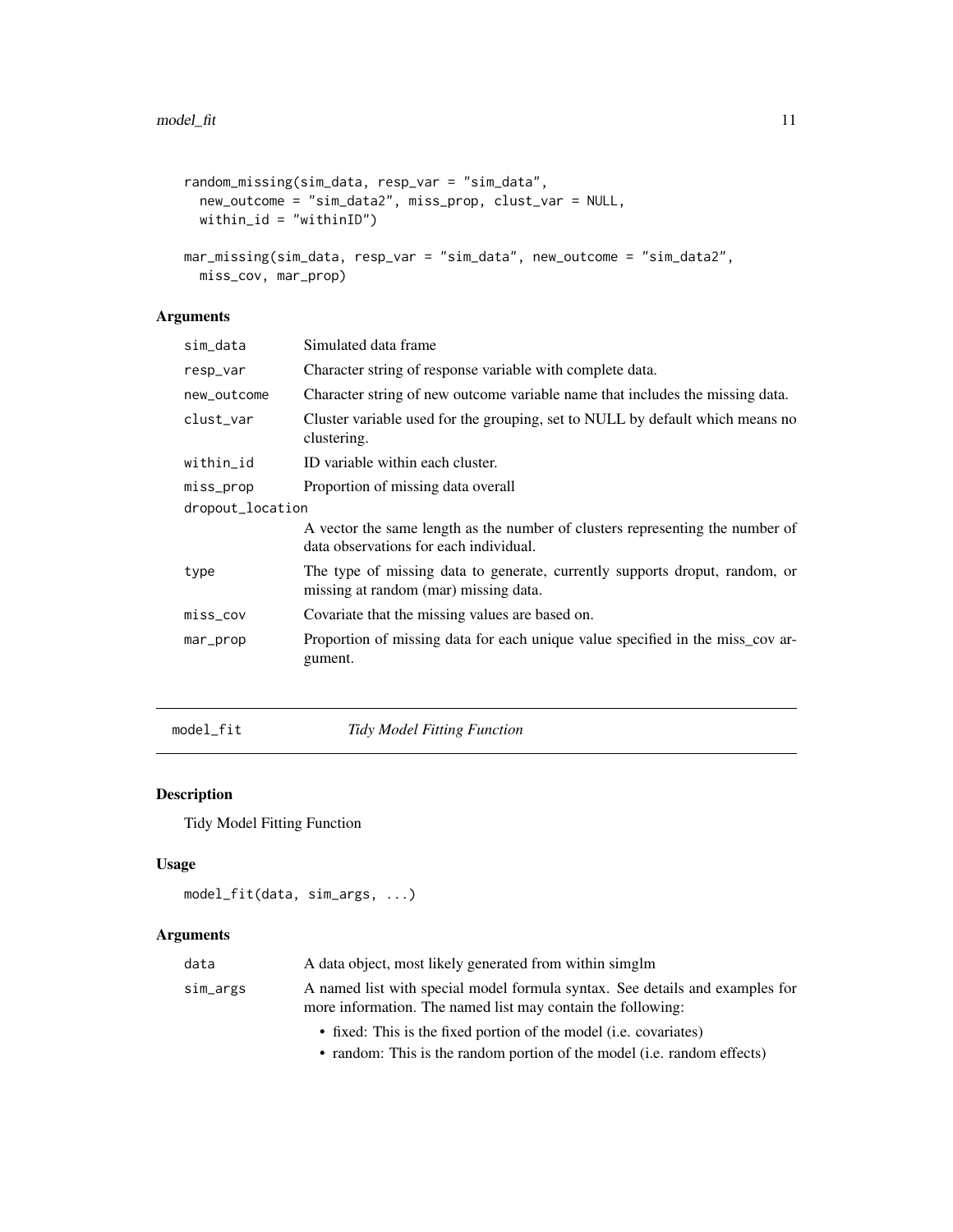• error: This is the error (i.e. residual term).

• model\_fit: These are arguments passed to the [model\\_fit](#page-10-1) function.

<span id="page-11-0"></span>... Currently not used.

parse\_crossclass *Parse Cross-classified Random Effects*

# Description

Parse Cross-classified Random Effects

#### Usage

```
parse_crossclass(sim_args, random_formula_parsed)
```
# Arguments

| sim_args              | Simulation arguments                        |
|-----------------------|---------------------------------------------|
| random_formula_parsed |                                             |
|                       | This is the output from parse_randomeffect. |

<span id="page-11-1"></span>

| parse_formula | Parses tidy formula simulation syntax |  |
|---------------|---------------------------------------|--|
|               |                                       |  |

# Description

A function that parses the formula simulation syntax in order to simulate data.

#### Usage

```
parse_formula(sim_args)
```
# Arguments

| sim_args | A named list with special model formula syntax. See details and examples for |
|----------|------------------------------------------------------------------------------|
|          | more information. The named list may contain the following:                  |
|          | • fixed: This is the fixed portion of the model (i.e. covariates)            |
|          | • random: This is the random portion of the model (i.e. random effects)      |

• error: This is the error (i.e. residual term).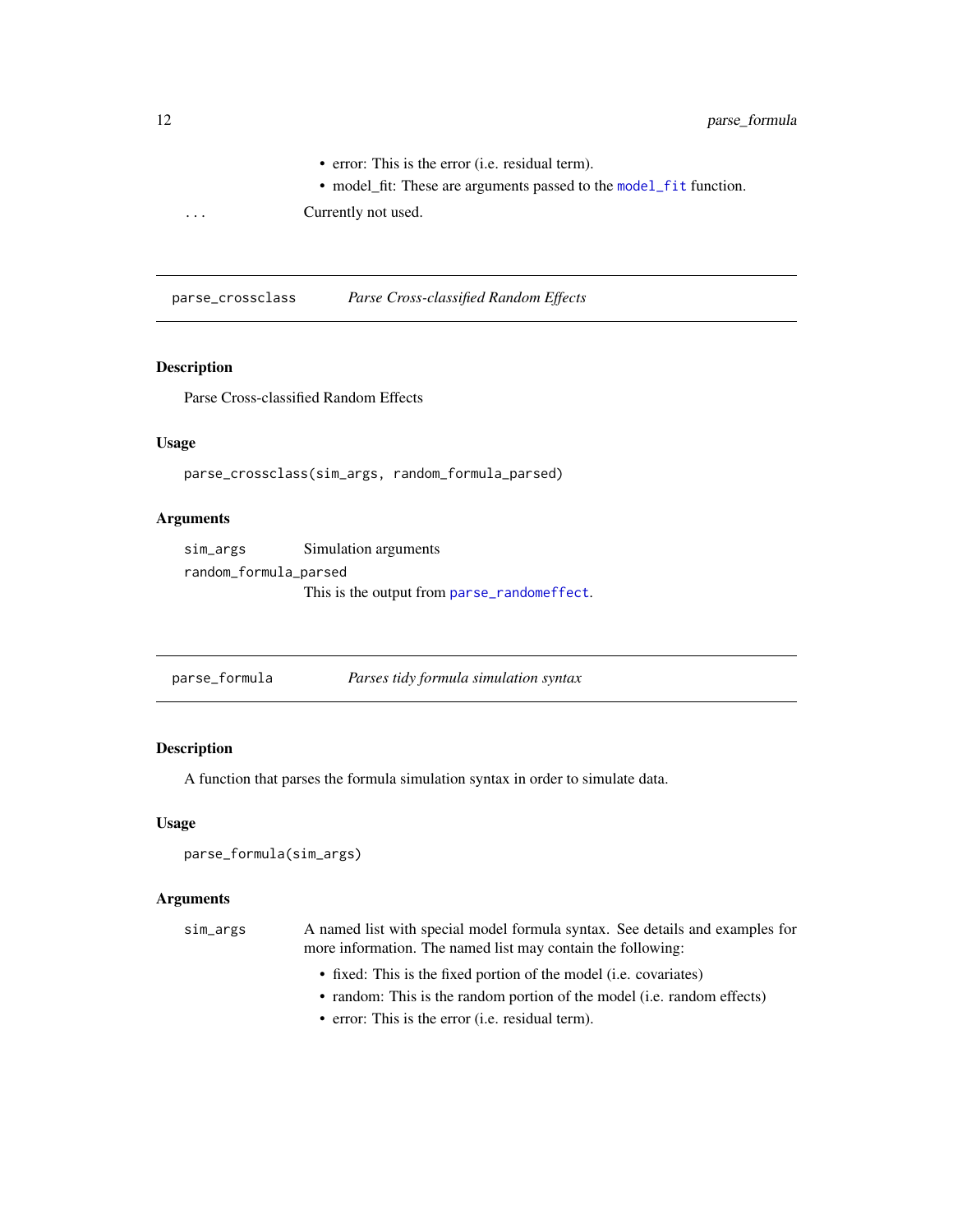<span id="page-12-0"></span>

# Description

Parse power specifications

#### Usage

parse\_power(sim\_args)

# Arguments

| sim_args | A named list with special model formula syntax. See details and examples for<br>more information. The named list may contain the following:  |
|----------|----------------------------------------------------------------------------------------------------------------------------------------------|
|          | • fixed: This is the fixed portion of the model (i.e. covariates)<br>• random: This is the random portion of the model (i.e. random effects) |

• error: This is the error (i.e. residual term).

<span id="page-12-1"></span>parse\_randomeffect *Parses random effect specification*

# Description

Parses random effect specification

# Usage

```
parse_randomeffect(formula)
```
# Arguments

formula Random effect formula already parsed by [parse\\_formula](#page-11-1)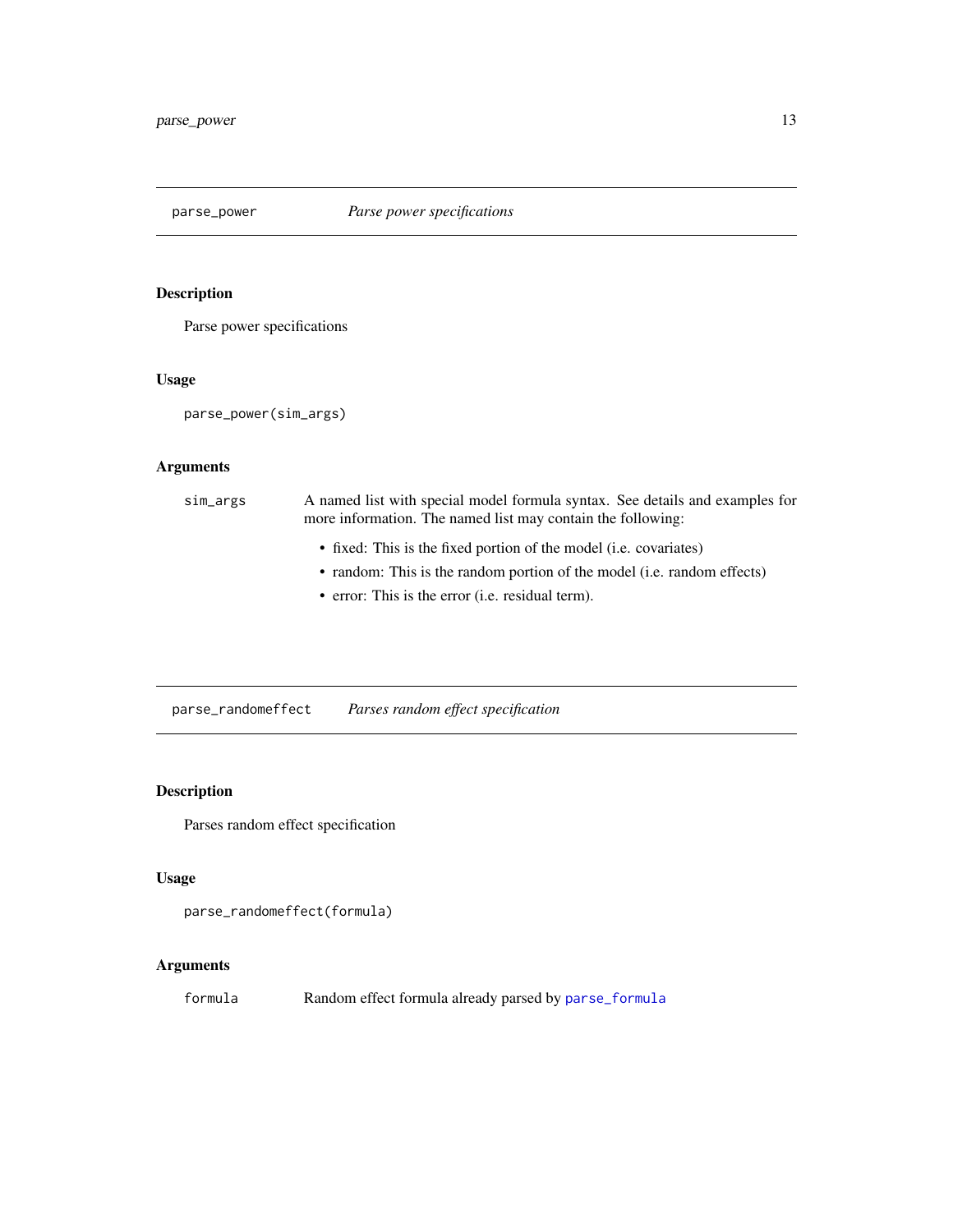<span id="page-13-0"></span>parse\_varyarguments *Parse varying arguments*

# Description

Parse varying arguments

# Usage

parse\_varyarguments(sim\_args)

# Arguments

| sim_args | A named list with special model formula syntax. See details and examples for<br>more information. The named list may contain the following: |
|----------|---------------------------------------------------------------------------------------------------------------------------------------------|
|          | • fixed: This is the fixed portion of the model (i.e. covariates)                                                                           |
|          | • random: This is the random portion of the model (i.e. random effects)                                                                     |
|          | • error: This is the error (i.e. residual term).                                                                                            |

<span id="page-13-1"></span>rbimod *Simulating mixture normal distributions*

# Description

Input simulation metrics returns mixture normal random variable.

# Usage

```
rbimod(n, mean, var, num_dist)
```

| n        | Number of random draws. Optionally can be a vector with number in each<br>simulated normal distribution. |
|----------|----------------------------------------------------------------------------------------------------------|
| mean     | Vector of mean values for each normal distribution. Must be the same length as<br>num dist.              |
| var      | Vector of variance values for each normal distribution. Must be the same length<br>as num dist.          |
| num dist | Number of normal distributions to use when simulating mixture normal distri-<br>bution.                  |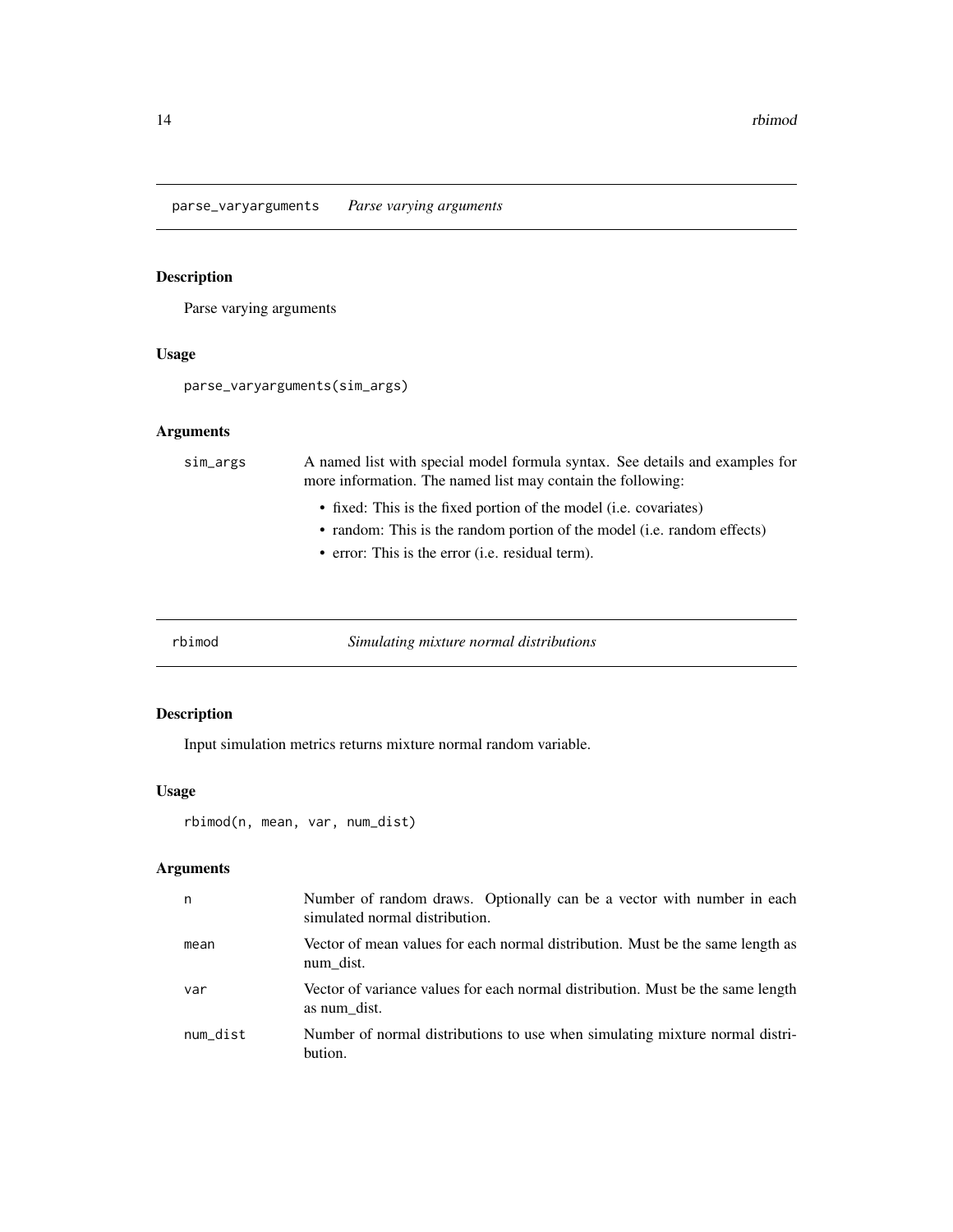# <span id="page-14-0"></span>Details

Function to simulate mixture normal distributions. The function computes adds the specified number of normal distributions into a single vector.

Use of the function [desireVar](#page-7-1) can be used to generate a mixture normal distribution with a specific global variance.

# Examples

```
## mix normal with two normal distributions (bimodal)
simData <- rbimod(100, mean = c(-2, 3), var = c(1.5, 1.5), num_dist = 2)
plot(density(simData))
## mixt normal with four distributions (multimodal)
simData <- rbimod(400, mean = c(-14, -4, 6, 20), var = c(rep(1.2, 4)),
 num\_dist = 4)
plot(density(simData))
```
<span id="page-14-1"></span>replicate\_simulation *Replicate Simulation*

#### Description

Replicate Simulation

# Usage

```
replicate_simulation(sim_args, return_list = FALSE, future.seed = TRUE,
  ...)
```

| sim_args    | A named list with special model formula syntax. See details and examples for<br>more information. The named list may contain the following:                                            |
|-------------|----------------------------------------------------------------------------------------------------------------------------------------------------------------------------------------|
|             | • fixed: This is the fixed portion of the model (i.e. covariates)                                                                                                                      |
|             | • random: This is the random portion of the model (i.e. random effects)                                                                                                                |
|             | • error: This is the error (i.e. residual term).                                                                                                                                       |
| return_list | TRUE/FALSE indicating whether a full list output should be returned. If TRUE,<br>the nested list is returned. If FALSE, replications are combined with a replica-<br>tion id appended. |
| future.seed | TRUE/FALSE or numeric. Default value is true, see future_replicate.                                                                                                                    |
| .           | Currently not used.                                                                                                                                                                    |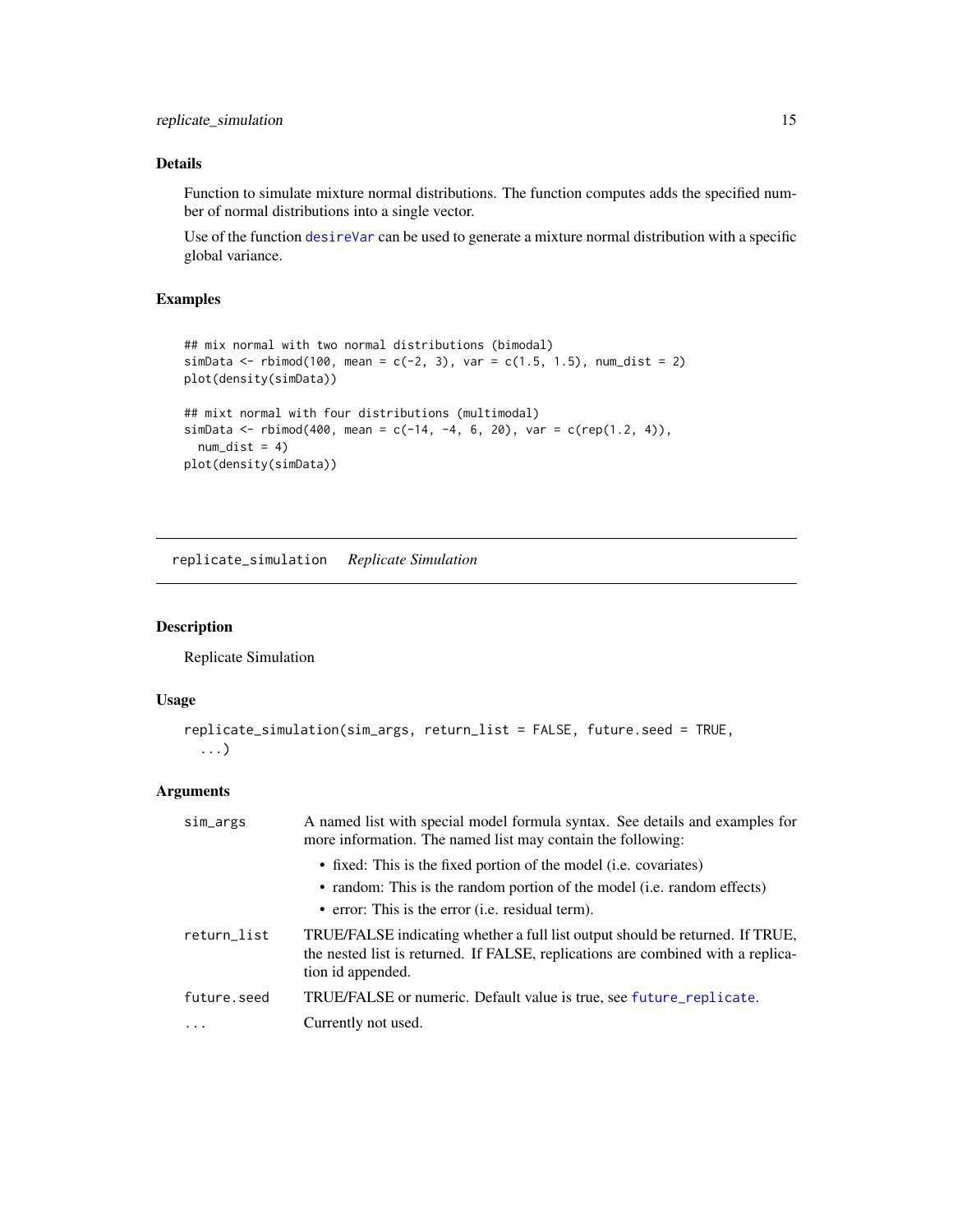<span id="page-15-0"></span>

#### Description

Function runs Shiny Application Demo

#### Usage

run\_shiny()

#### Details

This function does not take any arguments and will run the Shiny Application. If running from RStudio, will open the application in the viewer, otherwise will use the default internet browser.

| simglm | simglm: A package to simulate and perform power by simulation for |
|--------|-------------------------------------------------------------------|
|        | models based on the generalized linear model.                     |

# Description

The simglm package provides two categories of important functions: simulation functions ([sim\\_reg](#page-63-1) and [sim\\_glm](#page-26-1)) and power functions ([sim\\_pow](#page-37-1) and [sim\\_pow\\_glm](#page-42-1)). #'

This function is most useful to pass to [replicate\\_simulation](#page-14-1). The function attempts to determine automatically which aspects to add to the simulation/power generation based on the elements found in the sim\_args argument.

#### Usage

```
simglm(sim_args)
```

| sim_args | A named list with special model formula syntax. See details and examples for<br>more information. The named list may contain the following: |
|----------|---------------------------------------------------------------------------------------------------------------------------------------------|
|          | • fixed: This is the fixed portion of the model (i.e. covariates)                                                                           |

- random: This is the random portion of the model (i.e. random effects)
- error: This is the error (i.e. residual term).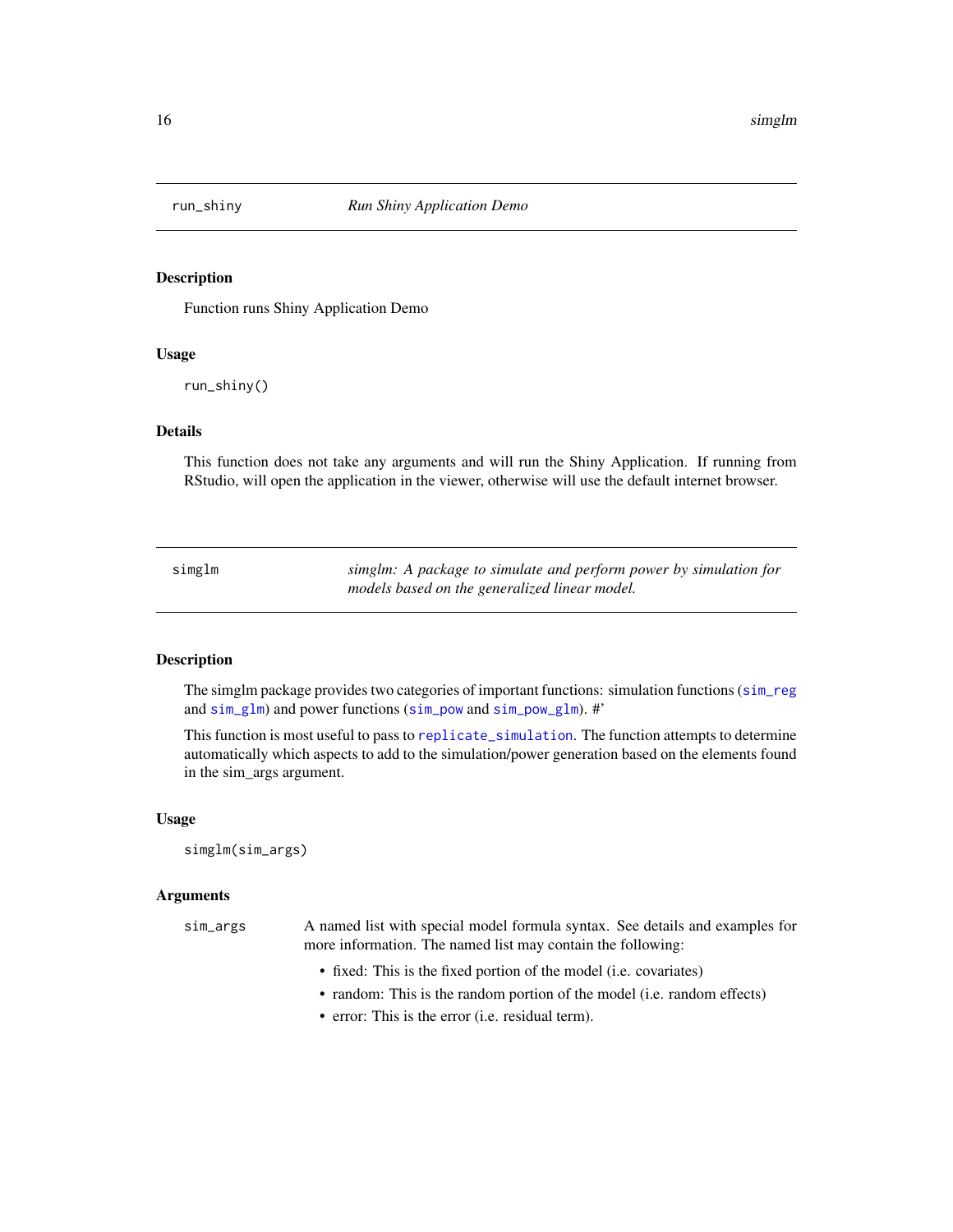<span id="page-16-0"></span>simulate\_error *Tidy error simulation*

# Description

Tidy error simulation

# Usage

simulate\_error(data, sim\_args, ...)

# Arguments

| data     | Data simulated from other functions to pass to this function.                                                                               |
|----------|---------------------------------------------------------------------------------------------------------------------------------------------|
| sim_args | A named list with special model formula syntax. See details and examples for<br>more information. The named list may contain the following: |
|          | • fixed: This is the fixed portion of the model ( <i>i.e.</i> covariates)                                                                   |
|          | • random: This is the random portion of the model (i.e. random effects)                                                                     |
|          | • error: This is the error ( <i>i.e.</i> residual term).                                                                                    |
| $\cdots$ | Other arguments to pass to error simulation functions.                                                                                      |
|          |                                                                                                                                             |

| simulate_fixed | Tidy fixed effect formula simulation |  |
|----------------|--------------------------------------|--|
|----------------|--------------------------------------|--|

# Description

This function simulates the fixed portion of the model using a formula syntax.

# Usage

```
simulate_fixed(data, sim_args, ...)
```

| data     | Data simulated from other functions to pass to this function. Can pass NULL if<br>first in simulation string.                               |
|----------|---------------------------------------------------------------------------------------------------------------------------------------------|
| sim_args | A named list with special model formula syntax. See details and examples for<br>more information. The named list may contain the following: |
|          | • fixed: This is the fixed portion of the model ( <i>i.e.</i> covariates)                                                                   |
|          | • random: This is the random portion of the model (i.e. random effects)                                                                     |
|          | • error: This is the error ( <i>i.e.</i> residual term).                                                                                    |
| $\cdots$ | Other arguments to pass to error simulation functions.                                                                                      |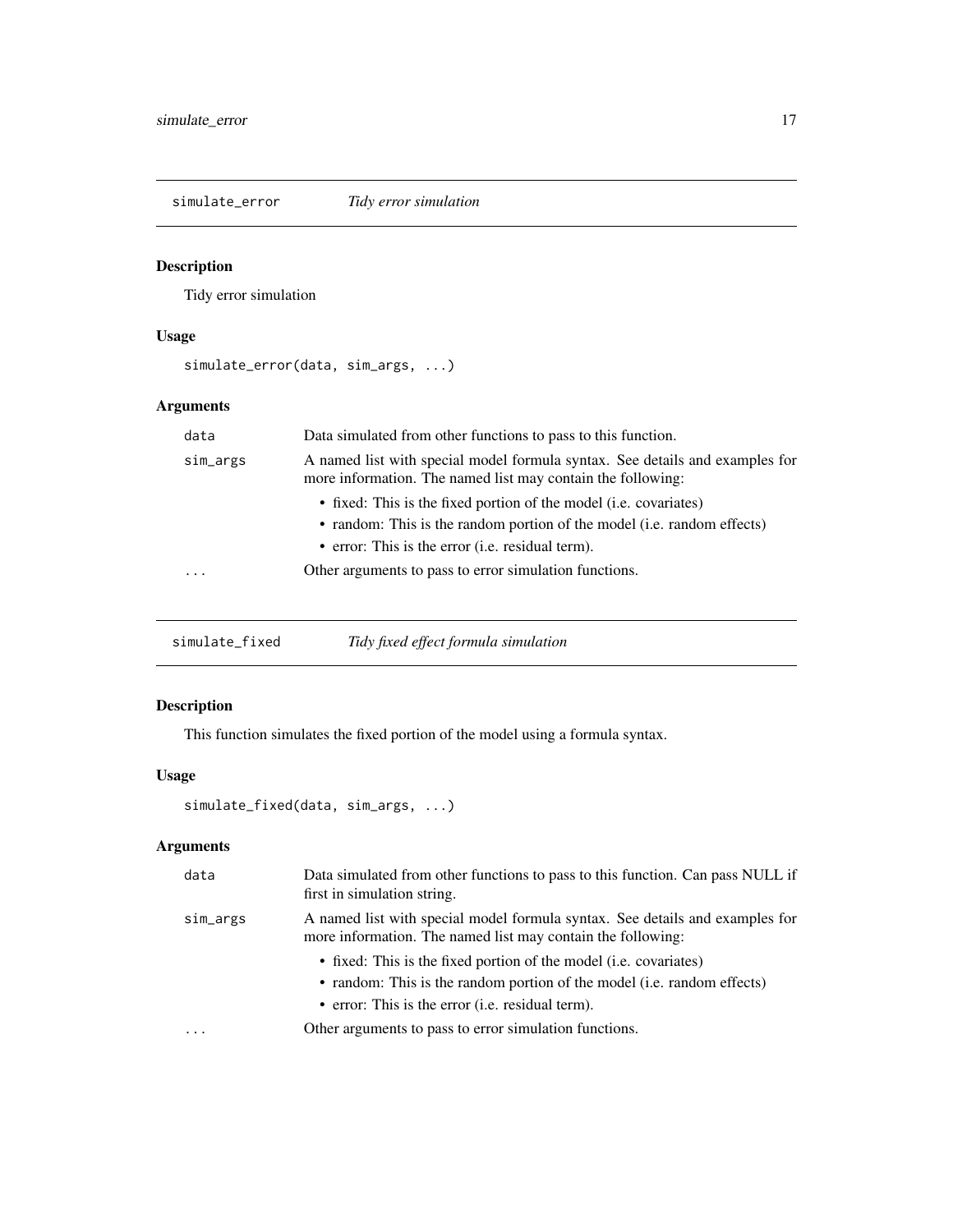```
simulate_heterogeneity
```
*Tidy heterogeneity of variance simulation*

# Description

This function simulates heterogeneity of level one error variance.

# Usage

```
simulate_heterogeneity(data, sim_args, ...)
```
# Arguments

| data     | Data simulated from other functions to pass to this function. This function needs<br>to be specified after 'simulate_fixed' and 'simulate_error'.                                                |
|----------|--------------------------------------------------------------------------------------------------------------------------------------------------------------------------------------------------|
| sim_args | A named list with special model formula syntax. See details and examples for<br>more information. The named list may contain the following:                                                      |
|          | • fixed: This is the fixed portion of the model (i.e. covariates)<br>• random: This is the random portion of the model (i.e. random effects)<br>• error: This is the error (i.e. residual term). |
| .        | Other arguments to pass to error simulation functions.                                                                                                                                           |

simulate\_randomeffect *Tidy random effect formula simulation*

# Description

This function simulates the random portion of the model using a formula syntax.

# Usage

```
simulate_randomeffect(data, sim_args, ...)
```

| data      | Data simulated from other functions to pass to this function. Can pass NULL if<br>first in simulation string.                               |
|-----------|---------------------------------------------------------------------------------------------------------------------------------------------|
| sim_args  | A named list with special model formula syntax. See details and examples for<br>more information. The named list may contain the following: |
|           | • fixed: This is the fixed portion of the model (i.e. covariates)                                                                           |
|           | • random: This is the random portion of the model (i.e. random effects)<br>• error: This is the error ( <i>i.e.</i> residual term).         |
| $\ddotsc$ | Other arguments to pass to error simulation functions.                                                                                      |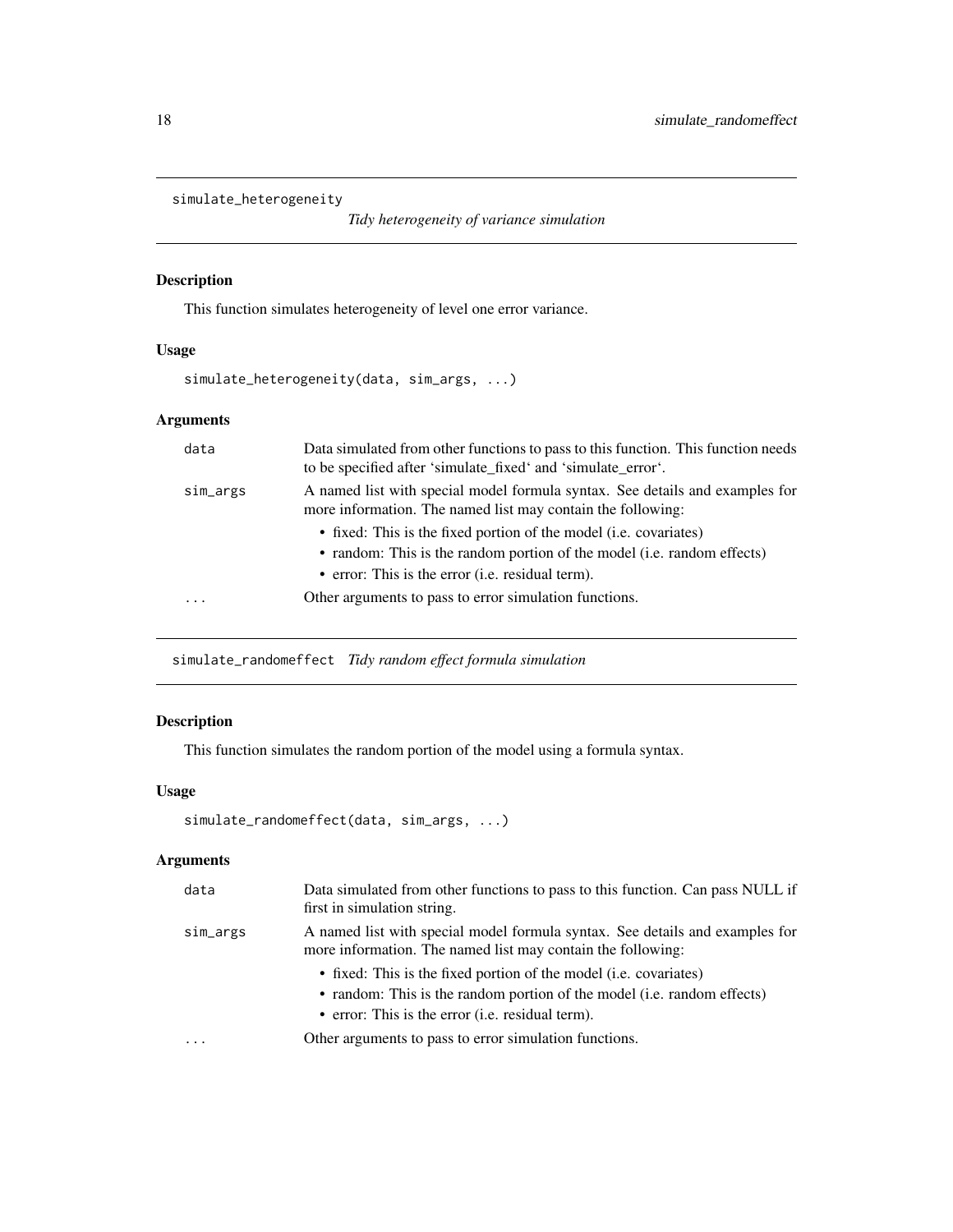<span id="page-18-0"></span>sim\_continuous *Simulate continuous variables*

#### Description

Function that simulates continuous variables. Any distribution function in R is supported.

#### Usage

```
sim_continuous(k = NULL, n, p, dist_fun, var_type = c("level1",
  "level2", "level3", "single"), ...)
```
#### Arguments

| k        | Number of third level clusters.                                                                 |
|----------|-------------------------------------------------------------------------------------------------|
| n        | Number of clusters or number of observations for single level                                   |
| p        | Number of within cluster observations for multilevel                                            |
| dist_fun | A distribution function. This argument takes a quoted R distribution function<br>(e.g. 'morm'). |
| var_type | Variable type for the variable, must be either "level1", "level2", "level3", or<br>"single"     |
| .        | Additional parameters to pass to the dist fun argument.                                         |

sim\_continuous2 *Simulate continuous variables*

# Description

Function that simulates continuous variables. Any distribution function in R is supported.

#### Usage

```
sim_continuous2(n, dist = "rnorm", var_level = 1, variance = NULL,
 ther\_sim = FALSE, ther\_val = NULL, ...
```

| n         | A list of sample sizes.                                                                                                                          |
|-----------|--------------------------------------------------------------------------------------------------------------------------------------------------|
| dist      | A distribution function. This argument takes a quoted R distribution function<br>(e.g. 'rnorm'). Default is 'rnorm'.                             |
| var level | The level the variable should be simulated at. This can either be 1, 2, or 3<br>specifying a level 1, level 2, or level 3 variable respectively. |
| variance  | The variance for random effect simulation.                                                                                                       |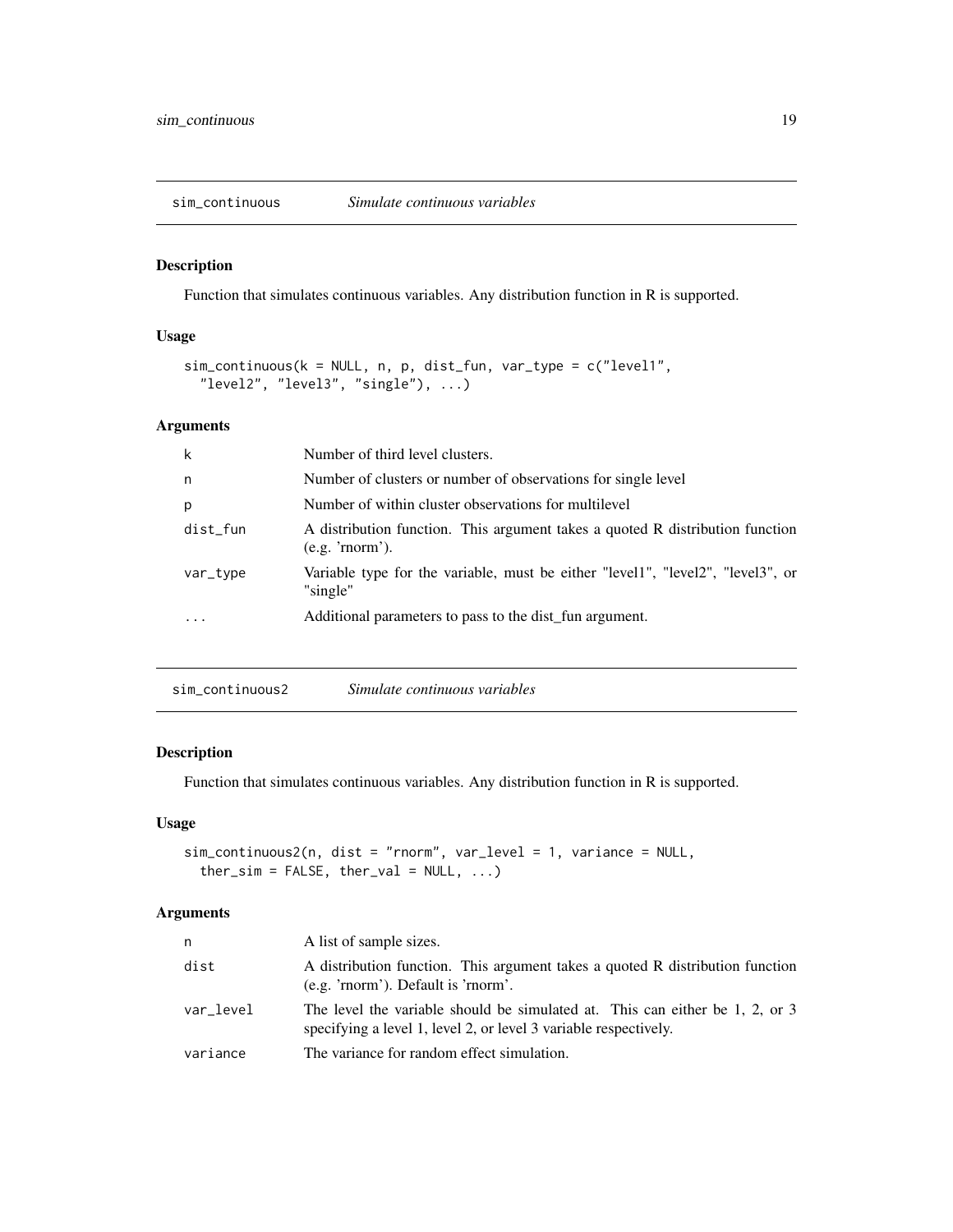<span id="page-19-0"></span>

| A TRUE/FALSE flag indicating whether the error simulation function should be<br>simulated, that is should the mean and standard deviation used for standardiza-<br>tion be simulated. |
|---------------------------------------------------------------------------------------------------------------------------------------------------------------------------------------|
| A vector of 2 that should include the theoretical mean and standard deviation of<br>the generating function.                                                                          |
| Additional parameters to pass to the dist fun argument.                                                                                                                               |
|                                                                                                                                                                                       |

sim\_err\_nested *Function that simulates errors.*

# Description

Input error simulation parameters and outputs simulated errors.

#### Usage

```
sim_err_nested(error_var, n, p, with_err_gen, arima = FALSE,
  lvl1_error_params = NULL, arima_model = list(NULL), ther = c(0, 1),ther_sim = FALSE, homogeneity = TRUE, fixed = NULL,
  heterogeneity_var = NULL, ...)
```

| error_var       | Scalar of error variance                                                                                                                                                                                                                                                                                                                      |  |  |
|-----------------|-----------------------------------------------------------------------------------------------------------------------------------------------------------------------------------------------------------------------------------------------------------------------------------------------------------------------------------------------|--|--|
| n               | Cluster sample size.                                                                                                                                                                                                                                                                                                                          |  |  |
| p               | Within cluster sample size.                                                                                                                                                                                                                                                                                                                   |  |  |
| with_err_gen    | The generating function used as a character, (e.g. 'rnorm').                                                                                                                                                                                                                                                                                  |  |  |
| arima           | TRUE/FALSE flag indicating whether residuals should be correlated. If TRUE,<br>must specify a valid model to pass to arima.sim via the arima_mod argument.<br>See arima.sim for examples.                                                                                                                                                     |  |  |
| lvl1_err_params |                                                                                                                                                                                                                                                                                                                                               |  |  |
|                 | Additional values that need to be passed to the function called from with_err_gen.                                                                                                                                                                                                                                                            |  |  |
| arima_mod       | A list indicating the ARIMA model to pass to arima.sim. See arima.sim for<br>examples.                                                                                                                                                                                                                                                        |  |  |
| ther            | A vector of length two that specifies the theoretical mean and standard deviation<br>of the with_err_gen. This would commonly be used to standardize the gener-<br>ating variable to have a mean of 0 and standard deviation of 1 to meet model<br>assumptions. The variable is then rescaled to have the variance specified by<br>error var. |  |  |
| ther_sim        | A TRUE/FALSE flag indicating whether the error simulation function should be<br>simulated, that is should the mean and standard deviation used for standardiza-<br>tion be simulated.                                                                                                                                                         |  |  |
| homogeneity     | Either TRUE (default) indicating homogeneity of variance assumption is as-<br>sumed or FALSE to indicate desire to generate heterogeneity of variance.                                                                                                                                                                                        |  |  |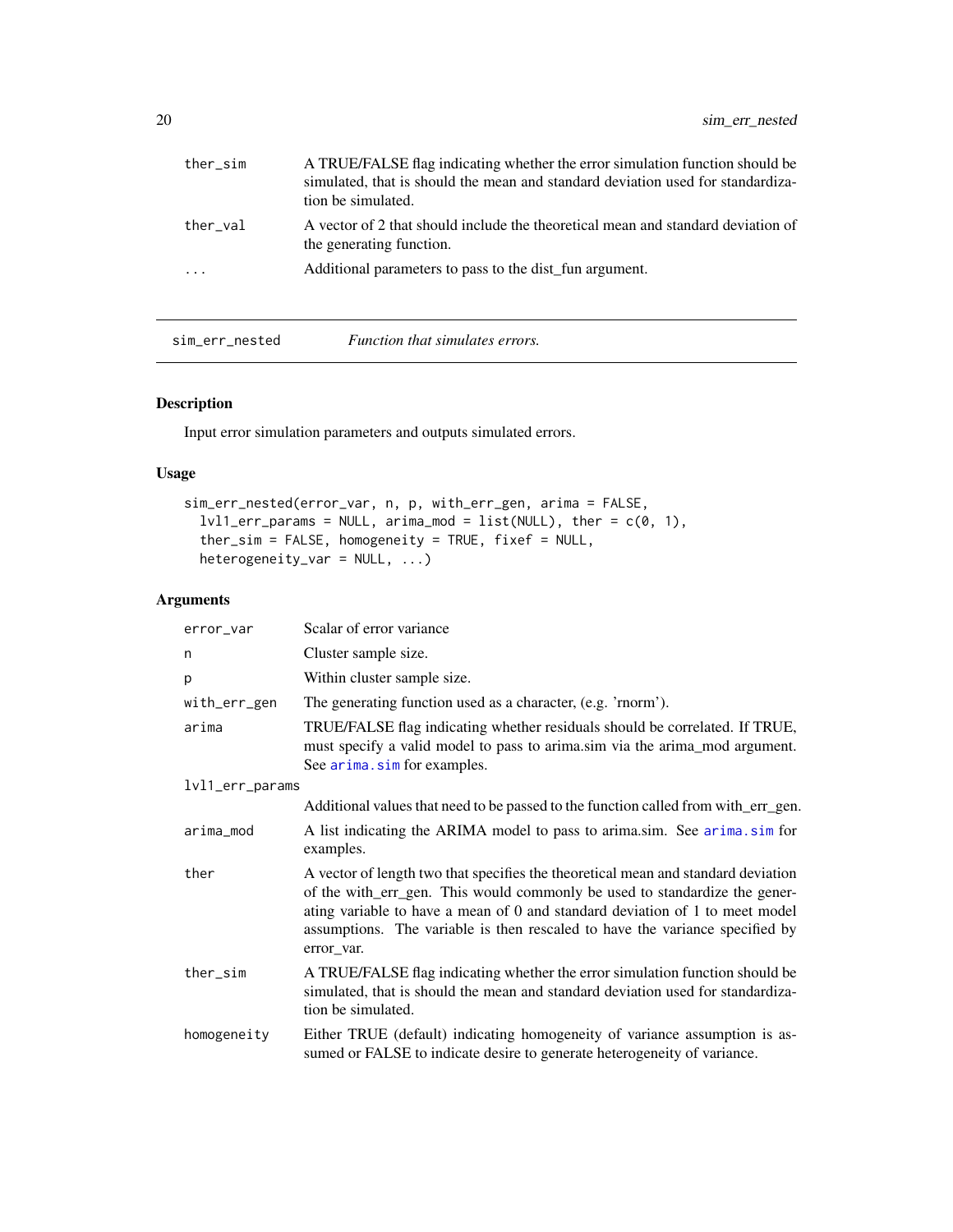# <span id="page-20-0"></span>sim\_err\_single 21

| fixef             | The design matrix, this is passed internally and used for heterogeneity of vari- |  |
|-------------------|----------------------------------------------------------------------------------|--|
|                   | ance simulation.                                                                 |  |
| heterogeneity_var |                                                                                  |  |
|                   | Variable name as a character string to use for heterogeneity of variance simula- |  |
|                   | tion.                                                                            |  |
| $\ddotsc$         | Not currently used.                                                              |  |
|                   |                                                                                  |  |

sim\_err\_single *Function that simulates errors.*

# Description

Input error simulation parameters and outputs simulated errors.

#### Usage

```
sim_err_single(error_var, n, with_err_gen, arima = FALSE,
  lvl1_error_params = NULL, arima_model = list(NULL), ther = c(0, 1),ther_sim = FALSE, homogeneity = TRUE, fixef = NULL,
 heterogeneity_var = NULL, ...)
```

| error_var                                                                                                                                                             | Numeric scalar of error variance or vector used when simulating heterogeneity<br>of variance.                                                                                                                                                                                                                                                 |  |  |
|-----------------------------------------------------------------------------------------------------------------------------------------------------------------------|-----------------------------------------------------------------------------------------------------------------------------------------------------------------------------------------------------------------------------------------------------------------------------------------------------------------------------------------------|--|--|
| n                                                                                                                                                                     | Cluster sample size.                                                                                                                                                                                                                                                                                                                          |  |  |
| with_err_gen                                                                                                                                                          | The generating function used.                                                                                                                                                                                                                                                                                                                 |  |  |
| arima                                                                                                                                                                 | TRUE/FALSE flag indicating whether residuals should be correlated. If TRUE,<br>must specify a valid model to pass to arima.sim via the arima_mod argument.<br>See arima.sim for examples.                                                                                                                                                     |  |  |
| lvl1_err_params                                                                                                                                                       |                                                                                                                                                                                                                                                                                                                                               |  |  |
|                                                                                                                                                                       | Additional values that need to be passed to the function called from with_err_gen.                                                                                                                                                                                                                                                            |  |  |
| arima_mod                                                                                                                                                             | A list indicating the ARIMA model to pass to arima.sim. See arima.sim for<br>examples.                                                                                                                                                                                                                                                        |  |  |
| ther                                                                                                                                                                  | A vector of length two that specifies the theoretical mean and standard deviation<br>of the with_err_gen. This would commonly be used to standardize the gener-<br>ating variable to have a mean of 0 and standard deviation of 1 to meet model<br>assumptions. The variable is then rescaled to have the variance specified by<br>error_var. |  |  |
| ther_sim                                                                                                                                                              | A TRUE/FALSE flag indicating whether the error simulation function should be<br>simulated, that is should the mean and standard deviation used for standardiza-<br>tion be simulated.                                                                                                                                                         |  |  |
| Either TRUE (default) indicating homogeneity of variance assumption is as-<br>homogeneity<br>sumed or FALSE to indicate desire to generate heterogeneity of variance. |                                                                                                                                                                                                                                                                                                                                               |  |  |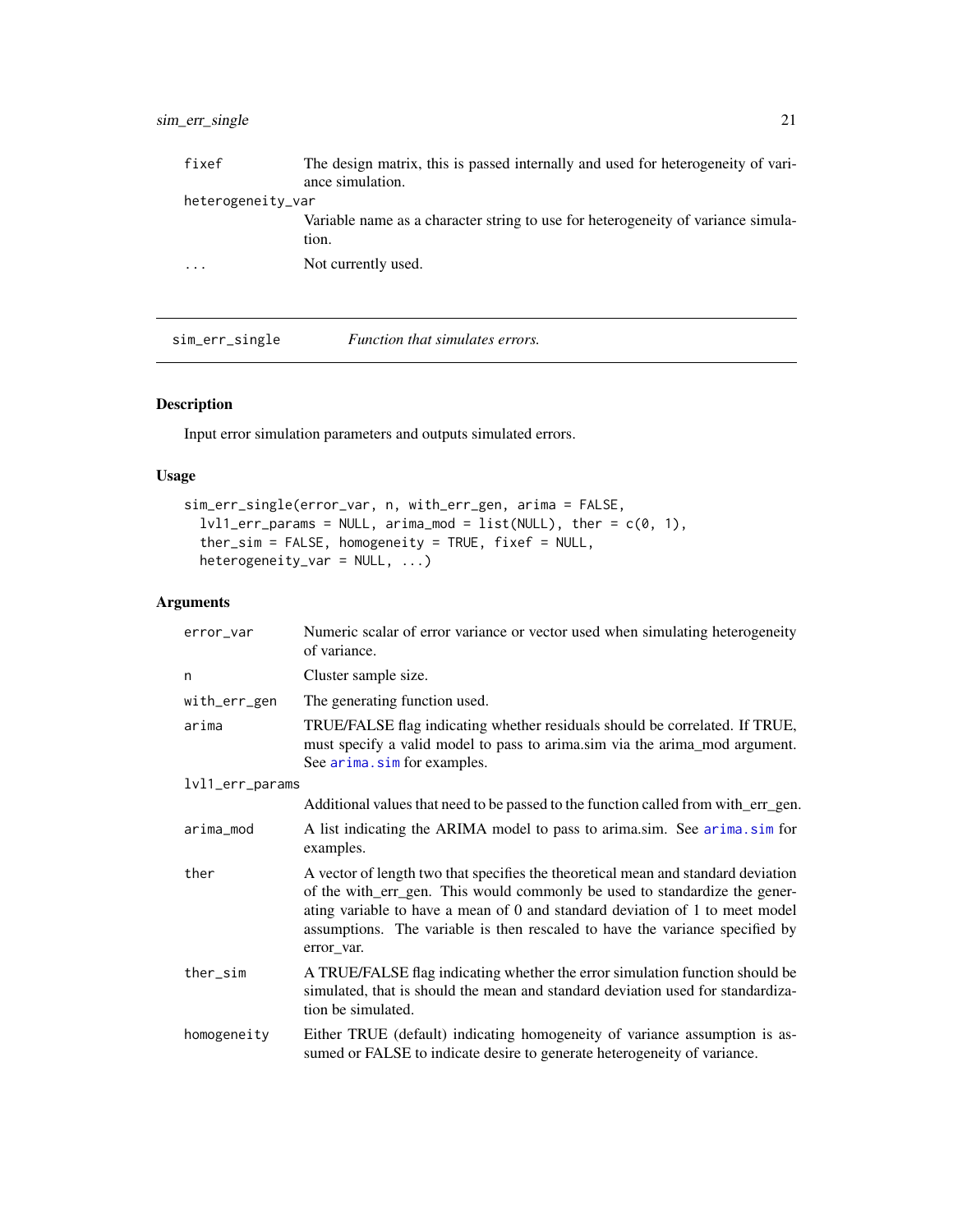<span id="page-21-0"></span>

| fixef             | The design matrix, this is passed internally and used for heterogeneity of vari-<br>ance simulation. |  |
|-------------------|------------------------------------------------------------------------------------------------------|--|
| heterogeneity_var |                                                                                                      |  |
|                   | Variable name as a character string to use for heterogeneity of variance simula-<br>tion.            |  |
| $\ddotsc$         | Not currently used.                                                                                  |  |

#### Details

Simulates error term for single level regression models.

sim\_factor *Simulate categorical, factor, or discrete variables*

# Description

Function that simulates discrete, factor, or categorical variables. Is essentially a wrapper around the sample function from base R.

#### Usage

```
sim_factor(k = NULL, n, p, numlevels, var_type = c("level1", "level2",
  "level3", "single"), \dots)
```

| k         | Number of third level clusters.                                                             |
|-----------|---------------------------------------------------------------------------------------------|
| n         | Number of clusters or number of observations for single level                               |
| p         | Number of within cluster observations for multilevel                                        |
| numlevels | Scalar indicating the number of levels for categorical, factor, or discrete variable        |
| var_type  | Variable type for the variable, must be either "level1", "level2", "level3", or<br>"single" |
| $\cdots$  | Additional parameters passed to the sample function.                                        |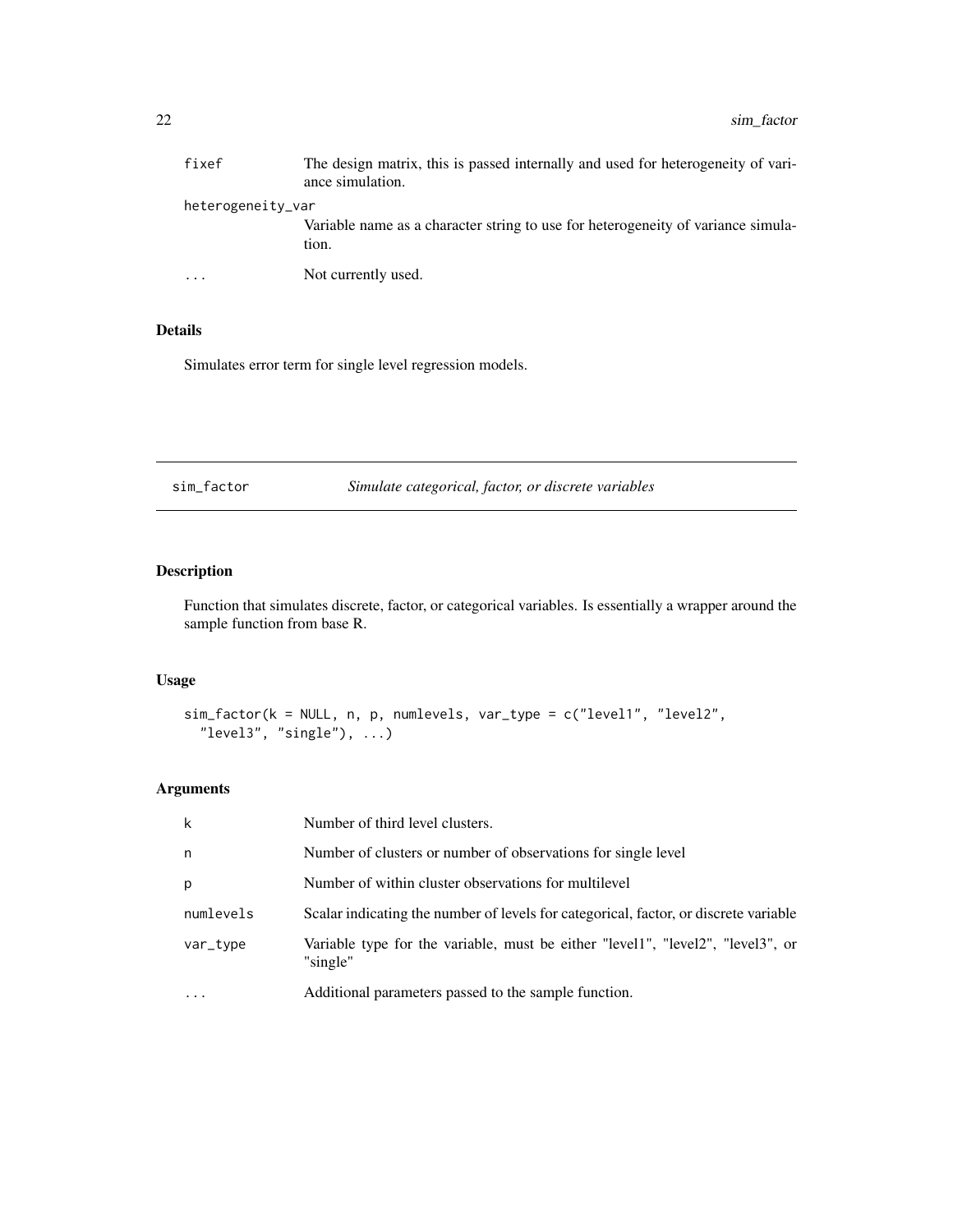<span id="page-22-0"></span>

#### Description

Function that simulates discrete, factor, or categorical variables. Is essentially a wrapper around the sample function from base R.

#### Usage

sim\_factor2(n, levels, var\_level = 1, replace = TRUE, ...)

# Arguments

| n         | A list of sample sizes.                                                                                                                          |
|-----------|--------------------------------------------------------------------------------------------------------------------------------------------------|
| levels    | Scalar indicating the number of levels for categorical, factor, or discrete variable.<br>Can also specify levels as a character vector.          |
| var_level | The level the variable should be simulated at. This can either be 1, 2, or 3<br>specifying a level 1, level 2, or level 3 variable respectively. |
| replace   | TRUE/FALSE indicating whether levels should be sampled with replacement.<br>Default is TRUE.                                                     |
| .         | Additional parameters passed to the sample function.                                                                                             |
|           |                                                                                                                                                  |

sim\_fixef\_nested *Simulates design matrix.*

# Description

Input fixed variables, sample size, and number of within variables, returns design matrix.

#### Usage

```
sim_fixef_nested(fixed, fixed_vars, cov_param, n, p, data_str,
 cor_vars = NULL, fact_vars = list(NULL), contrasts = NULL,
 knot_args = list(NULL))
```
# Arguments

| fixed      | One sided formula for fixed effects in the simulation.                                            |
|------------|---------------------------------------------------------------------------------------------------|
| fixed_vars | Character vector of covariates for design matrix.                                                 |
| cov_param  | List of arguments to pass to the continuous generating function. Required argu-<br>ments include: |

• dist\_fun: This is a quoted R distribution function.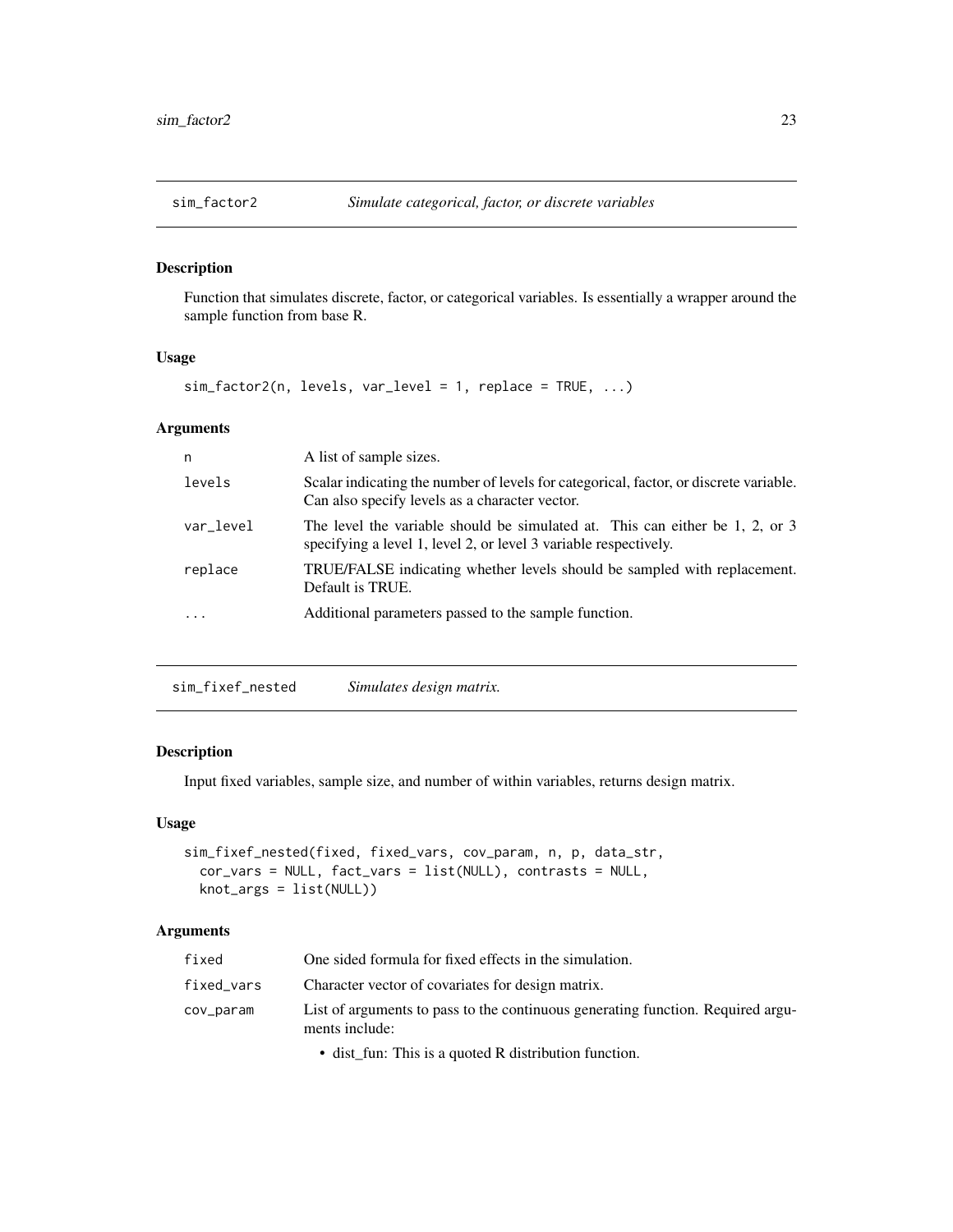<span id="page-23-0"></span>

|           | • var_type: This is the level of variable to generate. Must be either 'level1'<br>or 'level2'. Must be same order as fixed formula above.                                              |
|-----------|----------------------------------------------------------------------------------------------------------------------------------------------------------------------------------------|
|           | Optional arguments to the distribution functions are in a nested list, see the ex-<br>amples for example code for this. Does not include intercept, time, factors, or<br>interactions. |
| n         | Number of clusters.                                                                                                                                                                    |
| р         | Number of within cluster units.                                                                                                                                                        |
| data_str  | Type of data. Must be "cross", or "long".                                                                                                                                              |
| cor_vars  | A vector of correlations between variables.                                                                                                                                            |
| fact_vars | A nested list of factor, categorical, or ordinal variable specification, each list<br>must include:                                                                                    |
|           | • numlevels: Number of levels for ordinal or factor variables.                                                                                                                         |
|           | • var_type: Must be 'level1' or 'level2'.                                                                                                                                              |
|           | Optional arguments passed on to sample in a nested list. These include:                                                                                                                |
|           | • replace                                                                                                                                                                              |
|           | $\cdot$ prob                                                                                                                                                                           |
|           | • value.labels                                                                                                                                                                         |
|           | See also sample for use of these optional arguments.                                                                                                                                   |
| contrasts | An optional list that specifies the contrasts to be used for factor variables (i.e.<br>those variables with f or c). See contrasts for more detail.                                    |
| knot_args | A nested list of named knot arguments. See sim_knot for more details. Argu-<br>ments must include:                                                                                     |
|           | $\bullet$ var                                                                                                                                                                          |
|           | • knot_locations                                                                                                                                                                       |
|           |                                                                                                                                                                                        |

#### Details

Simulates the fixed effects for the [sim\\_reg](#page-63-1) function when a linear mixed model is specified. This function assumes a time variable when longitudinal data is specified and does include any interactions that are specified.

sim\_fixef\_nested3 *Simulates design matrix.*

# Description

Input fixed variables, sample size, and number of within variables, returns design matrix.

#### Usage

```
sim_fixef_nested3(fixed, fixed_vars, cov_param, k, n, p, data_str,
 cor_vars = NULL, fact_vars = list(NULL), contrasts = NULL,
 knot_args = list(NULL))
```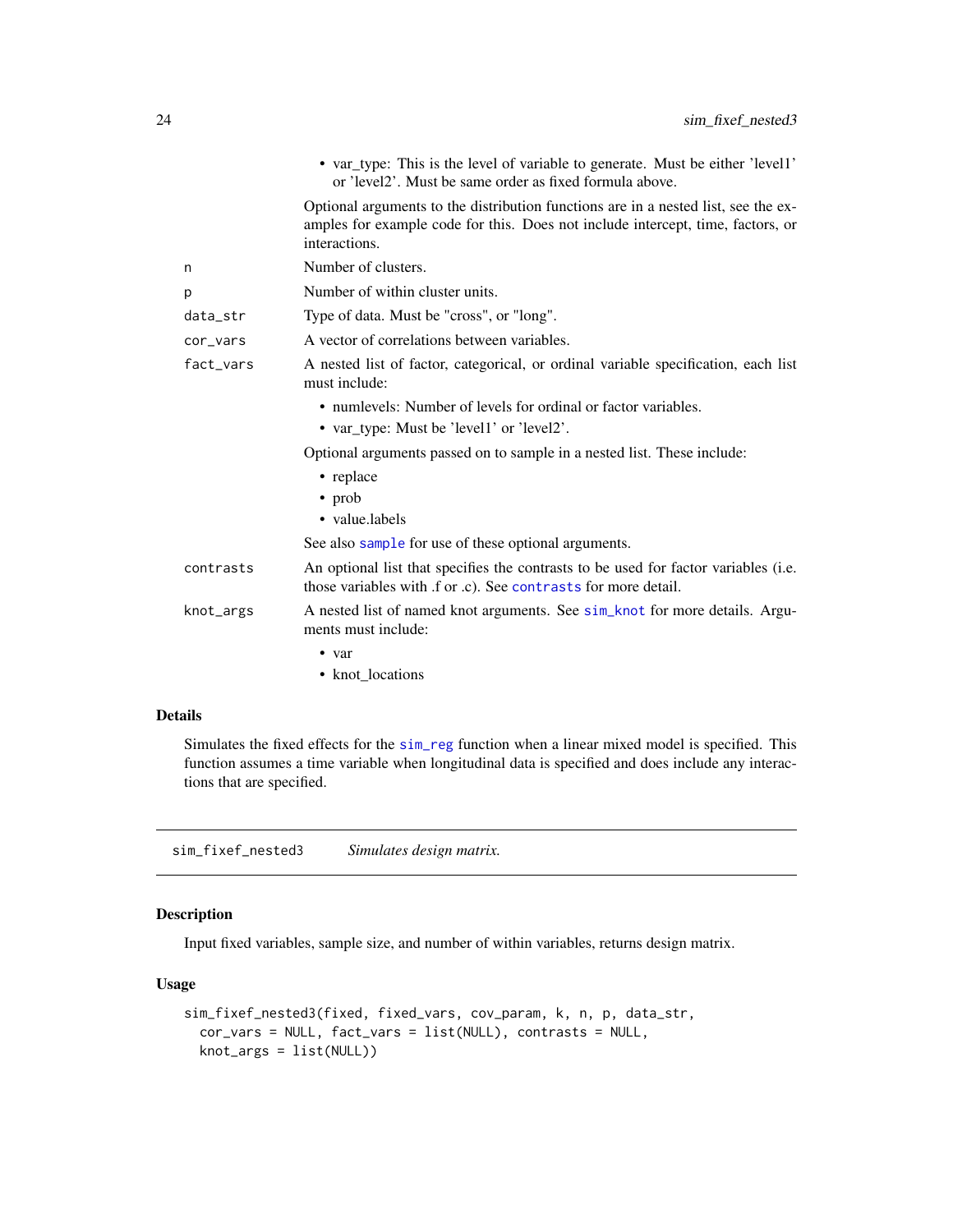# Arguments

| fixed      | One sided formula for fixed effects in the simulation.                                                                                                                                 |  |  |
|------------|----------------------------------------------------------------------------------------------------------------------------------------------------------------------------------------|--|--|
| fixed_vars | Character vector of covariates for design matrix.                                                                                                                                      |  |  |
| cov_param  | List of arguments. Required arguments are:                                                                                                                                             |  |  |
|            | • dist_fun: This is a quoted R distribution function.                                                                                                                                  |  |  |
|            | • var_type: This is the level of variable to generate. Must be either 'level1',<br>'level2', or 'level3'. Must be same order as fixed formula above.                                   |  |  |
|            | Optional arguments to the distribution functions are in a nested list, see the ex-<br>amples for example code for this. Does not include intercept, time, factors, or<br>interactions. |  |  |
| k          | Number of third level clusters.                                                                                                                                                        |  |  |
| n          | Number of clusters.                                                                                                                                                                    |  |  |
| р          | Number of within cluster units.                                                                                                                                                        |  |  |
| data_str   | Type of data. Must be "cross", or "long".                                                                                                                                              |  |  |
| cor_vars   | A vector of correlations between variables.                                                                                                                                            |  |  |
| fact_vars  | A nested list of factor, categorical, or ordinal variable specification, each list<br>must include:                                                                                    |  |  |
|            | $\bullet$ numlevels = Number of levels for ordinal or factor variables.<br>• var_type = Must be 'level1', 'level2', or 'level3'.                                                       |  |  |
|            | Optional arguments passed on to sample in a nested list. These include:                                                                                                                |  |  |
|            | • replace                                                                                                                                                                              |  |  |
|            | • prob                                                                                                                                                                                 |  |  |
|            | • value.labels                                                                                                                                                                         |  |  |
|            | See also sample for use of these optional arguments.                                                                                                                                   |  |  |
| contrasts  | An optional list that specifies the contrasts to be used for factor variables (i.e.<br>those variables with .f or .c). See contrasts for more detail.                                  |  |  |
| knot_args  | A nested list of named knot arguments. See sim_knot for more details. Argu-<br>ments must include:                                                                                     |  |  |
|            | $\bullet$ var                                                                                                                                                                          |  |  |
|            | • knot locations                                                                                                                                                                       |  |  |

#### Details

Simulates the fixed effects for the [sim\\_reg](#page-63-1) function when a linear mixed model is specified. This function assumes a time variable when longitudinal data is specified and does include any interactions that are specified.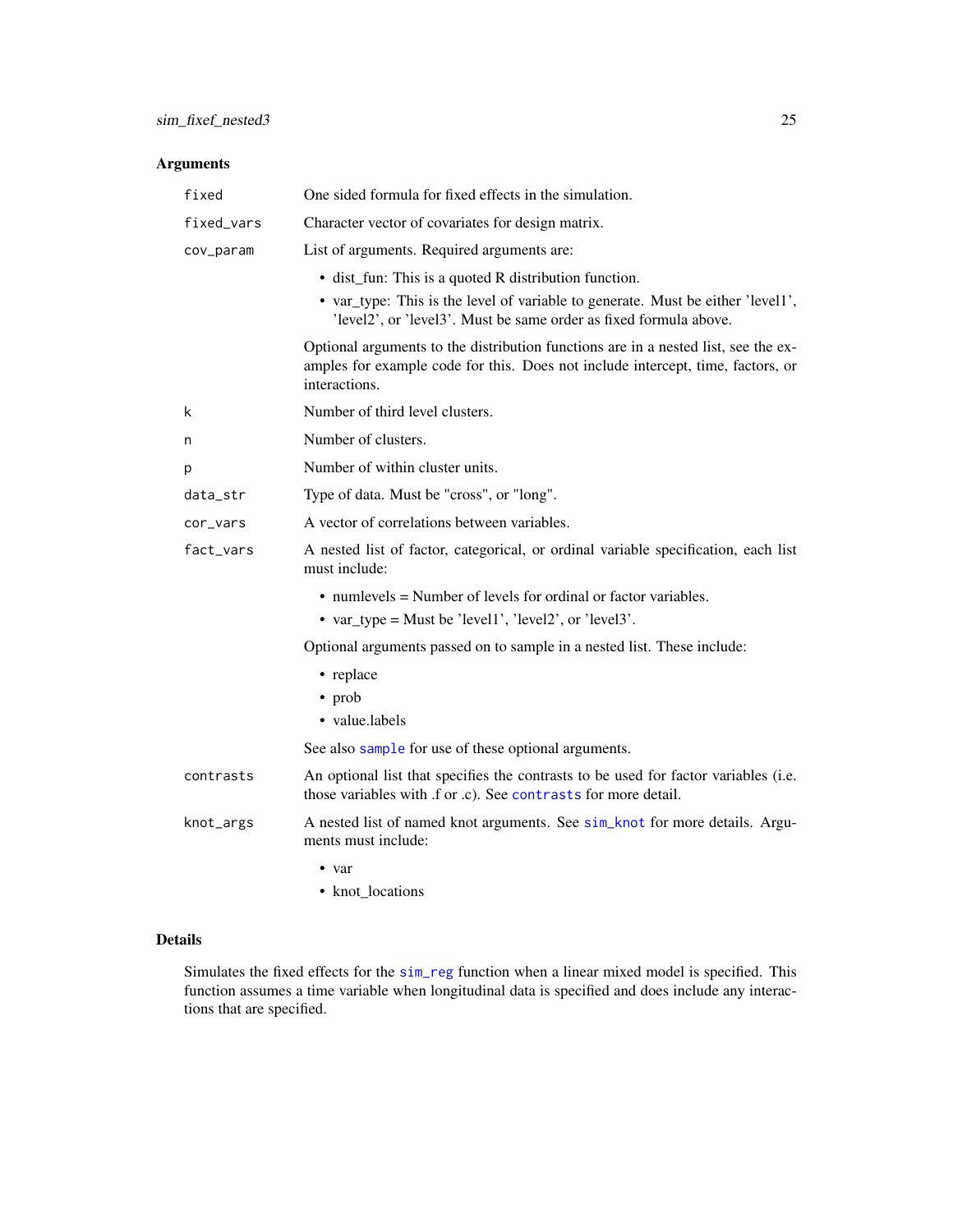<span id="page-25-0"></span>

# Description

Input fixed variables, sample size, and number of within variables, returns design matrix.

# Usage

```
sim_fixef_single(fixed, fixed_vars, n, cov_param, cor_vars = NULL,
 fact_vars = list(NULL), contrasts = NULL, knot_args = list(NULL))
```
# Arguments

| fixed      | One sided formula for fixed effects in the simulation.                                                                                                                                 |  |  |
|------------|----------------------------------------------------------------------------------------------------------------------------------------------------------------------------------------|--|--|
| fixed vars | Character vector of covariates for design matrix.                                                                                                                                      |  |  |
| n          | Number of clusters.                                                                                                                                                                    |  |  |
| cov_param  | List of arguments to pass to the continuous generating function. Required argu-<br>ments include:                                                                                      |  |  |
|            | • dist_fun: This is a quoted R distribution function.                                                                                                                                  |  |  |
|            | • var_type: This is the level of variable to generate. Must be 'single'. Must<br>be same order as fixed formula above.                                                                 |  |  |
|            | Optional arguments to the distribution functions are in a nested list, see the ex-<br>amples for example code for this. Does not include intercept, time, factors, or<br>interactions. |  |  |
| cor_vars   | A vector of correlations between variables.                                                                                                                                            |  |  |
| fact_vars  | A nested list of factor, categorical, or ordinal variable specification, each list<br>must include:                                                                                    |  |  |
|            | • numlevels = Number of levels for ordinal or factor variables.                                                                                                                        |  |  |
|            | • var_type = Must be 'single'.                                                                                                                                                         |  |  |
|            | Optional arguments passed on to sample in a nested list. These include:                                                                                                                |  |  |
|            | • replace                                                                                                                                                                              |  |  |
|            | • prob                                                                                                                                                                                 |  |  |
|            | • value.labels                                                                                                                                                                         |  |  |
|            | See also sample for use of these optional arguments.                                                                                                                                   |  |  |
| contrasts  | An optional list that specifies the contrasts to be used for factor variables (i.e.<br>those variables with .f or .c). See contrasts for more detail.                                  |  |  |
| knot_args  | A nested list of named knot arguments. See sim_knot for more details. Argu-<br>ments must include:                                                                                     |  |  |
|            | • var                                                                                                                                                                                  |  |  |

• knot\_locations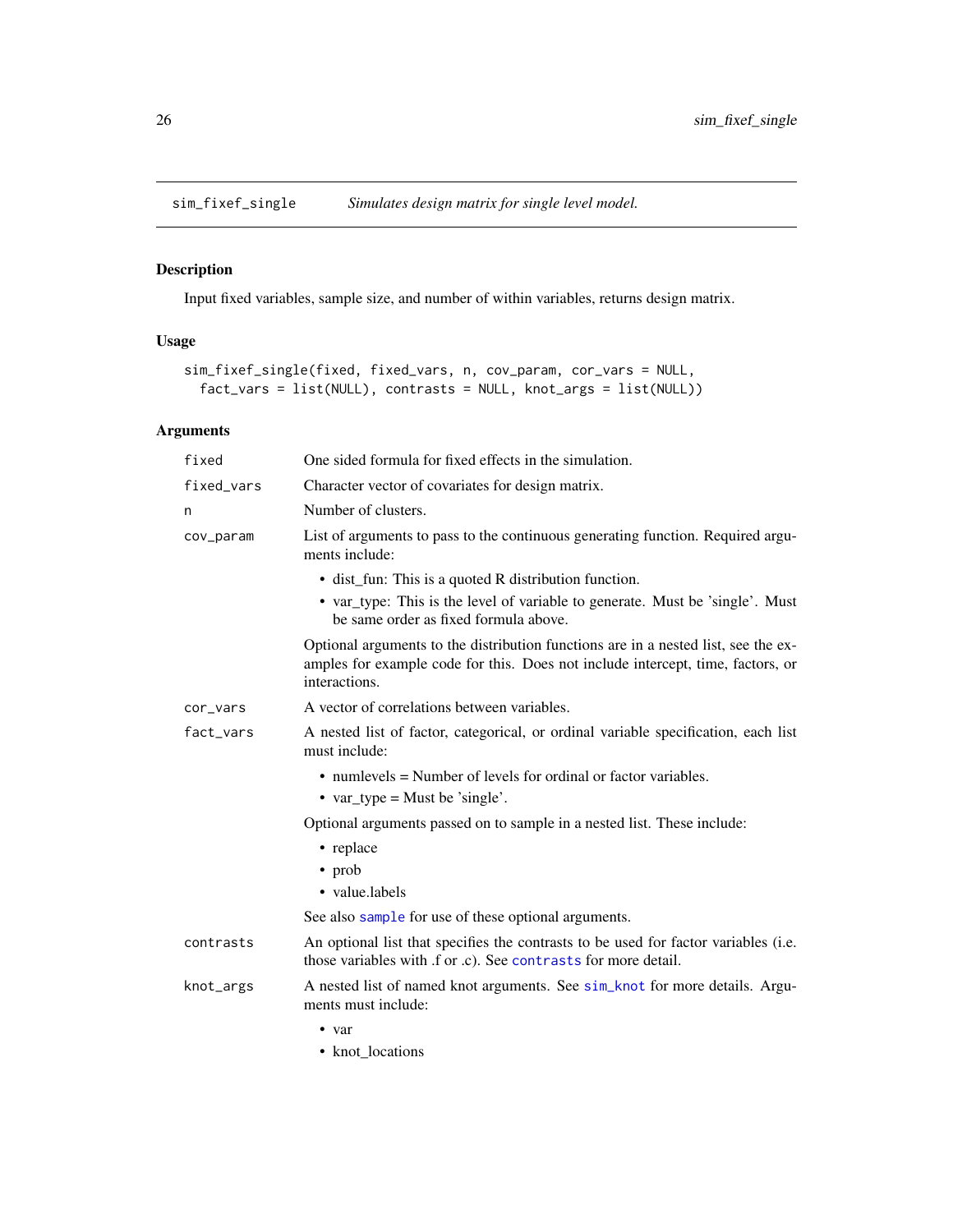#### <span id="page-26-0"></span>sim\_glm 27

# Details

Simulates the fixed effects for the [sim\\_reg](#page-63-1) function when simulating a simple regression model.

<span id="page-26-1"></span>

| sim_glm | Master generalized simulation function. |  |
|---------|-----------------------------------------|--|
|         |                                         |  |

# Description

Takes simulation parameters as inputs and returns simulated data.

#### Usage

```
sim_glm(fixed, random, random3, fixed_param, random_param = list(),
 random_param3 = list(), cov_param, k, n, p, data_str,
 cor_vars = NULL, fact_vars = list(NULL), unbal = list(level2 =
 FALSE, level3 = FALSE), unbal_design = list(level2 = NULL, level3 =
 NULL), contrasts = NULL, outcome_type, cross_class_params = NULL,
 knot_{args} = list(NULL), ...)
```

| fixed         | One sided formula for fixed effects in the simulation. To suppress intercept add<br>-1 to formula.                          |  |  |  |  |
|---------------|-----------------------------------------------------------------------------------------------------------------------------|--|--|--|--|
| random        | One sided formula for random effects in the simulation. Must be a subset of<br>fixed.                                       |  |  |  |  |
| random3       | One sided formula for random effects at third level in the simulation. Must be a<br>subset of fixed (and likely of random). |  |  |  |  |
| fixed_param   | Fixed effect parameter values (i.e. beta weights). Must be same length as fixed.                                            |  |  |  |  |
| random_param  | A list of named elements that must contain:                                                                                 |  |  |  |  |
|               | • random_var = variance of random parameters,                                                                               |  |  |  |  |
|               | • rand_gen = Name of simulation function for random effects.                                                                |  |  |  |  |
|               | Optional elements are:                                                                                                      |  |  |  |  |
|               | • ther: Theorectial mean and variance from rand_gen,                                                                        |  |  |  |  |
|               | • ther_sim: Simulate mean/variance for standardization purposes,                                                            |  |  |  |  |
|               | • cor_vars: Correlation between random effects,                                                                             |  |  |  |  |
|               | • : Additional parameters needed for rand_gen function.                                                                     |  |  |  |  |
| random_param3 | A list of named elements that must contain:                                                                                 |  |  |  |  |
|               | • random_var = variance of random parameters,                                                                               |  |  |  |  |
|               | • rand_gen = Name of simulation function for random effects.                                                                |  |  |  |  |
|               | Optional elements are:                                                                                                      |  |  |  |  |
|               | • ther: Theorectial mean and variance from rand_gen,                                                                        |  |  |  |  |
|               | • ther_sim: Simulate mean/variance for standardization purposes,                                                            |  |  |  |  |
|               |                                                                                                                             |  |  |  |  |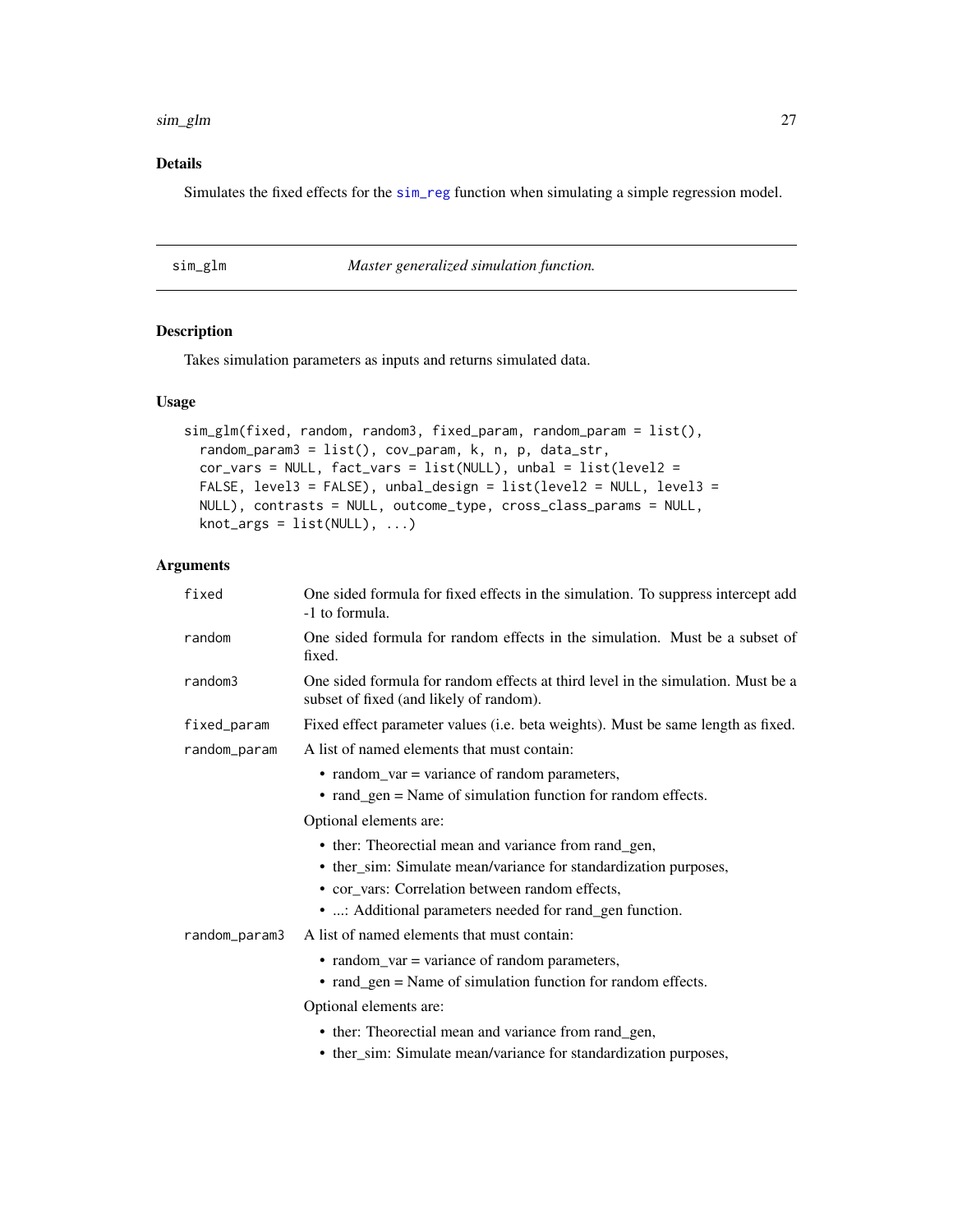|                    | • cor_vars: Correlation between random effects,<br>• : Additional parameters needed for rand_gen function.                                                                                                                                                                                                                                                                                                                                                                                                                                                                                                                         |
|--------------------|------------------------------------------------------------------------------------------------------------------------------------------------------------------------------------------------------------------------------------------------------------------------------------------------------------------------------------------------------------------------------------------------------------------------------------------------------------------------------------------------------------------------------------------------------------------------------------------------------------------------------------|
| cov_param          | List of arguments to pass to the continuous generating function, must be the<br>same order as the variables specified in fixed. This list does not include intercept,<br>time, factors, or interactions. Required arguments include:                                                                                                                                                                                                                                                                                                                                                                                               |
|                    | • dist_fun: This is a quoted R distribution function.                                                                                                                                                                                                                                                                                                                                                                                                                                                                                                                                                                              |
|                    | • var_type: This is the level of variable to generate. Must be either 'single',<br>'level1', 'level2', or 'level3'. Must be same order as fixed formula above.                                                                                                                                                                                                                                                                                                                                                                                                                                                                     |
|                    | Optional arguments to the distribution functions are in a nested list, see the ex-<br>amples or vignettes for example code.                                                                                                                                                                                                                                                                                                                                                                                                                                                                                                        |
| k                  | Number of third level clusters.                                                                                                                                                                                                                                                                                                                                                                                                                                                                                                                                                                                                    |
| n                  | Cluster sample size.                                                                                                                                                                                                                                                                                                                                                                                                                                                                                                                                                                                                               |
| р                  | Within cluster sample size.                                                                                                                                                                                                                                                                                                                                                                                                                                                                                                                                                                                                        |
| data_str           | Type of data. Must be "cross", "long", or "single".                                                                                                                                                                                                                                                                                                                                                                                                                                                                                                                                                                                |
| cor_vars           | A vector of correlations between variables.                                                                                                                                                                                                                                                                                                                                                                                                                                                                                                                                                                                        |
| fact_vars          | A nested list of factor, categorical, or ordinal variable specification, each list<br>must include:                                                                                                                                                                                                                                                                                                                                                                                                                                                                                                                                |
|                    | • numlevels = Number of levels for ordinal or factor variables.<br>• var_type = Must be 'single', 'level1', 'level2', or 'level3'.                                                                                                                                                                                                                                                                                                                                                                                                                                                                                                 |
|                    | Optional arguments include:                                                                                                                                                                                                                                                                                                                                                                                                                                                                                                                                                                                                        |
|                    | • replace                                                                                                                                                                                                                                                                                                                                                                                                                                                                                                                                                                                                                          |
|                    | • prob                                                                                                                                                                                                                                                                                                                                                                                                                                                                                                                                                                                                                             |
|                    | • value.labels                                                                                                                                                                                                                                                                                                                                                                                                                                                                                                                                                                                                                     |
|                    | See also sample for use of these optional arguments.                                                                                                                                                                                                                                                                                                                                                                                                                                                                                                                                                                               |
| unbal              | A named TRUE/FALSE list specifying whether unbalanced simulation design<br>is desired. The named elements must be: "level2" or "level3" representing un-<br>balanced simulation for level two and three respectively. Default is FALSE,<br>indicating balanced sample sizes at both levels.                                                                                                                                                                                                                                                                                                                                        |
| unbal_design       | When $unbal = TRUE$ , this specifies the design for unbalanced simulation in one<br>of two ways. It can represent the minimum and maximum sample size within<br>a cluster via a named list. This will be drawn from a random uniform distribu-<br>tion with min and max specified. Secondly, the actual sample sizes within each<br>cluster can be specified. This takes the form of a vector that must have the same<br>length as the level two or three sample size. These are specified as a named list<br>in which level two sample size is controlled via "level2" and level three sample<br>size is controlled via "level3". |
| contrasts          | An optional list that specifies the contrasts to be used for factor variables (i.e.<br>those variables with .f or .c). See contrasts for more detail.                                                                                                                                                                                                                                                                                                                                                                                                                                                                              |
| outcome_type       | A vector specifying the type of outcome, must be either logistic or poisson.<br>Logitstic outcome will be 0/1 and poisson outcome will be counts.                                                                                                                                                                                                                                                                                                                                                                                                                                                                                  |
| cross_class_params |                                                                                                                                                                                                                                                                                                                                                                                                                                                                                                                                                                                                                                    |
|                    | A list of named parameters when cross classified data structures are desired.<br>Must include the following arguments:                                                                                                                                                                                                                                                                                                                                                                                                                                                                                                             |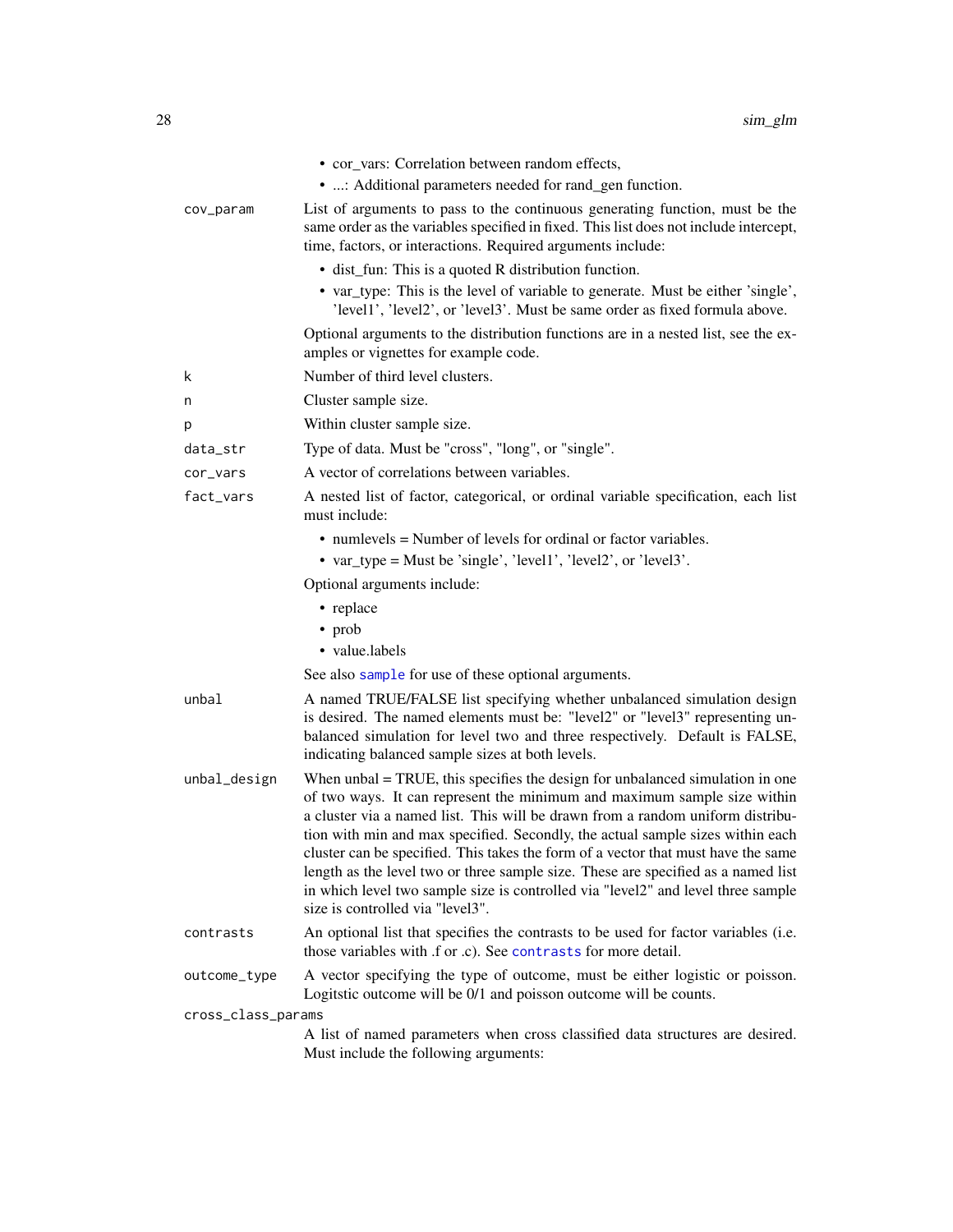|           | • num_ids: The number of cross classified clusters. These are in addition to<br>the typical cluster ids |
|-----------|---------------------------------------------------------------------------------------------------------|
|           | • random_param: This argument is a list of arguments passed to sim_rand_eff.<br>These must include:     |
|           | - random_var: The variance of the cross classified random effect                                        |
|           | - rand_gen: The random generating function used to generate the cross<br>classified random effect.      |
|           | Optional elements are:                                                                                  |
|           | - ther: Theorectial mean and variance from rand_gen,                                                    |
|           | - ther_sim: Simulate mean/variance for standardization purposes,                                        |
|           | - cor vars: Correlation between random effects,                                                         |
|           | - : Additional parameters needed for rand gen function.                                                 |
| knot_args | A nested list of named knot arguments. See sim_knot for more details. Argu-<br>ments must include:      |
|           | $\bullet$ var                                                                                           |
|           | • knot_locations                                                                                        |
| .         | Not currently used.                                                                                     |

#### Details

Simulated data is useful for classroom demonstrations and to study the impacts of assumption violations on parameter estimates, statistical power, or empirical type I error rates.

This function allows researchers a flexible approach to simulate regression models, including single level models and cross sectional or longitudinal linear mixed models (aka. hierarchical linear models or multilevel models).

# Examples

```
# generating parameters for single level regression
set.seed(2)
fixed <- ~1 + act + diff + numCourse + act:numCourse
fixed_param <- c(0.1, -0.2, 0.15, 0.5, -0.02)cov_param <- list(dist_fun = c('rnorm', 'rnorm', 'rnorm'),
  var_type = c("single", "single", "single"),
  opts = list(list(mean = 0, sd = 4),list(\text{mean} = 0, \text{ sd} = 3),list(mean = 0, sd = 3)))n < -150temp_single <- sim_glm(fixed = fixed, fixed_param = fixed_param,
  cov_param = cov_param, n = n, data_str = "single", outcome_type = 'logistic')
  # counts
temp_single <- sim_glm(fixed = fixed, fixed_param = fixed_param,
  cov_param = cov_param, n = n, data_str = "single", outcome_type = 'poisson')
# Longitudinal linear mixed model example
fixed \leq -1 + time + diff + act + time: act
random <-1 + time + diff
```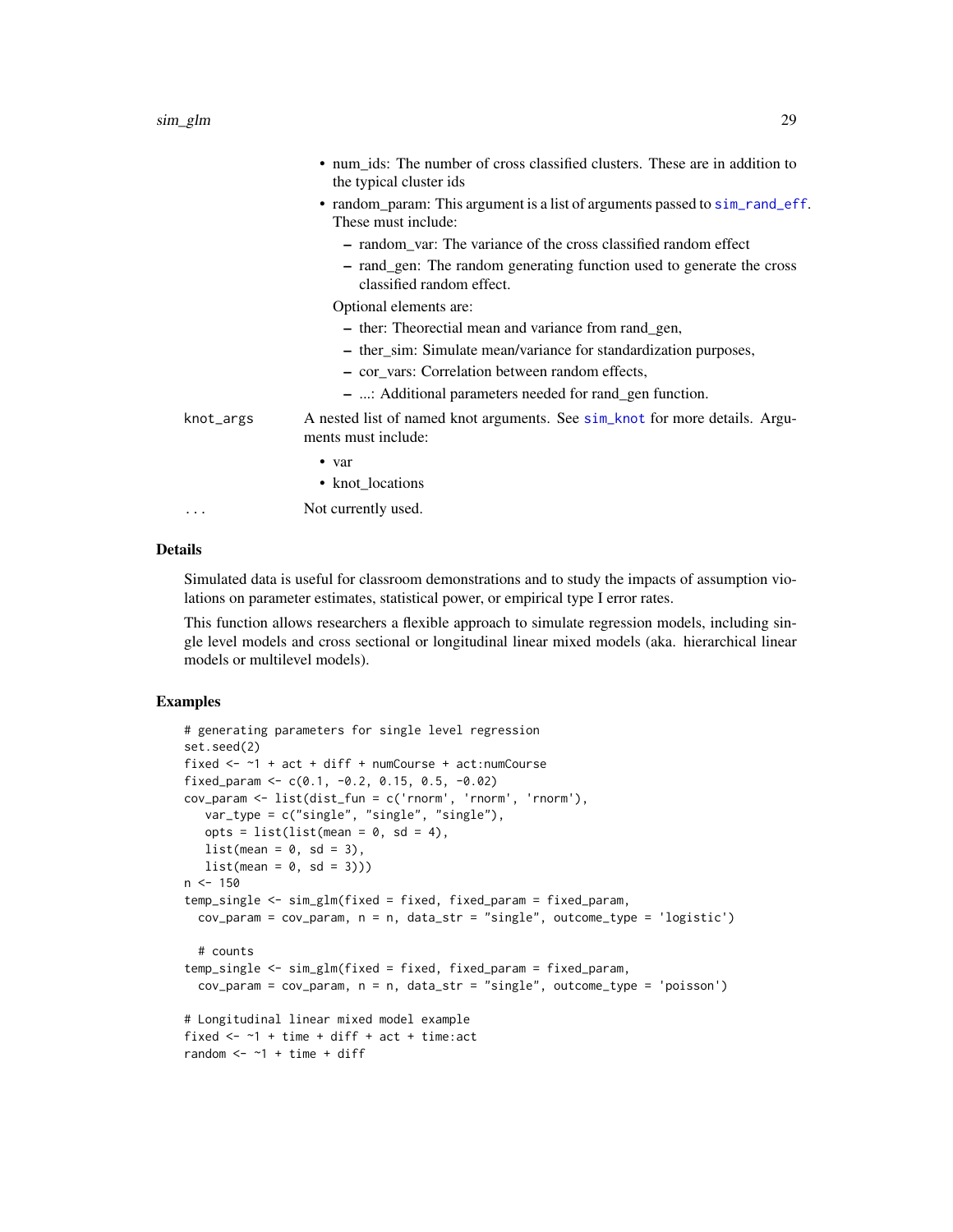```
fixed_param <- c(0.1, -0.2, 0.15, 0.5, -0.02)random_param <- list(random_var = c(7, 4, 2), rand_gen = 'rnorm')
cov_param <- list(dist_fun = c('rnorm', 'rnorm'),
  var_type = c("level1", "level2"),
   opts = list(list(mean = 0, sd = 1.5),
  list(\text{mean} = 0, \text{ sd} = 4))n < -150p <- 30
data_str <- "long"
temp_long <- sim_glm(fixed, random, random3 = NULL, fixed_param,
random_param, random_param3 = NULL,
 cov_param, k = NULL, n, p, data_str = data_str, outcome_type = 'logistic')
 # counts
temp_long <- sim_glm(fixed, random, random3 = NULL, fixed_param,
random_param, random_param3 = NULL,
cov_param, k = NULL, n, p, data_str = data_str, outcome_type = 'poisson')
# Three level example
fixed \leq -1 + time + diff + act + actClust + time:act
random <- -1 + time + diff
random3 \le - \sim 1 + \text{time}fixed_param <- c(0.1, -0.2, 0.15, 0.5, -0.02, 0.03)
random_param <- list(random_var = c(7, 4, 2), rand_gen = 'rnorm')
random_param3 <- list(random_var = c(4, 2), rand_gen = 'rnorm')
cov_param <- list(dist_fun = c('rnorm', 'rnorm', 'rnorm'),
   var_type = c("level1", "level2", "level3"),
   opts = list(list(mean = 0, sd = 1.5),list(mean = 0, sd = 4),list(\text{mean} = 0, \text{ sd} = 2)))k < -10n < -15p \le -10data_str <- "long"
temp_three <- sim_glm(fixed, random, random3, fixed_param, random_param,
  random_param3, cov_param, k,n, p, data_str = data_str, outcome_type = 'logistic')
  # count data sim
  temp_three <- sim_glm(fixed, random, random3, fixed_param, random_param,
  random_param3, cov_param, k,n, p, data_str = data_str, outcome_type = 'poisson')
```
sim\_glm\_nested *Simulate two level logistic regression model*

#### Description

Takes simulation parameters as inputs and returns simulated data.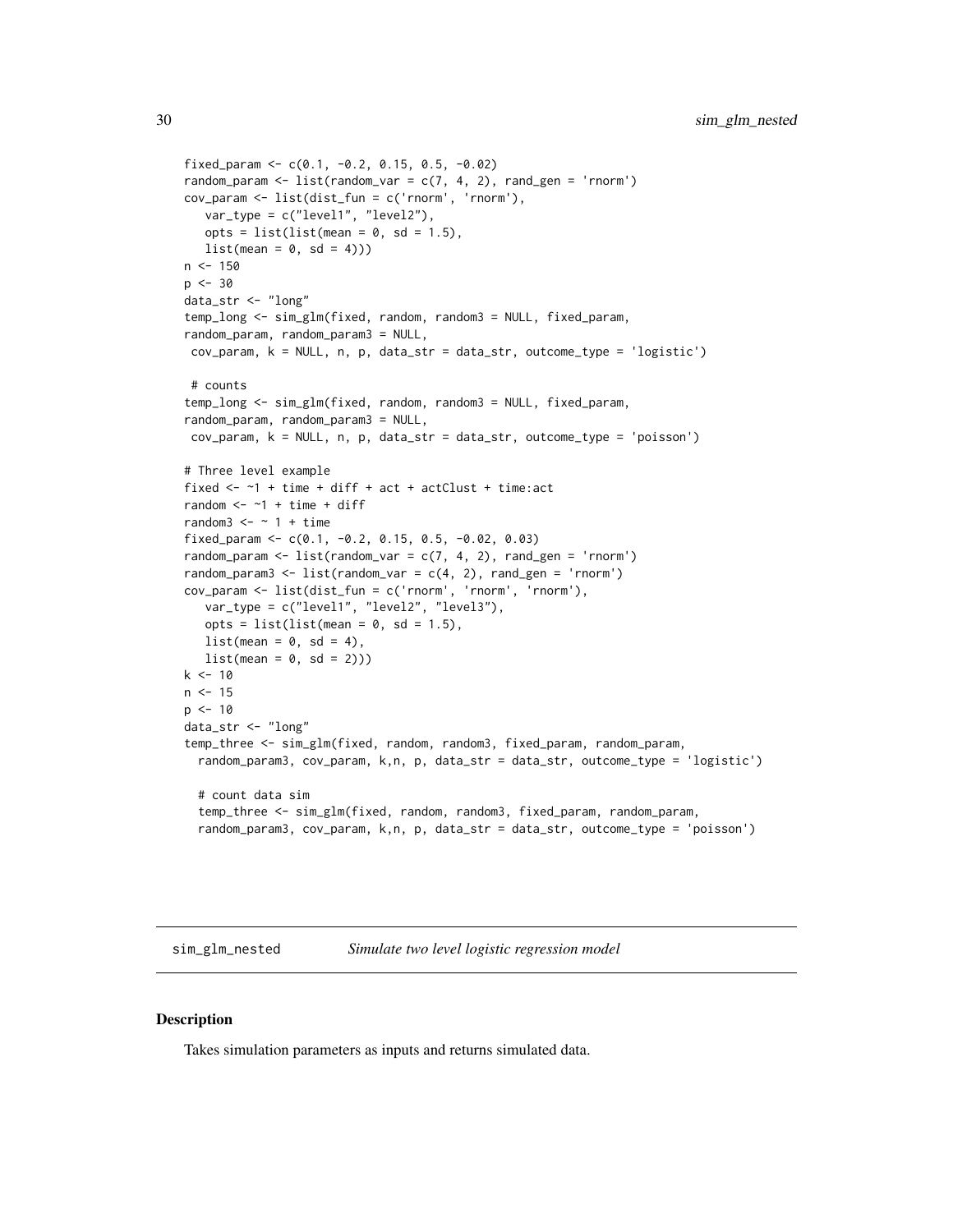# Usage

```
sim_glm_nested(fixed, random, fixed_param, random_param = list(),
  cov_param, n, p, data_str, cor_vars = NULL, fact_vars = list(NULL),
 unbal = FALSE, unbal_design = NULL, contrasts = NULL, outcome_type,
 cross_class_params = NULL, knot_args = list(NULL), ...)
```

| fixed        | One sided formula for fixed effects in the simulation. To suppress intercept add<br>-1 to formula.                                                                                                                                   |
|--------------|--------------------------------------------------------------------------------------------------------------------------------------------------------------------------------------------------------------------------------------|
| random       | One sided formula for random effects in the simulation. Must be a subset of<br>fixed.                                                                                                                                                |
| fixed_param  | Fixed effect parameter values (i.e. beta weights). Must be same length as fixed.                                                                                                                                                     |
| random_param | A list of named elements that must contain:                                                                                                                                                                                          |
|              | • random_var = variance of random parameters,                                                                                                                                                                                        |
|              | • rand_gen = Name of simulation function for random effects.                                                                                                                                                                         |
|              | Optional elements are:                                                                                                                                                                                                               |
|              | • ther: Theorectial mean and variance from rand_gen,                                                                                                                                                                                 |
|              | • ther_sim: Simulate mean/variance for standardization purposes,                                                                                                                                                                     |
|              | • cor_vars: Correlation between random effects,                                                                                                                                                                                      |
|              | • : Additional parameters needed for rand_gen function.                                                                                                                                                                              |
| cov_param    | List of arguments to pass to the continuous generating function, must be the<br>same order as the variables specified in fixed. This list does not include intercept,<br>time, factors, or interactions. Required arguments include: |
|              | • dist_fun: This is a quoted R distribution function.                                                                                                                                                                                |
|              | • var_type: This is the level of variable to generate. Must be 'level1' or<br>'level2'. Must be same order as fixed formula above.                                                                                                   |
|              | Optional arguments to the distribution functions are in a nested list, see the ex-<br>amples or vignettes for example code.                                                                                                          |
| n            | Cluster sample size.                                                                                                                                                                                                                 |
| р            | Within cluster sample size.                                                                                                                                                                                                          |
| data_str     | Type of data. Must be "cross", "long", or "single".                                                                                                                                                                                  |
| cor_vars     | A vector of correlations between variables.                                                                                                                                                                                          |
| fact_vars    | A nested list of factor, categorical, or ordinal variable specification, each list<br>must include:                                                                                                                                  |
|              | $\bullet$ numlevels = Number of levels for ordinal or factor variables.                                                                                                                                                              |
|              | • var_type = Must be 'level1' or 'level2'.                                                                                                                                                                                           |
|              | Optional arguments include:                                                                                                                                                                                                          |
|              | • replace                                                                                                                                                                                                                            |
|              | • prob                                                                                                                                                                                                                               |
|              | • value.labels                                                                                                                                                                                                                       |
|              |                                                                                                                                                                                                                                      |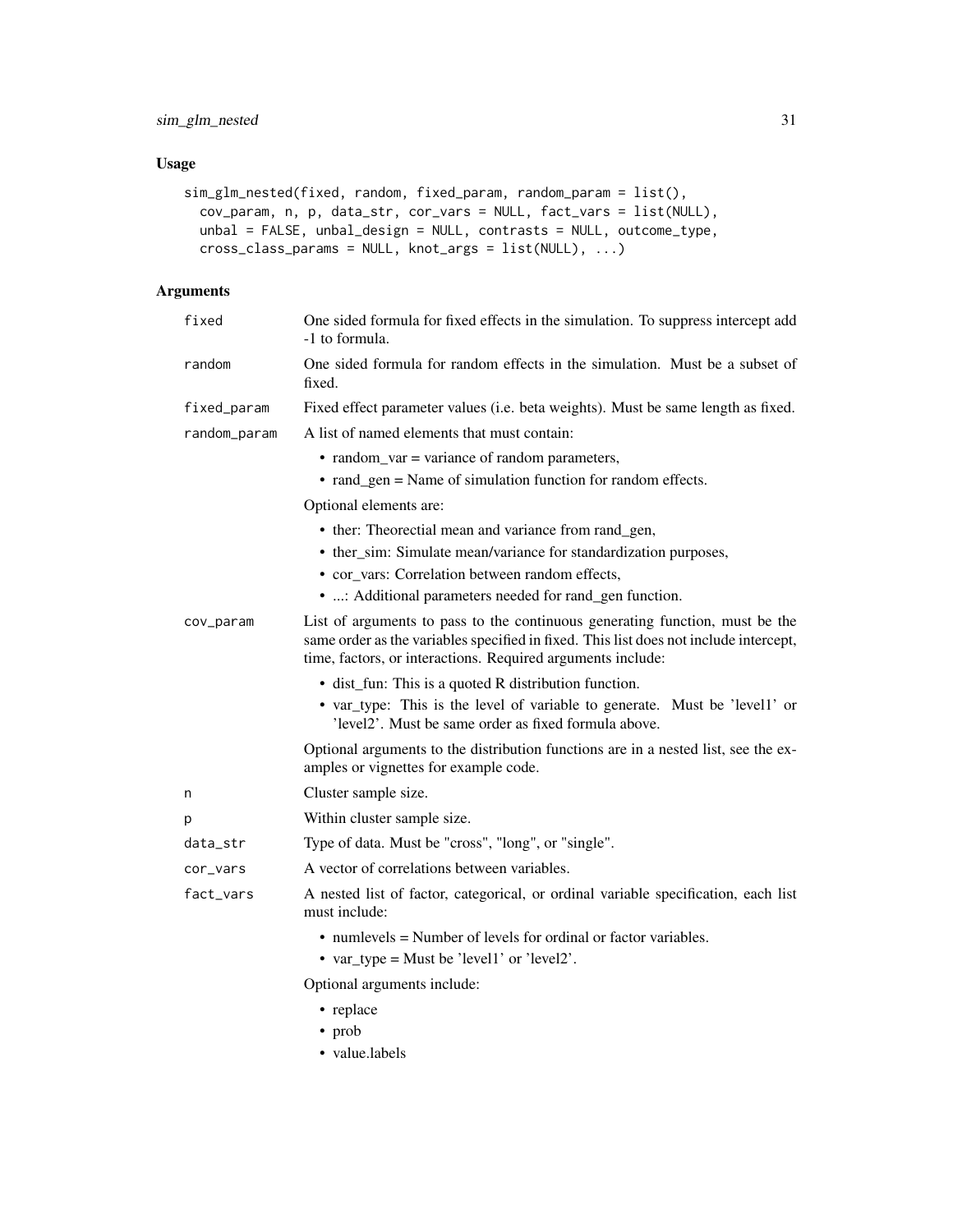See also [sample](#page-0-0) for use of these optional arguments.

| unbal              | A vector of sample sizes for the number of observations for each level 2 cluster.<br>Must have same length as level two sample size n. Alternative specification can<br>be TRUE, which uses additional argument, unbal_design.                                                                                                                                                                                                                       |
|--------------------|------------------------------------------------------------------------------------------------------------------------------------------------------------------------------------------------------------------------------------------------------------------------------------------------------------------------------------------------------------------------------------------------------------------------------------------------------|
| unbal_design       | When $unbal = TRUE$ , this specifies the design for unbalanced simulation in one<br>of two ways. It can represent the minimum and maximum sample size within a<br>cluster via a named list. This will be drawn from a random uniform distribution<br>with min and max specified. Secondly, the sample sizes within each cluster can<br>be specified. This takes the form of a vector that must have the same length as<br>the level two sample size. |
| contrasts          | An optional list that specifies the contrasts to be used for factor variables (i.e.<br>those variables with .f or .c). See contrasts for more detail.                                                                                                                                                                                                                                                                                                |
| outcome_type       | A vector specifying the type of outcome, must be either logistic or poisson.<br>Logitstic outcome will be 0/1 and poisson outcome will be counts.                                                                                                                                                                                                                                                                                                    |
| cross_class_params |                                                                                                                                                                                                                                                                                                                                                                                                                                                      |
|                    | A list of named parameters when cross classified data structures are desired.<br>Must include the following arguments:                                                                                                                                                                                                                                                                                                                               |
|                    | • num_ids: The number of cross classified clusters. These are in addition to<br>the typical cluster ids                                                                                                                                                                                                                                                                                                                                              |
|                    | • random_param: This argument is a list of arguments passed to sim_rand_eff.<br>These must include:                                                                                                                                                                                                                                                                                                                                                  |
|                    | - random_var: The variance of the cross classified random effect                                                                                                                                                                                                                                                                                                                                                                                     |
|                    | - rand_gen: The random generating function used to generate the cross<br>classified random effect.                                                                                                                                                                                                                                                                                                                                                   |
|                    | Optional elements are:                                                                                                                                                                                                                                                                                                                                                                                                                               |
|                    | - ther: Theorectial mean and variance from rand_gen,                                                                                                                                                                                                                                                                                                                                                                                                 |
|                    | - ther_sim: Simulate mean/variance for standardization purposes,                                                                                                                                                                                                                                                                                                                                                                                     |
|                    | - cor vars: Correlation between random effects,                                                                                                                                                                                                                                                                                                                                                                                                      |
|                    | - : Additional parameters needed for rand_gen function.                                                                                                                                                                                                                                                                                                                                                                                              |
| knot_args          | A nested list of named knot arguments. See sim_knot for more details. Argu-<br>ments must include:                                                                                                                                                                                                                                                                                                                                                   |
|                    | $\bullet$ var                                                                                                                                                                                                                                                                                                                                                                                                                                        |
|                    | • knot_locations                                                                                                                                                                                                                                                                                                                                                                                                                                     |
|                    | Not currently used.                                                                                                                                                                                                                                                                                                                                                                                                                                  |

# Details

Simulates data for the nested logistic regression models. Returns a data frame with ID variables, fixed effects, random effects, and many other variables to help when running simulation studies.

# Examples

```
# Longitudinal linear mixed model example
fixed \leq -1 + time + diff + act + time: act
random <-1 + time + diff
```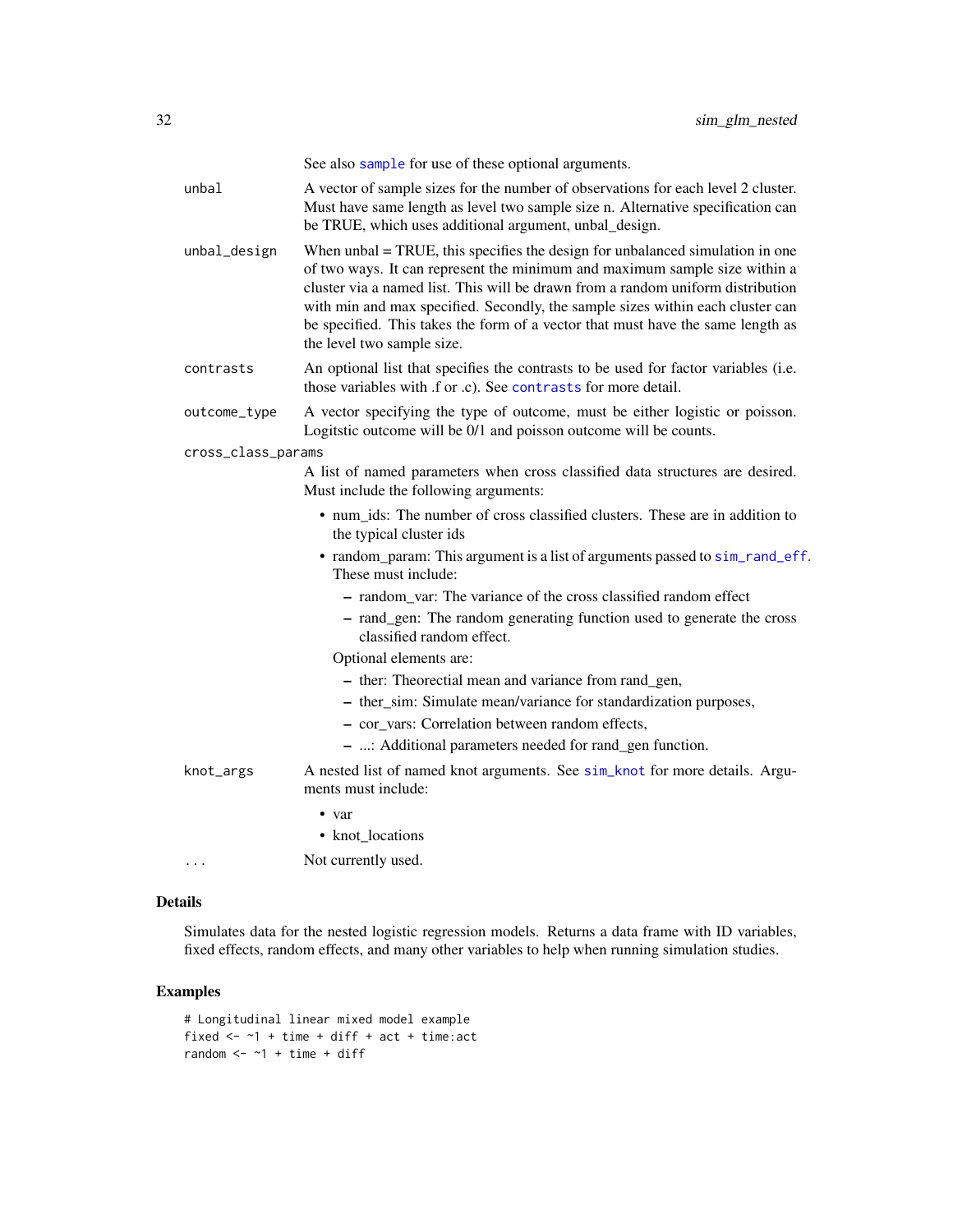```
fixed_param <- c(0.1, -0.2, 0.15, 0.5, -0.02)random_param <- list(random_var = c(7, 4, 2), rand_gen = 'rnorm')
cov_param <- list(dist_fun = c('rnorm', 'rnorm'),
  var_type = c("level1", "level2"),
   opts = list(list(mean = 0, sd = 1.5),
  list(\text{mean} = 0, \text{ sd} = 4)))n < -150p <- 30
data_str <- "long"
temp_long <- sim_glm(fixed, random, random3 = NULL, fixed_param,
random_param, random_param3 = NULL,
 cov_param, k = NULL, n, p, data_str = data_str, outcome_type = 'logistic')
```
sim\_glm\_nested3 *Function to simulate three level nested data*

#### **Description**

Takes simulation parameters as inputs and returns simulated data.

#### Usage

```
sim_glm_nested3(fixed, random, random3, fixed_param,
  random_param = list(), random_param3 = list(), cov_param, k, n, p,
 data_str, cor_vars = NULL, fact_vars = list(NULL),
 unbal = list(level2 = FALSE, level3 = FALSE),
  unbal_design = list(level2 = NULL, level3 = NULL), contrasts = NULL,
  outcome_type, cross_class_params = NULL, knot_args = list(NULL), ...)
```

| fixed        | One sided formula for fixed effects in the simulation. To suppress intercept add<br>-1 to formula.                                              |
|--------------|-------------------------------------------------------------------------------------------------------------------------------------------------|
| random       | One sided formula for random effects in the simulation. Must be a subset of<br>fixed.                                                           |
| random3      | One sided formula for random effects at third level in the simulation. Must be a<br>subset of fixed (and likely of random).                     |
| fixed_param  | Fixed effect parameter values (i.e. beta weights). Must be same length as fixed.                                                                |
| random_param | A list of named elements that must contain:                                                                                                     |
|              | • random_var = variance of random parameters,<br>$\bullet$ rand_gen = Name of simulation function for random effects.<br>Optional elements are: |
|              |                                                                                                                                                 |

- ther: Theorectial mean and variance from rand\_gen,
- ther\_sim: Simulate mean/variance for standardization purposes,
- cor\_vars: Correlation between random effects,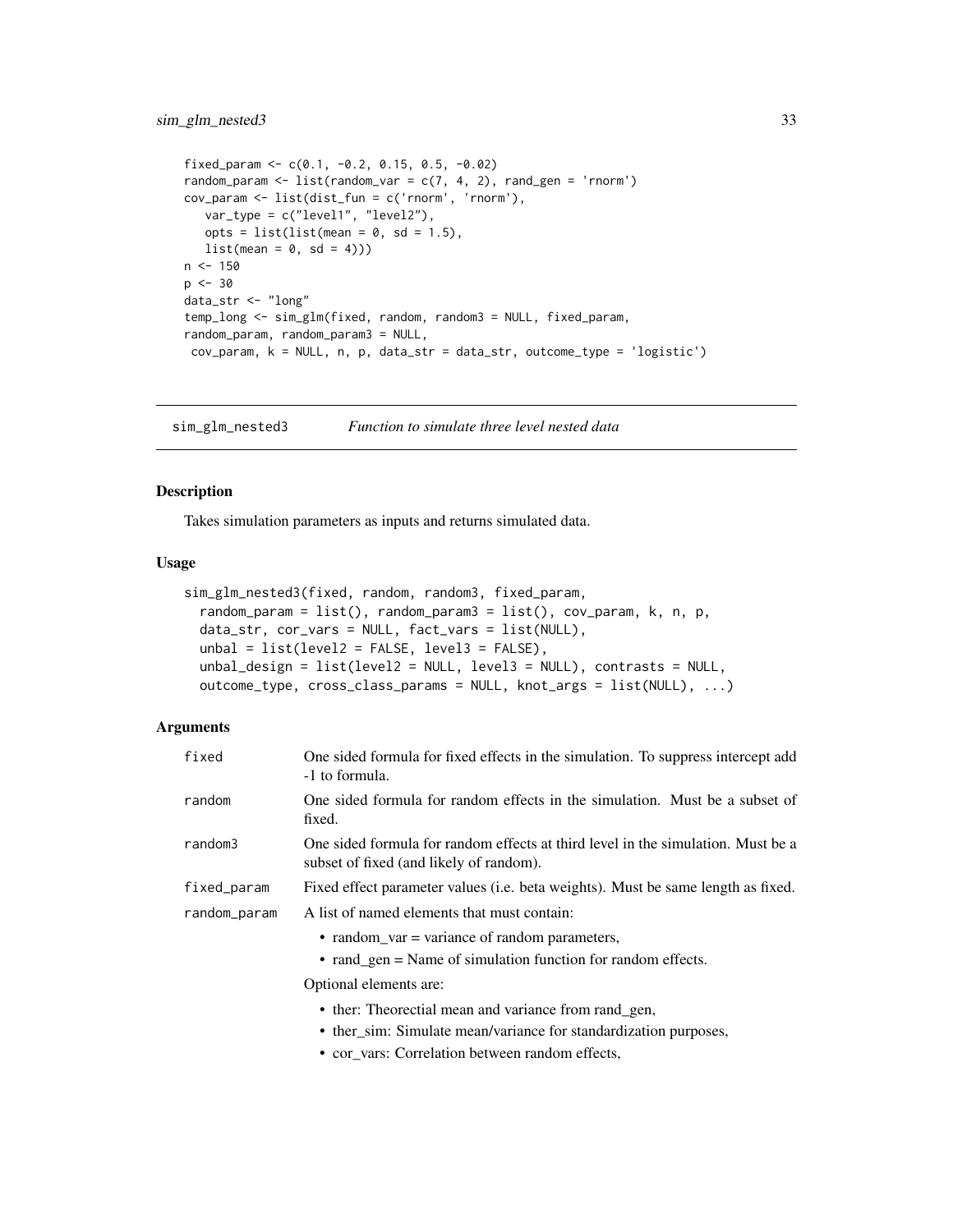|               | • : Additional parameters needed for rand_gen function.                                                                                                                                                                                                                                                                                                                                                                                                                                                                                                                                                                            |
|---------------|------------------------------------------------------------------------------------------------------------------------------------------------------------------------------------------------------------------------------------------------------------------------------------------------------------------------------------------------------------------------------------------------------------------------------------------------------------------------------------------------------------------------------------------------------------------------------------------------------------------------------------|
| random_param3 | A list of named elements that must contain:                                                                                                                                                                                                                                                                                                                                                                                                                                                                                                                                                                                        |
|               | • random_var = variance of random parameters,                                                                                                                                                                                                                                                                                                                                                                                                                                                                                                                                                                                      |
|               | • rand_gen = Name of simulation function for random effects.                                                                                                                                                                                                                                                                                                                                                                                                                                                                                                                                                                       |
|               | Optional elements are:                                                                                                                                                                                                                                                                                                                                                                                                                                                                                                                                                                                                             |
|               | • ther: Theorectial mean and variance from rand_gen,                                                                                                                                                                                                                                                                                                                                                                                                                                                                                                                                                                               |
|               | • ther_sim: Simulate mean/variance for standardization purposes,                                                                                                                                                                                                                                                                                                                                                                                                                                                                                                                                                                   |
|               | • cor_vars: Correlation between random effects,                                                                                                                                                                                                                                                                                                                                                                                                                                                                                                                                                                                    |
|               | • : Additional parameters needed for rand_gen function.                                                                                                                                                                                                                                                                                                                                                                                                                                                                                                                                                                            |
| cov_param     | List of arguments to pass to the continuous generating function, must be the<br>same order as the variables specified in fixed. This list does not include intercept,<br>time, factors, or interactions. Required arguments include:                                                                                                                                                                                                                                                                                                                                                                                               |
|               | • dist_fun: This is a quoted R distribution function.                                                                                                                                                                                                                                                                                                                                                                                                                                                                                                                                                                              |
|               | • var_type: This is the level of variable to generate. Must be 'level1', 'level2',<br>or 'level3'. Must be same order as fixed formula above.                                                                                                                                                                                                                                                                                                                                                                                                                                                                                      |
|               | Optional arguments to the distribution functions are in a nested list, see the ex-<br>amples or vignettes for example code.                                                                                                                                                                                                                                                                                                                                                                                                                                                                                                        |
| k             | Number of third level clusters.                                                                                                                                                                                                                                                                                                                                                                                                                                                                                                                                                                                                    |
| n             | Level two sample size within each level three cluster.                                                                                                                                                                                                                                                                                                                                                                                                                                                                                                                                                                             |
| p             | Within cluster sample size within each level two cluster.                                                                                                                                                                                                                                                                                                                                                                                                                                                                                                                                                                          |
| data_str      | Type of data. Must be "cross", "long", or "single".                                                                                                                                                                                                                                                                                                                                                                                                                                                                                                                                                                                |
| cor_vars      | A vector of correlations between variables.                                                                                                                                                                                                                                                                                                                                                                                                                                                                                                                                                                                        |
| fact_vars     | A nested list of factor, categorical, or ordinal variable specification, each list<br>must include:                                                                                                                                                                                                                                                                                                                                                                                                                                                                                                                                |
|               | • numlevels = Number of levels for ordinal or factor variables.                                                                                                                                                                                                                                                                                                                                                                                                                                                                                                                                                                    |
|               | • var_type = Must be 'single', 'level1', 'level2', or 'level3'.                                                                                                                                                                                                                                                                                                                                                                                                                                                                                                                                                                    |
|               | Optional arguments include:                                                                                                                                                                                                                                                                                                                                                                                                                                                                                                                                                                                                        |
|               | • replace                                                                                                                                                                                                                                                                                                                                                                                                                                                                                                                                                                                                                          |
|               | • prob                                                                                                                                                                                                                                                                                                                                                                                                                                                                                                                                                                                                                             |
|               | • value.labels                                                                                                                                                                                                                                                                                                                                                                                                                                                                                                                                                                                                                     |
|               | See also sample for use of these optional arguments.                                                                                                                                                                                                                                                                                                                                                                                                                                                                                                                                                                               |
| unbal         | A named TRUE/FALSE list specifying whether unbalanced simulation design<br>is desired. The named elements must be: "level2" or "level3" representing un-<br>balanced simulation for level two and three respectively. Default is FALSE,<br>indicating balanced sample sizes at both levels.                                                                                                                                                                                                                                                                                                                                        |
| unbal_design  | When $unbal = TRUE$ , this specifies the design for unbalanced simulation in one<br>of two ways. It can represent the minimum and maximum sample size within<br>a cluster via a named list. This will be drawn from a random uniform distribu-<br>tion with min and max specified. Secondly, the actual sample sizes within each<br>cluster can be specified. This takes the form of a vector that must have the same<br>length as the level two or three sample size. These are specified as a named list<br>in which level two sample size is controlled via "level2" and level three sample<br>size is controlled via "level3". |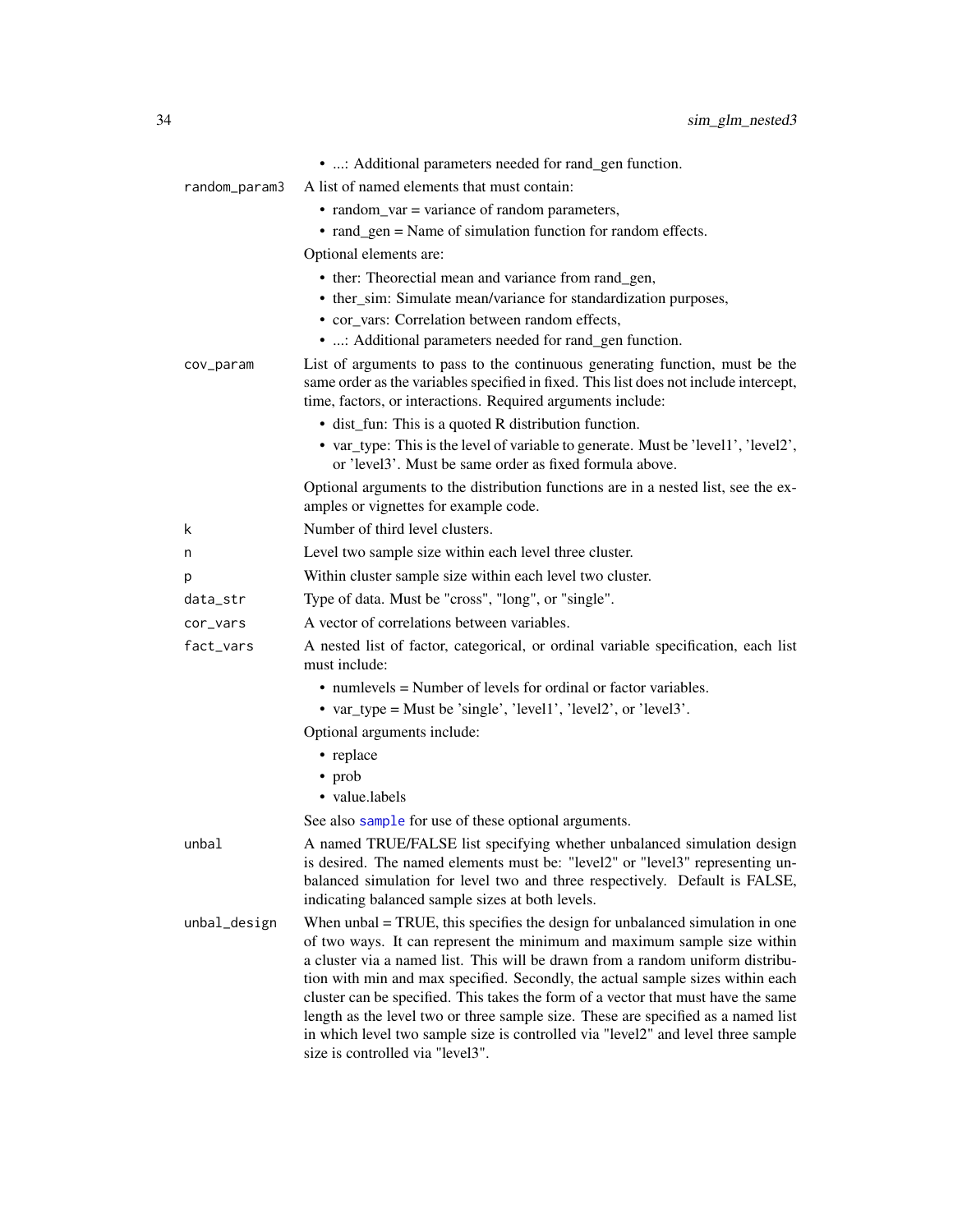| contrasts          | An optional list that specifies the contrasts to be used for factor variables (i.e.<br>those variables with .f or .c). See contrasts for more detail. |
|--------------------|-------------------------------------------------------------------------------------------------------------------------------------------------------|
| outcome_type       | A vector specifying the type of outcome, must be either logistic or poisson.<br>Logitstic outcome will be 0/1 and poisson outcome will be counts.     |
| cross_class_params |                                                                                                                                                       |
|                    | A list of named parameters when cross classified data structures are desired.<br>Must include the following arguments:                                |
|                    | • num_ids: The number of cross classified clusters. These are in addition to<br>the typical cluster ids                                               |
|                    | • random_param: This argument is a list of arguments passed to sim_rand_eff.<br>These must include:                                                   |
|                    | - random_var: The variance of the cross classified random effect                                                                                      |
|                    | - rand_gen: The random generating function used to generate the cross<br>classified random effect.                                                    |
|                    | Optional elements are:                                                                                                                                |
|                    | - ther: Theorectial mean and variance from rand_gen,                                                                                                  |
|                    | - ther_sim: Simulate mean/variance for standardization purposes,                                                                                      |
|                    | - cor vars: Correlation between random effects,                                                                                                       |
|                    | - : Additional parameters needed for rand_gen function.                                                                                               |
| knot_args          | A nested list of named knot arguments. See sim_knot for more details. Argu-<br>ments must include:                                                    |
|                    | $\bullet$ var                                                                                                                                         |
|                    | • knot locations                                                                                                                                      |
| .                  | Not currently used.                                                                                                                                   |
|                    |                                                                                                                                                       |

#### Details

Simulates data for the linear mixed model, both cross sectional and longitudinal data. Returns a data frame with ID variables, fixed effects, and many other variables useful to help when running simulation studies.

#### See Also

[sim\\_reg](#page-63-1) for a convenient wrapper for all data conditions.

# Examples

```
# Three level example
fixed <- ~1 + time + diff + act + actClust + time:act
random <-1 + time + diff
random3 \le - \sim 1 + \text{time}fixed_param <- c(0.1, -0.2, 0.15, 0.5, -0.02, 0.04)
random_param <- list(random_var = c(7, 4, 2), rand_gen = 'rnorm')
random_param3 <- list(random_var = c(4, 2), rand_gen = 'rnorm')
cov_param <- list(dist_fun = c('rnorm', 'rnorm', 'rnorm'),
  var_type = c("level1", "level2", "level3"),
  opts = list(list(mean = 0, sd = 1.5),
```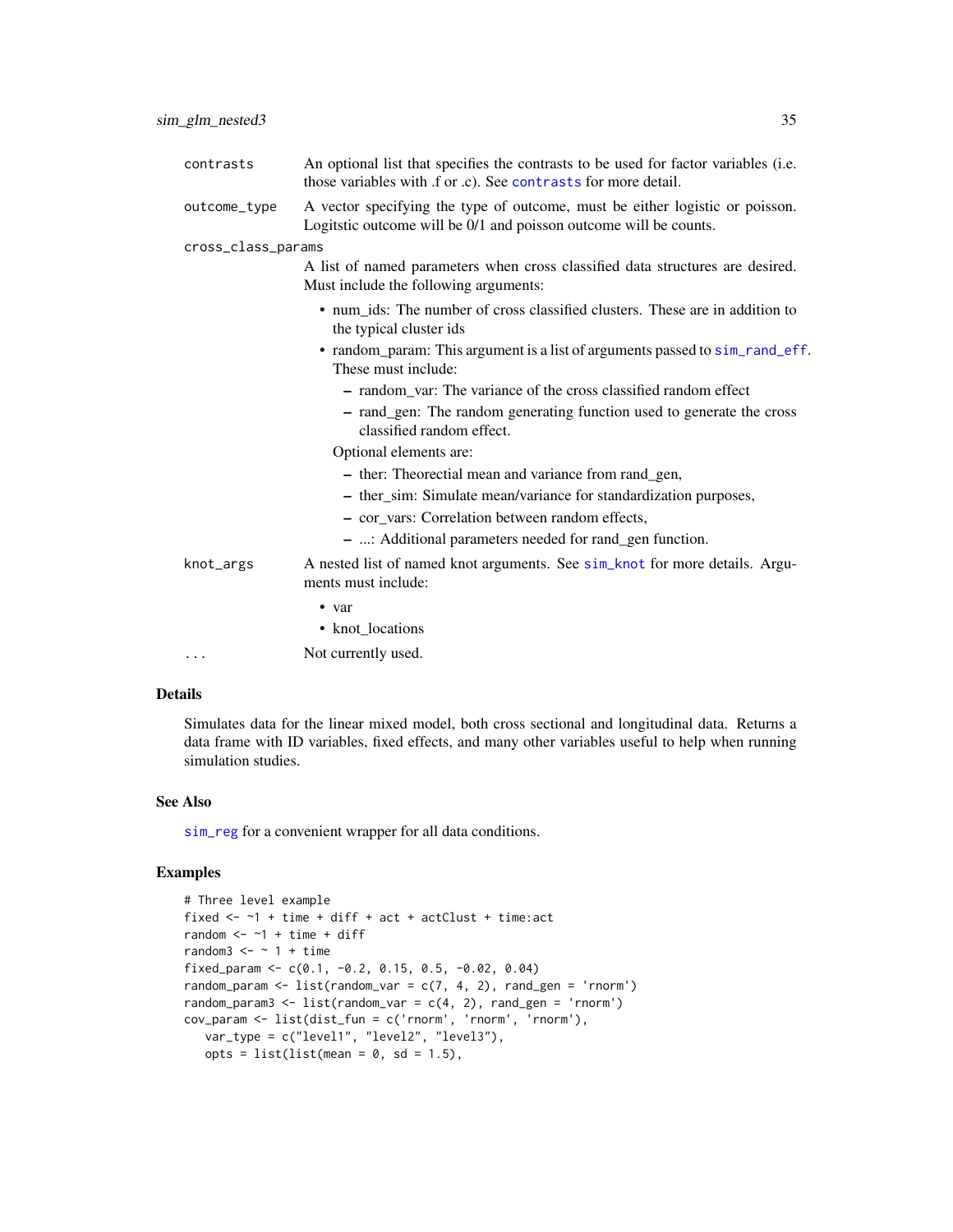```
list(\text{mean} = 0, \text{ sd} = 4),list(\text{mean} = 0, \text{ sd} = 2)))k < -10n < -15p \le -10data_str <- "long"
temp_three <- sim_glm(fixed, random, random3, fixed_param, random_param,
  random_param3, cov_param, k,n, p, data_str = data_str,
  outcome_type = 'logistic')
```
sim\_glm\_single *Simulation single level logistic regression model*

# Description

Takes simulation parameters as inputs and returns simulated data.

#### Usage

```
sim_glm_single(fixed, fixed_param, cov_param, n, data_str,
 cor_vars = NULL, fact_vars = list(NULL), contrasts = NULL,
 outcome_type, knot_args = list(NULL), ...)
```

| fixed       | One sided formula for fixed effects in the simulation. To suppress intercept add<br>-1 to formula.                                                                                                                                   |
|-------------|--------------------------------------------------------------------------------------------------------------------------------------------------------------------------------------------------------------------------------------|
| fixed_param | Fixed effect parameter values (i.e. beta weights). Must be same length as fixed.                                                                                                                                                     |
| cov_param   | List of arguments to pass to the continuous generating function, must be the<br>same order as the variables specified in fixed. This list does not include intercept,<br>time, factors, or interactions. Required arguments include: |
|             | • dist_fun: This is a quoted R distribution function.                                                                                                                                                                                |
|             | • var_type: This is the level of variable to generate. Must be 'single'. Must<br>be same order as fixed formula above.                                                                                                               |
|             | Optional arguments to the distribution functions are in a nested list, see the ex-<br>amples or vignettes for example code.                                                                                                          |
| n           | Cluster sample size.                                                                                                                                                                                                                 |
| data_str    | Type of data. Must be "cross", "long", or "single".                                                                                                                                                                                  |
| cor_vars    | A vector of correlations between variables.                                                                                                                                                                                          |
| fact_vars   | A nested list of factor, categorical, or ordinal variable specification, each list<br>must include:                                                                                                                                  |
|             | $\bullet$ numlevels = Number of levels for ordinal or factor variables.                                                                                                                                                              |
|             | • var_type = Must be 'single', 'lvl1', 'lvl2', or 'lvl3'.                                                                                                                                                                            |

<span id="page-35-0"></span>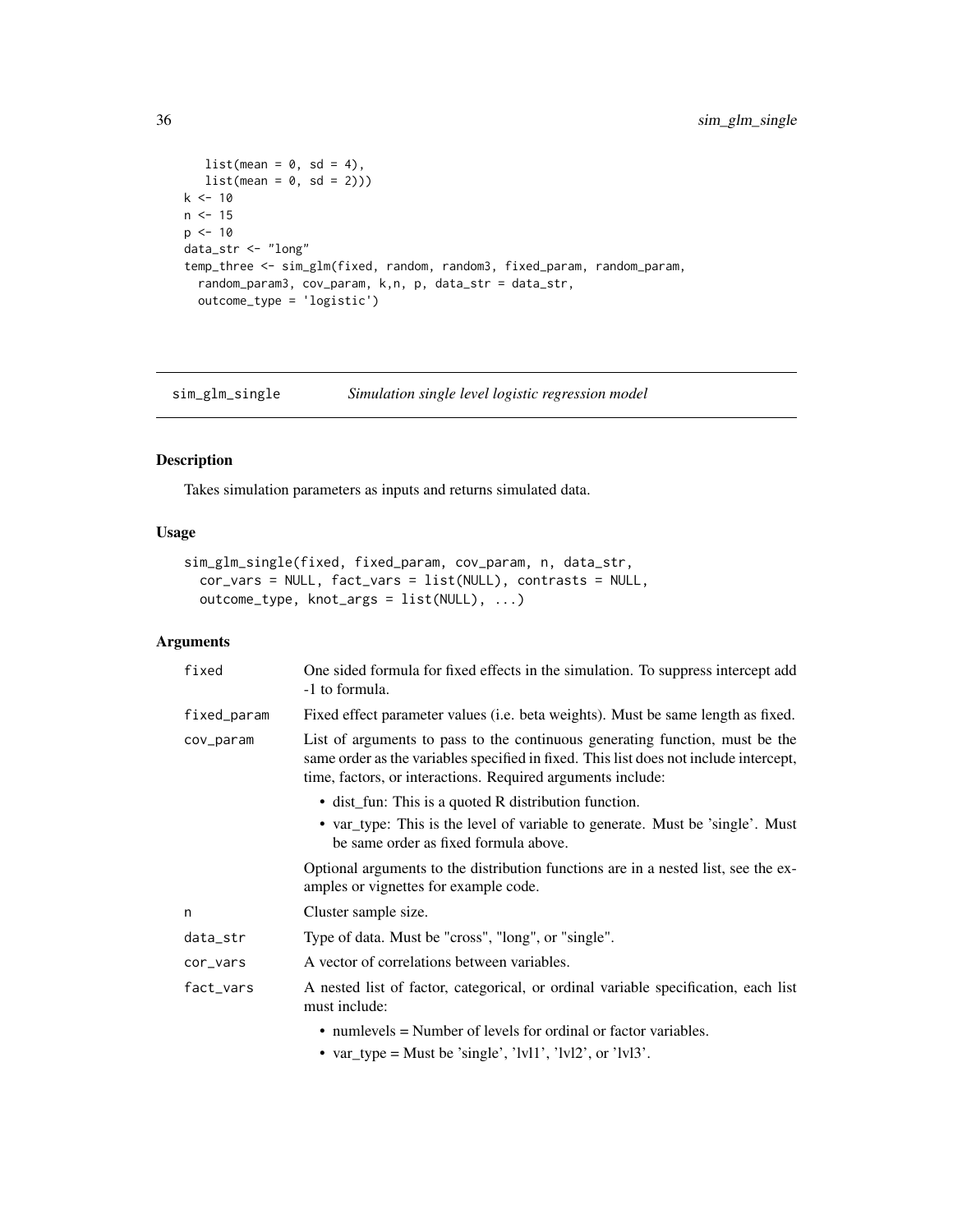### sim\_knot 37

Optional arguments include:

|              | $\bullet$ replace                                                                                                                                  |
|--------------|----------------------------------------------------------------------------------------------------------------------------------------------------|
|              | $\cdot$ prob                                                                                                                                       |
|              | • value.labels                                                                                                                                     |
|              | See also sample for use of these optional arguments.                                                                                               |
| contrasts    | An optional list that specifies the contrasts to be used for factor variables (i.e.<br>those variables with f or c. See contrasts for more detail. |
| outcome_type | A vector specifying the type of outcome, must be either logistic or poisson.<br>Logitatic outcome will be 0/1 and poisson outcome will be counts.  |
| knot_args    | A nested list of named knot arguments. See sim_knot for more details. Argu-<br>ments must include:                                                 |
|              | $\bullet$ var                                                                                                                                      |
|              | • knot_locations                                                                                                                                   |
|              | Not currently used.                                                                                                                                |

## Details

Simulates data for the simple logistic regression models. Returns a data frame with ID variables, fixed effects, and many other variables to help when running simulation studies.

### Examples

```
# generating parameters for single level regression
set.seed(2)
fixed <- ~1 + act + diff + numCourse + act:numCourse
fixed_param <- c(0.1, -0.2, 0.15, 0.5, -0.02)
cov_param <- list(dist_fun = c('rnorm', 'rnorm', 'rnorm'),
  var_type = c("single", "single", "single"),
  opts = list(list(mean = 0, sd = 4),list(\text{mean} = 0, \text{ sd} = 3),list(mean = 0, sd = 3)))n < -150temp_single <- sim_glm(fixed = fixed, fixed_param = fixed_param,
 cov-param = cov-param, n = n, data_str = "single",
 outcome_type = 'logistic')
```
<span id="page-36-0"></span>sim\_knot *Simulate knot locations*

## Description

Function that generates knot locations. An example of usefulness of this funciton would be with generation of interrupted time series data. Another application may be with simulation of piecewise linear data structures.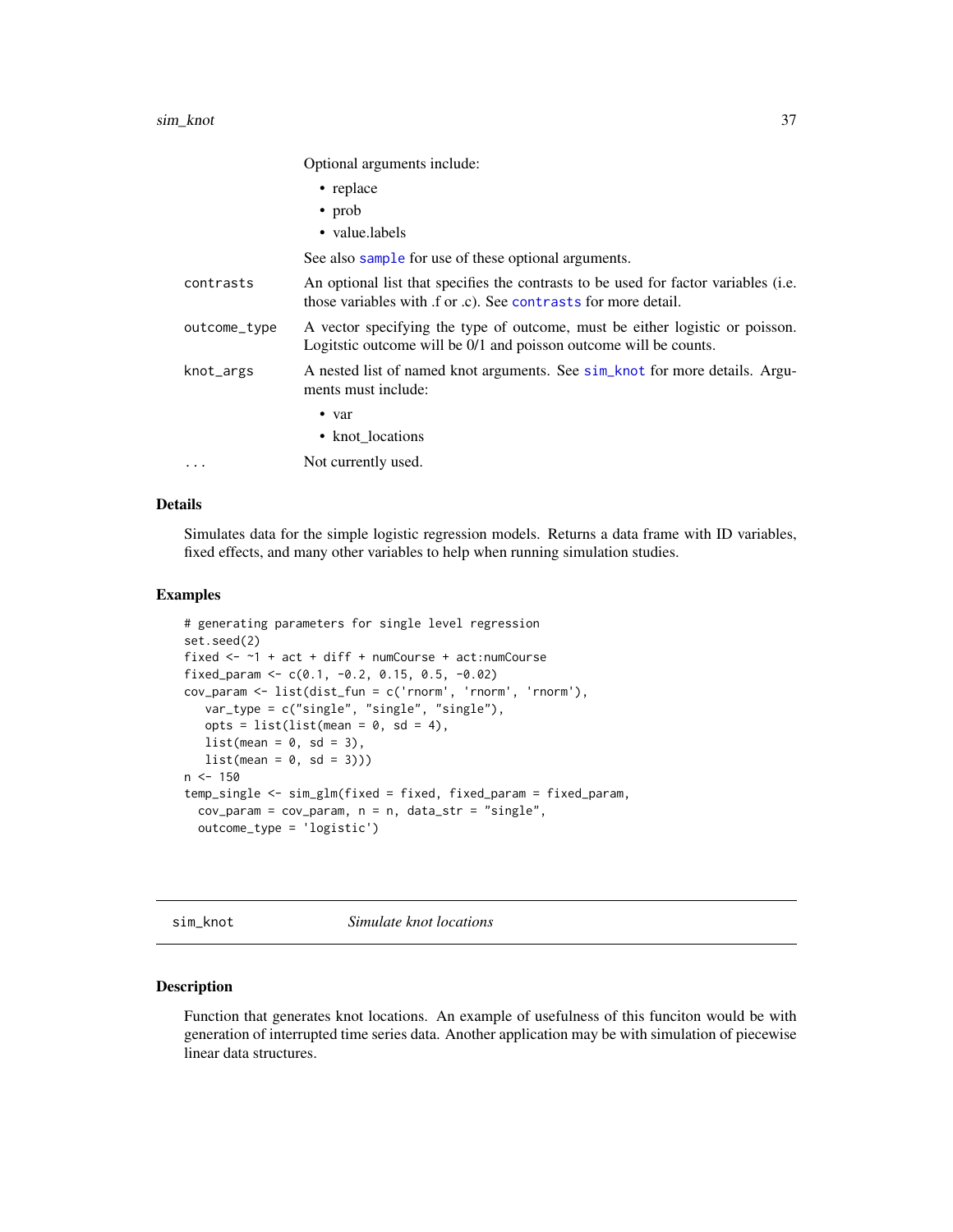### Usage

```
sim_knot(var, knot_locations, right = FALSE)
```
### Arguments

| var   | Variable used to create knots in the data.                                                                                                                                                                           |
|-------|----------------------------------------------------------------------------------------------------------------------------------------------------------------------------------------------------------------------|
|       | knot_locations The locations to create knots. These need to be specified with the scale of the<br>variable in mind. See examples.                                                                                    |
| right | logical, indicating if the intervals should be closed on the right (and open on the<br>left) or vice versa. See cut for more details. Defaults to FALSE, which is likely<br>most desirable behavior in this context. |

## Examples

```
sim_knot(0:10, knot_loss = c(4, 9))sim_knot(rnorm(100), knot_locations = c(-1, 1.5))
sim_knot(0:8, knot_locations = 5)
sim_knot(0:8, knot_locations = 5, right = TRUE)
```

```
sim_pow Master power simulation function.
```
## Description

Input simulation conditions, returns power for term.

```
sim_pow(fixed, random = NULL, random3 = NULL, fixed_param,
  random_param = list(NULL), random_param3 = list(NULL), cov_param,
  k = NULL, n, p = NULL, error_var, with_err_gen, arima = FALSE,
 data_str, cor_vars = NULL, fact_vars = list(NULL),
 unbal = list(level2 = FALSE, level3 = FALSE),unbal_design = list(level2 = NULL, level3 = NULL),lvl1_err_params = NULL, arima_mod = list(NULL), contrasts = NULL,
 homogeneity = TRUE, heterogeneity_var = NULL,
 cross_class_params = NULL, knot_args = list(NULL), missing = FALSE,
 missing_args = list(NULL), pow_param, alpha, pow_dist = c("z", "t"),
 pow\_tail = c(1, 2), replicates, terms_vary = NULL,
  raw_power = TRUE, lm_fit_mod = NULL, lme4_fit_mod = NULL,
 nlme_fit_mod = NULL, arima_fit_mod = NULL, general_mod = NULL,
  general\_extract = NULL, ...)
```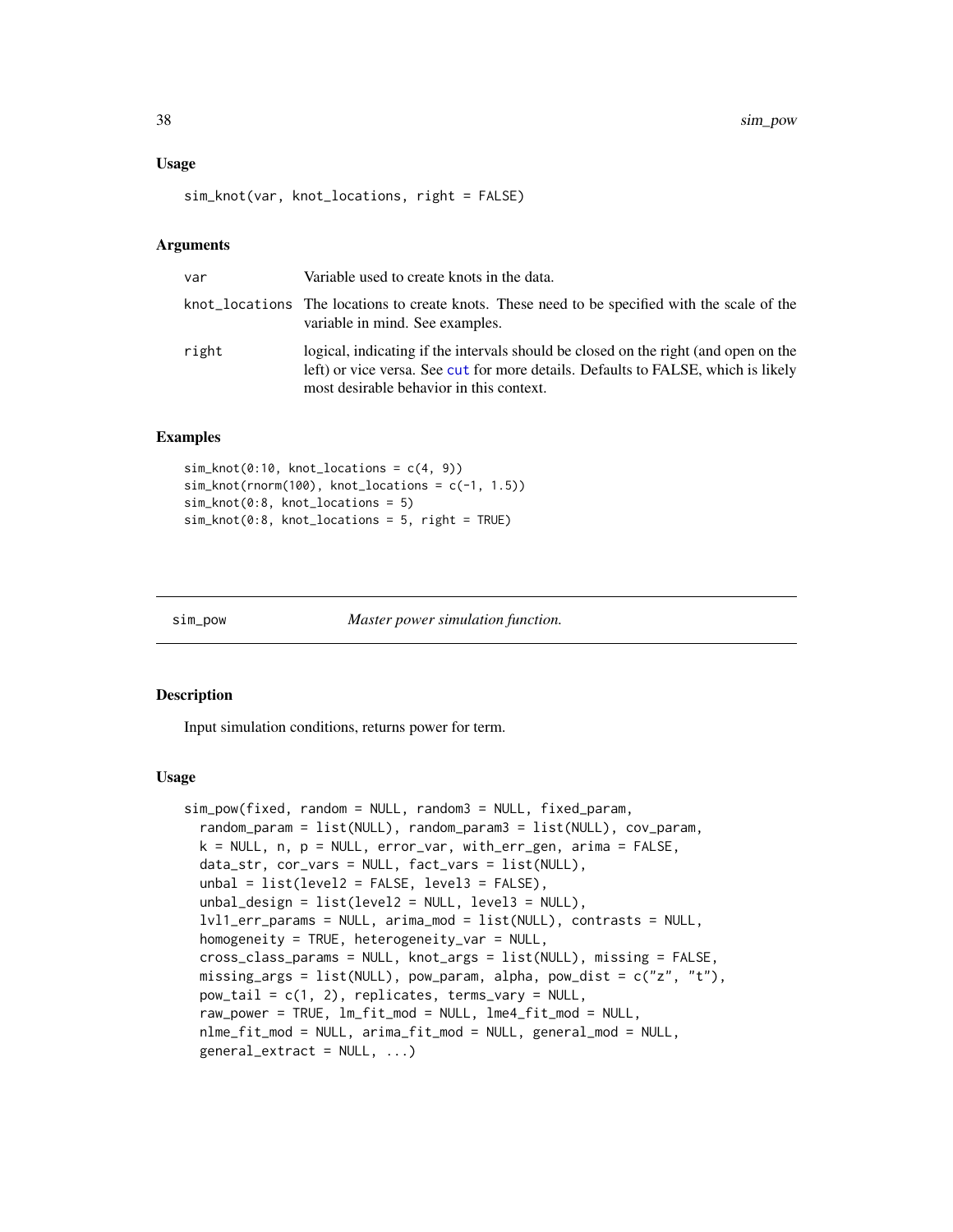### sim\_pow 39

| fixed         | One sided formula for fixed effects in the simulation. To suppress intercept add<br>-1 to formula.                                                                                                                                   |
|---------------|--------------------------------------------------------------------------------------------------------------------------------------------------------------------------------------------------------------------------------------|
| random        | One sided formula for random effects in the simulation. Must be a subset of<br>fixed.                                                                                                                                                |
| random3       | One sided formula for random effects at third level in the simulation. Must be a<br>subset of fixed (and likely of random).                                                                                                          |
| fixed_param   | Fixed effect parameter values (i.e. beta weights). Must be same length as fixed.                                                                                                                                                     |
| random_param  | A list of named elements that must contain:                                                                                                                                                                                          |
|               | • random_var: variance of random parameters,<br>• rand_gen: Name of simulation function for random effects.                                                                                                                          |
|               | Optional elements are:                                                                                                                                                                                                               |
|               | • ther: Theorectial mean and variance from rand_gen,                                                                                                                                                                                 |
|               | • ther_sim: Simulate mean/variance for standardization purposes,                                                                                                                                                                     |
|               | • cor_vars: Correlation between random effects,                                                                                                                                                                                      |
|               | • : Additional parameters needed for rand_gen function.                                                                                                                                                                              |
| random_param3 | A list of named elements that must contain:                                                                                                                                                                                          |
|               | • random_var: variance of random parameters,                                                                                                                                                                                         |
|               | • rand_gen: Name of simulation function for random effects.                                                                                                                                                                          |
|               | Optional elements are:                                                                                                                                                                                                               |
|               | • ther: Theorectial mean and variance from rand_gen,                                                                                                                                                                                 |
|               | • ther_sim: Simulate mean/variance for standardization purposes,                                                                                                                                                                     |
|               | • cor_vars: Correlation between random effects,                                                                                                                                                                                      |
|               | • : Additional parameters needed for rand_gen function.                                                                                                                                                                              |
| cov_param     | List of arguments to pass to the continuous generating function, must be the<br>same order as the variables specified in fixed. This list does not include intercept,<br>time, factors, or interactions. Required arguments include: |
|               | • dist_fun: This is a quoted R distribution function.                                                                                                                                                                                |
|               | • var_type: This is the level of variable to generate. Must be either 'single',<br>'level1', 'level2', or 'level3'. Must be same order as fixed formula above.                                                                       |
|               | Optional arguments to the distribution functions are in a nested list, see the ex-<br>amples or vignettes for example code.                                                                                                          |
| k             | Number of third level clusters.                                                                                                                                                                                                      |
| n             | Cluster sample size.                                                                                                                                                                                                                 |
| p             | Within cluster sample size.                                                                                                                                                                                                          |
| error_var     | Scalar of error variance.                                                                                                                                                                                                            |
| with_err_gen  | Distribution function to pass on to the level one simulation of errors.                                                                                                                                                              |
| arima         | TRUE/FALSE flag indicating whether residuals should be correlated. If TRUE,<br>must specify a valid model to pass to arima.sim via the arima_mod argument.<br>See arima.sim for examples.                                            |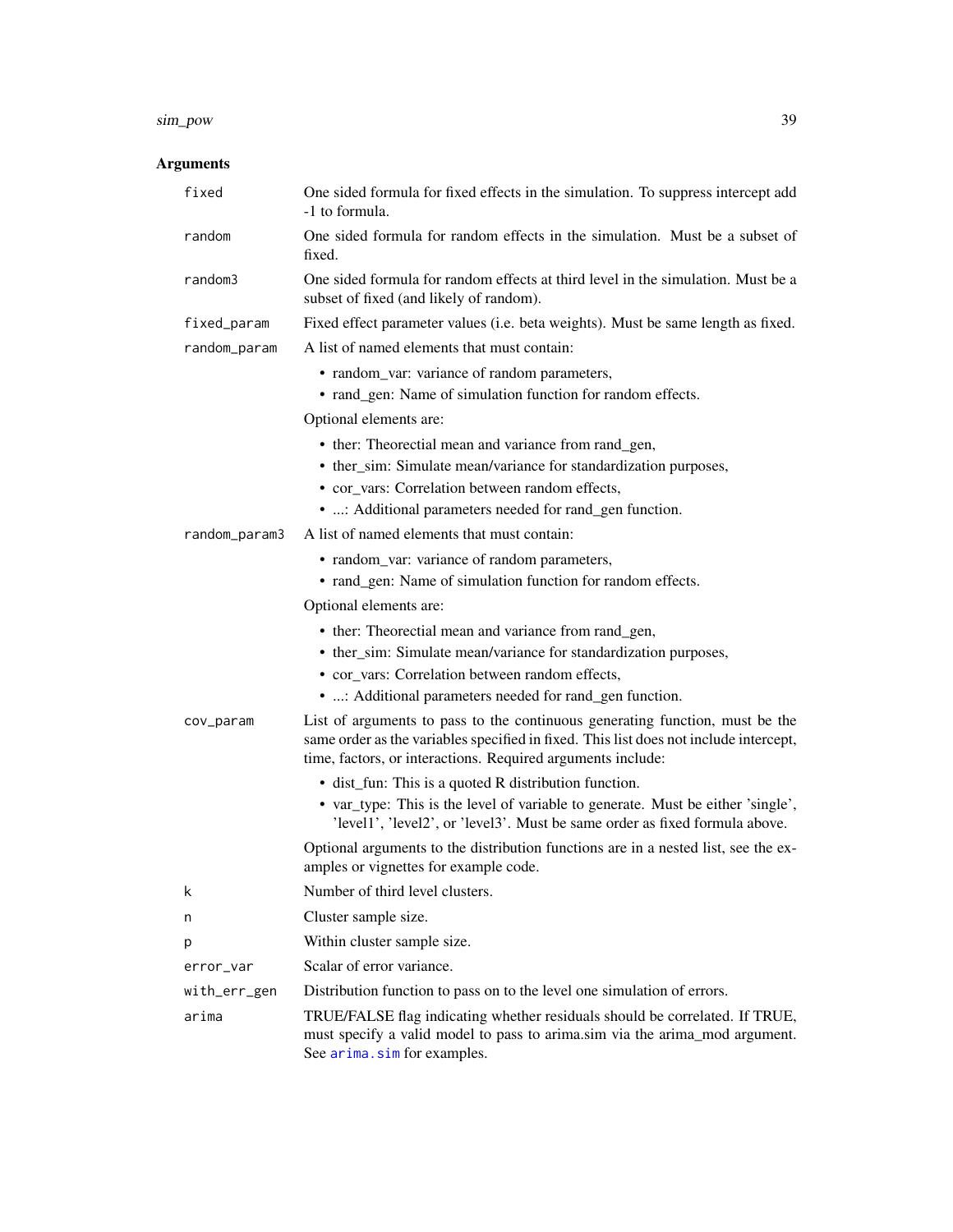| Type of data. Must be "cross", "long", or "single".                                                                                                                                                                                                                                                                                                                                                                                                                                                                                                                                                                                |
|------------------------------------------------------------------------------------------------------------------------------------------------------------------------------------------------------------------------------------------------------------------------------------------------------------------------------------------------------------------------------------------------------------------------------------------------------------------------------------------------------------------------------------------------------------------------------------------------------------------------------------|
| A vector of correlations between variables.                                                                                                                                                                                                                                                                                                                                                                                                                                                                                                                                                                                        |
| A nested list of factor, categorical, or ordinal variable specification, each list<br>must include:                                                                                                                                                                                                                                                                                                                                                                                                                                                                                                                                |
| • numlevels = Number of levels for ordinal or factor variables.                                                                                                                                                                                                                                                                                                                                                                                                                                                                                                                                                                    |
| • var_type = Must be 'single', 'level1', 'level2', or 'level3'.                                                                                                                                                                                                                                                                                                                                                                                                                                                                                                                                                                    |
| Optional arguments include:                                                                                                                                                                                                                                                                                                                                                                                                                                                                                                                                                                                                        |
| • replace                                                                                                                                                                                                                                                                                                                                                                                                                                                                                                                                                                                                                          |
| $\bullet$ prob                                                                                                                                                                                                                                                                                                                                                                                                                                                                                                                                                                                                                     |
| • value.labels                                                                                                                                                                                                                                                                                                                                                                                                                                                                                                                                                                                                                     |
| See also sample for use of these optional arguments.                                                                                                                                                                                                                                                                                                                                                                                                                                                                                                                                                                               |
| A named TRUE/FALSE list specifying whether unbalanced simulation design<br>is desired. The named elements must be: "level2" or "level3" representing un-<br>balanced simulation for level two and three respectively. Default is FALSE,<br>indicating balanced sample sizes at both levels.                                                                                                                                                                                                                                                                                                                                        |
| When $unbal = TRUE$ , this specifies the design for unbalanced simulation in one<br>of two ways. It can represent the minimum and maximum sample size within<br>a cluster via a named list. This will be drawn from a random uniform distribu-<br>tion with min and max specified. Secondly, the actual sample sizes within each<br>cluster can be specified. This takes the form of a vector that must have the same<br>length as the level two or three sample size. These are specified as a named list<br>in which level two sample size is controlled via "level2" and level three sample<br>size is controlled via "level3". |
| lvl1_err_params                                                                                                                                                                                                                                                                                                                                                                                                                                                                                                                                                                                                                    |
| Additional parameters passed as a list on to the level one error generating func-<br>tion                                                                                                                                                                                                                                                                                                                                                                                                                                                                                                                                          |
| A list indicating the ARIMA model to pass to arima.sim. See arima.sim for<br>examples.                                                                                                                                                                                                                                                                                                                                                                                                                                                                                                                                             |
| An optional list that specifies the contrasts to be used for factor variables (i.e.<br>those variables with .f or .c). See contrasts for more detail.                                                                                                                                                                                                                                                                                                                                                                                                                                                                              |
| Either TRUE (default) indicating homogeneity of variance assumption is as-<br>sumed or FALSE to indicate desire to generate heterogeneity of variance.                                                                                                                                                                                                                                                                                                                                                                                                                                                                             |
| heterogeneity_var                                                                                                                                                                                                                                                                                                                                                                                                                                                                                                                                                                                                                  |
| Variable name as a character string to use for heterogeneity of variance simula-<br>tion.                                                                                                                                                                                                                                                                                                                                                                                                                                                                                                                                          |
| cross_class_params                                                                                                                                                                                                                                                                                                                                                                                                                                                                                                                                                                                                                 |
| A list of named parameters when cross classified data structures are desired.<br>Must include the following arguments:                                                                                                                                                                                                                                                                                                                                                                                                                                                                                                             |
| • num_ids: The number of cross classified clusters. These are in addition to                                                                                                                                                                                                                                                                                                                                                                                                                                                                                                                                                       |
| the typical cluster ids                                                                                                                                                                                                                                                                                                                                                                                                                                                                                                                                                                                                            |
| • random_param: This argument is a list of arguments passed to sim_rand_eff.<br>These must include:                                                                                                                                                                                                                                                                                                                                                                                                                                                                                                                                |
|                                                                                                                                                                                                                                                                                                                                                                                                                                                                                                                                                                                                                                    |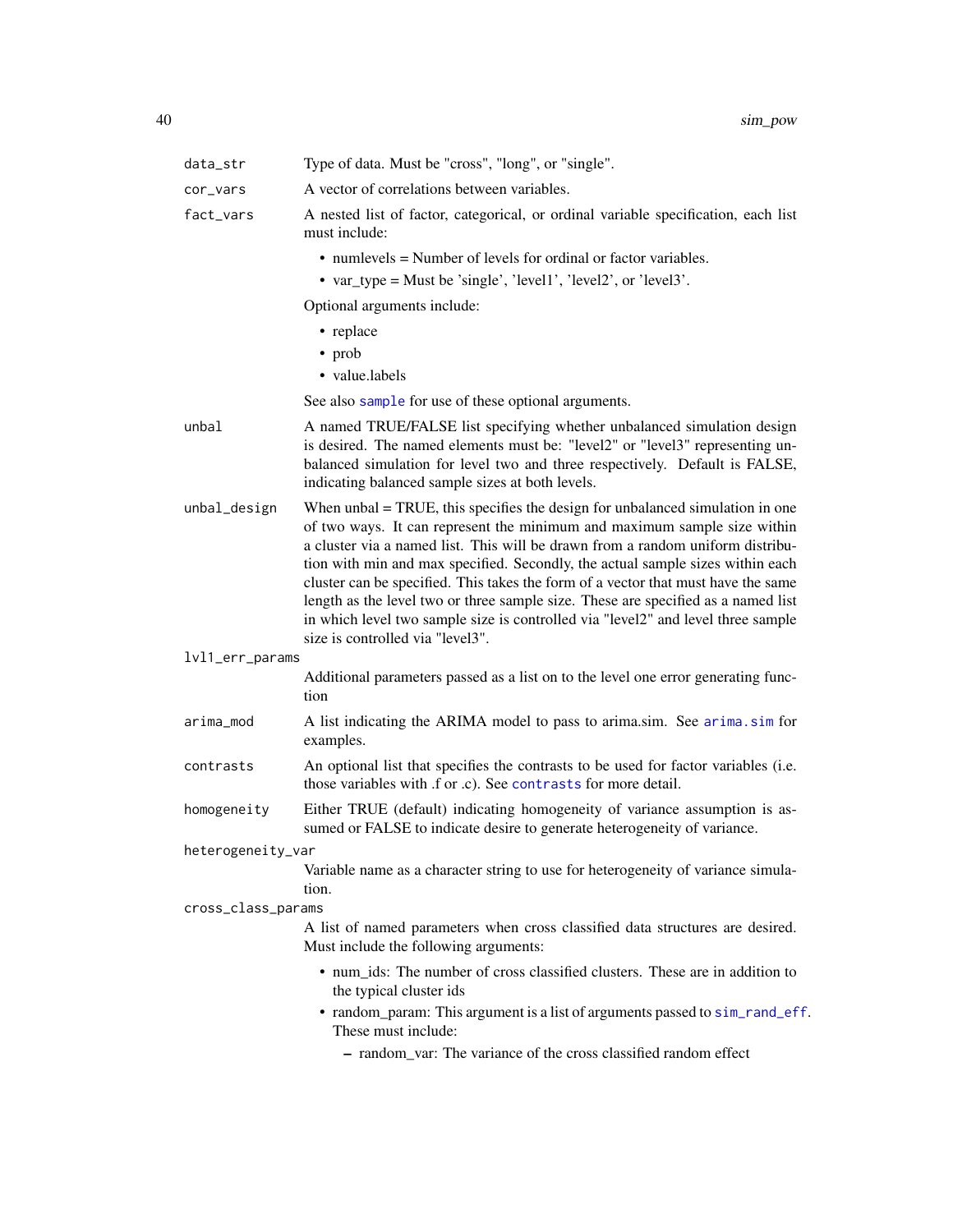|                 | - rand_gen: The random generating function used to generate the cross<br>classified random effect.                                                                                                                                                               |
|-----------------|------------------------------------------------------------------------------------------------------------------------------------------------------------------------------------------------------------------------------------------------------------------|
|                 | Optional elements are:                                                                                                                                                                                                                                           |
|                 | - ther: Theorectial mean and variance from rand_gen,                                                                                                                                                                                                             |
|                 | - ther_sim: Simulate mean/variance for standardization purposes,                                                                                                                                                                                                 |
|                 | - cor_vars: Correlation between random effects,                                                                                                                                                                                                                  |
|                 | - : Additional parameters needed for rand_gen function.                                                                                                                                                                                                          |
| knot_args       | A nested list of named knot arguments. See sim_knot for more details. Argu-<br>ments must include:                                                                                                                                                               |
|                 | • var                                                                                                                                                                                                                                                            |
|                 | • knot_locations                                                                                                                                                                                                                                                 |
| missing         | TRUE/FALSE flag indicating whether missing data should be simulated.                                                                                                                                                                                             |
| missing_args    | Additional missing arguments to pass to the missing_data function. See missing_data<br>for examples.                                                                                                                                                             |
| pow_param       | Number of parameter to calculate power includes intercept where applicable.                                                                                                                                                                                      |
| alpha           | What should the per test alpha rate be used for the hypothesis testing.                                                                                                                                                                                          |
| pow_dist        | Which distribution should be used when testing hypothesis test, z or t?                                                                                                                                                                                          |
| pow_tail        | One-tailed or two-tailed test?                                                                                                                                                                                                                                   |
| replicates      | How many replications should be done (i.e. the denominator in power calcula-<br>tion).                                                                                                                                                                           |
| terms_vary      | A named list of terms that should vary as a function for the power simulation.<br>The names must match arguments to the simulation function, see sim_reg for<br>examples. Values specified here should not be included as arguments in the<br>function call.     |
| raw_power       | TRUE/FALSE indicating whether raw power output should be returned. Default<br>is TRUE, which will create a new nested column with raw data by variable(s)<br>manipulated in power analysis.                                                                      |
| lm_fit_mod      | Valid lm syntax to be used for model fitting.                                                                                                                                                                                                                    |
| lme4_fit_mod    | Valid lme4 syntax to be used for model fitting.                                                                                                                                                                                                                  |
| nlme_fit_mod    | Valid nlme syntax to be used for model fitting. This should be specified as a<br>named list with fixed and random components.                                                                                                                                    |
|                 | arima_fit_mod Valid nlme syntax for fitting serial correlation structures. See corStruct for<br>help. This must be specified to include serial correlation.                                                                                                      |
| general_mod     | Valid model syntax. This syntax can be from any R package. By default, broom<br>is used to extract model result information. Note, package must be defined or<br>loaded prior to running the sim_pow function.                                                   |
| general_extract |                                                                                                                                                                                                                                                                  |
|                 | A valid function to extract model results if general_mod argument is used. This<br>argument is primarily used if extracting model results is not possibly using the<br>broom package. If this is left NULL (default), broom is used to collect model<br>results. |
|                 | Currently not used.                                                                                                                                                                                                                                              |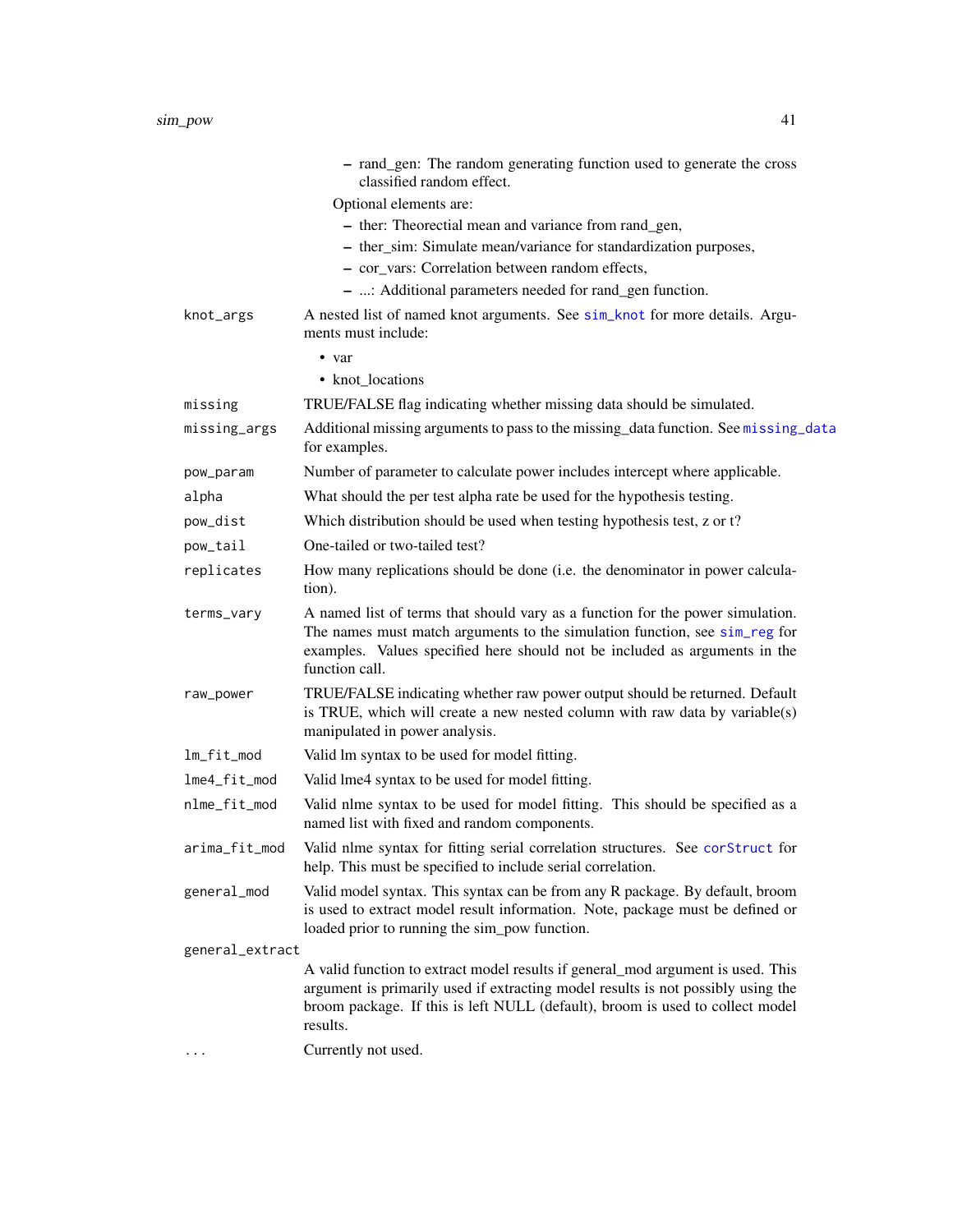This function is a wrapper that replicates the simulation functions for simple regression and the linear mixed model power functions. This function replicates the power call a specified number of times and prints outs a matrix with the results.

### Examples

```
# single level example
fixed \leq - \leq 1 + act + diff + numCourse + act:numCourse
fixed_param <- c(0.5, 1.1, 0.6, 0.9, 1.1)
cov_param <- list(dist_fun = c('rnorm', 'rnorm', 'rnorm'),
                   var_type = c("single", "single", "single"),
                   opts = list(list(mean = 0, sd = 2),list(\text{mean} = 0, \text{ sd} = 2),
                               list(\text{mean} = 0, \text{ sd} = 1)))n < -150error_var <- 20
with_err_gen <- 'rnorm'
pow_param <- c('(Intercept)', 'act', 'diff', 'numCourse')
alpha <- .01
pow_dist \leq "t"
pow\_tail < -2replicates <- 2
power_out <- sim_pow(fixed = fixed, fixed_param = fixed_param, cov_param = cov_param,
                      n = n, error_var = error_var, with_err_gen = with_err_gen,
                      data\_str = "single", pow\_param = pow\_param, alpha = alpha,pow\_dist = pow\_dist, pow\_tail = pow\_tail,replicates = replicates, raw_power = FALSE)
# Vary terms example
fixed \le - \sim 1 + act + diff + numCourse + act:numCourse
fixed_param <- c(0.5, 1.1, 0.6, 0.9, 1.1)
cov_param <- list(dist_fun = c('rnorm', 'rnorm', 'rnorm'),
                   var_type = c("single", "single", "single"),
                   opts = list(list(mean = 0, sd = 2),
                               list(\text{mean} = 0, \text{ sd} = 2),list(\text{mean} = 0, \text{ sd} = 1)))n <- NULL
error_var <- NULL
with_err_gen <- 'rnorm'
pow_param <- c('(Intercept)', 'act', 'diff', 'numCourse')
alpha <- .01
pow_dist <- "t"
pow\_tail < -2replicates <- 1
terms_vary <- list(n = c(20, 40, 60, 80, 100), error_var = c(5, 10, 20))
power_out <- sim_pow(fixed = fixed, fixed_param = fixed_param, cov_param = cov_param,
                      n = n, error_var = error_var, with_err_gen = with_err_gen,
                      data\_str = "single", pow\_param = pow\_param, alpha = alpha,pow_dist = pow_dist, pow_tail = pow_tail,
                      replicates = replicates, terms_vary = terms_vary,
```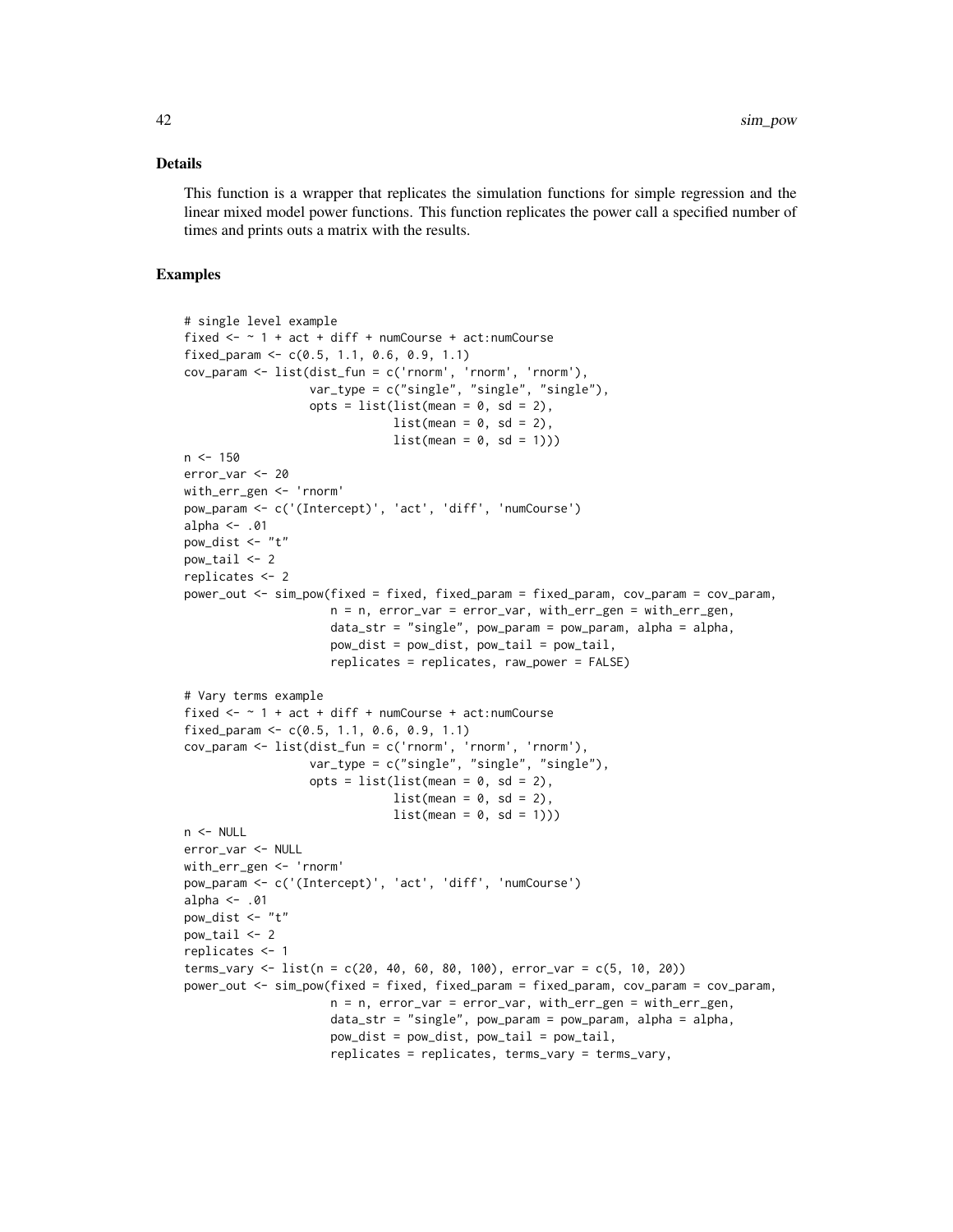```
raw_power = FALSE)
```

```
# Three level example
fixed \leq -1 + time + diff + act + actClust + time: act
random <- -1 + time
random3 \leq - \sim 1 + time
fixed_param <- c(4, 2, 6, 2.3, 7, 0)random_param <- list(random_var = c(7, 4), rand_gen = 'rnorm')
random_param3 <- list(random_var = c(4, 2), rand_gen = 'rnorm')
cov_param <- list(dist_fun = c('rnorm', 'rnorm', 'rnorm'),
                   var_type = c("level1", "level2", "level3"),
                   opts = list(list(mean = 0, sd = 1.5),list(\text{mean} = 0, \text{ sd} = 4),list(\text{mean} = 0, \text{ sd} = 2)))k < -10n < -15p \le -5error_var <- 4
with_err_gen <- 'rnorm'
data_str <- "long"
pow_param <- c('time', 'diff', 'act', 'actClust')
alpha <- .01
pow_dist <- "z"
pow_tail <- 2
replicates <- 1
power_out \leq sim_pow(fixed = fixed, random = random, random3 = random3,
                      fixed_param = fixed_param,
                      random_param = random_param,
                      random_param3 = random_param3,
                      cov_param = cov_param,
                      k = k, n = n, p = p,
                      error_var = error_var, with_err_gen = "rnorm",
                      data_str = data_str,
                      unbal = list(level3 = FALSE, level2 = FALSE),pow_param = pow_param, alpha = alpha,
                      pow_dist = pow_dist, pow_tail = pow_tail,
                      replicates = replicates, raw_power = FALSE)
```
<span id="page-42-0"></span>sim\_pow\_glm *Master power simulation function for glm models.*

### **Description**

Input simulation conditions, returns power for term.

```
sim_pow_glm(fixed, random = NULL, random3 = NULL, fixed_param,
```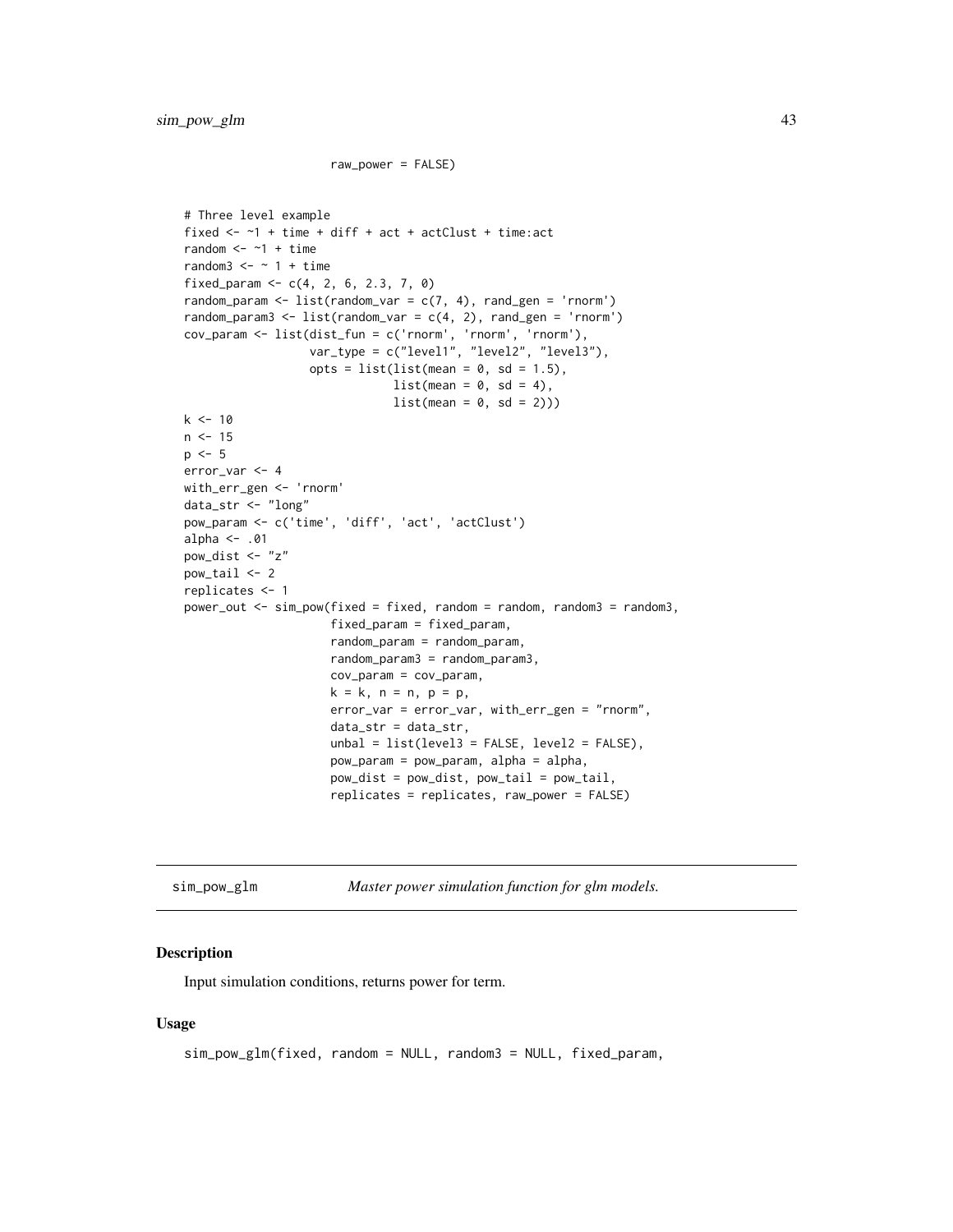```
random_param = list(NULL), random_param3 = list(NULL), cov_param,
k = NULL, n, p = NULL, data_str, cor_vars = NULL,fact_{vars} = list(NULL), unbal = list(level2 = FALSE, level3 = FALSE),unbal_design = list(level2 = NULL, level3 = NULL), contrasts = NULL,
outcome_type, cross_class_params = NULL, knot_args = list(NULL),
missing = FALSE, missing_args = list(NULL), pow_param, alpha,
pow\_dist = c("z", "t"), pow\_tail = c(1, 2), replicates,terms_vary = NULL, raw_power = TRUE, glm_fit_mod = NULL,
lme4_fit_mod = NULL, glm_fit_family = NULL, lme4_fit_family = NULL,
general_{mod} = NULL, general_{extract} = NULL, ...
```

| fixed         | One sided formula for fixed effects in the simulation. To suppress intercept add<br>-1 to formula.                                                                                                                                   |
|---------------|--------------------------------------------------------------------------------------------------------------------------------------------------------------------------------------------------------------------------------------|
| random        | One sided formula for random effects in the simulation. Must be a subset of<br>fixed.                                                                                                                                                |
| random3       | One sided formula for random effects at third level in the simulation. Must be a<br>subset of fixed(and likely of random).                                                                                                           |
| fixed_param   | Fixed effect parameter values (i.e. beta weights). Must be same length as fixed.                                                                                                                                                     |
| random_param  | A list of named elements that must contain:                                                                                                                                                                                          |
|               | • random_var: variance of random parameters,                                                                                                                                                                                         |
|               | • rand_gen: Name of simulation function for random effects.                                                                                                                                                                          |
|               | Optional elements are:                                                                                                                                                                                                               |
|               | • ther: Theorectial mean and variance from rand_gen,                                                                                                                                                                                 |
|               | • ther_sim: Simulate mean/variance for standardization purposes,                                                                                                                                                                     |
|               | • cor_vars: Correlation between random effects,                                                                                                                                                                                      |
|               | • : Additional parameters needed for rand_gen function.                                                                                                                                                                              |
| random_param3 | A list of named elements that must contain:                                                                                                                                                                                          |
|               | • random_var: variance of random parameters,                                                                                                                                                                                         |
|               | • rand_gen: Name of simulation function for random effects.                                                                                                                                                                          |
|               | Optional elements are:                                                                                                                                                                                                               |
|               | • ther: Theorectial mean and variance from rand_gen,                                                                                                                                                                                 |
|               | • ther_sim: Simulate mean/variance for standardization purposes,                                                                                                                                                                     |
|               | • cor_vars: Correlation between random effects,                                                                                                                                                                                      |
|               | • : Additional parameters needed for rand_gen function.                                                                                                                                                                              |
| cov_param     | List of arguments to pass to the continuous generating function, must be the<br>same order as the variables specified in fixed. This list does not include intercept,<br>time, factors, or interactions. Required arguments include: |
|               | • dist_fun: This is a quoted R distribution function.                                                                                                                                                                                |
|               | • var_type: This is the level of variable to generate. Must be either 'single',<br>'level1', 'level2', or 'level3'. Must be same order as fixed formula above.                                                                       |
|               | Optional arguments to the distribution functions are in a nested list, see the ex-                                                                                                                                                   |

amples or vignettes for example code.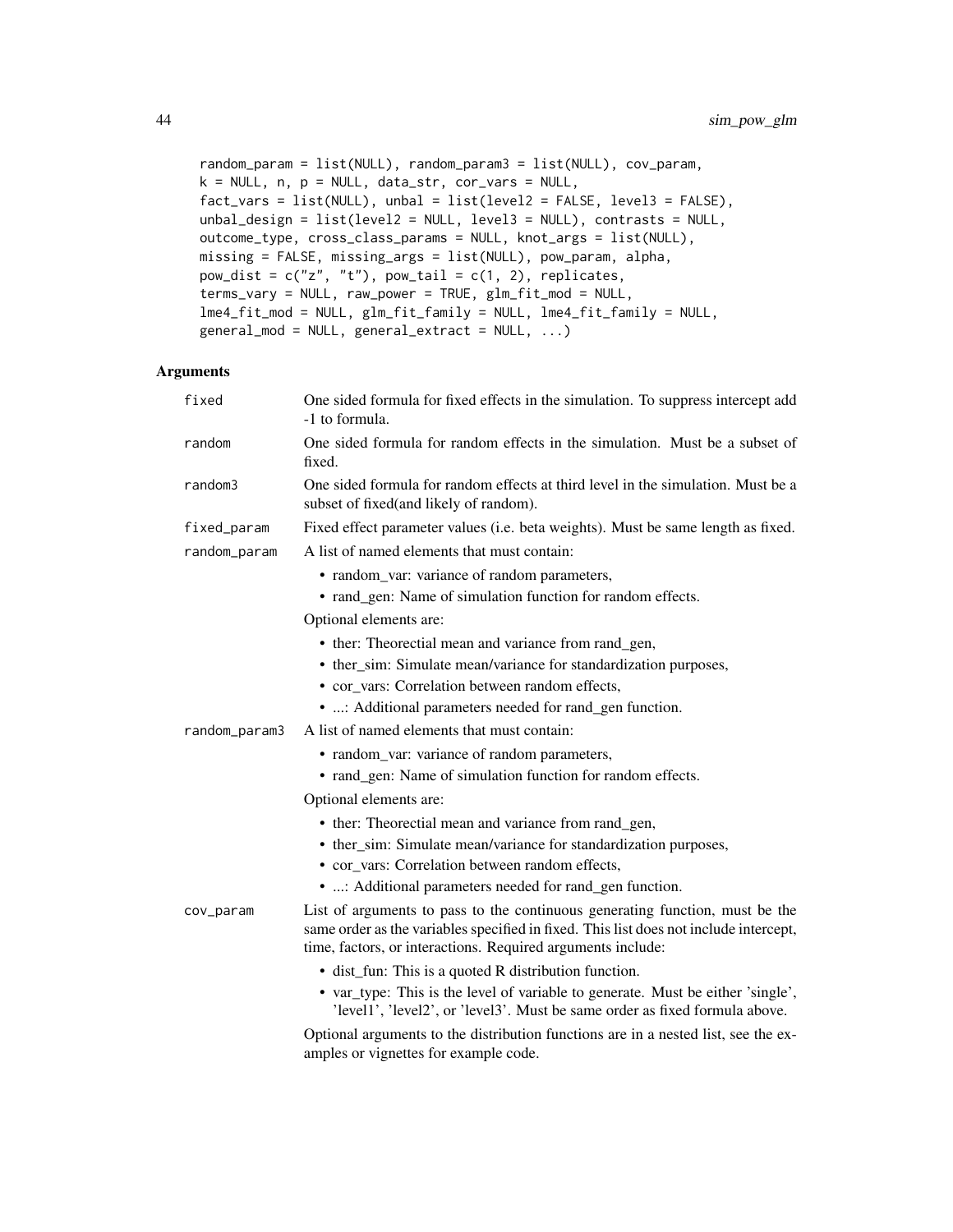| k                  | Number of third level clusters.                                                                                                                                                                                                                                                                                                                                                                                                                                                                                                                                                                                                 |
|--------------------|---------------------------------------------------------------------------------------------------------------------------------------------------------------------------------------------------------------------------------------------------------------------------------------------------------------------------------------------------------------------------------------------------------------------------------------------------------------------------------------------------------------------------------------------------------------------------------------------------------------------------------|
| n                  | Cluster sample size.                                                                                                                                                                                                                                                                                                                                                                                                                                                                                                                                                                                                            |
| р                  | Within cluster sample size.                                                                                                                                                                                                                                                                                                                                                                                                                                                                                                                                                                                                     |
| data_str           | Type of data. Must be "cross", "long", or "single".                                                                                                                                                                                                                                                                                                                                                                                                                                                                                                                                                                             |
| cor_vars           | A vector of correlations between variables.                                                                                                                                                                                                                                                                                                                                                                                                                                                                                                                                                                                     |
| fact_vars          | A nested list of factor, categorical, or ordinal variable specification, each list<br>must include:                                                                                                                                                                                                                                                                                                                                                                                                                                                                                                                             |
|                    | • numlevels = Number of levels for ordinal or factor variables.<br>• var_type = Must be 'single', 'level1', 'level2', or 'level3'.                                                                                                                                                                                                                                                                                                                                                                                                                                                                                              |
|                    | Optional arguments include:                                                                                                                                                                                                                                                                                                                                                                                                                                                                                                                                                                                                     |
|                    | • replace                                                                                                                                                                                                                                                                                                                                                                                                                                                                                                                                                                                                                       |
|                    | • prob                                                                                                                                                                                                                                                                                                                                                                                                                                                                                                                                                                                                                          |
|                    | • value.labels                                                                                                                                                                                                                                                                                                                                                                                                                                                                                                                                                                                                                  |
|                    | See also sample for use of these optional arguments.                                                                                                                                                                                                                                                                                                                                                                                                                                                                                                                                                                            |
| unbal              | A named TRUE/FALSE list specifying whether unbalanced simulation design<br>is desired. The named elements must be: "level2" or "level3" representing un-<br>balanced simulation for level two and three respectively. Default is FALSE,<br>indicating balanced sample sizes at both levels.                                                                                                                                                                                                                                                                                                                                     |
| unbal_design       | When unbal = TRUE, this specifies the design for unbalanced simulation in one<br>of two ways. It can represent the minimum and maximum sample size within<br>a cluster via a named list. This will be drawn from a random uniform distribu-<br>tion with min and max specified. Secondly, the actual sample sizes within each<br>cluster can be specified. This takes the form of a vector that must have the same<br>length as the level two or three sample size. These are specified as a named list<br>in which level two sample size is controlled via "level2" and level three sample<br>size is controlled via "level3". |
| contrasts          | An optional list that specifies the contrasts to be used for factor variables (i.e.<br>those variables with .f or .c). See contrasts for more detail.                                                                                                                                                                                                                                                                                                                                                                                                                                                                           |
| outcome_type       | A vector specifying the type of outcome, must be either logistic or poisson.<br>Logitatic outcome will be 0/1 and poisson outcome will be counts.                                                                                                                                                                                                                                                                                                                                                                                                                                                                               |
| cross_class_params |                                                                                                                                                                                                                                                                                                                                                                                                                                                                                                                                                                                                                                 |
|                    | A list of named parameters when cross classified data structures are desired.<br>Must include the following arguments:                                                                                                                                                                                                                                                                                                                                                                                                                                                                                                          |
|                    | • num_ids: The number of cross classified clusters. These are in addition to<br>the typical cluster ids                                                                                                                                                                                                                                                                                                                                                                                                                                                                                                                         |
|                    | • random_param: This argument is a list of arguments passed to sim_rand_eff.<br>These must include:                                                                                                                                                                                                                                                                                                                                                                                                                                                                                                                             |
|                    | - random var: The variance of the cross classified random effect                                                                                                                                                                                                                                                                                                                                                                                                                                                                                                                                                                |
|                    | - rand_gen: The random generating function used to generate the cross<br>classified random effect.                                                                                                                                                                                                                                                                                                                                                                                                                                                                                                                              |
|                    | Optional elements are:                                                                                                                                                                                                                                                                                                                                                                                                                                                                                                                                                                                                          |
|                    | - ther: Theorectial mean and variance from rand_gen,                                                                                                                                                                                                                                                                                                                                                                                                                                                                                                                                                                            |
|                    | - ther_sim: Simulate mean/variance for standardization purposes,                                                                                                                                                                                                                                                                                                                                                                                                                                                                                                                                                                |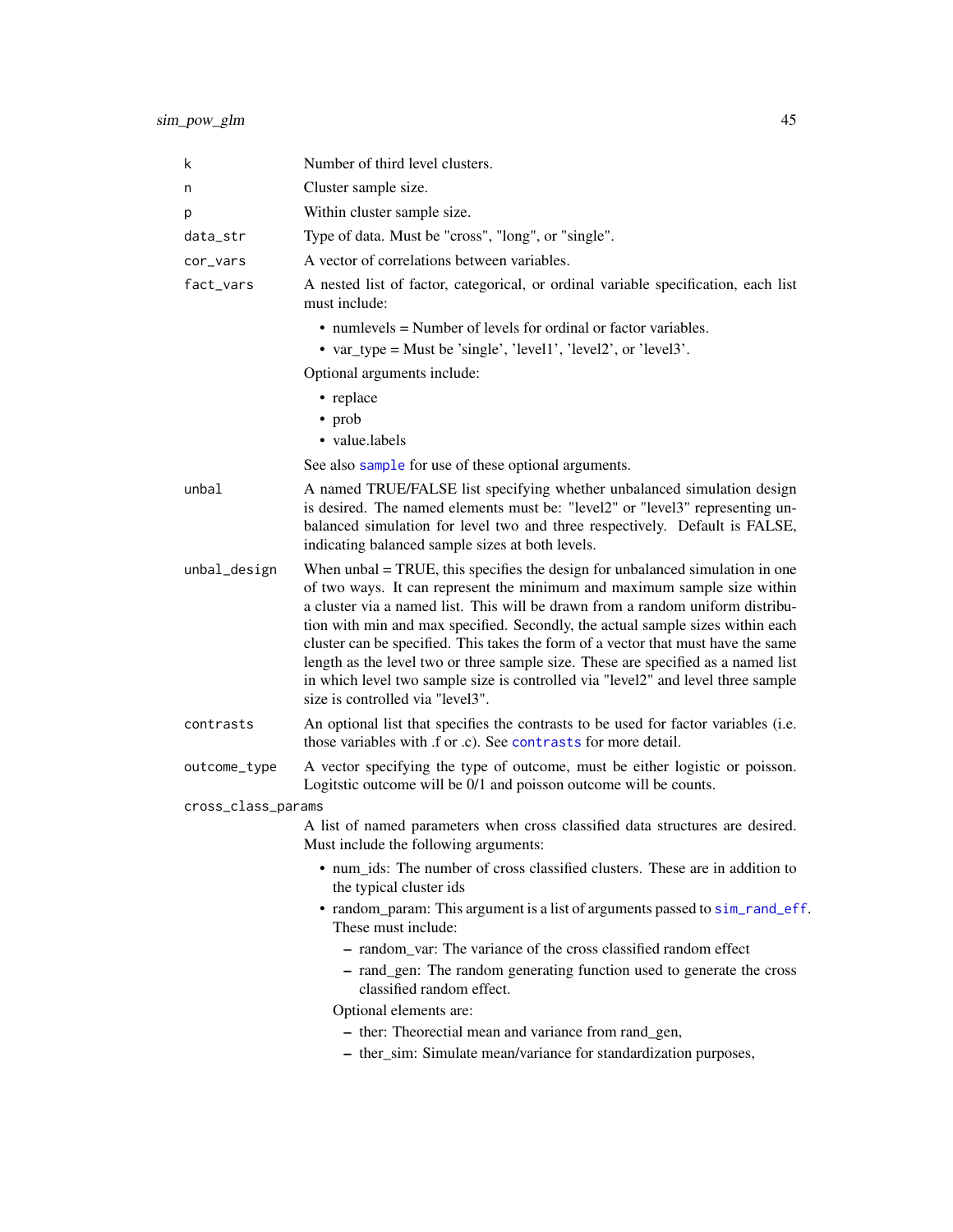|                 | - cor_vars: Correlation between random effects,                                                                                                                                                                                                                              |
|-----------------|------------------------------------------------------------------------------------------------------------------------------------------------------------------------------------------------------------------------------------------------------------------------------|
|                 | - : Additional parameters needed for rand_gen function.                                                                                                                                                                                                                      |
| knot_args       | A nested list of named knot arguments. See sim_knot for more details. Argu-<br>ments must include:                                                                                                                                                                           |
|                 | • var<br>• knot locations                                                                                                                                                                                                                                                    |
| missing         | TRUE/FALSE flag indicating whether missing data should be simulated.                                                                                                                                                                                                         |
| missing_args    | Additional missing arguments to pass to the missing_data function. See missing_data<br>for examples.                                                                                                                                                                         |
| pow_param       | Number of parameter to calculate power includes intercept where applicable.                                                                                                                                                                                                  |
| alpha           | What should the per test alpha rate be used for the hypothesis testing.                                                                                                                                                                                                      |
| pow_dist        | Which distribution should be used when testing hypothesis test, z or t?                                                                                                                                                                                                      |
| pow_tail        | One-tailed or two-tailed test?                                                                                                                                                                                                                                               |
| replicates      | How many replications should be done (i.e. the denominator in power calcula-<br>tion).                                                                                                                                                                                       |
| terms_vary      | A named list of terms that should vary as a function for the power simulation.<br>The names must match arguments to the simulation function, see $\sin_{\theta} \ln \pi$ for<br>examples. Values specified here should not be included as arguments in the<br>function call. |
| raw_power       | TRUE/FALSE indicating whether raw power output should be returned. Default<br>is TRUE, which will create a new nested column with raw data by variable(s)<br>manipulated in power analysis.                                                                                  |
| glm_fit_mod     | Valid glm syntax to be used for model fitting.                                                                                                                                                                                                                               |
| lme4_fit_mod    | Valid lme4 syntax to be used for model fitting.                                                                                                                                                                                                                              |
| glm_fit_family  | Valid family syntax to pass to the glm function.                                                                                                                                                                                                                             |
| lme4_fit_family |                                                                                                                                                                                                                                                                              |
|                 | Valid lme4 family specification passed to glmer.                                                                                                                                                                                                                             |
| general_mod     | Valid model syntax. This syntax can be from any R package. By default, broom<br>is used to extract model result information. Note, package must be defined or<br>loaded prior to running the sim_pow function.                                                               |
| general_extract |                                                                                                                                                                                                                                                                              |
|                 | A valid function to extract model results if general_mod argument is used. This<br>argument is primarily used if extracting model results is not possibly using the<br>broom package. If this is left NULL (default), broom is used to collect model<br>results.             |
|                 | Current not used.                                                                                                                                                                                                                                                            |

This function is a wrapper that replicates the simulation functions for simple generalized regression and the generalized linear mixed model power functions. This function replicates the power call a specified number of times and prints outs a matrix with the results.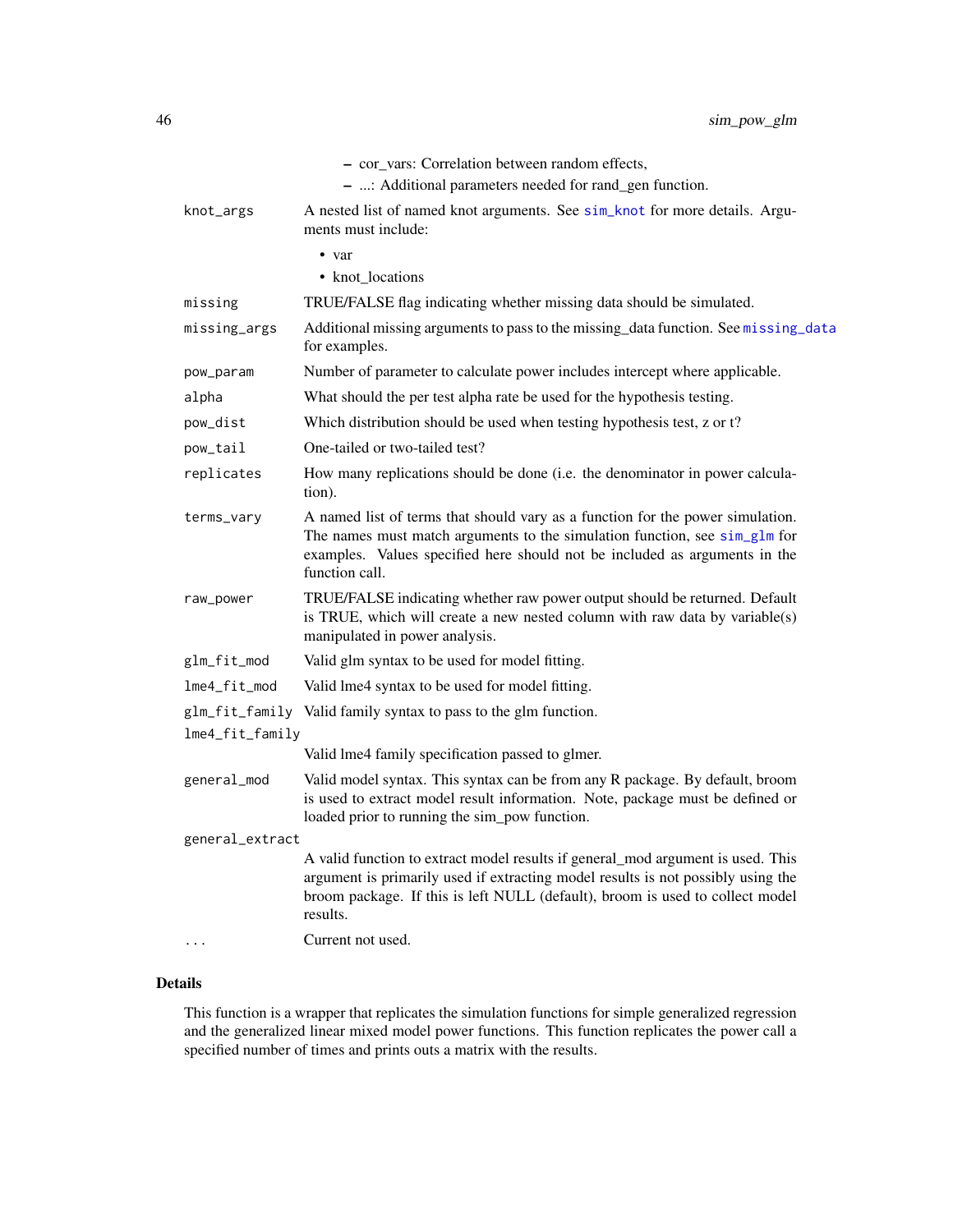## Examples

```
# single level dichotomous (glm) example
fixed \leq - \sim 1 + act + diff
fixed_param <- c(0.1, 0.5, 0.3)cov_param <- list(dist_fun = c('rnorm', 'rnorm'),
                  var_type = c("single", "single"),
                  opts = list(list(mean = 0, sd = 2),
                               list(\text{mean} = 0, \text{ sd} = 4)))n < -50pow_param <- c('(Intercept)', 'act', 'diff')
alpha \leq -0.01pow_dist <- "z"
pow\_tail < -2replicates <- 2
power_out <- sim_pow_glm(fixed = fixed, fixed_param = fixed_param,
                          cov_param = cov_param,
                          n = n, data_str = "single",
                          outcome_type = 'logistic',
                          pow_param = pow_param, alpha = alpha,
                          pow\_dist = pow\_dist, pow\_tail = pow\_tail,replicates = replicates, raw_power = FALSE)
```
sim\_pow\_glm\_nested *Power simulation for nested designs*

## Description

Takes simulation conditions as input, exports power.

#### Usage

```
sim_pow_glm_nested(fixed, random, fixed_param, random_param = list(),
 cov_param, n, p, data_str, cor_vars = NULL, fact_vars = list(NULL),
 unbal = list(level2 = FALSE, level3 = FALSE),unbal_design = list(level2 = NULL, level3 = NULL), contrasts = NULL,
 outcome_type, cross_class_params = NULL, knot_args = list(NULL),
 missing = FALSE, missing_args = list(NULL), pow_param = NULL,
  alpha, pow_dist = c("z", "t"), pow_tail = c(1, 2),
  lme4_fit_mod = NULL, lme4_fit_family, general_mod = NULL,
  general_extract = NULL, ...)
```

| fixed | One sided formula for fixed effects in the simulation. To suppress intercept add |
|-------|----------------------------------------------------------------------------------|
|       | -1 to formula.                                                                   |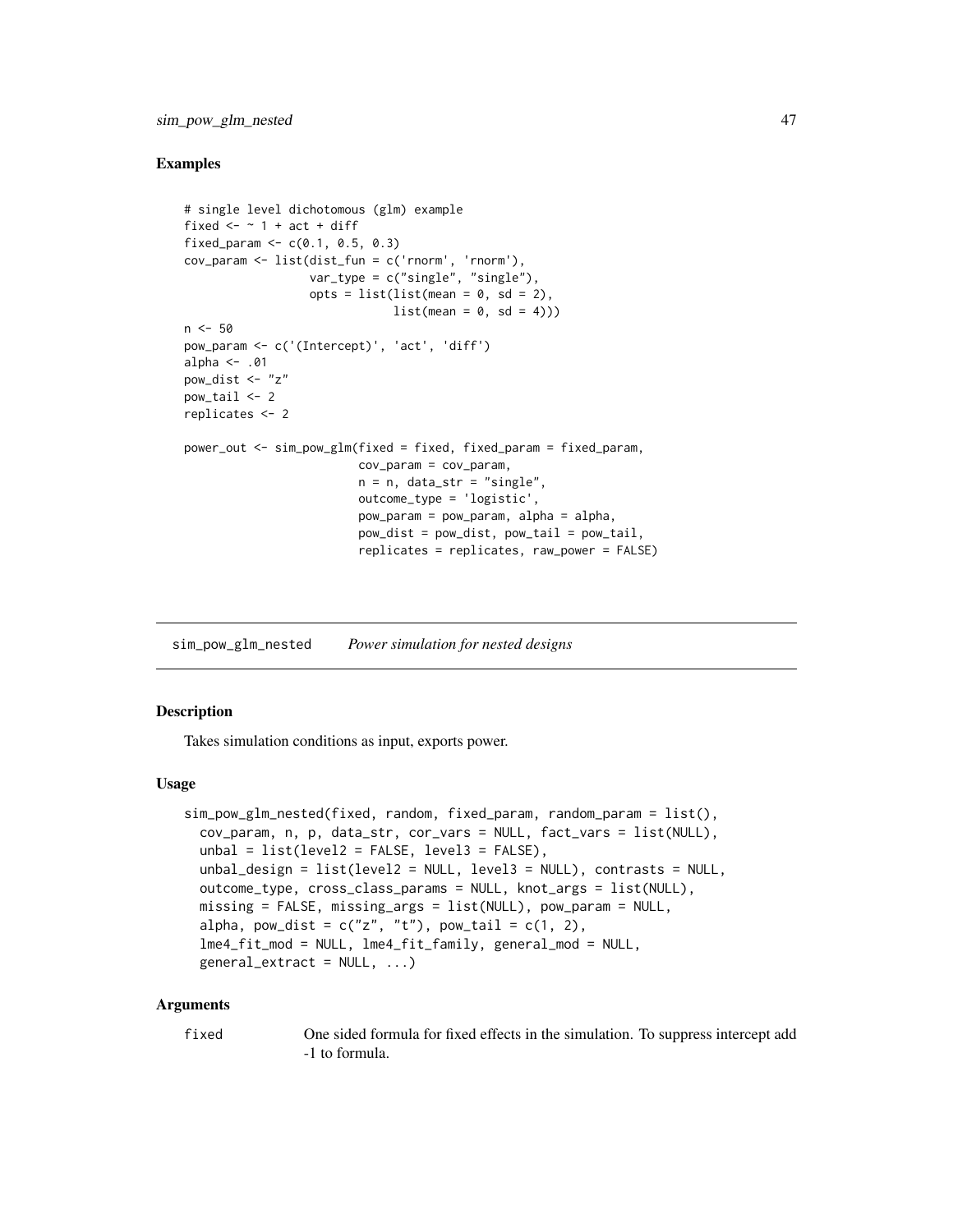| random       | One sided formula for random effects in the simulation. Must be a subset of<br>fixed.                                                                                                                                                |
|--------------|--------------------------------------------------------------------------------------------------------------------------------------------------------------------------------------------------------------------------------------|
| fixed_param  | Fixed effect parameter values (i.e. beta weights). Must be same length as fixed.                                                                                                                                                     |
| random_param | A list of named elements that must contain:                                                                                                                                                                                          |
|              | • random_var = variance of random parameters,                                                                                                                                                                                        |
|              | • rand_gen = Name of simulation function for random effects.                                                                                                                                                                         |
|              | Optional elements are:                                                                                                                                                                                                               |
|              | • ther: Theorectial mean and variance from rand_gen,                                                                                                                                                                                 |
|              | • ther_sim: Simulate mean/variance for standardization purposes,                                                                                                                                                                     |
|              | • cor vars: Correlation between random effects,                                                                                                                                                                                      |
|              | • : Additional parameters needed for rand_gen function.                                                                                                                                                                              |
| cov_param    | List of arguments to pass to the continuous generating function, must be the<br>same order as the variables specified in fixed. This list does not include intercept,<br>time, factors, or interactions. Required arguments include: |
|              | • dist_fun: This is a quoted R distribution function.                                                                                                                                                                                |
|              | • var_type: This is the level of variable to generate. Must be 'level1' or<br>'level2'. Must be same order as fixed formula above.                                                                                                   |
|              | Optional arguments to the distribution functions are in a nested list, see the ex-<br>amples or vignettes for example code.                                                                                                          |
| n            | Cluster sample size.                                                                                                                                                                                                                 |
| р            | Within cluster sample size.                                                                                                                                                                                                          |
| data_str     | Type of data. Must be "cross", "long", or "single".                                                                                                                                                                                  |
| cor_vars     | A vector of correlations between variables.                                                                                                                                                                                          |
| fact_vars    | A nested list of factor, categorical, or ordinal variable specification, each list<br>must include:                                                                                                                                  |
|              | • numlevels: Number of levels for ordinal or factor variables.<br>• var_type: Must be 'level1' or 'level2'.                                                                                                                          |
|              | Optional arguments include:                                                                                                                                                                                                          |
|              | • replace                                                                                                                                                                                                                            |
|              | $\cdot$ prob                                                                                                                                                                                                                         |
|              | • value.labels                                                                                                                                                                                                                       |
|              | See also sample for use of these optional arguments.                                                                                                                                                                                 |
| unbal        | A named TRUE/FALSE list specifying whether unbalanced simulation design                                                                                                                                                              |
|              | is desired. The named elements must be: "level2" or "level3" representing un-                                                                                                                                                        |
|              | balanced simulation for level two and three respectively. Default is FALSE,<br>indicating balanced sample sizes at both levels.                                                                                                      |
| unbal_design | When $unbal = TRUE$ , this specifies the design for unbalanced simulation in one                                                                                                                                                     |
|              | of two ways. It can represent the minimum and maximum sample size within                                                                                                                                                             |
|              | a cluster via a named list. This will be drawn from a random uniform distribu-                                                                                                                                                       |
|              | tion with min and max specified. Secondly, the actual sample sizes within each                                                                                                                                                       |
|              | cluster can be specified. This takes the form of a vector that must have the same                                                                                                                                                    |
|              | length as the level two or three sample size. These are specified as a named list<br>in which level two sample size is controlled via "level2" and level three sample<br>size is controlled via "level3".                            |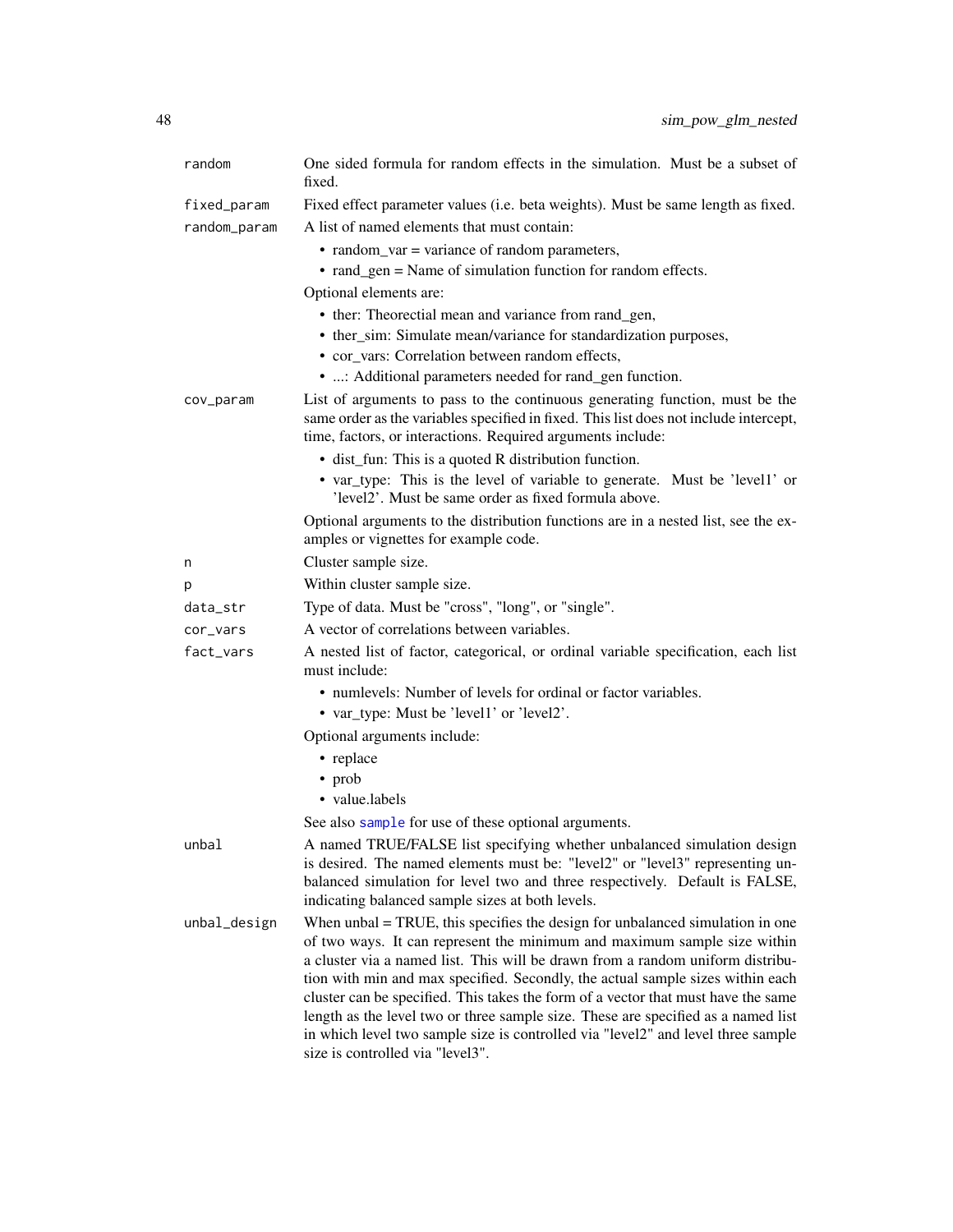| contrasts          | An optional list that specifies the contrasts to be used for factor variables (i.e.<br>those variables with .f or .c). See contrasts for more detail.                                                                                                            |
|--------------------|------------------------------------------------------------------------------------------------------------------------------------------------------------------------------------------------------------------------------------------------------------------|
| outcome_type       | A vector specifying the type of outcome, must be either logistic or poisson.<br>Logitstic outcome will be 0/1 and poisson outcome will be counts.                                                                                                                |
| cross_class_params |                                                                                                                                                                                                                                                                  |
|                    | A list of named parameters when cross classified data structures are desired.<br>Must include the following arguments:                                                                                                                                           |
|                    | • num ids: The number of cross classified clusters. These are in addition to<br>the typical cluster ids                                                                                                                                                          |
|                    | • random_param: This argument is a list of arguments passed to sim_rand_eff.<br>These must include:                                                                                                                                                              |
|                    | - random_var: The variance of the cross classified random effect                                                                                                                                                                                                 |
|                    | - rand_gen: The random generating function used to generate the cross<br>classified random effect.                                                                                                                                                               |
|                    | Optional elements are:                                                                                                                                                                                                                                           |
|                    | - ther: Theorectial mean and variance from rand_gen,                                                                                                                                                                                                             |
|                    | - ther_sim: Simulate mean/variance for standardization purposes,                                                                                                                                                                                                 |
|                    | - cor_vars: Correlation between random effects,                                                                                                                                                                                                                  |
|                    | - : Additional parameters needed for rand_gen function.                                                                                                                                                                                                          |
| knot_args          | A nested list of named knot arguments. See sim_knot for more details. Argu-<br>ments must include:                                                                                                                                                               |
|                    | $\bullet$ var                                                                                                                                                                                                                                                    |
|                    | • knot_locations                                                                                                                                                                                                                                                 |
| missing            | TRUE/FALSE flag indicating whether missing data should be simulated.                                                                                                                                                                                             |
| missing_args       | Additional missing arguments to pass to the missing_data function. See missing_data<br>for examples.                                                                                                                                                             |
| pow_param          | Name of variable to calculate power for, must be a name from fixed.                                                                                                                                                                                              |
| alpha              | What should the per test alpha rate be used for the hypothesis testing.                                                                                                                                                                                          |
| pow_dist           | Which distribution should be used when testing hypothesis test, z or t?                                                                                                                                                                                          |
| pow_tail           | One-tailed or two-tailed test?                                                                                                                                                                                                                                   |
| lme4_fit_mod       | Valid lme4 formula syntax to be used for model fitting.                                                                                                                                                                                                          |
| lme4_fit_family    |                                                                                                                                                                                                                                                                  |
|                    | Valid lme4 family specification passed to glmer.                                                                                                                                                                                                                 |
| general_mod        | Valid model syntax. This syntax can be from any R package. By default, broom<br>is used to extract model result information. Note, package must be defined or<br>loaded prior to running the sim_pow function.                                                   |
| general_extract    |                                                                                                                                                                                                                                                                  |
|                    | A valid function to extract model results if general_mod argument is used. This<br>argument is primarily used if extracting model results is not possibly using the<br>broom package. If this is left NULL (default), broom is used to collect model<br>results. |
|                    | Not currently used.                                                                                                                                                                                                                                              |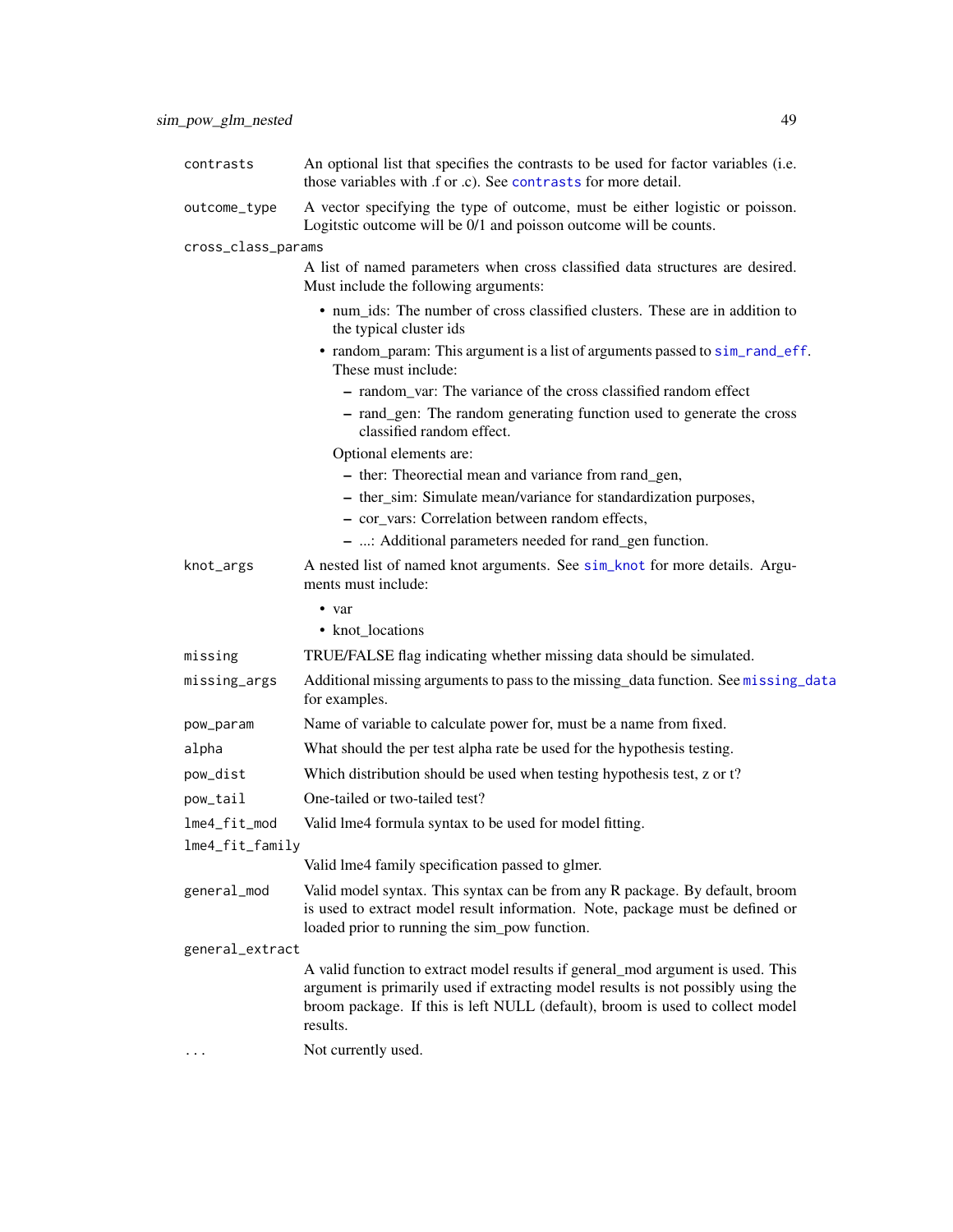Power function to compute power for a regression term for the generalized linear mixed model. This function would need to be replicated to make any statement about power. Use  $sim\_glm$ as a convenient wrapper for this.

### See Also

[sim\\_pow\\_glm](#page-42-0) for a wrapper to replicate.

sim\_pow\_glm\_nested3 *Power simulation for nested designs*

## Description

Takes simulation conditions as input, exports power.

## Usage

```
sim_pow_glm_nested3(fixed, random, random3, fixed_param,
  random\_param = list(), random\_param = list(), random\_param = list(), cov\_param, k, n, p,
  data_str, cor_vars = NULL, fact_vars = list(NULL),
  unbal = list(level2 = FALSE, level3 = FALSE),unbal_design = list(level2 = NULL, level3 = NULL), contrasts = NULL,
  outcome_type, cross_class_params = NULL, knot_args = list(NULL),
  missing = FALSE, missing_args = list(NULL), pow_param = NULL,
  alpha, pow\_dist = c("z", "t"), pow\_tail = c(1, 2),
  lme4_fit_mod = NULL, lme4_fit_family, general_mod = NULL,
  general\_extract = NULL, ...
```
## Arguments

| One sided formula for fixed effects in the simulation. To suppress intercept add<br>-1 to formula.                          |
|-----------------------------------------------------------------------------------------------------------------------------|
| One sided formula for random effects in the simulation. Must be a subset of<br>fixed.                                       |
| One sided formula for random effects at third level in the simulation. Must be a<br>subset of fixed (and likely of random). |
| Fixed effect parameter values ( <i>i.e.</i> beta weights). Must be same length as fixed.                                    |
| A list of named elements that must contain:                                                                                 |
| • random_var: variance of random parameters,                                                                                |
| • rand_gen: Name of simulation function for random effects.                                                                 |
| Optional elements are:                                                                                                      |
| • ther: Theorectial mean and variance from rand_gen,                                                                        |
|                                                                                                                             |

• ther\_sim: Simulate mean/variance for standardization purposes,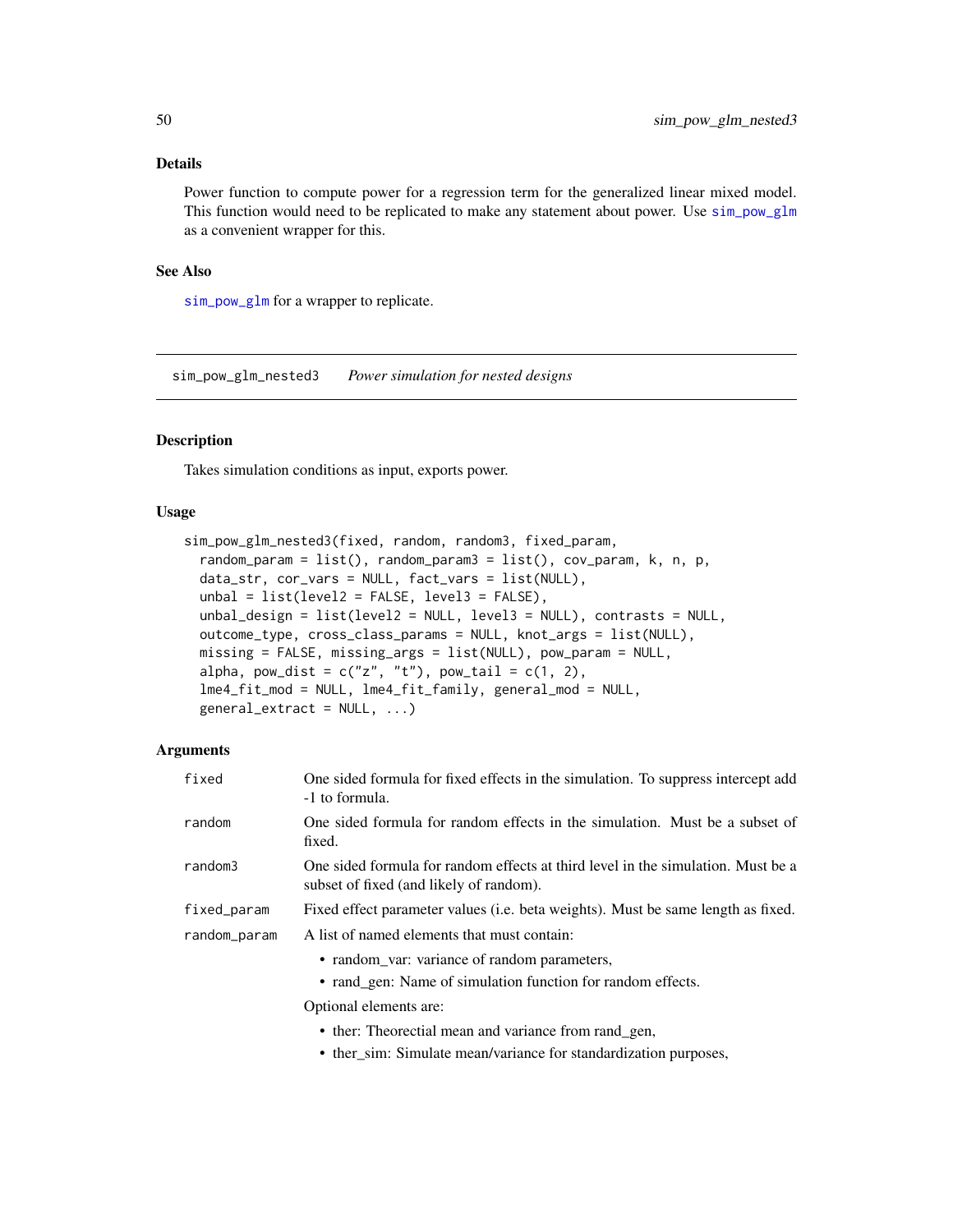|               | • cor_vars: Correlation between random effects,                                                                                                                                                                                                                                                                                                                                                                                                                                                                                                                                             |
|---------------|---------------------------------------------------------------------------------------------------------------------------------------------------------------------------------------------------------------------------------------------------------------------------------------------------------------------------------------------------------------------------------------------------------------------------------------------------------------------------------------------------------------------------------------------------------------------------------------------|
|               | • : Additional parameters needed for rand_gen function.<br>A list of named elements that must contain:                                                                                                                                                                                                                                                                                                                                                                                                                                                                                      |
| random_param3 |                                                                                                                                                                                                                                                                                                                                                                                                                                                                                                                                                                                             |
|               | • random_var: variance of random parameters,                                                                                                                                                                                                                                                                                                                                                                                                                                                                                                                                                |
|               | • rand_gen: Name of simulation function for random effects.                                                                                                                                                                                                                                                                                                                                                                                                                                                                                                                                 |
|               | Optional elements are:                                                                                                                                                                                                                                                                                                                                                                                                                                                                                                                                                                      |
|               | • ther: Theorectial mean and variance from rand_gen,                                                                                                                                                                                                                                                                                                                                                                                                                                                                                                                                        |
|               | • ther_sim: Simulate mean/variance for standardization purposes,                                                                                                                                                                                                                                                                                                                                                                                                                                                                                                                            |
|               | • cor_vars: Correlation between random effects,                                                                                                                                                                                                                                                                                                                                                                                                                                                                                                                                             |
|               | • : Additional parameters needed for rand_gen function.                                                                                                                                                                                                                                                                                                                                                                                                                                                                                                                                     |
| cov_param     | List of arguments to pass to the continuous generating function, must be the<br>same order as the variables specified in fixed. This list does not include intercept,<br>time, factors, or interactions. Required arguments include:                                                                                                                                                                                                                                                                                                                                                        |
|               | • dist_fun: This is a quoted R distribution function.                                                                                                                                                                                                                                                                                                                                                                                                                                                                                                                                       |
|               | • var_type: This is the level of variable to generate. Must be 'level1', 'level2',<br>or 'level3'. Must be same order as fixed formula above.                                                                                                                                                                                                                                                                                                                                                                                                                                               |
|               | Optional arguments to the distribution functions are in a nested list, see the ex-<br>amples or vignettes for example code.                                                                                                                                                                                                                                                                                                                                                                                                                                                                 |
| k             | Number of third level clusters.                                                                                                                                                                                                                                                                                                                                                                                                                                                                                                                                                             |
| n             | Cluster sample size.                                                                                                                                                                                                                                                                                                                                                                                                                                                                                                                                                                        |
| р             | Within cluster sample size.                                                                                                                                                                                                                                                                                                                                                                                                                                                                                                                                                                 |
| data_str      | Type of data. Must be "cross", "long", or "single".                                                                                                                                                                                                                                                                                                                                                                                                                                                                                                                                         |
| cor_vars      | A vector of correlations between variables.                                                                                                                                                                                                                                                                                                                                                                                                                                                                                                                                                 |
| fact_vars     | A nested list of factor, categorical, or ordinal variable specification, each list<br>must include:                                                                                                                                                                                                                                                                                                                                                                                                                                                                                         |
|               | • numlevels = Number of levels for ordinal or factor variables.                                                                                                                                                                                                                                                                                                                                                                                                                                                                                                                             |
|               | • var_type = Must be 'level1', 'level2', or 'level3'.                                                                                                                                                                                                                                                                                                                                                                                                                                                                                                                                       |
|               | Optional arguments include:                                                                                                                                                                                                                                                                                                                                                                                                                                                                                                                                                                 |
|               | • replace                                                                                                                                                                                                                                                                                                                                                                                                                                                                                                                                                                                   |
|               | • prob                                                                                                                                                                                                                                                                                                                                                                                                                                                                                                                                                                                      |
|               | • value.labels                                                                                                                                                                                                                                                                                                                                                                                                                                                                                                                                                                              |
|               | See also sample for use of these optional arguments.                                                                                                                                                                                                                                                                                                                                                                                                                                                                                                                                        |
| umbal         | A named TRUE/FALSE list specifying whether unbalanced simulation design<br>is desired. The named elements must be: "level2" or "level3" representing un-<br>balanced simulation for level two and three respectively. Default is FALSE,<br>indicating balanced sample sizes at both levels.                                                                                                                                                                                                                                                                                                 |
| unbal_design  | When unbal = TRUE, this specifies the design for unbalanced simulation in one<br>of two ways. It can represent the minimum and maximum sample size within<br>a cluster via a named list. This will be drawn from a random uniform distribu-<br>tion with min and max specified. Secondly, the actual sample sizes within each<br>cluster can be specified. This takes the form of a vector that must have the same<br>length as the level two or three sample size. These are specified as a named list<br>in which level two sample size is controlled via "level2" and level three sample |

size is controlled via "level3".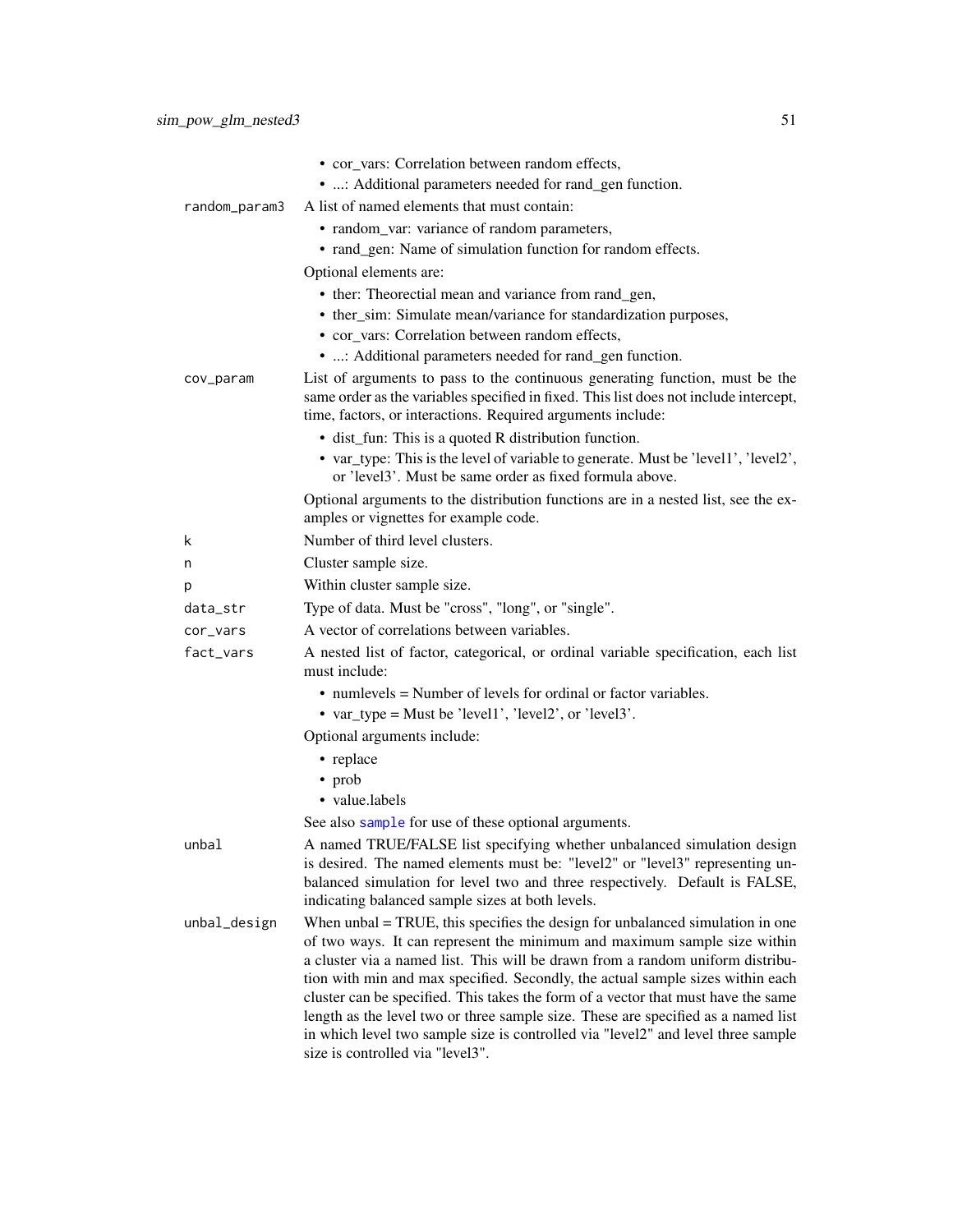| contrasts          | An optional list that specifies the contrasts to be used for factor variables (i.e.<br>those variables with .f or .c). See contrasts for more detail.                                                                                                            |
|--------------------|------------------------------------------------------------------------------------------------------------------------------------------------------------------------------------------------------------------------------------------------------------------|
| outcome_type       | A vector specifying the type of outcome, must be either logistic or poisson.<br>Logitstic outcome will be 0/1 and poisson outcome will be counts.                                                                                                                |
| cross_class_params |                                                                                                                                                                                                                                                                  |
|                    | A list of named parameters when cross classified data structures are desired.<br>Must include the following arguments:                                                                                                                                           |
|                    | • num_ids: The number of cross classified clusters. These are in addition to<br>the typical cluster ids                                                                                                                                                          |
|                    | • random_param: This argument is a list of arguments passed to sim_rand_eff.<br>These must include:                                                                                                                                                              |
|                    | - random_var: The variance of the cross classified random effect                                                                                                                                                                                                 |
|                    | - rand_gen: The random generating function used to generate the cross<br>classified random effect.                                                                                                                                                               |
|                    | Optional elements are:                                                                                                                                                                                                                                           |
|                    | - ther: Theorectial mean and variance from rand_gen,                                                                                                                                                                                                             |
|                    | - ther_sim: Simulate mean/variance for standardization purposes,                                                                                                                                                                                                 |
|                    | - cor_vars: Correlation between random effects,                                                                                                                                                                                                                  |
|                    | - : Additional parameters needed for rand_gen function.                                                                                                                                                                                                          |
| knot_args          | A nested list of named knot arguments. See sim_knot for more details. Argu-<br>ments must include:                                                                                                                                                               |
|                    | • var                                                                                                                                                                                                                                                            |
|                    | • knot_locations                                                                                                                                                                                                                                                 |
| missing            | TRUE/FALSE flag indicating whether missing data should be simulated.                                                                                                                                                                                             |
| missing_args       | Additional missing arguments to pass to the missing_data function. See missing_data<br>for examples.                                                                                                                                                             |
| pow_param          | Name of variable to calculate power for, must be a name from fixed.                                                                                                                                                                                              |
| alpha              | What should the per test alpha rate be used for the hypothesis testing.                                                                                                                                                                                          |
| pow_dist           | Which distribution should be used when testing hypothesis test, z or t?                                                                                                                                                                                          |
| pow_tail           | One-tailed or two-tailed test?                                                                                                                                                                                                                                   |
| lme4_fit_mod       | Valid lme4 formula syntax to be used for model fitting.                                                                                                                                                                                                          |
| lme4 fit family    |                                                                                                                                                                                                                                                                  |
|                    | Valid lme4 family specification passed to glmer.                                                                                                                                                                                                                 |
| general_mod        | Valid model syntax. This syntax can be from any R package. By default, broom<br>is used to extract model result information. Note, package must be defined or<br>loaded prior to running the sim_pow function.                                                   |
| general_extract    |                                                                                                                                                                                                                                                                  |
|                    | A valid function to extract model results if general_mod argument is used. This<br>argument is primarily used if extracting model results is not possibly using the<br>broom package. If this is left NULL (default), broom is used to collect model<br>results. |
|                    | Not currently used.                                                                                                                                                                                                                                              |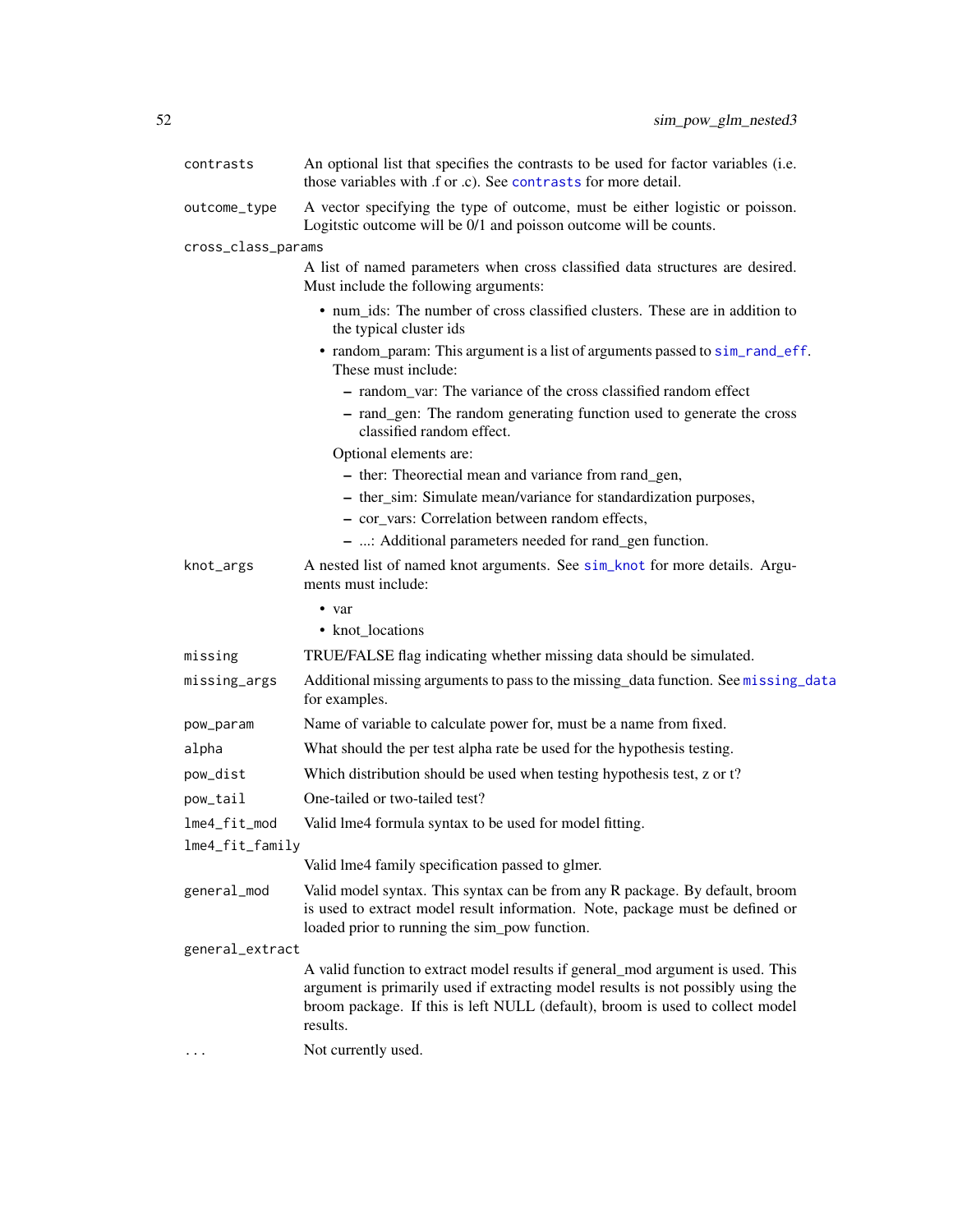Power function to compute power for a regression term for the generalized linear mixed model. This function would need to be replicated to make any statement about power. Use [sim\\_pow\\_glm](#page-42-0) as a convenient wrapper for this.

### See Also

[sim\\_pow\\_glm](#page-42-0) for a wrapper to replicate.

sim\_pow\_glm\_single *Function to simulate power.*

## Description

Input simulation conditions and which term to compute power for, export reported power.

## Usage

```
sim_pow_glm_single(fixed, fixed_param, cov_param, n, data_str,
  cor_vars = NULL, fact_vars = list(NULL), contrasts = NULL,
 outcome_type, knot_args = list(NULL), missing = FALSE,
 missing_args = list(NULL), pow_param = NULL, alpha,
 pow\_dist = c("z", "t"), pow\_tail = c(1, 2), glm_fit_mod = NULL,glm_fit_family, general_mod = NULL, general_extract = NULL, ...)
```

| fixed       | One sided formula for fixed effects in the simulation. To suppress intercept add<br>-1 to formula.                                                                                                                                   |
|-------------|--------------------------------------------------------------------------------------------------------------------------------------------------------------------------------------------------------------------------------------|
| fixed_param | Fixed effect parameter values (i.e. beta weights). Must be same length as fixed.                                                                                                                                                     |
| cov_param   | List of arguments to pass to the continuous generating function, must be the<br>same order as the variables specified in fixed. This list does not include intercept,<br>time, factors, or interactions. Required arguments include: |
|             | • dist_fun: This is a quoted R distribution function.<br>• var_type: This is the level of variable to generate. Must be 'single'. Must<br>be same order as fixed formula above.                                                      |
|             | Optional arguments to the distribution functions are in a nested list, see the ex-<br>amples or vignettes for example code.                                                                                                          |
| n           | Cluster sample size.                                                                                                                                                                                                                 |
| data_str    | Type of data. Must be "cross", "long", or "single".                                                                                                                                                                                  |
| cor_vars    | A vector of correlations between variables.                                                                                                                                                                                          |
| fact_vars   | A nested list of factor, categorical, or ordinal variable specification, each list<br>must include:                                                                                                                                  |
|             | • numlevels: Number of levels for ordinal or factor variables.                                                                                                                                                                       |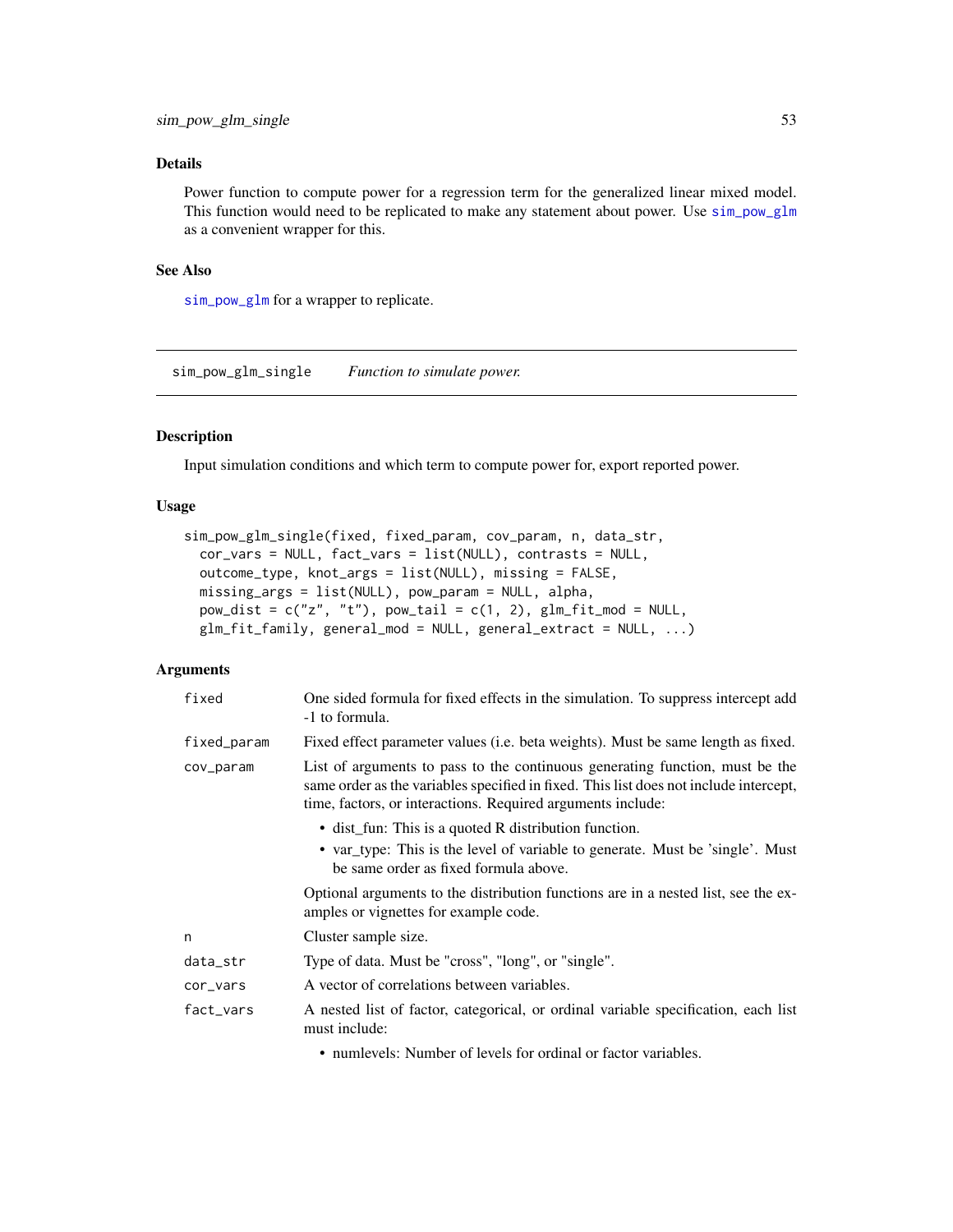|                 | • var_type: Must be 'single'.                                                                                                                                                                                                                                    |
|-----------------|------------------------------------------------------------------------------------------------------------------------------------------------------------------------------------------------------------------------------------------------------------------|
|                 | Optional arguments include:                                                                                                                                                                                                                                      |
|                 | • replace                                                                                                                                                                                                                                                        |
|                 | • prob                                                                                                                                                                                                                                                           |
|                 | • value.labels                                                                                                                                                                                                                                                   |
|                 | See also sample for use of these optional arguments.                                                                                                                                                                                                             |
| contrasts       | An optional list that specifies the contrasts to be used for factor variables (i.e.<br>those variables with .f or .c). See contrasts for more detail.                                                                                                            |
| outcome_type    | A vector specifying the type of outcome, must be either logistic or poisson.<br>Logitatic outcome will be 0/1 and poisson outcome will be counts.                                                                                                                |
| knot_args       | A nested list of named knot arguments. See sim_knot for more details. Argu-<br>ments must include:                                                                                                                                                               |
|                 | $\bullet$ var                                                                                                                                                                                                                                                    |
|                 | • knot_locations                                                                                                                                                                                                                                                 |
| missing         | TRUE/FALSE flag indicating whether missing data should be simulated.                                                                                                                                                                                             |
| missing_args    | Additional missing arguments to pass to the missing_data function. See missing_data<br>for examples.                                                                                                                                                             |
| pow_param       | Name of variable to calculate power for, must be a name from fixed.                                                                                                                                                                                              |
| alpha           | What should the per test alpha rate be used for the hypothesis testing.                                                                                                                                                                                          |
| pow_dist        | Which distribution should be used when testing hypothesis test, z or t?                                                                                                                                                                                          |
| pow_tail        | One-tailed or two-tailed test?                                                                                                                                                                                                                                   |
| glm_fit_mod     | Valid glm syntax to be used for model fitting.                                                                                                                                                                                                                   |
|                 | glm_fit_family Valid family syntax to pass to the glm function.                                                                                                                                                                                                  |
| general_mod     | Valid model syntax. This syntax can be from any R package. By default, broom<br>is used to extract model result information. Note, package must be defined or<br>loaded prior to running the sim_pow function.                                                   |
| general_extract |                                                                                                                                                                                                                                                                  |
|                 | A valid function to extract model results if general_mod argument is used. This<br>argument is primarily used if extracting model results is not possibly using the<br>broom package. If this is left NULL (default), broom is used to collect model<br>results. |
| $\ddotsc$       | Additional specification needed to pass to the random generating function de-<br>fined by with_err_gen.                                                                                                                                                          |

Power function to compute power for a regression term for simple generalized regression models. This function would need to be replicated to make any statement about power. Use [sim\\_pow\\_glm](#page-42-0) as a convenient wrapper for this.

## See Also

[sim\\_pow\\_glm](#page-42-0) for a wrapper to replicate.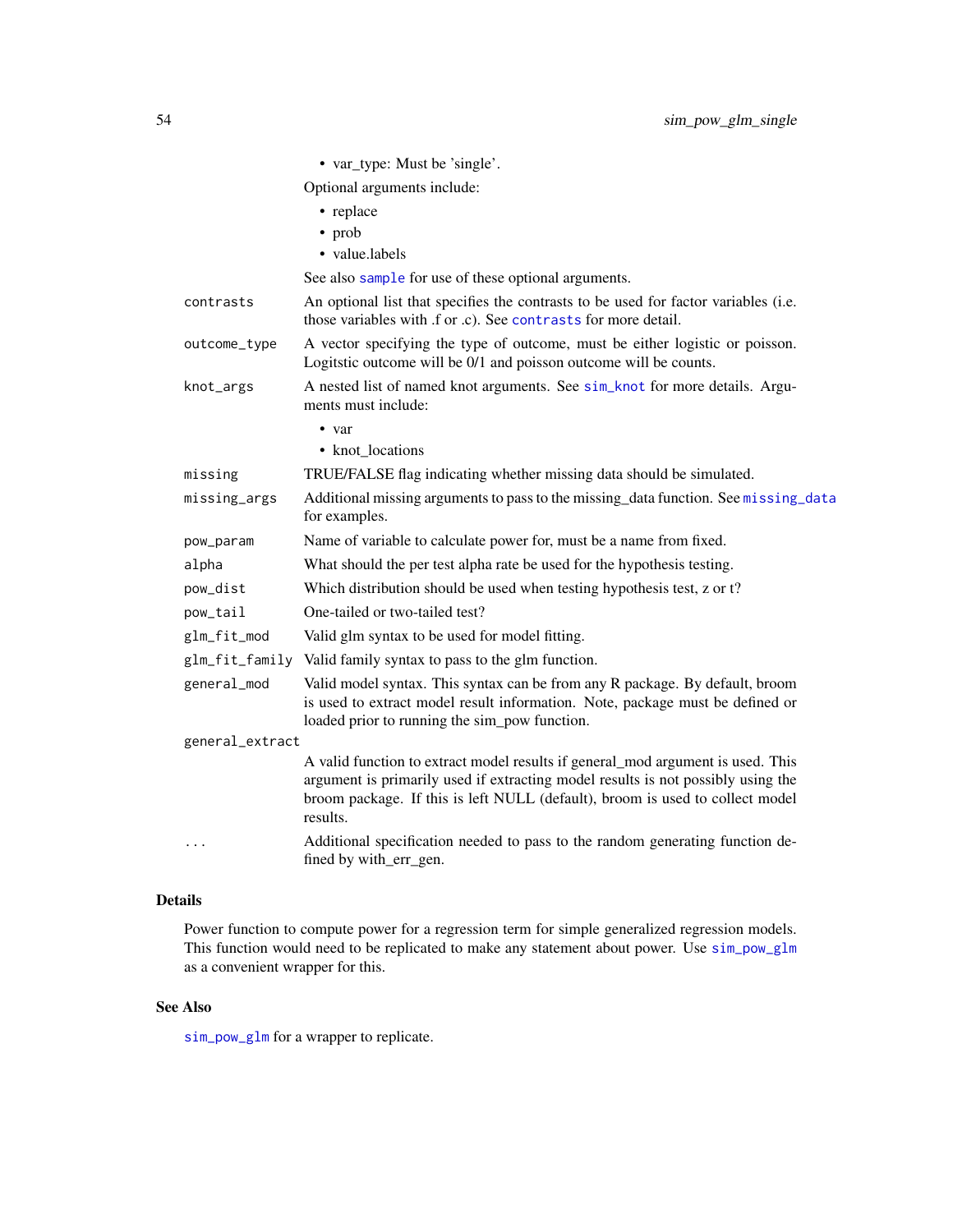### Description

Takes simulation conditions as input, exports power.

## Usage

```
sim_pow_nested(fixed, random, fixed_param, random_param = list(),
 cov_param, n, p, error_var, with_err_gen, arima = FALSE, data_str,
 cor_vars = NULL, fact_vars = list(NULL), unbal = FALSE,
 unbal_design = NULL, lvl1_err_params = NULL,
 arima_mod = list(NULL), contrasts = NULL, homogeneity = TRUE,
 heterogeneity_var = NULL, cross_class_params = NULL,
 knot_args = list(NULL), missing = FALSE, missing_args = list(NULL),
 pow_param = NULL, alpha, pow_dist = c("z", "t"), pow_tail = c(1,2), lme4_fit_mod = NULL, nlme_fit_mod = NULL, arima_fit_mod = NULL,
  general_{mod} = NULL, general_{extract} = NULL, ...
```

| fixed        | One sided formula for fixed effects in the simulation. To suppress intercept add<br>-1 to formula.                                                                                                                                   |
|--------------|--------------------------------------------------------------------------------------------------------------------------------------------------------------------------------------------------------------------------------------|
| random       | One sided formula for random effects in the simulation. Must be a subset of<br>fixed.                                                                                                                                                |
| fixed_param  | Fixed effect parameter values (i.e. beta weights). Must be same length as fixed.                                                                                                                                                     |
| random_param | A list of named elements that must contain:                                                                                                                                                                                          |
|              | • random_var: variance of random parameters,                                                                                                                                                                                         |
|              | • rand_gen: Name of simulation function for random effects.                                                                                                                                                                          |
|              | Optional elements are:                                                                                                                                                                                                               |
|              | • ther: Theorectial mean and variance from rand_gen,                                                                                                                                                                                 |
|              | • ther_sim: Simulate mean/variance for standardization purposes,                                                                                                                                                                     |
|              | • cor_vars: Correlation between random effects,                                                                                                                                                                                      |
|              | • : Additional parameters needed for rand_gen function.                                                                                                                                                                              |
| cov_param    | List of arguments to pass to the continuous generating function, must be the<br>same order as the variables specified in fixed. This list does not include intercept,<br>time, factors, or interactions. Required arguments include: |
|              | • dist_fun: This is a quoted R distribution function.                                                                                                                                                                                |
|              | • var_type: This is the level of variable to generate. Must be 'level1' or<br>'level2'. Must be same order as fixed formula above.                                                                                                   |
|              | Optional arguments to the distribution functions are in a nested list, see the ex-<br>amples or vignettes for example code.                                                                                                          |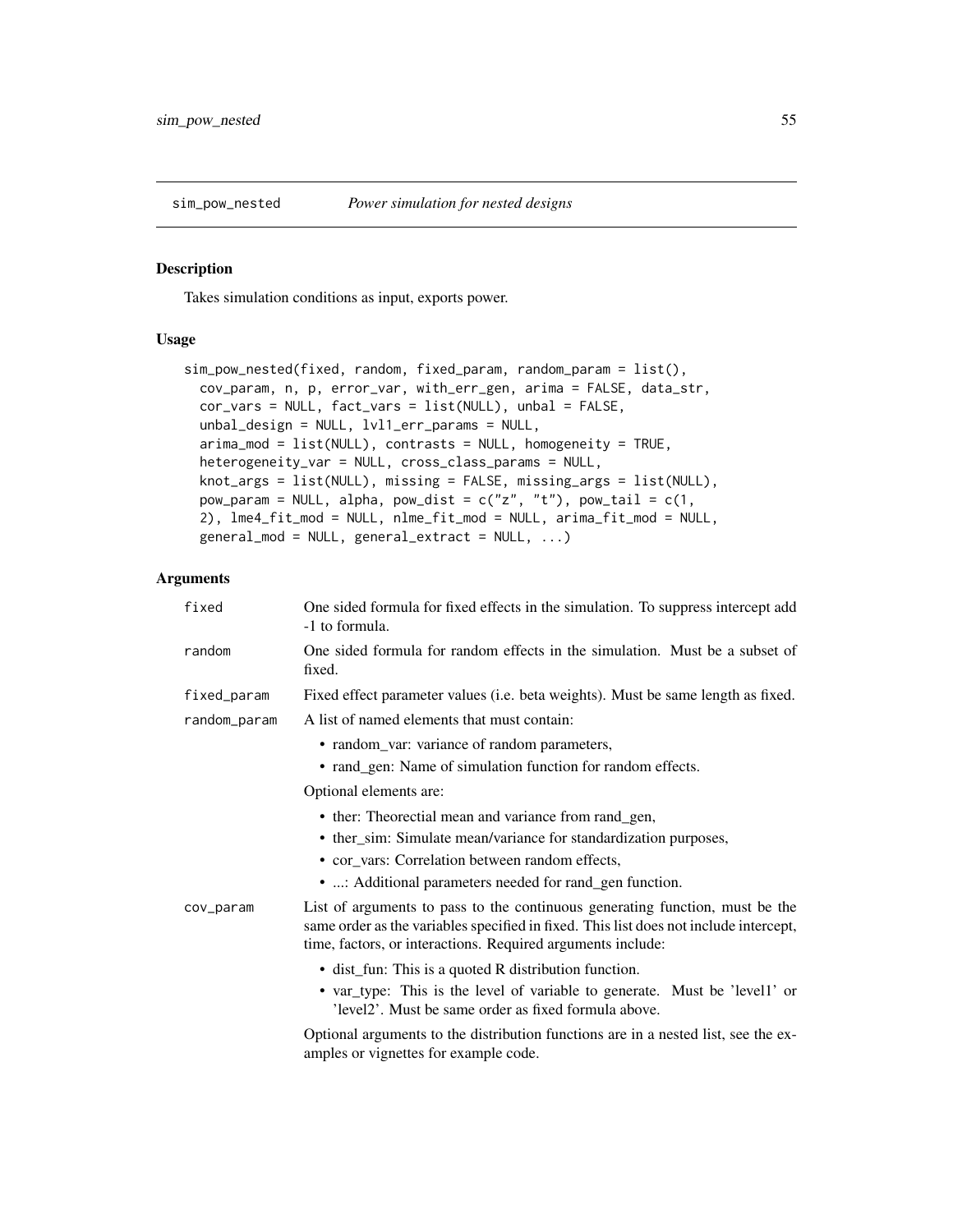| n                  | Cluster sample size.                                                                                                                                                                                                                                                                                                                                                                                                                              |
|--------------------|---------------------------------------------------------------------------------------------------------------------------------------------------------------------------------------------------------------------------------------------------------------------------------------------------------------------------------------------------------------------------------------------------------------------------------------------------|
| p                  | Within cluster sample size.                                                                                                                                                                                                                                                                                                                                                                                                                       |
| error_var          | Scalar of error variance.                                                                                                                                                                                                                                                                                                                                                                                                                         |
| with_err_gen       | Simulated within cluster error distribution. Must be a quoted 'r' distribution<br>function.                                                                                                                                                                                                                                                                                                                                                       |
| arima              | TRUE/FALSE flag indicating whether residuals should be correlated. If TRUE,<br>must specify a valid model to pass to arima.sim via the arima_mod argument.<br>See arima.sim for examples.                                                                                                                                                                                                                                                         |
| data_str           | Type of data. Must be "cross", "long", or "single".                                                                                                                                                                                                                                                                                                                                                                                               |
| cor_vars           | A vector of correlations between variables.                                                                                                                                                                                                                                                                                                                                                                                                       |
| fact_vars          | A nested list of factor, categorical, or ordinal variable specification, each list<br>must include:                                                                                                                                                                                                                                                                                                                                               |
|                    | • numlevels: Number of levels for ordinal or factor variables.                                                                                                                                                                                                                                                                                                                                                                                    |
|                    | • var_type: Must be 'level1' or 'level2'.                                                                                                                                                                                                                                                                                                                                                                                                         |
|                    | Optional arguments include:                                                                                                                                                                                                                                                                                                                                                                                                                       |
|                    | • replace                                                                                                                                                                                                                                                                                                                                                                                                                                         |
|                    | • prob                                                                                                                                                                                                                                                                                                                                                                                                                                            |
|                    | · value.labels                                                                                                                                                                                                                                                                                                                                                                                                                                    |
|                    | See also sample for use of these optional arguments.                                                                                                                                                                                                                                                                                                                                                                                              |
| unbal              | A vector of sample sizes for the number of observations for each level 2 cluster.<br>Must have same length as level two sample size n. Alternative specification can<br>be TRUE, which uses additional argument, unbal_design.                                                                                                                                                                                                                    |
| unbal_design       | When unbal = TRUE, this specifies the design for unbalanced simulation in one<br>of two ways. It can represent the minimum and maximum sample size within a<br>cluster via a named list. This will be drawn from a random uniform distribution<br>with min and max specified. Secondly, the sample sizes within each cluster can<br>be specified. This takes the form of a vector that must have the same length as<br>the level two sample size. |
| lvl1_err_params    |                                                                                                                                                                                                                                                                                                                                                                                                                                                   |
|                    | Additional parameters passed as a list on to the level one error generating func-<br>tion                                                                                                                                                                                                                                                                                                                                                         |
| arima_mod          | A list indicating the ARIMA model to pass to arima.sim. See arima.sim for<br>examples.                                                                                                                                                                                                                                                                                                                                                            |
| contrasts          | An optional list that specifies the contrasts to be used for factor variables (i.e.<br>those variables with .f or .c). See contrasts for more detail.                                                                                                                                                                                                                                                                                             |
| homogeneity        | Either TRUE (default) indicating homogeneity of variance assumption is as-<br>sumed or FALSE to indicate desire to generate heterogeneity of variance.                                                                                                                                                                                                                                                                                            |
| heterogeneity_var  |                                                                                                                                                                                                                                                                                                                                                                                                                                                   |
|                    | Variable name as a character string to use for heterogeneity of variance simula-<br>tion.                                                                                                                                                                                                                                                                                                                                                         |
| cross_class_params | A list of named parameters when cross classified data structures are desired.                                                                                                                                                                                                                                                                                                                                                                     |
|                    | Must include the following arguments:                                                                                                                                                                                                                                                                                                                                                                                                             |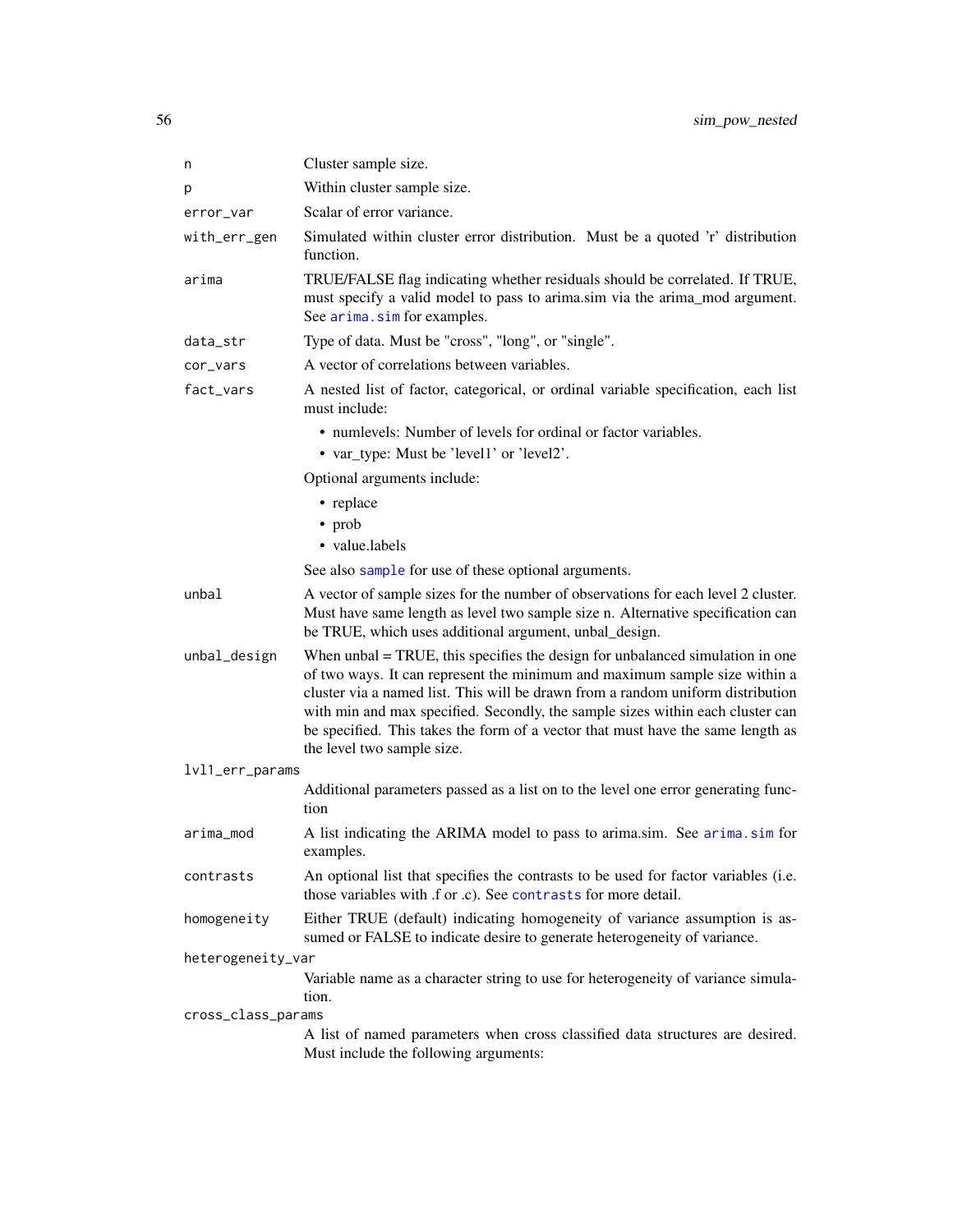|                 | • num_ids: The number of cross classified clusters. These are in addition to<br>the typical cluster ids                                                                                                                                                          |
|-----------------|------------------------------------------------------------------------------------------------------------------------------------------------------------------------------------------------------------------------------------------------------------------|
|                 | • random_param: This argument is a list of arguments passed to sim_rand_eff.<br>These must include:                                                                                                                                                              |
|                 | - random var: The variance of the cross classified random effect                                                                                                                                                                                                 |
|                 | - rand_gen: The random generating function used to generate the cross<br>classified random effect.                                                                                                                                                               |
|                 | Optional elements are:                                                                                                                                                                                                                                           |
|                 | - ther: Theorectial mean and variance from rand_gen,                                                                                                                                                                                                             |
|                 | - ther_sim: Simulate mean/variance for standardization purposes,                                                                                                                                                                                                 |
|                 | - cor_vars: Correlation between random effects,                                                                                                                                                                                                                  |
|                 | - : Additional parameters needed for rand_gen function.                                                                                                                                                                                                          |
| knot_args       | A nested list of named knot arguments. See sim_knot for more details. Argu-<br>ments must include:                                                                                                                                                               |
|                 | • var                                                                                                                                                                                                                                                            |
|                 | • knot_locations                                                                                                                                                                                                                                                 |
| missing         | TRUE/FALSE flag indicating whether missing data should be simulated.                                                                                                                                                                                             |
| missing_args    | Additional missing arguments to pass to the missing_data function. See missing_data<br>for examples.                                                                                                                                                             |
| pow_param       | Name of variable to calculate power for, must be a name from fixed.                                                                                                                                                                                              |
| alpha           | What should the per test alpha rate be used for the hypothesis testing.                                                                                                                                                                                          |
| pow_dist        | Which distribution should be used when testing hypothesis test, z or t?                                                                                                                                                                                          |
| pow_tail        | One-tailed or two-tailed test?                                                                                                                                                                                                                                   |
| lme4_fit_mod    | Valid lme4 syntax to be used for model fitting.                                                                                                                                                                                                                  |
| nlme_fit_mod    | Valid nlme syntax to be used for model fitting. This should be specified as a<br>named list with fixed and random components.                                                                                                                                    |
| arima_fit_mod   | Valid nlme syntax for fitting serial correlation structures. See corStruct for<br>help. This must be specified to include serial correlation.                                                                                                                    |
| general_mod     | Valid model syntax. This syntax can be from any R package. By default, broom<br>is used to extract model result information. Note, package must be defined or<br>loaded prior to running the sim_pow function.                                                   |
| general_extract |                                                                                                                                                                                                                                                                  |
|                 | A valid function to extract model results if general_mod argument is used. This<br>argument is primarily used if extracting model results is not possibly using the<br>broom package. If this is left NULL (default), broom is used to collect model<br>results. |
| .               | Not currently used.                                                                                                                                                                                                                                              |
|                 |                                                                                                                                                                                                                                                                  |

Power function to compute power for a regression term for the linear mixed model. This function would need to be replicated to make any statement about power. Use [sim\\_pow](#page-37-0) as a convenient wrapper for this.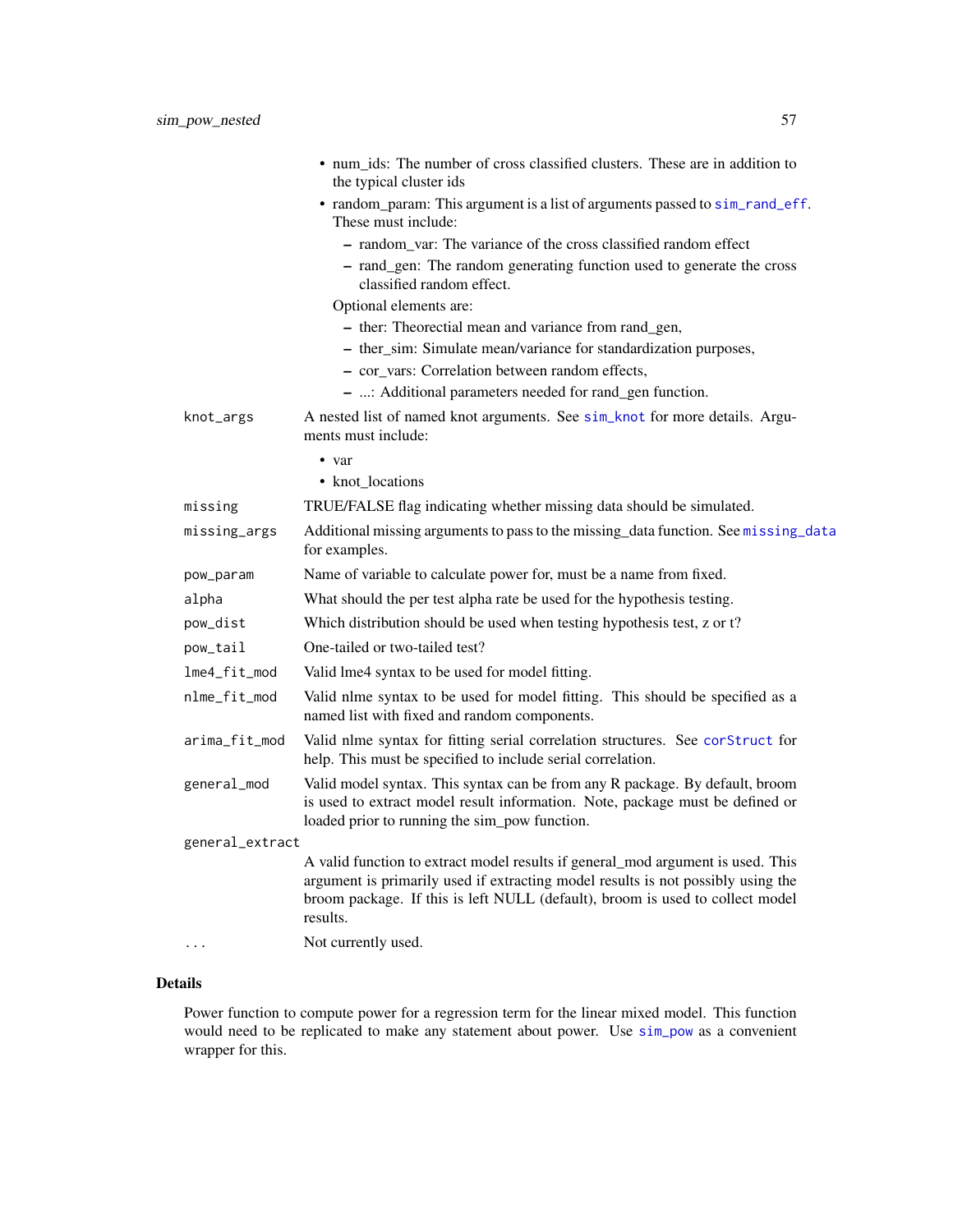## See Also

[sim\\_pow](#page-37-0) for a wrapper to replicate.

sim\_pow\_nested3 *Power simulation for nested designs*

## Description

Takes simulation conditions as input, exports power.

# Usage

```
sim_pow_nested3(fixed, random, random3, fixed_param,
 random_param = list(), random_param3 = list(), cov_param, k, n, p,
 error_var, with_err_gen, arima = FALSE, data_str, cor_vars = NULL,
 fact_{vars} = list(NULL), unbal = list(level2 = FALSE, level3 = FALSE),unbal_design = list(level2 = NULL, level3 = NULL),lvl1_err_params = NULL, arima_mod = list(NULL), contrasts = NULL,
 homogeneity = TRUE, heterogeneity_var = NULL,
 cross_class_params = NULL, knot_args = list(NULL), missing = FALSE,
 missing_args = list(NULL), pow_param = NULL, alpha,
 pow\_dist = c("z", "t"), pow\_tail = c(1, 2), lme4_fit_mod = NULL,nlme_fit_mod = NULL, arima_fit_mod = NULL, general_mod = NULL,
 general_extract = NULL, ...)
```

| fixed         | One sided formula for fixed effects in the simulation. To suppress intercept add<br>-1 to formula.                          |
|---------------|-----------------------------------------------------------------------------------------------------------------------------|
| random        | One sided formula for random effects in the simulation. Must be a subset of<br>fixed.                                       |
| random3       | One sided formula for random effects at third level in the simulation. Must be a<br>subset of fixed (and likely of random). |
| fixed_param   | Fixed effect parameter values (i.e. beta weights). Must be same length as fixed.                                            |
| random_param  | A list of named elements that must contain:                                                                                 |
|               | • random_var: variance of random parameters,                                                                                |
|               | • rand_gen: Name of simulation function for random effects.                                                                 |
|               | Optional elements are:                                                                                                      |
|               | • ther: Theorectial mean and variance from rand_gen,                                                                        |
|               | • ther_sim: Simulate mean/variance for standardization purposes,                                                            |
|               | • cor_vars: Correlation between random effects,                                                                             |
|               | • : Additional parameters needed for rand_gen function.                                                                     |
| random_param3 | A list of named elements that must contain:                                                                                 |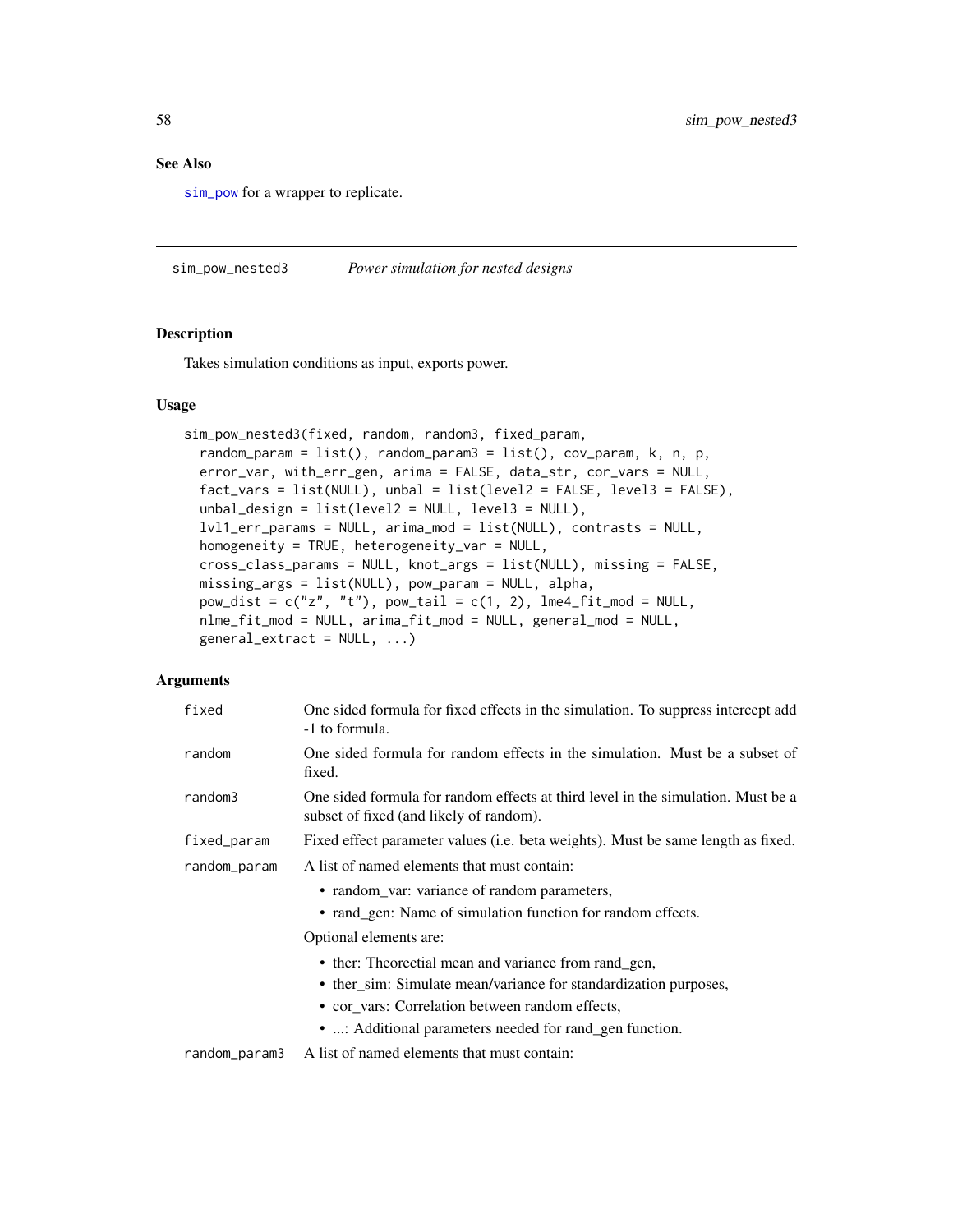|              | • random_var: variance of random parameters,<br>• rand_gen: Name of simulation function for random effects.                                                                                                                                                                                 |
|--------------|---------------------------------------------------------------------------------------------------------------------------------------------------------------------------------------------------------------------------------------------------------------------------------------------|
|              | Optional elements are:                                                                                                                                                                                                                                                                      |
|              | • ther: Theorectial mean and variance from rand_gen,                                                                                                                                                                                                                                        |
|              | • ther_sim: Simulate mean/variance for standardization purposes,                                                                                                                                                                                                                            |
|              | • cor vars: Correlation between random effects,                                                                                                                                                                                                                                             |
|              | • : Additional parameters needed for rand_gen function.                                                                                                                                                                                                                                     |
| cov_param    | List of arguments to pass to the continuous generating function, must be the<br>same order as the variables specified in fixed. This list does not include intercept,<br>time, factors, or interactions. Required arguments include:                                                        |
|              | • dist_fun: This is a quoted R distribution function.                                                                                                                                                                                                                                       |
|              | • var_type: This is the level of variable to generate. Must be 'level1', 'level2',<br>or 'level3'. Must be same order as fixed formula above.                                                                                                                                               |
|              | Optional arguments to the distribution functions are in a nested list, see the ex-<br>amples or vignettes for example code.                                                                                                                                                                 |
| k            | Number of third level clusters.                                                                                                                                                                                                                                                             |
| n            | Cluster sample size.                                                                                                                                                                                                                                                                        |
| р            | Within cluster sample size.                                                                                                                                                                                                                                                                 |
| error_var    | Scalar of error variance.                                                                                                                                                                                                                                                                   |
| with_err_gen | Simulated within cluster error distribution. Must be a quoted 'r' distribution<br>function.                                                                                                                                                                                                 |
| arima        | TRUE/FALSE flag indicating whether residuals should be correlated. If TRUE,<br>must specify a valid model to pass to arima.sim via the arima_mod argument.<br>See arima.sim for examples.                                                                                                   |
| data_str     | Type of data. Must be "cross", "long", or "single".                                                                                                                                                                                                                                         |
| cor_vars     | A vector of correlations between variables.                                                                                                                                                                                                                                                 |
| fact_vars    | A nested list of factor, categorical, or ordinal variable specification, each list<br>must include:                                                                                                                                                                                         |
|              | • numlevels: Number of levels for ordinal or factor variables.                                                                                                                                                                                                                              |
|              | • var_type: Must be 'level1', 'level2', or 'level3'.                                                                                                                                                                                                                                        |
|              | Optional arguments include:                                                                                                                                                                                                                                                                 |
|              | • replace                                                                                                                                                                                                                                                                                   |
|              | $\bullet$ prob                                                                                                                                                                                                                                                                              |
|              | • value.labels                                                                                                                                                                                                                                                                              |
|              | See also sample for use of these optional arguments.                                                                                                                                                                                                                                        |
| unbal        | A named TRUE/FALSE list specifying whether unbalanced simulation design<br>is desired. The named elements must be: "level2" or "level3" representing un-<br>balanced simulation for level two and three respectively. Default is FALSE,<br>indicating balanced sample sizes at both levels. |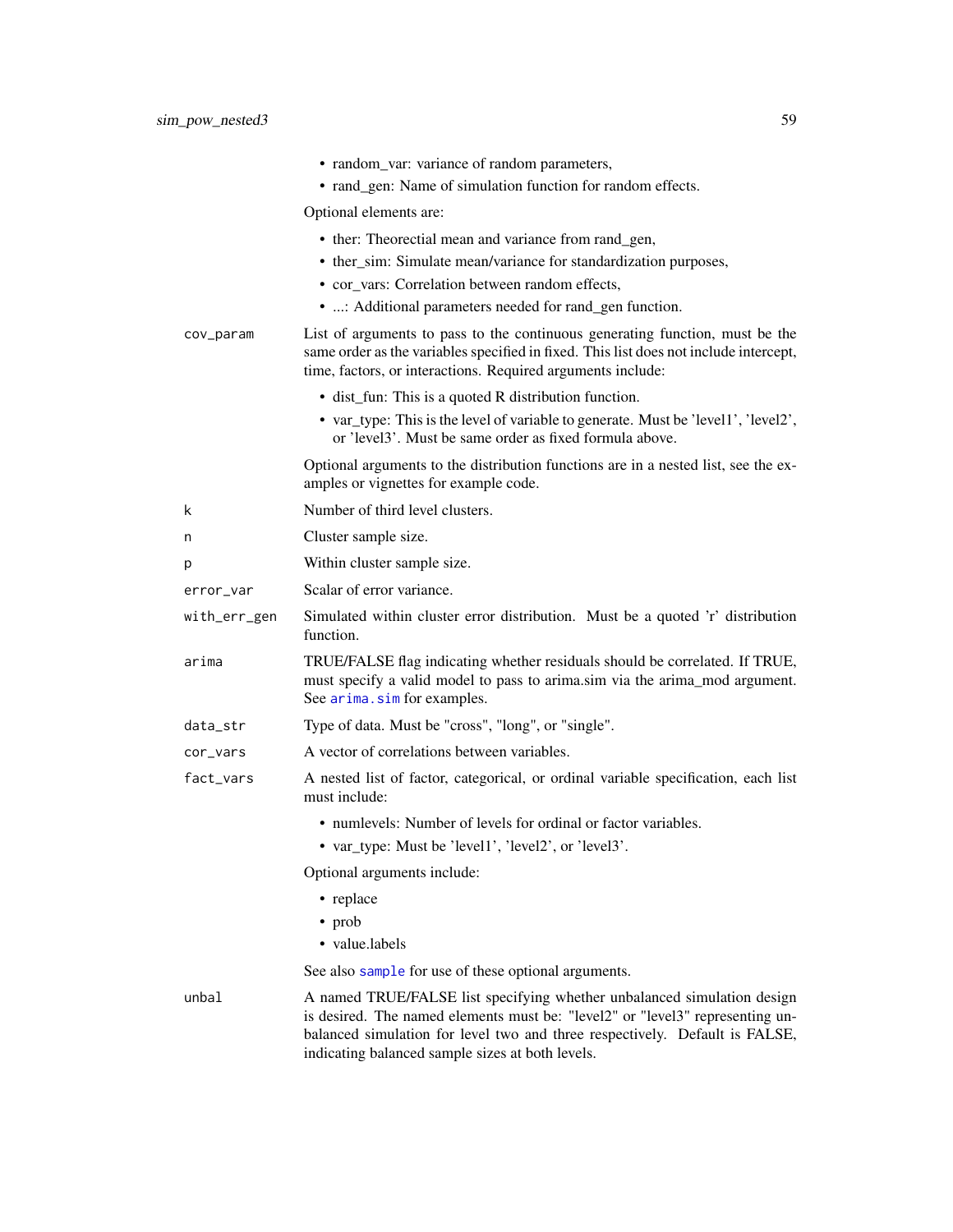| unbal_design       | When unbal = TRUE, this specifies the design for unbalanced simulation in one<br>of two ways. It can represent the minimum and maximum sample size within<br>a cluster via a named list. This will be drawn from a random uniform distribu-<br>tion with min and max specified. Secondly, the actual sample sizes within each<br>cluster can be specified. This takes the form of a vector that must have the same<br>length as the level two or three sample size. These are specified as a named list<br>in which level two sample size is controlled via "level2" and level three sample<br>size is controlled via "level3". |
|--------------------|---------------------------------------------------------------------------------------------------------------------------------------------------------------------------------------------------------------------------------------------------------------------------------------------------------------------------------------------------------------------------------------------------------------------------------------------------------------------------------------------------------------------------------------------------------------------------------------------------------------------------------|
| lvl1_err_params    |                                                                                                                                                                                                                                                                                                                                                                                                                                                                                                                                                                                                                                 |
|                    | Additional parameters passed as a list on to the level one error generating func-<br>tion                                                                                                                                                                                                                                                                                                                                                                                                                                                                                                                                       |
| arima_mod          | A list indicating the ARIMA model to pass to arima.sim. See arima.sim for<br>examples.                                                                                                                                                                                                                                                                                                                                                                                                                                                                                                                                          |
| contrasts          | An optional list that specifies the contrasts to be used for factor variables (i.e.<br>those variables with .f or .c). See contrasts for more detail.                                                                                                                                                                                                                                                                                                                                                                                                                                                                           |
| homogeneity        | Either TRUE (default) indicating homogeneity of variance assumption is as-<br>sumed or FALSE to indicate desire to generate heterogeneity of variance.                                                                                                                                                                                                                                                                                                                                                                                                                                                                          |
| heterogeneity_var  |                                                                                                                                                                                                                                                                                                                                                                                                                                                                                                                                                                                                                                 |
|                    | Variable name as a character string to use for heterogeneity of variance simula-<br>tion.                                                                                                                                                                                                                                                                                                                                                                                                                                                                                                                                       |
| cross_class_params |                                                                                                                                                                                                                                                                                                                                                                                                                                                                                                                                                                                                                                 |
|                    | A list of named parameters when cross classified data structures are desired.<br>Must include the following arguments:                                                                                                                                                                                                                                                                                                                                                                                                                                                                                                          |
|                    | • num_ids: The number of cross classified clusters. These are in addition to<br>the typical cluster ids                                                                                                                                                                                                                                                                                                                                                                                                                                                                                                                         |
|                    | • random_param: This argument is a list of arguments passed to sim_rand_eff.<br>These must include:                                                                                                                                                                                                                                                                                                                                                                                                                                                                                                                             |
|                    | - random_var: The variance of the cross classified random effect                                                                                                                                                                                                                                                                                                                                                                                                                                                                                                                                                                |
|                    | - rand_gen: The random generating function used to generate the cross<br>classified random effect.                                                                                                                                                                                                                                                                                                                                                                                                                                                                                                                              |
|                    | Optional elements are:                                                                                                                                                                                                                                                                                                                                                                                                                                                                                                                                                                                                          |
|                    | - ther: Theorectial mean and variance from rand_gen,                                                                                                                                                                                                                                                                                                                                                                                                                                                                                                                                                                            |
|                    | - ther_sim: Simulate mean/variance for standardization purposes,                                                                                                                                                                                                                                                                                                                                                                                                                                                                                                                                                                |
|                    | - cor_vars: Correlation between random effects,                                                                                                                                                                                                                                                                                                                                                                                                                                                                                                                                                                                 |
|                    | - : Additional parameters needed for rand_gen function.                                                                                                                                                                                                                                                                                                                                                                                                                                                                                                                                                                         |
| knot_args          | A nested list of named knot arguments. See sim_knot for more details. Argu-<br>ments must include:                                                                                                                                                                                                                                                                                                                                                                                                                                                                                                                              |
|                    | • var                                                                                                                                                                                                                                                                                                                                                                                                                                                                                                                                                                                                                           |
|                    | • knot_locations                                                                                                                                                                                                                                                                                                                                                                                                                                                                                                                                                                                                                |
| missing            | TRUE/FALSE flag indicating whether missing data should be simulated.                                                                                                                                                                                                                                                                                                                                                                                                                                                                                                                                                            |
| missing_args       | Additional missing arguments to pass to the missing_data function. See missing_data<br>for examples.                                                                                                                                                                                                                                                                                                                                                                                                                                                                                                                            |
| pow_param          | Name of variable to calculate power for, must be a name from fixed.                                                                                                                                                                                                                                                                                                                                                                                                                                                                                                                                                             |
| alpha              | What should the per test alpha rate be used for the hypothesis testing.                                                                                                                                                                                                                                                                                                                                                                                                                                                                                                                                                         |
|                    |                                                                                                                                                                                                                                                                                                                                                                                                                                                                                                                                                                                                                                 |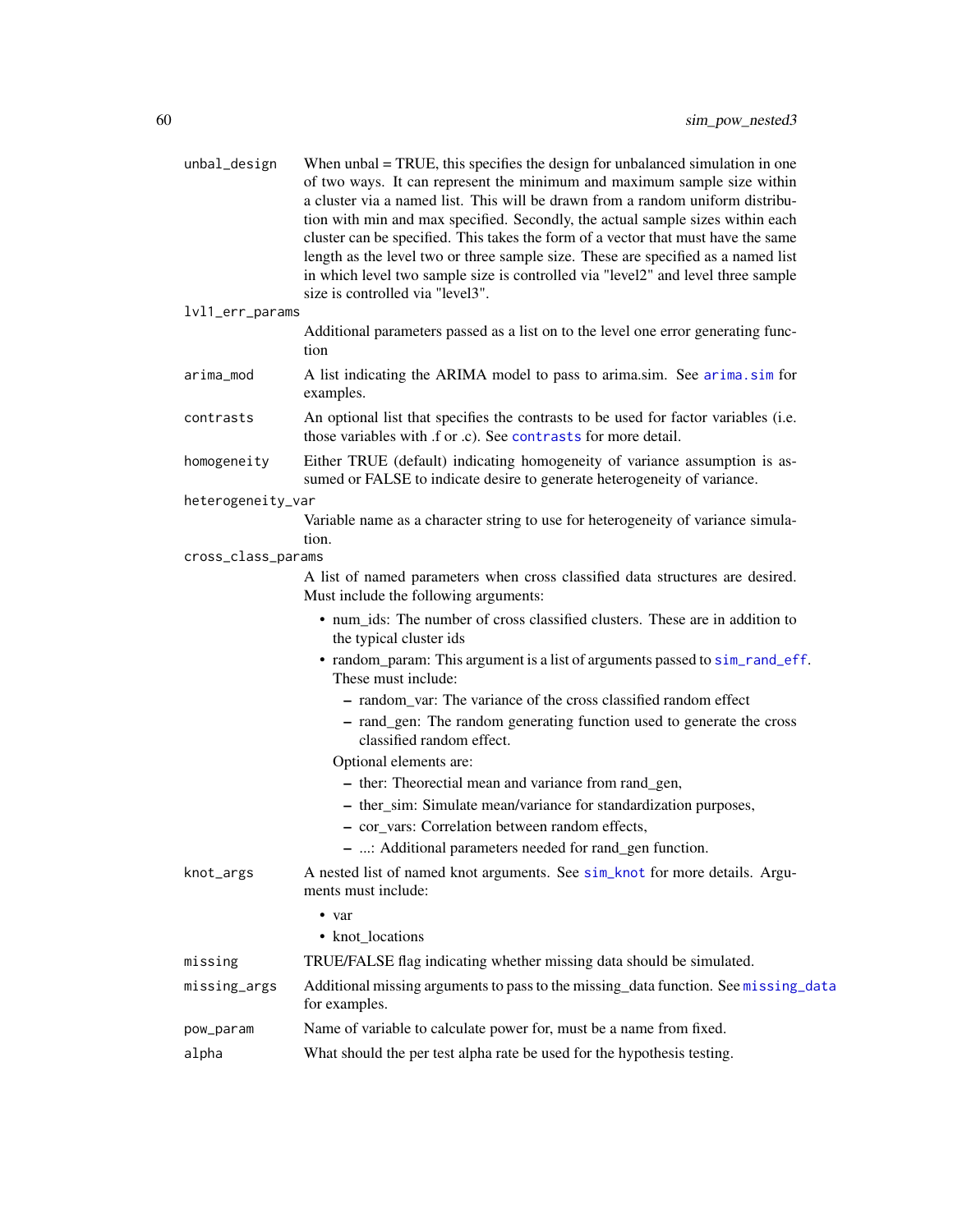| pow_dist        | Which distribution should be used when testing hypothesis test, z or t?                                                                                                                                                                                          |  |
|-----------------|------------------------------------------------------------------------------------------------------------------------------------------------------------------------------------------------------------------------------------------------------------------|--|
| pow_tail        | One-tailed or two-tailed test?                                                                                                                                                                                                                                   |  |
| $l$ me4_fit_mod | Valid lme4 syntax to be used for model fitting.                                                                                                                                                                                                                  |  |
| nlme_fit_mod    | Valid nlme syntax to be used for model fitting. This should be specified as a<br>named list with fixed and random components.                                                                                                                                    |  |
| arima_fit_mod   | Valid nlme syntax for fitting serial correlation structures. See corstruct for<br>help. This must be specified to include serial correlation.                                                                                                                    |  |
| general_mod     | Valid model syntax. This syntax can be from any R package. By default, broom<br>is used to extract model result information. Note, package must be defined or<br>loaded prior to running the sim_pow function.                                                   |  |
| general_extract |                                                                                                                                                                                                                                                                  |  |
|                 | A valid function to extract model results if general_mod argument is used. This<br>argument is primarily used if extracting model results is not possibly using the<br>broom package. If this is left NULL (default), broom is used to collect model<br>results. |  |
| $\cdots$        | Not currently used.                                                                                                                                                                                                                                              |  |

Power function to compute power for a regression term for the linear mixed model. This function would need to be replicated to make any statement about power. Use [sim\\_pow](#page-37-0) as a convenient wrapper for this.

## See Also

[sim\\_pow](#page-37-0) for a wrapper to replicate.

sim\_pow\_single *Function to simulate power.*

### Description

Input simulation conditions and which term to compute power for, export reported power.

```
sim_pow_single(fixed, fixed_param, cov_param, n, error_var, with_err_gen,
 arima = FALSE, data_str, cor_vars = NULL, fact_vars = list(NULL),
 lvl1_err_params = NULL, arima_mod = list(NULL), contrasts = NULL,
 homogeneity = TRUE, heterogeneity_var = NULL,
 knot_args = list(NULL), missing = FALSE, missing_args = list(NULL),
 pow_param = NULL, alpha, pow_dist = c("z", "t"), pow_tail = c(1,2), lm_fit_mod = NULL, general_mod = NULL, general_extract = NULL,
  ...)
```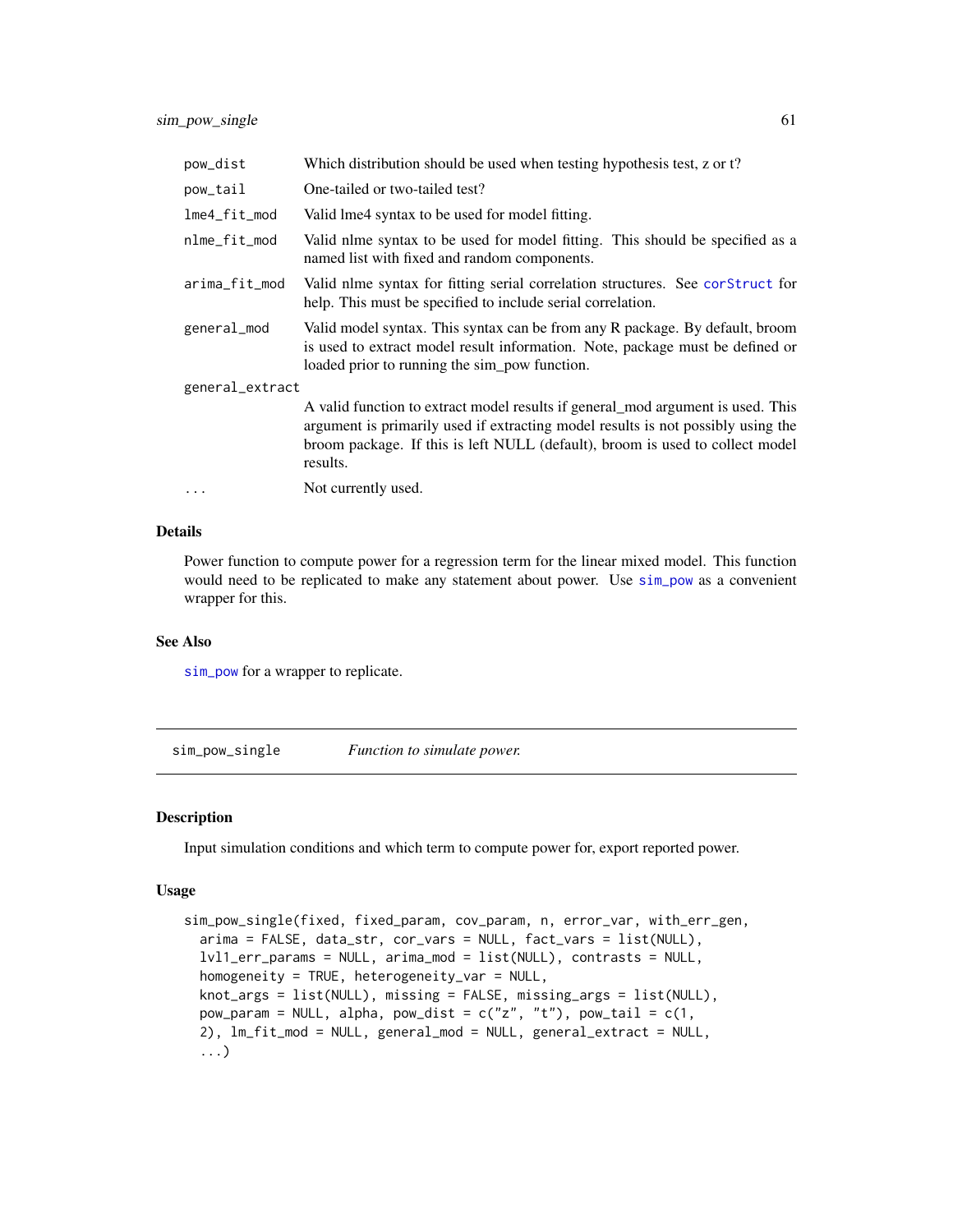| fixed             | One sided formula for fixed effects in the simulation. To suppress intercept add<br>-1 to formula.                                                                                                                                   |
|-------------------|--------------------------------------------------------------------------------------------------------------------------------------------------------------------------------------------------------------------------------------|
| fixed_param       | Fixed effect parameter values (i.e. beta weights). Must be same length as fixed.                                                                                                                                                     |
| cov_param         | List of arguments to pass to the continuous generating function, must be the<br>same order as the variables specified in fixed. This list does not include intercept,<br>time, factors, or interactions. Required arguments include: |
|                   | • dist_fun: This is a quoted R distribution function.                                                                                                                                                                                |
|                   | • var_type: This is the level of variable to generate. Must be 'single'. Must<br>be same order as fixed formula above.                                                                                                               |
|                   | Optional arguments to the distribution functions are in a nested list, see the ex-<br>amples or vignettes for example code.                                                                                                          |
| n                 | Cluster sample size.                                                                                                                                                                                                                 |
| error_var         | Scalar of error variance.                                                                                                                                                                                                            |
| with_err_gen      | Simulated within cluster error distribution. Must be a quoted 'r' distribution<br>function.                                                                                                                                          |
| arima             | TRUE/FALSE flag indicating whether residuals should be correlated. If TRUE,<br>must specify a valid model to pass to arima.sim via the arima_mod argument.<br>See arima.sim for examples.                                            |
| data_str          | Type of data. Must be "cross", "long", or "single".                                                                                                                                                                                  |
| cor_vars          | A vector of correlations between variables.                                                                                                                                                                                          |
| fact_vars         | A nested list of factor, categorical, or ordinal variable specification, each list<br>must include:                                                                                                                                  |
|                   | • numlevels: Number of levels for ordinal or factor variables.                                                                                                                                                                       |
|                   | • var_type: Must be 'single'.                                                                                                                                                                                                        |
|                   | Optional arguments include:                                                                                                                                                                                                          |
|                   | • replace                                                                                                                                                                                                                            |
|                   | $\cdot$ prob                                                                                                                                                                                                                         |
|                   | • value.labels                                                                                                                                                                                                                       |
|                   | See also sample for use of these optional arguments.                                                                                                                                                                                 |
| lvl1_err_params   |                                                                                                                                                                                                                                      |
|                   | Additional parameters passed as a list on to the level one error generating func-<br>tion                                                                                                                                            |
| arima_mod         | A list indicating the ARIMA model to pass to arima.sim. See arima.sim for<br>examples.                                                                                                                                               |
| contrasts         | An optional list that specifies the contrasts to be used for factor variables (i.e.<br>those variables with .f or .c). See contrasts for more detail.                                                                                |
| homogeneity       | Either TRUE (default) indicating homogeneity of variance assumption is as-<br>sumed or FALSE to indicate desire to generate heterogeneity of variance.                                                                               |
| heterogeneity_var |                                                                                                                                                                                                                                      |
|                   | Variable name as a character string to use for heterogeneity of variance simula-<br>tion.                                                                                                                                            |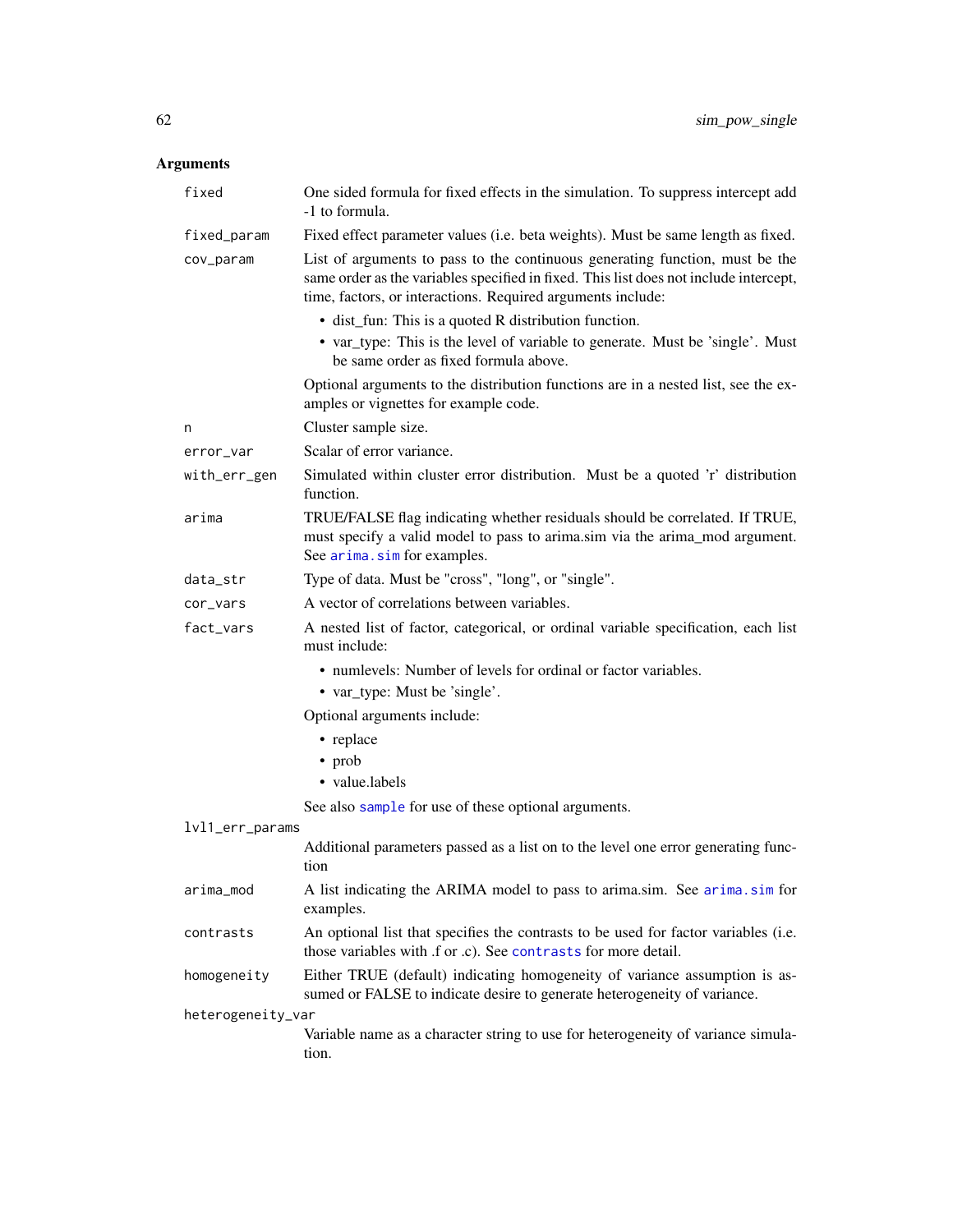| knot_args       | A nested list of named knot arguments. See sim_knot for more details. Argu-<br>ments must include:                                                                                                                                                               |
|-----------------|------------------------------------------------------------------------------------------------------------------------------------------------------------------------------------------------------------------------------------------------------------------|
|                 | • var                                                                                                                                                                                                                                                            |
|                 | • knot_locations                                                                                                                                                                                                                                                 |
| missing         | TRUE/FALSE flag indicating whether missing data should be simulated.                                                                                                                                                                                             |
| missing_args    | Additional missing arguments to pass to the missing_data function. See missing_data<br>for examples.                                                                                                                                                             |
| pow_param       | Name of variable to calculate power for, must be a name from fixed.                                                                                                                                                                                              |
| alpha           | What should the per test alpha rate be used for the hypothesis testing.                                                                                                                                                                                          |
| pow_dist        | Which distribution should be used when testing hypothesis test, z or t?                                                                                                                                                                                          |
| pow_tail        | One-tailed or two-tailed test?                                                                                                                                                                                                                                   |
| lm_fit_mod      | Valid lm syntax to be used for model fitting.                                                                                                                                                                                                                    |
| general_mod     | Valid model syntax. This syntax can be from any R package. By default, broom<br>is used to extract model result information. Note, package must be defined or<br>loaded prior to running the sim_pow function.                                                   |
| general_extract |                                                                                                                                                                                                                                                                  |
|                 | A valid function to extract model results if general_mod argument is used. This<br>argument is primarily used if extracting model results is not possibly using the<br>broom package. If this is left NULL (default), broom is used to collect model<br>results. |
| .               | Additional specification needed to pass to the random generating function de-<br>fined by with_err_gen.                                                                                                                                                          |
|                 |                                                                                                                                                                                                                                                                  |

Power function to compute power for a regression term for simple regression models. This function would need to be replicated to make any statement about power. Use [sim\\_pow](#page-37-0) as a convenient wrapper for this.

## See Also

[sim\\_pow](#page-37-0) for a wrapper to replicate.

<span id="page-62-0"></span>sim\_rand\_eff *Function to simulate random effects.*

## Description

Input simulation parameters and returns random effects.

```
sim\_rand\_eff(random\_var, n, rand\_gen, ther = c(0, 1), ther\_sim = FALSE,cor\_vars = NULL, ...
```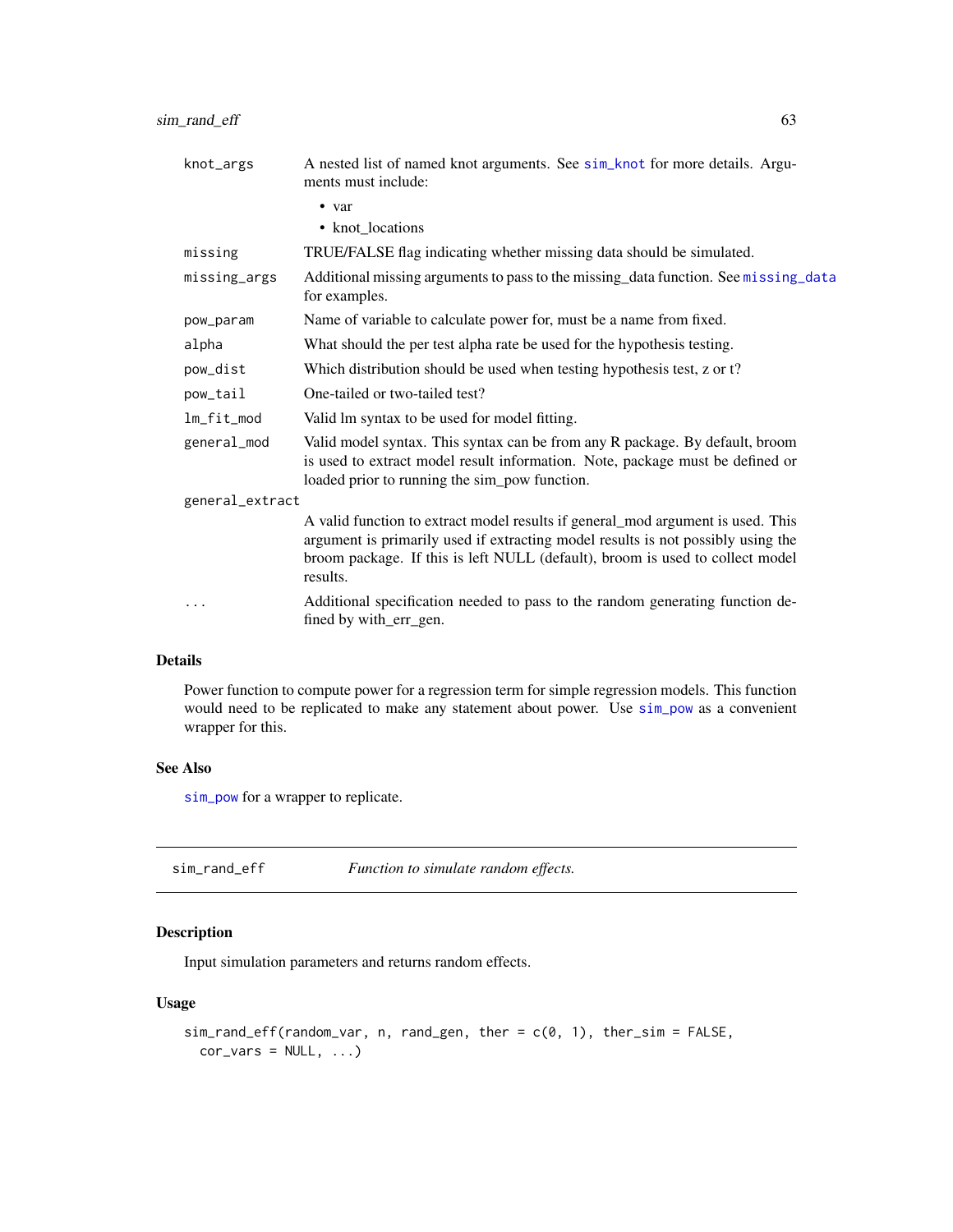| random_var | Variance of random effects. Must be same length as random.                                                                                                                                                                                                                                                                              |
|------------|-----------------------------------------------------------------------------------------------------------------------------------------------------------------------------------------------------------------------------------------------------------------------------------------------------------------------------------------|
| n          | Cluster sample size.                                                                                                                                                                                                                                                                                                                    |
| rand_gen   | The generating function used (e.g. rnorm).                                                                                                                                                                                                                                                                                              |
| ther       | A vector of length two that specifies the theoretical mean and standard deviation<br>of the rand_gen. This would commonly be used to standardize the generating<br>variable to have a mean of 0 and standard deviation of 1 to meet model assump-<br>tions. The variable is then rescaled to have the variance specified by random var. |
| ther_sim   | A TRUE/FALSE flag indicating whether the error simulation function should be<br>simulated, that is should the mean and standard deviation used for standardiza-<br>tion be simulated.                                                                                                                                                   |
| cor_vars   | A vector of correlations between random effects.                                                                                                                                                                                                                                                                                        |
|            | Additional values that need to be passed to the function called from rand_gen.                                                                                                                                                                                                                                                          |

## Details

Simulates random effects for the master function [sim\\_reg](#page-63-0) when simulating a linear mixed model, both cross sectional and longitudinal. Allows the ability to simulate random effects from a Laplace, chi-square (1), mixture normal, or normal distribution.

<span id="page-63-0"></span>

| sım reg |  |
|---------|--|

Master continuous simulation function.

#### Description

Takes simulation parameters as inputs and returns simulated data.

### Usage

```
sim_reg(fixed, random, random3, fixed_param, random_param = list(),
 random_param3 = list(), cov_param, k, n, p, error_var, with_err_gen,
 arima = FALSE, data_str, cor_vars = NULL, fact_vars = list(NULL),
 unbal = list(level2 = FALSE, level3 = FALSE),
  unbal_design = list(level2 = NULL, level3 = NULL),
  lvl1_err_params = NULL, arima_mod = list(NULL), contrasts = NULL,
 homogeneity = TRUE, heterogeneity_var = NULL,
 cross_class_params = NULL, knot_args = list(NULL), ...)
```

| fixed  | One sided formula for fixed effects in the simulation. To suppress intercept add<br>-1 to formula. |
|--------|----------------------------------------------------------------------------------------------------|
| random | One sided formula for random effects in the simulation. Must be a subset of<br>fixed.              |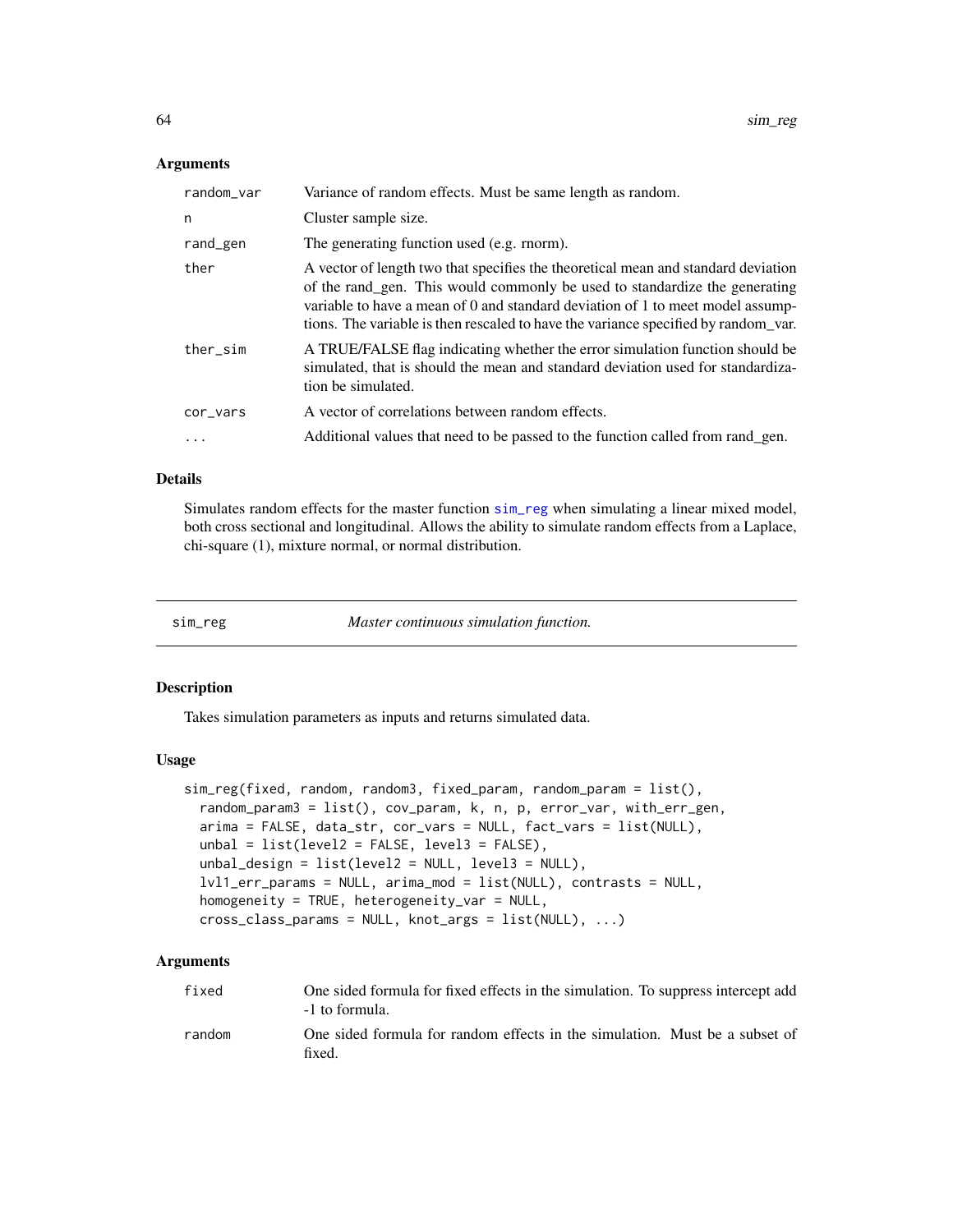### sim\_reg 65

| random3       | One sided formula for random effects at third level in the simulation. Must be a<br>subset of fixed (and likely of random).                                                                                                          |
|---------------|--------------------------------------------------------------------------------------------------------------------------------------------------------------------------------------------------------------------------------------|
| fixed_param   | Fixed effect parameter values (i.e. beta weights). Must be same length as fixed.                                                                                                                                                     |
| random_param  | A list of named elements that must contain:                                                                                                                                                                                          |
|               | • random_var = variance of random parameters,                                                                                                                                                                                        |
|               | • rand_gen = Name of simulation function for random effects.                                                                                                                                                                         |
|               | Optional elements are:                                                                                                                                                                                                               |
|               | • ther: Theorectial mean and variance from rand_gen,                                                                                                                                                                                 |
|               | • ther_sim: Simulate mean/variance for standardization purposes,                                                                                                                                                                     |
|               | • cor vars: Correlation between random effects,                                                                                                                                                                                      |
|               | • : Additional parameters needed for rand_gen function.                                                                                                                                                                              |
| random_param3 | A list of named elements that must contain:                                                                                                                                                                                          |
|               | • random_var = variance of random parameters,                                                                                                                                                                                        |
|               | • rand_gen = Name of simulation function for random effects.                                                                                                                                                                         |
|               | Optional elements are:                                                                                                                                                                                                               |
|               | • ther: Theorectial mean and variance from rand_gen,                                                                                                                                                                                 |
|               | • ther_sim: Simulate mean/variance for standardization purposes,                                                                                                                                                                     |
|               | • cor_vars: Correlation between random effects,                                                                                                                                                                                      |
|               | • : Additional parameters needed for rand_gen function.                                                                                                                                                                              |
| cov_param     | List of arguments to pass to the continuous generating function, must be the<br>same order as the variables specified in fixed. This list does not include intercept,<br>time, factors, or interactions. Required arguments include: |
|               | • dist_fun: This is a quoted R distribution function.                                                                                                                                                                                |
|               | • var_type: This is the level of variable to generate. Must be either 'single',<br>'level1', 'level2', or 'level3'. Must be same order as fixed formula above.                                                                       |
|               | Optional arguments to the distribution functions are in a nested list, see the ex-<br>amples or vignettes for example code.                                                                                                          |
| k             | Number of third level clusters.                                                                                                                                                                                                      |
| n             | Cluster sample size.                                                                                                                                                                                                                 |
| p             | Within cluster sample size.                                                                                                                                                                                                          |
| error_var     | Scalar of error variance.                                                                                                                                                                                                            |
| with_err_gen  | Distribution function to pass on to the level one simulation of errors.                                                                                                                                                              |
| arima         | TRUE/FALSE flag indicating whether residuals should be correlated. If TRUE,<br>must specify a valid model to pass to arima.sim via the arima_mod argument.<br>See arima.sim for examples.                                            |
| data_str      | Type of data. Must be "cross", "long", or "single".                                                                                                                                                                                  |
| cor_vars      | A vector of correlations between variables.                                                                                                                                                                                          |
| fact_vars     | A nested list of factor, categorical, or ordinal variable specification, each list<br>must include:                                                                                                                                  |
|               |                                                                                                                                                                                                                                      |

• numlevels = Number of levels for ordinal or factor variables.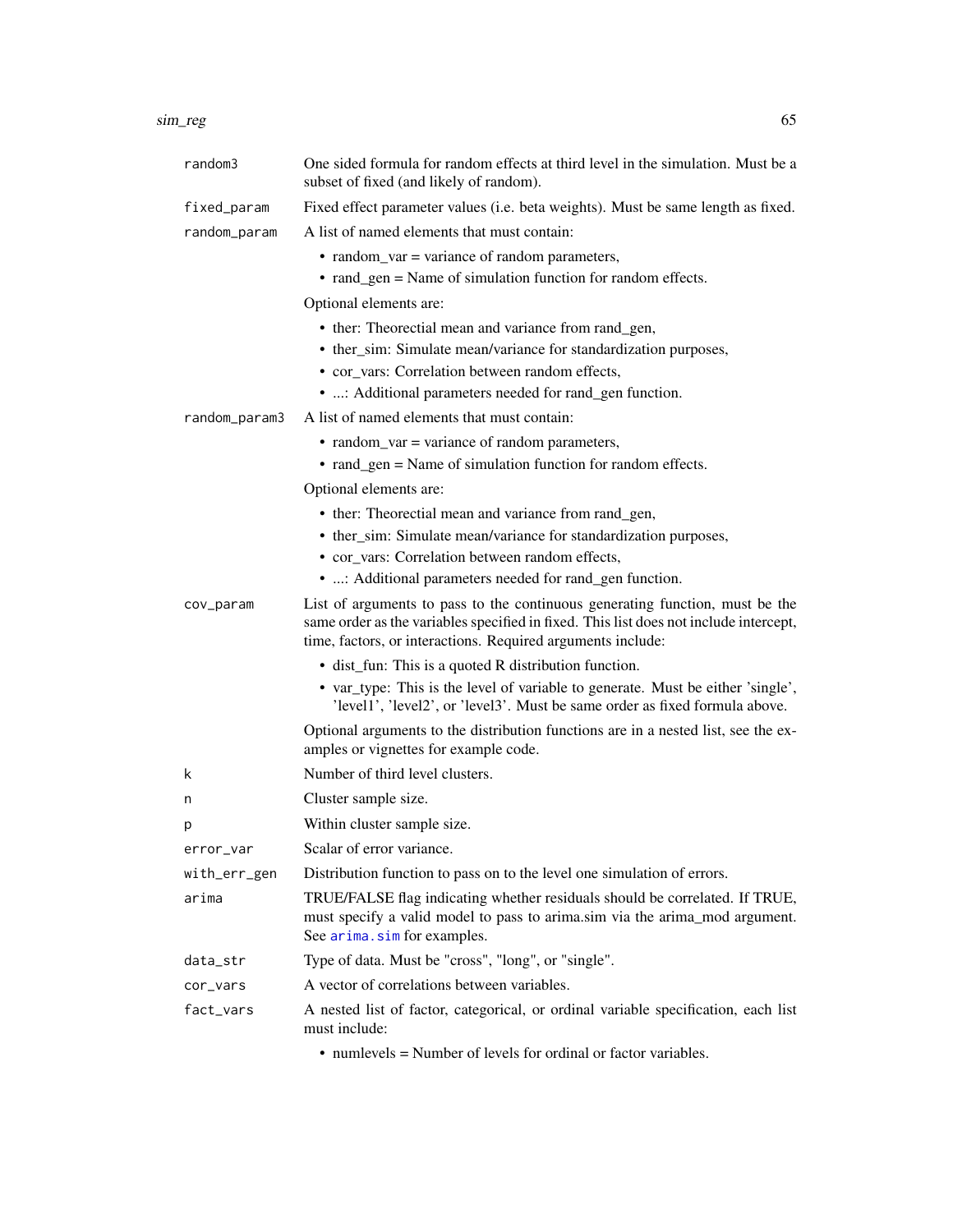|                    | • var_type = Must be 'single', 'level1', 'level2', or 'level3'.                                                                                                                                                                                                                                                                                                                                                                                                                                                                                                                                                                    |
|--------------------|------------------------------------------------------------------------------------------------------------------------------------------------------------------------------------------------------------------------------------------------------------------------------------------------------------------------------------------------------------------------------------------------------------------------------------------------------------------------------------------------------------------------------------------------------------------------------------------------------------------------------------|
|                    | Optional arguments include:                                                                                                                                                                                                                                                                                                                                                                                                                                                                                                                                                                                                        |
|                    | • replace                                                                                                                                                                                                                                                                                                                                                                                                                                                                                                                                                                                                                          |
|                    | • prob                                                                                                                                                                                                                                                                                                                                                                                                                                                                                                                                                                                                                             |
|                    | · value.labels                                                                                                                                                                                                                                                                                                                                                                                                                                                                                                                                                                                                                     |
|                    | See also sample for use of these optional arguments.                                                                                                                                                                                                                                                                                                                                                                                                                                                                                                                                                                               |
| unbal              | A named TRUE/FALSE list specifying whether unbalanced simulation design<br>is desired. The named elements must be: "level2" or "level3" representing un-<br>balanced simulation for level two and three respectively. Default is FALSE,<br>indicating balanced sample sizes at both levels.                                                                                                                                                                                                                                                                                                                                        |
| unbal_design       | When $unbal = TRUE$ , this specifies the design for unbalanced simulation in one<br>of two ways. It can represent the minimum and maximum sample size within<br>a cluster via a named list. This will be drawn from a random uniform distribu-<br>tion with min and max specified. Secondly, the actual sample sizes within each<br>cluster can be specified. This takes the form of a vector that must have the same<br>length as the level two or three sample size. These are specified as a named list<br>in which level two sample size is controlled via "level2" and level three sample<br>size is controlled via "level3". |
| lvl1_err_params    |                                                                                                                                                                                                                                                                                                                                                                                                                                                                                                                                                                                                                                    |
|                    | Additional parameters passed as a list on to the level one error generating func-<br>tion                                                                                                                                                                                                                                                                                                                                                                                                                                                                                                                                          |
| arima_mod          | A list indicating the ARIMA model to pass to arima.sim. See arima.sim for<br>examples.                                                                                                                                                                                                                                                                                                                                                                                                                                                                                                                                             |
| contrasts          | An optional list that specifies the contrasts to be used for factor variables (i.e.<br>those variables with .f or .c). See contrasts for more detail.                                                                                                                                                                                                                                                                                                                                                                                                                                                                              |
| homogeneity        | Either TRUE (default) indicating homogeneity of variance assumption is as-<br>sumed or FALSE to indicate desire to generate heterogeneity of variance.                                                                                                                                                                                                                                                                                                                                                                                                                                                                             |
| heterogeneity_var  |                                                                                                                                                                                                                                                                                                                                                                                                                                                                                                                                                                                                                                    |
|                    | Variable name as a character string to use for heterogeneity of variance simula-<br>tion.                                                                                                                                                                                                                                                                                                                                                                                                                                                                                                                                          |
| cross_class_params |                                                                                                                                                                                                                                                                                                                                                                                                                                                                                                                                                                                                                                    |
|                    | A list of named parameters when cross classified data structures are desired.<br>Must include the following arguments:                                                                                                                                                                                                                                                                                                                                                                                                                                                                                                             |
|                    | • num_ids: The number of cross classified clusters. These are in addition to<br>the typical cluster ids                                                                                                                                                                                                                                                                                                                                                                                                                                                                                                                            |
|                    | • random_param: This argument is a list of arguments passed to sim_rand_eff.<br>These must include:                                                                                                                                                                                                                                                                                                                                                                                                                                                                                                                                |
|                    | - random_var: The variance of the cross classified random effect                                                                                                                                                                                                                                                                                                                                                                                                                                                                                                                                                                   |
|                    | - rand_gen: The random generating function used to generate the cross<br>classified random effect.                                                                                                                                                                                                                                                                                                                                                                                                                                                                                                                                 |
|                    | Optional elements are:                                                                                                                                                                                                                                                                                                                                                                                                                                                                                                                                                                                                             |
|                    | - ther: Theorectial mean and variance from rand_gen,                                                                                                                                                                                                                                                                                                                                                                                                                                                                                                                                                                               |
|                    | - ther_sim: Simulate mean/variance for standardization purposes,<br>- cor_vars: Correlation between random effects,                                                                                                                                                                                                                                                                                                                                                                                                                                                                                                                |
|                    |                                                                                                                                                                                                                                                                                                                                                                                                                                                                                                                                                                                                                                    |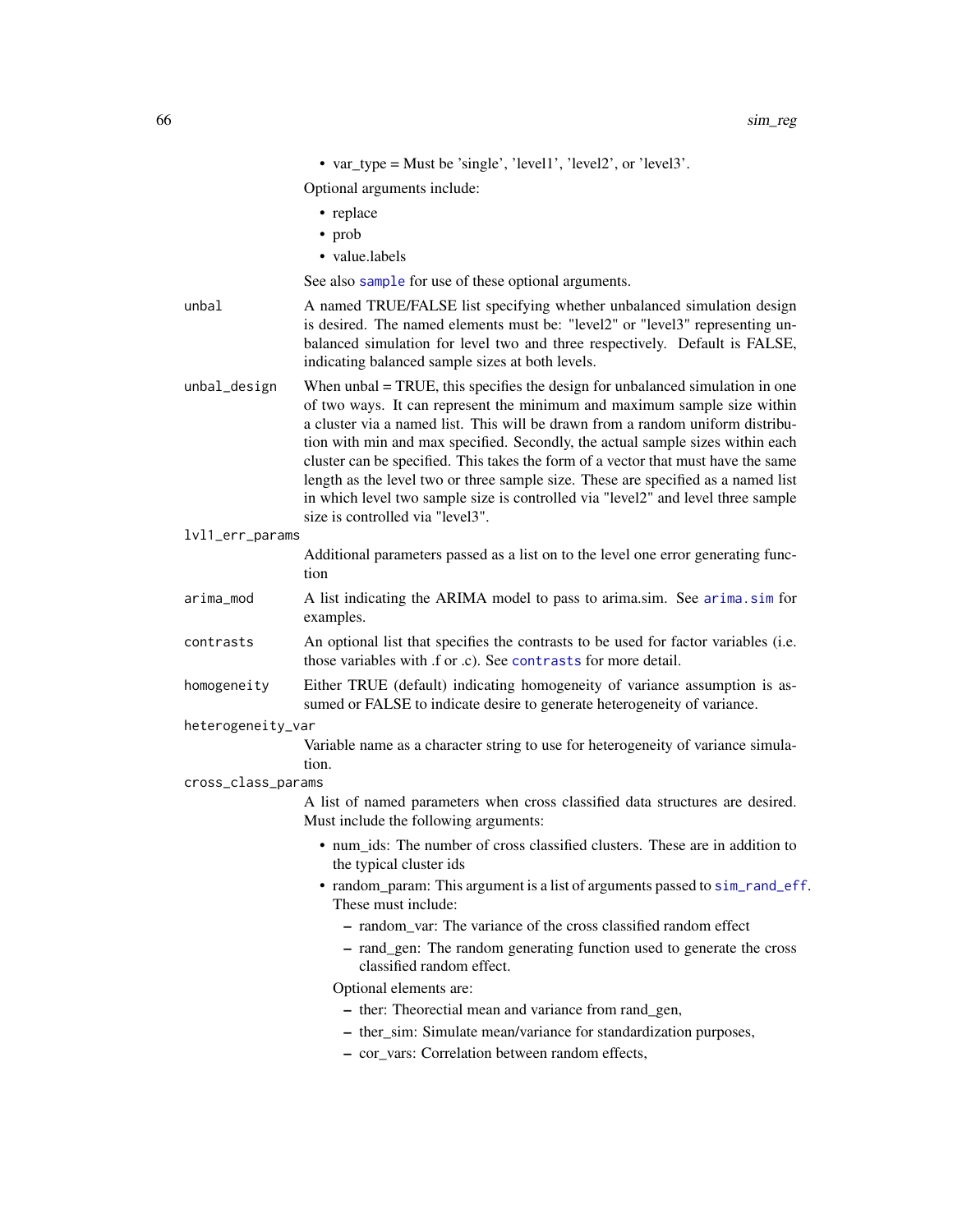|           | - : Additional parameters needed for rand gen function.                                            |
|-----------|----------------------------------------------------------------------------------------------------|
| knot_args | A nested list of named knot arguments. See sim_knot for more details. Argu-<br>ments must include: |
|           | $\bullet$ var                                                                                      |
|           | • knot locations                                                                                   |
| $\cdots$  | Not currently used.                                                                                |

Simulated data is useful for classroom demonstrations and to study the impacts of assumption violations on parameter estimates, statistical power, or empirical type I error rates.

This function allows researchers a flexible approach to simulate regression models, including single level models and cross sectional or longitudinal linear mixed models (aka. hierarchical linear models or multilevel models).

### Examples

```
# generating parameters for single level regression
fixed <- ~1 + act + diff + numCourse + act:numCourse
fixed_param <- c(2, 4, 1, 3.5, 2)cov_param <- list(dist_fun = c('rnorm', 'rnorm', 'rnorm'),
  var_type = c("single", "single", "single"),
   opts = list(list(mean = 0, sd = 4),list(\text{mean} = 0, \text{ sd} = 3),list(\text{mean} = 0, \text{ sd} = 3)))n < -150error_var <- 3
with_err_gen <- 'rnorm'
temp_single <- sim_reg(fixed = fixed, fixed_param = fixed_param,
   cov_param = cov_param,
   n = n, error_var = error_var, with_err_gen = with_err_gen,
   data\_str = "single")# Fitting regression to obtain parameter estimates
summary(lm(sim_data ~ 1 + act + diff + numCourse + act:numCourse,
   data = temp_single))
# Longitudinal linear mixed model example
fixed <- ~1 + time + diff + act + time:act
random <-1 + time + diff
fixed_param <- c(4, 2, 6, 2.3, 7)
random_param <- list(random_var = c(7, 4, 2), rand_gen = 'rnorm')
cov_param <- list(dist_fun = c('rnorm', 'rnorm'),
  var_type = c("level1", "level2"),
  opts = list(list(mean = 0, sd = 1.5),list(\text{mean} = 0, \text{ sd} = 4)))n < -150p <- 30
error_var <- 4
with_err_gen <- 'rnorm'
```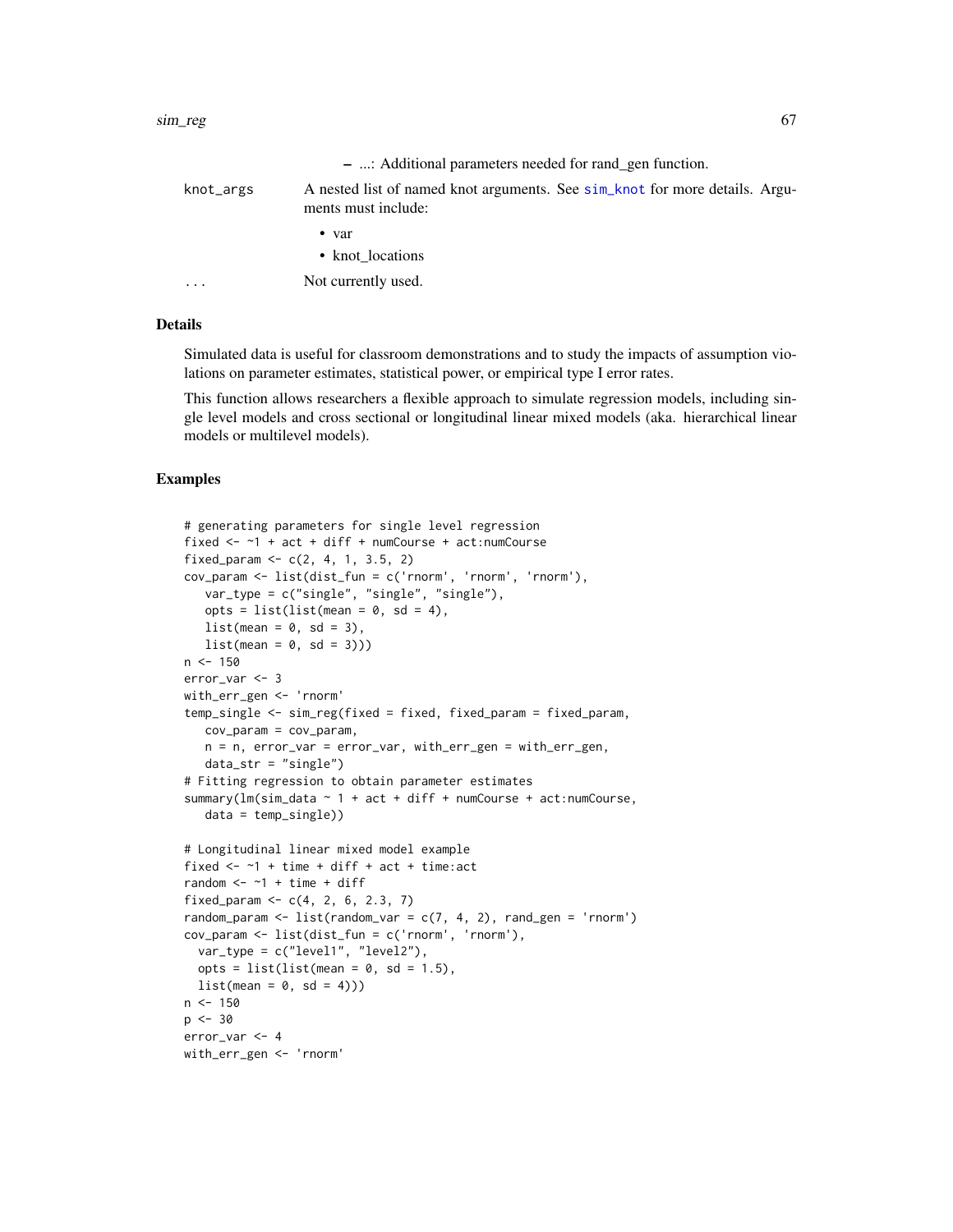```
data_str <- "long"
temp_long <- sim_reg(fixed, random, random3 = NULL, fixed_param,
   random_param, random_param3 = NULL,
   cov_param, k = NULL, n, p, error_var, with_err_gen, data_str = data_str)
## fitting lmer model
library(lme4)
lmer(sim_data ~ 1 + time + diff + act + time:act +(1 + time + diff | clusterID),data = temp_long)
# Three level example
fixed <- ~1 + time + diff + act + actClust + time:act
random <-1 + time + diff
random3 \le - \sim 1 + \text{time}fixed_param <- c(4, 2, 6, 2.3, 7, 0)
random_param <- list(random_var = c(7, 4, 2), rand_gen = 'rnorm')
random_param3 <- list(random_var = c(4, 2), rand_gen = 'rnorm')
cov_param <- list(dist_fun = c('rnorm', 'rnorm', 'rnorm'),
     var_type = c("level1", "level2", "level3"),
     opts = list(list(mean = 0, sd = 1.5),
     list(\text{mean} = 0, \text{ sd} = 4),list(\text{mean} = 0, \text{ sd} = 2)))k < -10n < -15p \le -10error_var <- 4
with_err_gen <- 'rnorm'
data_str <- "long"
temp_three <- sim_reg(fixed, random, random3, fixed_param, random_param,
random_param3, cov_param, k,n, p, error_var, with_err_gen,
   data_str = data_str)
library(lme4)
lmer(sim_data ~ 1 + time + diff + act + actClust + time:act +(1 + time + diff | clusterID) +(1 | clust3ID), data = temp_three)
```
sim\_reg\_nested *Function to simulate nested data*

## **Description**

Takes simulation parameters as inputs and returns simulated data.

```
sim_reg_nested(fixed, random, fixed_param, random_param = list(),
 cov_param, n, p, error_var, with_err_gen, arima = FALSE, data_str,
```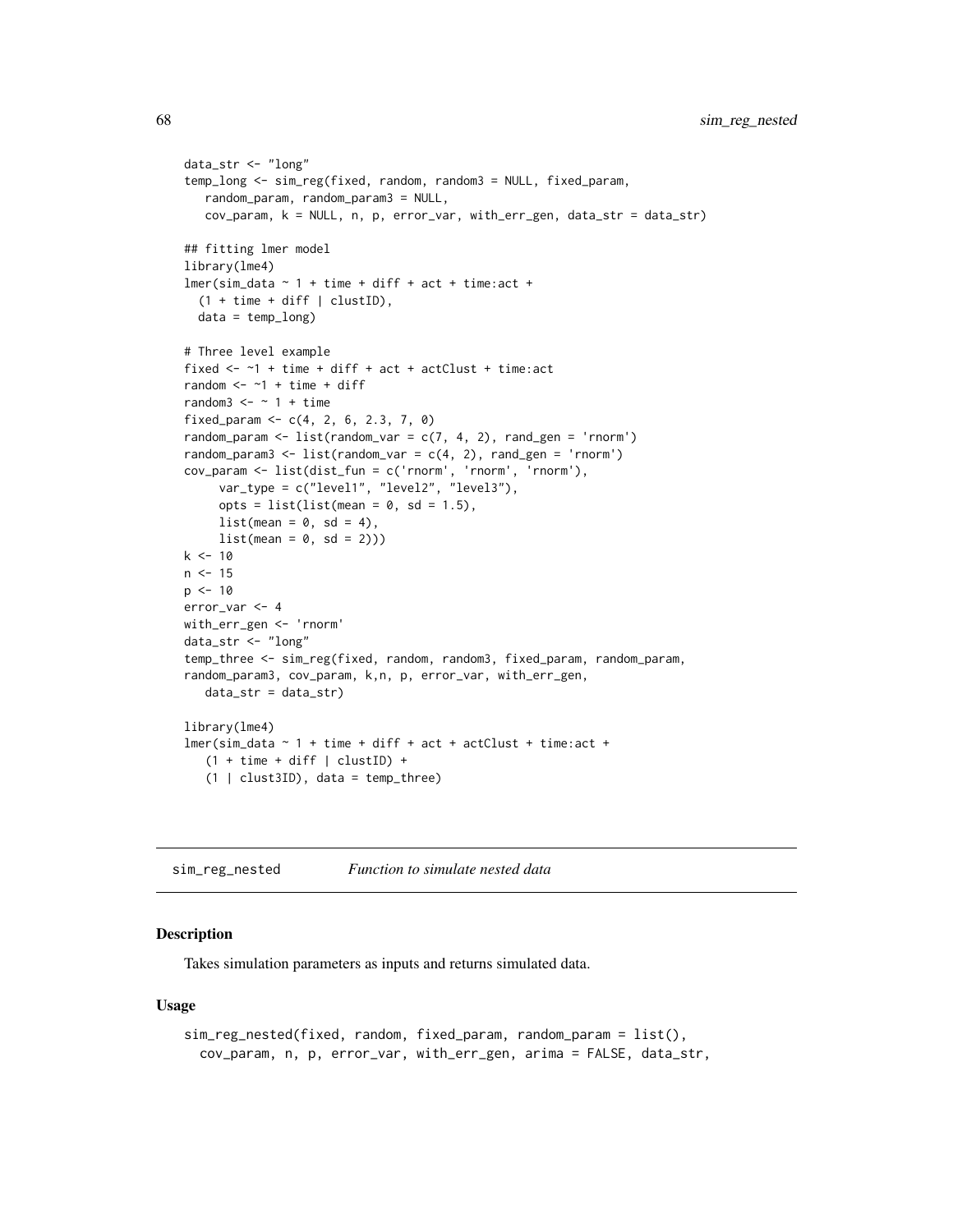```
cor_vars = NULL, fact_vars = list(NULL), unbal = FALSE,
unbal_design = NULL, lvl1_err_params = NULL,
arima_mod = list(NULL), contrasts = NULL, homogeneity = TRUE,
heterogeneity_var = NULL, cross_class_params = NULL,
knot_{args} = list(NULL), ...)
```

| fixed        | One sided formula for fixed effects in the simulation. To suppress intercept add<br>-1 to formula.                                                                                                                                     |
|--------------|----------------------------------------------------------------------------------------------------------------------------------------------------------------------------------------------------------------------------------------|
| random       | One sided formula for random effects in the simulation. Must be a subset of<br>fixed.                                                                                                                                                  |
| fixed_param  | Fixed effect parameter values (i.e. beta weights). Must be same length as fixed.                                                                                                                                                       |
| random_param | A list of named elements that must contain:                                                                                                                                                                                            |
|              | • random_var: variance of random parameters,<br>• rand_gen: Name of simulation function for random effects.                                                                                                                            |
|              | Optional elements are:                                                                                                                                                                                                                 |
|              | • ther: Theorectial mean and variance from rand_gen,<br>• ther_sim: Simulate mean/variance for standardization purposes,<br>• cor_vars: Correlation between random effects,<br>• : Additional parameters needed for rand_gen function. |
| cov_param    | List of arguments to pass to the continuous generating function, must be the<br>same order as the variables specified in fixed. This list does not include intercept,<br>time, factors, or interactions. Required arguments include:   |
|              | • dist_fun: This is a quoted R distribution function.<br>• var_type: This is the level of variable to generate. Must be 'level1' or<br>'level2'. Must be same order as fixed formula above.                                            |
|              | Optional arguments to the distribution functions are in a nested list, see the ex-<br>amples or vignettes for example code.                                                                                                            |
| n            | Cluster sample size.                                                                                                                                                                                                                   |
| р            | Within cluster sample size.                                                                                                                                                                                                            |
| error_var    | Scalar of error variance.                                                                                                                                                                                                              |
| with_err_gen | Simulated within cluster error distribution. Must be a quoted 'r' distribution<br>function.                                                                                                                                            |
| arima        | TRUE/FALSE flag indicating whether residuals should be correlated. If TRUE,<br>must specify a valid model to pass to arima.sim via the arima_mod argument.<br>See arima.sim for examples.                                              |
| data_str     | Type of data. Must be "cross" or "long".                                                                                                                                                                                               |
| cor_vars     | A vector of correlations between variables.                                                                                                                                                                                            |
| fact_vars    | A nested list of factor, categorical, or ordinal variable specification, each list<br>must include:                                                                                                                                    |
|              | • numlevels = Number of levels for ordinal or factor variables.                                                                                                                                                                        |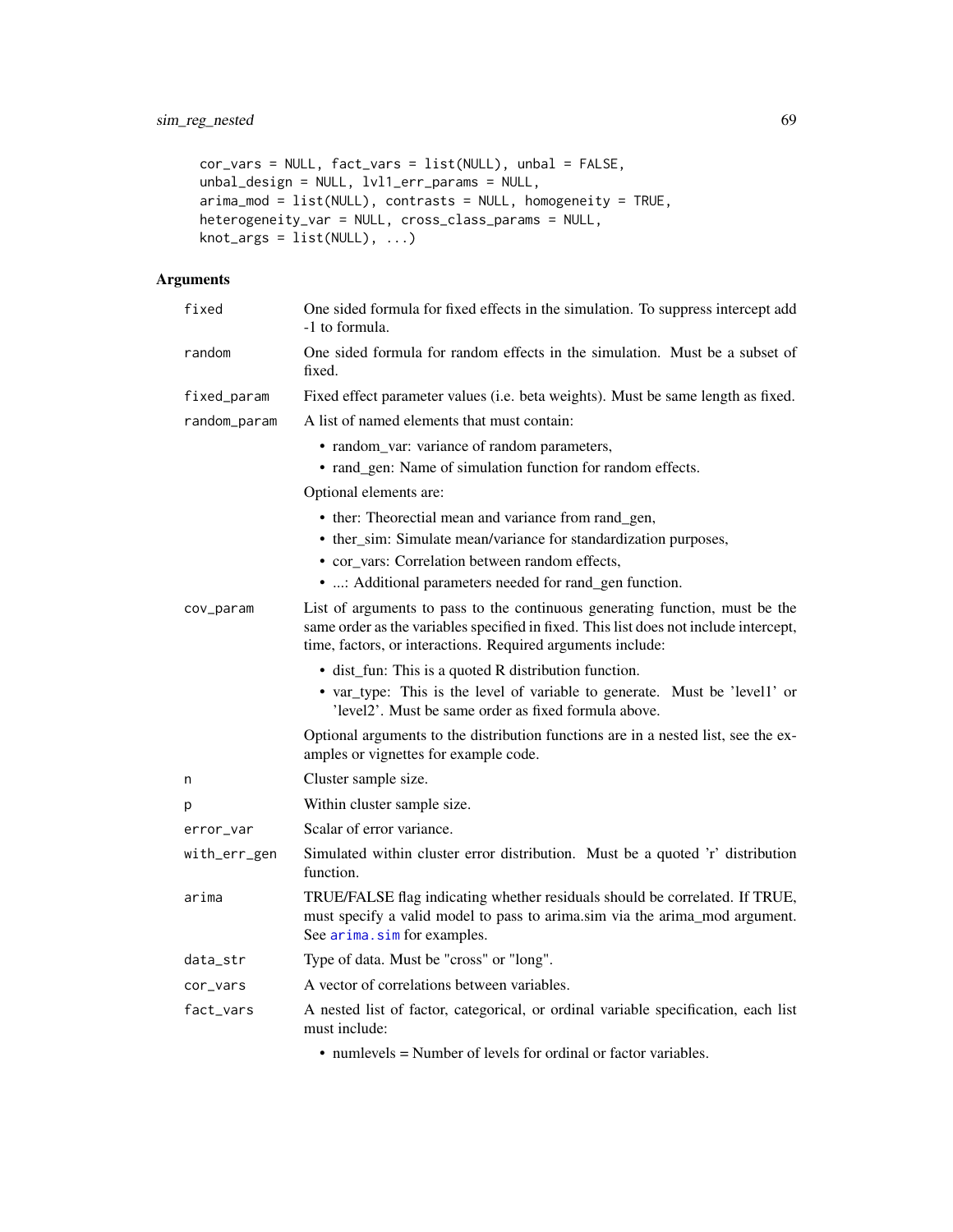|                    | • var_type = Must be 'level1' or 'level2'.                                                                                                                                                                                                                                                                                                                                                                                                           |
|--------------------|------------------------------------------------------------------------------------------------------------------------------------------------------------------------------------------------------------------------------------------------------------------------------------------------------------------------------------------------------------------------------------------------------------------------------------------------------|
|                    | Optional arguments include:                                                                                                                                                                                                                                                                                                                                                                                                                          |
|                    | • replace                                                                                                                                                                                                                                                                                                                                                                                                                                            |
|                    | • prob                                                                                                                                                                                                                                                                                                                                                                                                                                               |
|                    | • value.labels                                                                                                                                                                                                                                                                                                                                                                                                                                       |
|                    | See also sample for use of these optional arguments.                                                                                                                                                                                                                                                                                                                                                                                                 |
| unbal              | A vector of sample sizes for the number of observations for each level 2 cluster.<br>Must have same length as level two sample size n. Alternative specification can<br>be TRUE, which uses additional argument, unbal_design.                                                                                                                                                                                                                       |
| unbal_design       | When $unbal = TRUE$ , this specifies the design for unbalanced simulation in one<br>of two ways. It can represent the minimum and maximum sample size within a<br>cluster via a named list. This will be drawn from a random uniform distribution<br>with min and max specified. Secondly, the sample sizes within each cluster can<br>be specified. This takes the form of a vector that must have the same length as<br>the level two sample size. |
| lvl1_err_params    |                                                                                                                                                                                                                                                                                                                                                                                                                                                      |
|                    | Additional parameters passed as a list on to the level one error generating func-<br>tion                                                                                                                                                                                                                                                                                                                                                            |
| arima_mod          | A list indicating the ARIMA model to pass to arima.sim. See arima.sim for<br>examples.                                                                                                                                                                                                                                                                                                                                                               |
| contrasts          | An optional list that specifies the contrasts to be used for factor variables (i.e.<br>those variables with .f or .c). See contrasts for more detail.                                                                                                                                                                                                                                                                                                |
| homogeneity        | Either TRUE (default) indicating homogeneity of variance assumption is as-<br>sumed or FALSE to indicate desire to generate heterogeneity of variance.                                                                                                                                                                                                                                                                                               |
| heterogeneity_var  |                                                                                                                                                                                                                                                                                                                                                                                                                                                      |
|                    | Variable name as a character string to use for heterogeneity of variance simula-<br>tion.                                                                                                                                                                                                                                                                                                                                                            |
| cross_class_params |                                                                                                                                                                                                                                                                                                                                                                                                                                                      |
|                    | A list of named parameters when cross classified data structures are desired.<br>Must include the following arguments:                                                                                                                                                                                                                                                                                                                               |
|                    | • num_ids: The number of cross classified clusters. These are in addition to<br>the typical cluster ids                                                                                                                                                                                                                                                                                                                                              |
|                    | • random_param: This argument is a list of arguments passed to sim_rand_eff.<br>These must include:                                                                                                                                                                                                                                                                                                                                                  |
|                    | - random_var: The variance of the cross classified random effect                                                                                                                                                                                                                                                                                                                                                                                     |
|                    | - rand_gen: The random generating function used to generate the cross<br>classified random effect.                                                                                                                                                                                                                                                                                                                                                   |
|                    | Optional elements are:                                                                                                                                                                                                                                                                                                                                                                                                                               |
|                    | - ther: Theorectial mean and variance from rand_gen,                                                                                                                                                                                                                                                                                                                                                                                                 |
|                    | - ther_sim: Simulate mean/variance for standardization purposes,                                                                                                                                                                                                                                                                                                                                                                                     |
|                    | - cor_vars: Correlation between random effects,                                                                                                                                                                                                                                                                                                                                                                                                      |
|                    | - : Additional parameters needed for rand_gen function.                                                                                                                                                                                                                                                                                                                                                                                              |
| knot_args          | A nested list of named knot arguments. See sim_knot for more details. Argu-<br>ments must include:                                                                                                                                                                                                                                                                                                                                                   |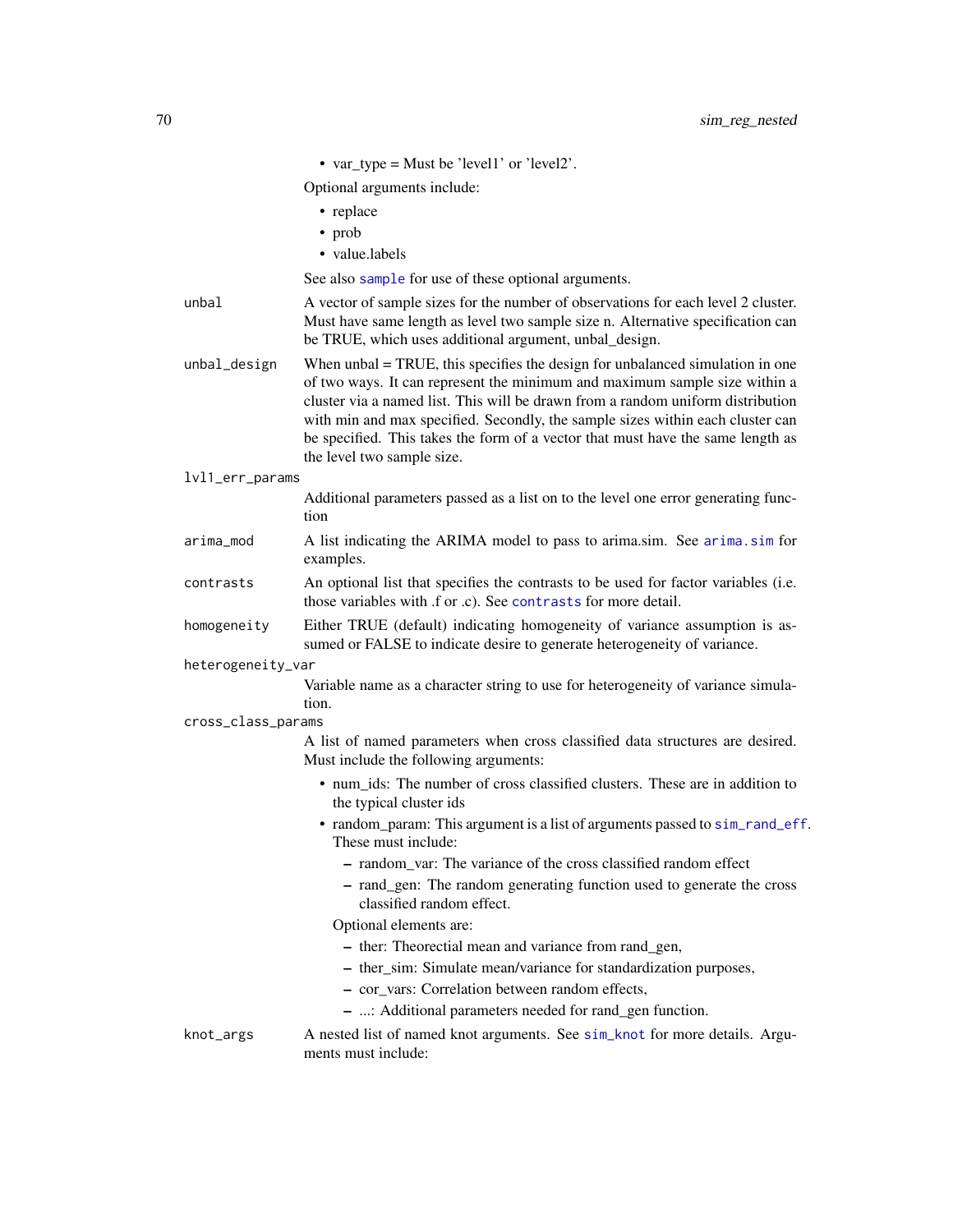• var • knot locations ... Not currently used.

### Details

Simulates data for the linear mixed model, both cross sectional and longitudinal data. Returns a data frame with ID variables, fixed effects, and many other variables useful to help when running simulation studies.

## See Also

[sim\\_reg](#page-63-0) for a convenient wrapper for all data conditions.

### Examples

```
#' # Longitudinal linear mixed model example
fixed \leq -1 + time + diff + act + time: act
random <-1 + time + diff
fixed_param <- c(4, 2, 6, 2.3, 7)random_param <- list(random_var = c(7, 4, 2), rand_gen = 'rnorm')
cov_param <- list(dist_fun = c('rnorm', 'rnorm'),
  var_type = c("level1", "level2"),
  opts = list(list(mean = 0, sd = 1.5),
  list(\text{mean} = 0, \text{ sd} = 4)))n < - 150p \le -30error_var <- 4
with_err_gen <- 'rnorm'
data_str <- "long"
temp_long <- sim_reg(fixed, random, random3 = NULL, fixed_param,
   random_param, random_param3 = NULL,
   cov_param, k = NULL, n, p, error_var, with_err_gen, data_str = data_str)
```
sim\_reg\_nested3 *Function to simulate three level nested data*

### **Description**

Takes simulation parameters as inputs and returns simulated data.

```
sim_reg_nested3(fixed, random, random3, fixed_param,
  random_param = list(), random_param3 = list(), cov_param, k, n, p,
  error_var, with_err_gen, arima = FALSE, data_str, cor_vars = NULL,
  fact_vars = list(NULL), unbal = list(level2 = FALSE, level3 = FALSE),
 unbal_design = list(level2 = NULL, level3 = NULL),
```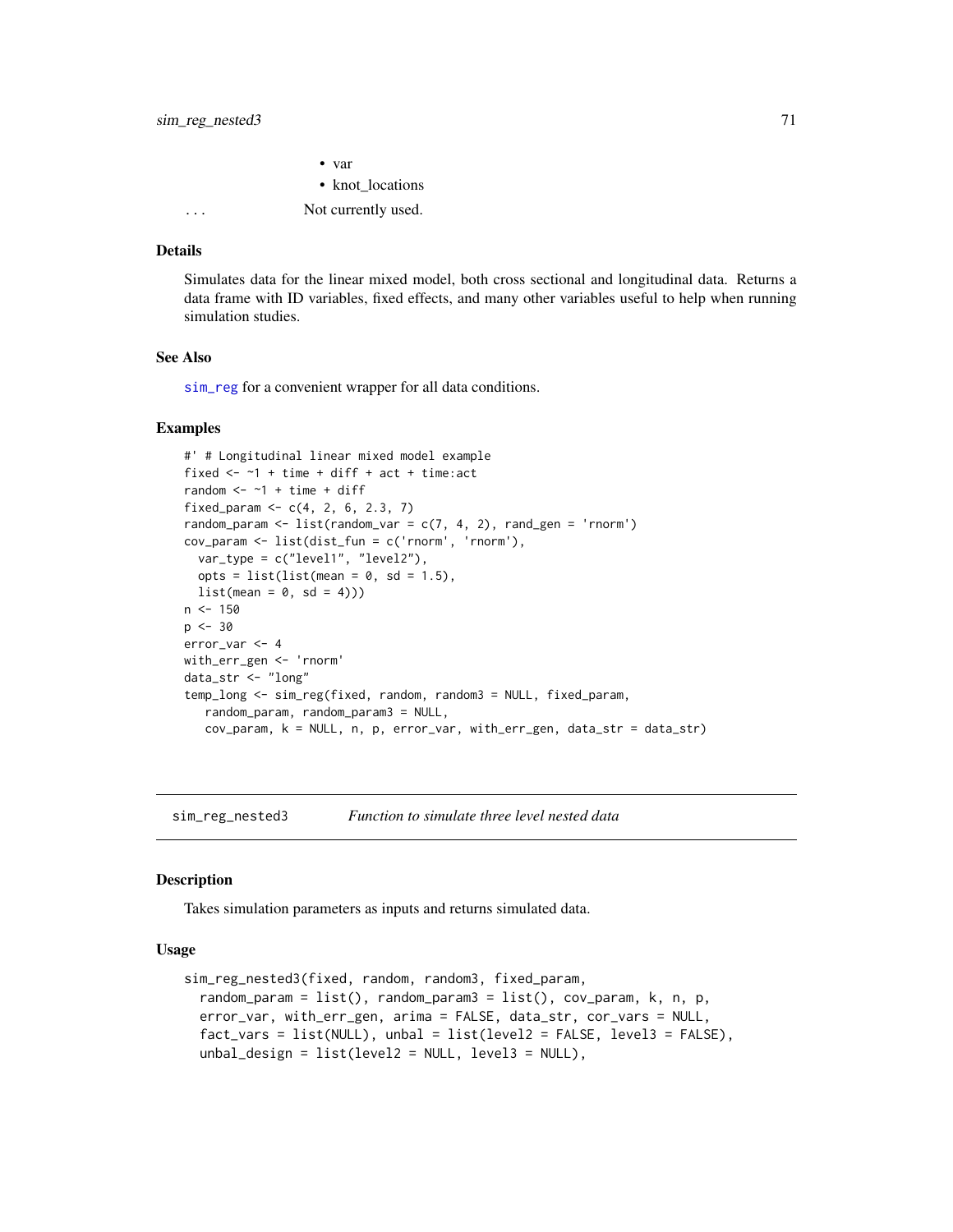```
lvl1_err_params = NULL, arima_mod = list(NULL), contrasts = NULL,
homogeneity = TRUE, heterogeneity_var = NULL,
cross_class_params = NULL, knot_args = list(NULL), ...)
```

| fixed         | One sided formula for fixed effects in the simulation. To suppress intercept add<br>-1 to formula.                                                                                                                                   |
|---------------|--------------------------------------------------------------------------------------------------------------------------------------------------------------------------------------------------------------------------------------|
| random        | One sided formula for random effects in the simulation. Must be a subset of<br>fixed.                                                                                                                                                |
| random3       | One sided formula for random effects at third level in the simulation. Must be a<br>subset of fixed (and likely of random).                                                                                                          |
| fixed_param   | Fixed effect parameter values (i.e. beta weights). Must be same length as fixed.                                                                                                                                                     |
| random_param  | A list of named elements that must contain:                                                                                                                                                                                          |
|               | • random_var: variance of random parameters,                                                                                                                                                                                         |
|               | • rand_gen: Name of simulation function for random effects.                                                                                                                                                                          |
|               | Optional elements are:                                                                                                                                                                                                               |
|               | • ther: Theorectial mean and variance from rand_gen,                                                                                                                                                                                 |
|               | • ther_sim: Simulate mean/variance for standardization purposes,                                                                                                                                                                     |
|               | • cor_vars: Correlation between random effects,                                                                                                                                                                                      |
|               | • : Additional parameters needed for rand_gen function.                                                                                                                                                                              |
| random_param3 | A list of named elements that must contain:                                                                                                                                                                                          |
|               | • random_var = variance of random parameters,                                                                                                                                                                                        |
|               | • rand_gen = Name of simulation function for random effects.                                                                                                                                                                         |
|               | Optional elements are:                                                                                                                                                                                                               |
|               | • ther: Theorectial mean and variance from rand_gen,                                                                                                                                                                                 |
|               | • ther_sim: Simulate mean/variance for standardization purposes,                                                                                                                                                                     |
|               | • cor_vars: Correlation between random effects,                                                                                                                                                                                      |
|               | • : Additional parameters needed for rand_gen function.                                                                                                                                                                              |
| cov_param     | List of arguments to pass to the continuous generating function, must be the<br>same order as the variables specified in fixed. This list does not include intercept,<br>time, factors, or interactions. Required arguments include: |
|               | • dist_fun: This is a quoted R distribution function.                                                                                                                                                                                |
|               | • var_type: This is the level of variable to generate. Must be 'level1', 'level2',<br>or 'level3'. Must be same order as fixed formula above.                                                                                        |
|               | Optional arguments to the distribution functions are in a nested list, see the ex-<br>amples or vignettes for example code.                                                                                                          |
| k             | Number of third level clusters.                                                                                                                                                                                                      |
| n             | Level two cluster sample size within each level three cluster.                                                                                                                                                                       |
| р             | Within cluster sample size within each level two cluster.                                                                                                                                                                            |
| error_var     | Scalar of error variance.                                                                                                                                                                                                            |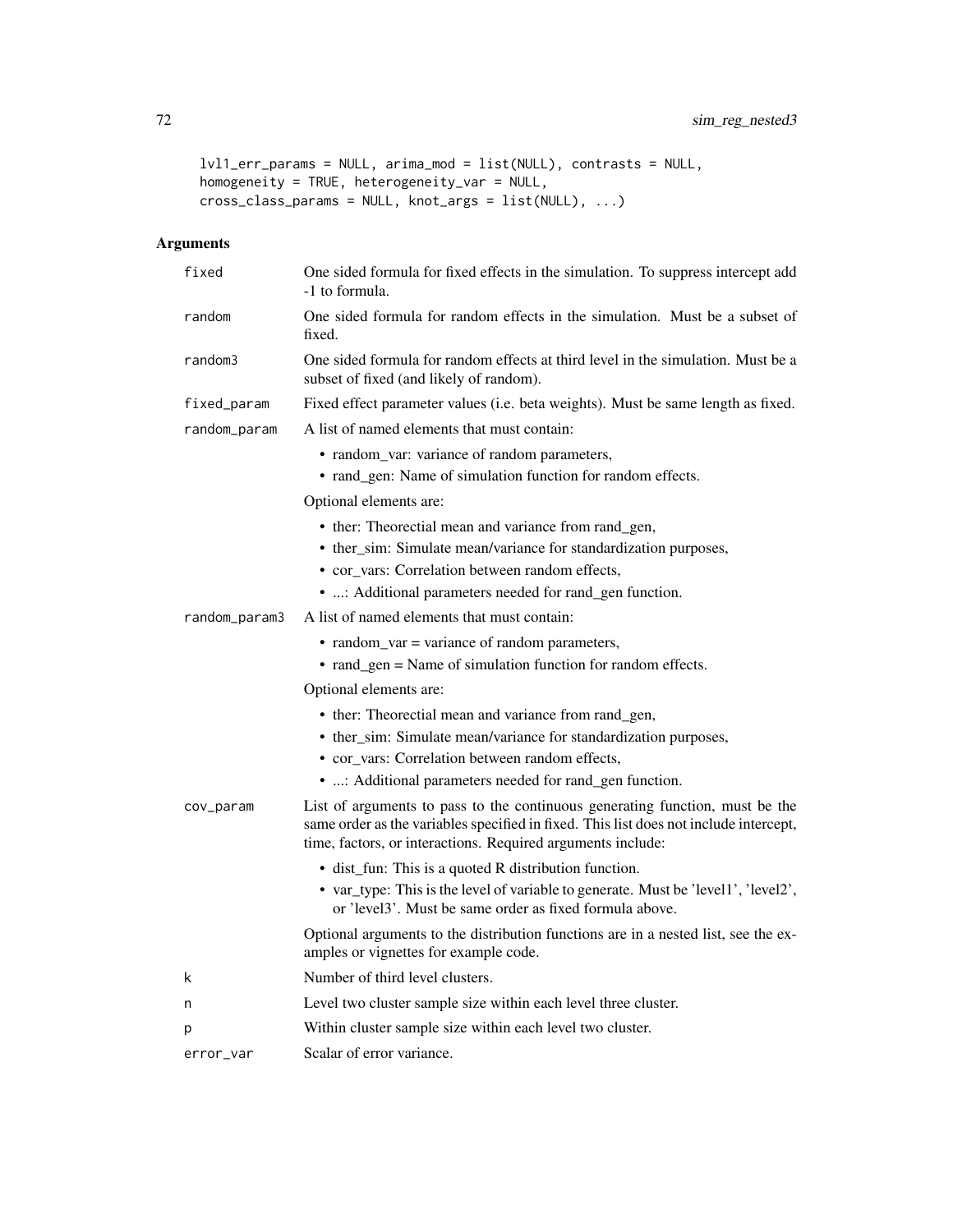<span id="page-72-0"></span>arima TRUE/FALSE flag indicating whether residuals should be correlated. If TRUE, must specify a valid model to pass to arima.sim via the arima mod argument. See [arima.sim](#page-0-0) for examples.

data\_str Type of data. Must be "cross" or "long".

function.

- cor\_vars A vector of correlations between variables.
- fact\_vars A nested list of factor, categorical, or ordinal variable specification, each list must include:
	- numlevels = Number of levels for ordinal or factor variables.
	- var\_type = Must be 'level1', 'level2', or 'level3'.

Optional arguments include:

- replace
- prob
- value.labels

See also [sample](#page-0-0) for use of these optional arguments.

- unbal A named TRUE/FALSE list specifying whether unbalanced simulation design is desired. The named elements must be: "level2" or "level3" representing unbalanced simulation for level two and three respectively. Default is FALSE, indicating balanced sample sizes at both levels.
- unbal\_design When unbal = TRUE, this specifies the design for unbalanced simulation in one of two ways. It can represent the minimum and maximum sample size within a cluster via a named list. This will be drawn from a random uniform distribution with min and max specified. Secondly, the actual sample sizes within each cluster can be specified. This takes the form of a vector that must have the same length as the level two or three sample size. These are specified as a named list in which level two sample size is controlled via "level2" and level three sample size is controlled via "level3".

#### lvl1\_err\_params

Additional parameters passed as a list on to the level one error generating function

- arima\_mod A list indicating the ARIMA model to pass to arima.sim. See [arima.sim](#page-0-0) for examples.
- contrasts An optional list that specifies the contrasts to be used for factor variables (i.e. those variables with .f or .c). See [contrasts](#page-0-0) for more detail.
- homogeneity Either TRUE (default) indicating homogeneity of variance assumption is assumed or FALSE to indicate desire to generate heterogeneity of variance.

# heterogeneity\_var

Variable name as a character string to use for heterogeneity of variance simulation.

#### cross\_class\_params

A list of named parameters when cross classified data structures are desired. Must include the following arguments: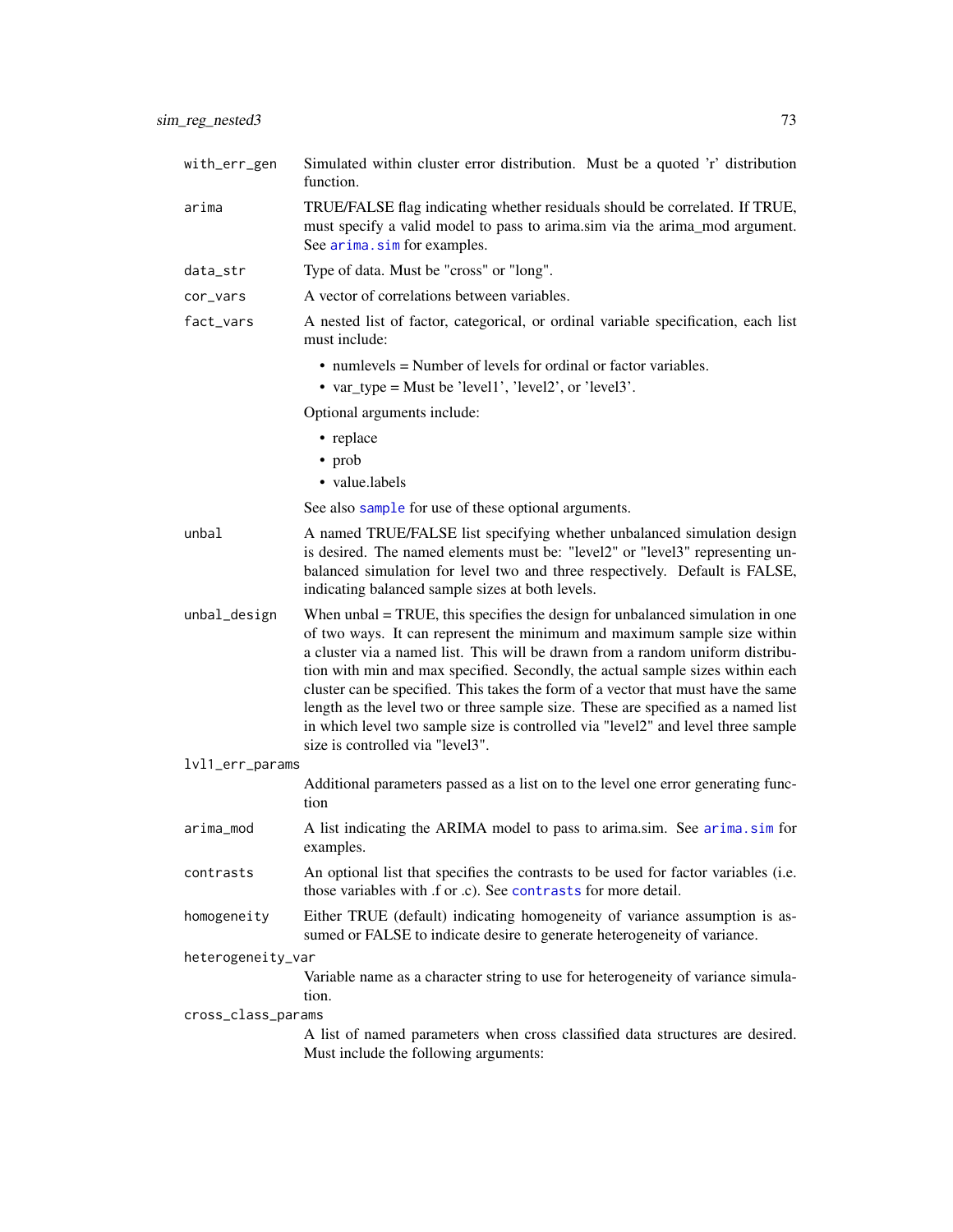<span id="page-73-0"></span>

|           | • num_ids: The number of cross classified clusters. These are in addition to<br>the typical cluster ids |
|-----------|---------------------------------------------------------------------------------------------------------|
|           | • random_param: This argument is a list of arguments passed to sim_rand_eff.<br>These must include:     |
|           | - random_var: The variance of the cross classified random effect                                        |
|           | - rand_gen: The random generating function used to generate the cross<br>classified random effect.      |
|           | Optional elements are:                                                                                  |
|           | - ther: Theorectial mean and variance from rand_gen,                                                    |
|           | - ther_sim: Simulate mean/variance for standardization purposes,                                        |
|           | - cor vars: Correlation between random effects,                                                         |
|           | - : Additional parameters needed for rand_gen function.                                                 |
| knot_args | A nested list of named knot arguments. See sim_knot for more details. Argu-<br>ments must include:      |
|           | $\bullet$ var                                                                                           |
|           | • knot_locations                                                                                        |
| .         | Not currently used.                                                                                     |

### Details

Simulates data for the linear mixed model, both cross sectional and longitudinal data. Returns a data frame with ID variables, fixed effects, and many other variables useful to help when running simulation studies.

## See Also

[sim\\_reg](#page-63-0) for a convenient wrapper for all data conditions.

## Examples

```
#' # Three level example
fixed \leq -1 + time + diff + act + actClust + time: act
random <- \sim 1 + time + diff
random3 \le - \sim 1 + \text{time}fixed_param <- c(4, 2, 6, 2.3, 7, 0)random_param \leq list(random_var = c(7, 4, 2), rand_gen = 'rnorm')
random_param3 <- list(random_var = c(4, 2), rand_gen = 'rnorm')
cov_param <- list(dist_fun = c('rnorm', 'rnorm', 'rnorm'),
     var_type = c("level1", "level2", "level3"),
     opts = list(list(mean = 0, sd = 1.5),
     list(mean = 0, sd = 4),list(mean = 0, sd = 2)))k < -10n < -15p \le -10error_var <- 4
with_err_gen <- 'rnorm'
data_str <- "long"
```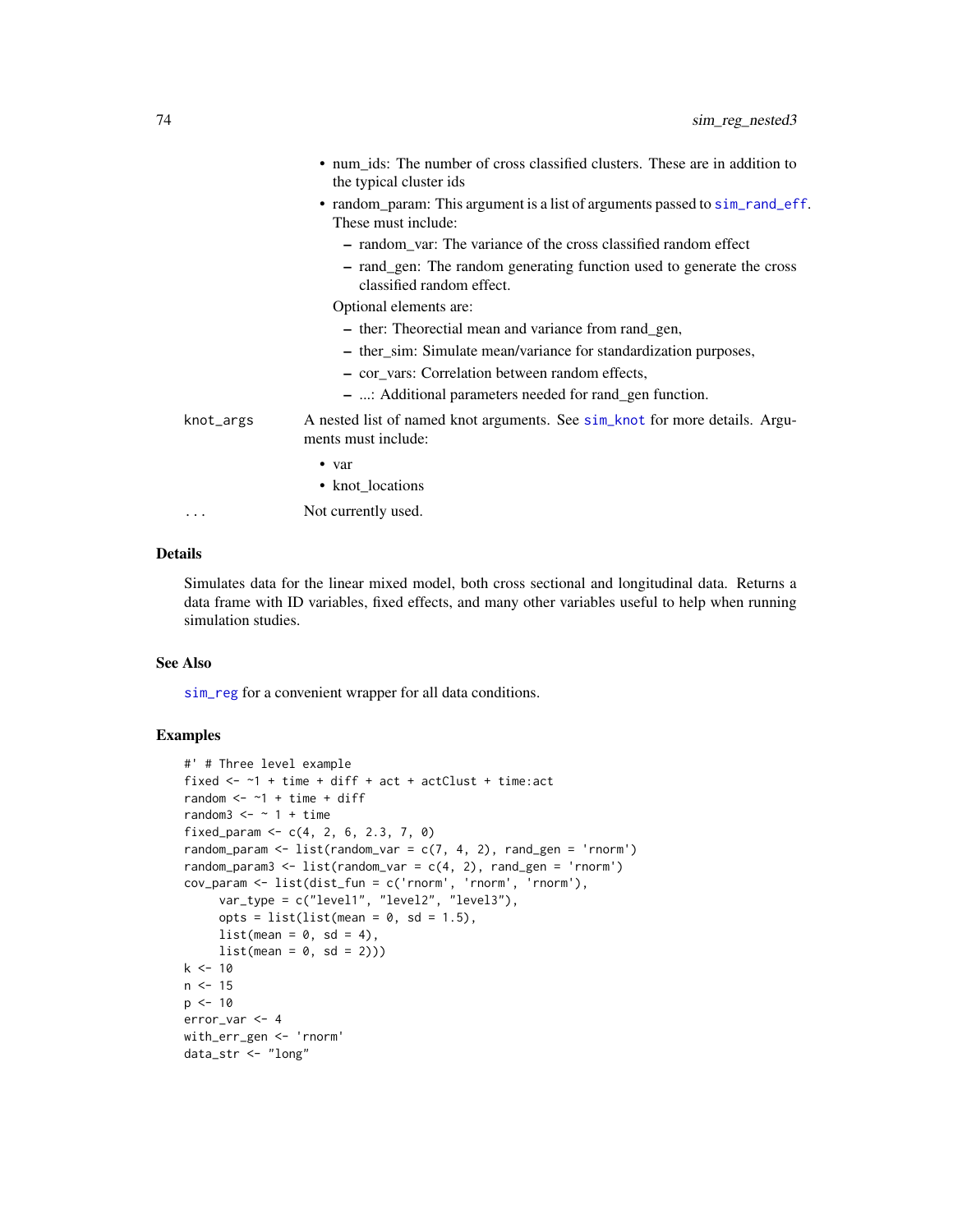```
temp_three <- sim_reg(fixed, random, random3, fixed_param, random_param,
  random_param3, cov_param, k,n, p, error_var, with_err_gen,
  data_str = data_str)
```
sim\_reg\_single *Master function to simulate single level data.*

# Description

Takes simulation parameters as inputs and returns simulated data.

## Usage

```
sim_reg_single(fixed, fixed_param, cov_param, n, error_var, with_err_gen,
 arima = FALSE, data_str, cor_vars = NULL, fact_vars = list(NULL),
 lvl1_err_params = NULL, arima_mod = list(NULL), contrasts = NULL,
 homogeneity = TRUE, heterogeneity_var = NULL,
 knot_{args} = list(NULL), ...
```
# Arguments

| fixed        | One sided formula for fixed effects in the simulation. To suppress intercept add<br>-1 to formula.                                                                                                                                   |
|--------------|--------------------------------------------------------------------------------------------------------------------------------------------------------------------------------------------------------------------------------------|
| fixed_param  | Fixed effect parameter values (i.e. beta weights). Must be same length as fixed.                                                                                                                                                     |
| cov_param    | List of arguments to pass to the continuous generating function, must be the<br>same order as the variables specified in fixed. This list does not include intercept,<br>time, factors, or interactions. Required arguments include: |
|              | • dist_fun: This is a quoted R distribution function.                                                                                                                                                                                |
|              | • var_type: This is the level of variable to generate. Must be 'single'. Must<br>be same order as fixed formula above.                                                                                                               |
|              | Optional arguments to the distribution functions are in a nested list, see the ex-<br>amples or vignettes for example code.                                                                                                          |
| n            | Cluster sample size.                                                                                                                                                                                                                 |
| error_var    | Scalar of error variance.                                                                                                                                                                                                            |
| with_err_gen | Simulated within cluster error distribution. Must be a quoted 'r' distribution<br>function.                                                                                                                                          |
| arima        | TRUE/FALSE flag indicating whether residuals should be correlated. If TRUE,<br>must specify a valid model to pass to arima.sim via the arima_mod argument.<br>See arima.sim for examples.                                            |
| data_str     | Type of data. Must be "single".                                                                                                                                                                                                      |
| cor_vars     | A vector of correlations between variables.                                                                                                                                                                                          |
| fact vars    | A nested list of factor, categorical, or ordinal variable specification, each list<br>must include:                                                                                                                                  |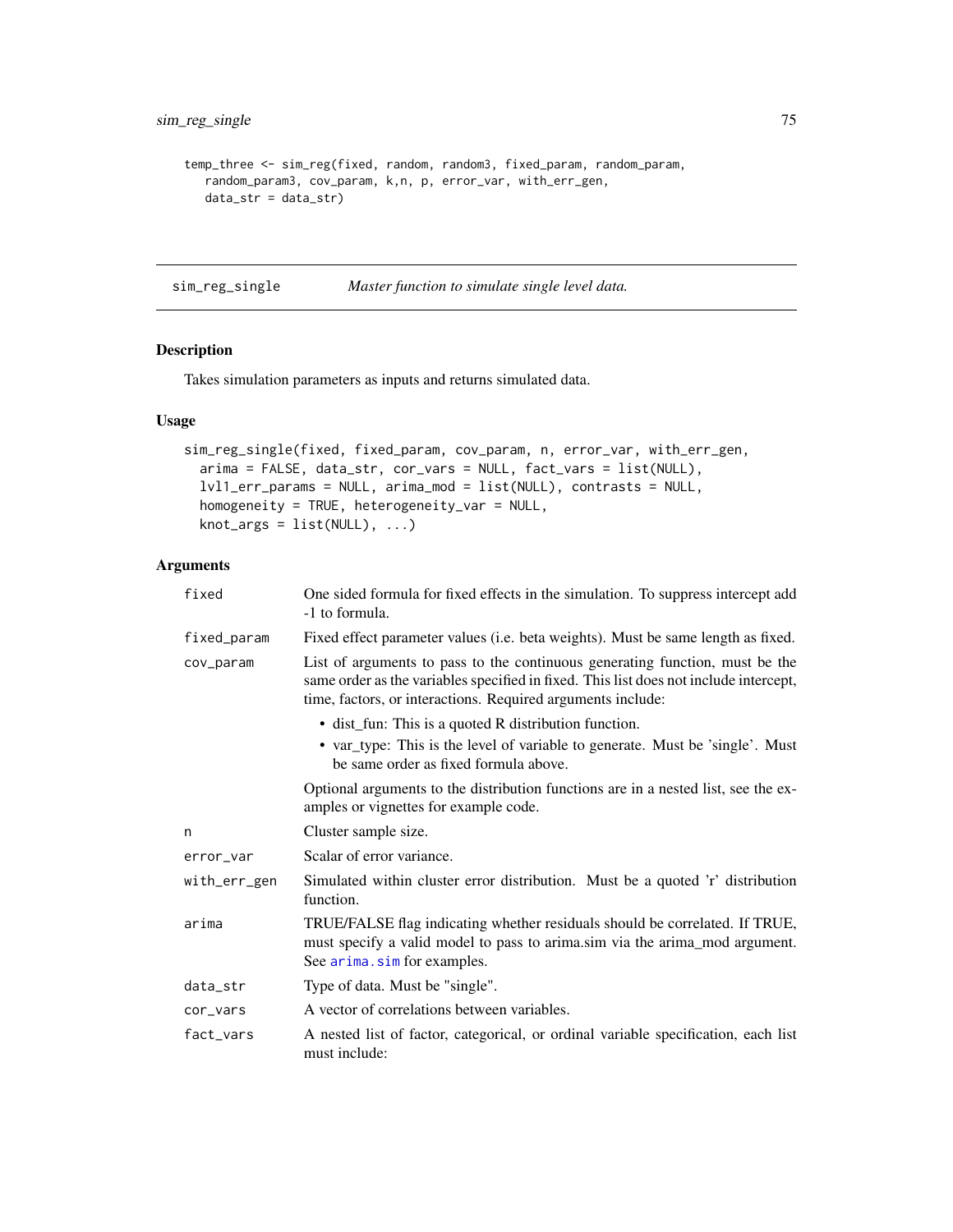- <span id="page-75-0"></span>• numlevels = Number of levels for ordinal or factor variables.
- var\_type = Must be 'single'.

Optional arguments include:

- replace
- prob
- value.labels

See also [sample](#page-0-0) for use of these optional arguments.

## lvl1\_err\_params

|                   | Additional parameters passed as a list on to the level one error generating func-<br>tion                                                              |  |
|-------------------|--------------------------------------------------------------------------------------------------------------------------------------------------------|--|
| arima_mod         | A list indicating the ARIMA model to pass to arima.sim. See arima.sim for<br>examples.                                                                 |  |
| contrasts         | An optional list that specifies the contrasts to be used for factor variables (i.e.<br>those variables with f or c). See contrasts for more detail.    |  |
| homogeneity       | Either TRUE (default) indicating homogeneity of variance assumption is as-<br>sumed or FALSE to indicate desire to generate heterogeneity of variance. |  |
| heterogeneity_var |                                                                                                                                                        |  |
|                   | Variable name as a character string to use for heterogeneity of variance simula-<br>tion.                                                              |  |
| knot_args         | A nested list of named knot arguments. See sim_knot for more details. Argu-<br>ments must include:                                                     |  |
|                   | $\bullet$ var                                                                                                                                          |  |
|                   | • knot locations                                                                                                                                       |  |
|                   |                                                                                                                                                        |  |

... Not currently used.

## Details

Simulates data for the simple regression models. Returns a data frame with ID variables, fixed effects, and many other variables useful to help when running simulation studies.

## See Also

[sim\\_reg](#page-63-0) for a convenient wrapper for all data conditions.

## Examples

```
#' # generating parameters for single level regression
fixed <- ~1 + act + diff + numCourse + act:numCourse
fixed_param <- c(2, 4, 1, 3.5, 2)cov_param <- list(dist_fun = c('rnorm', 'rnorm', 'rnorm'),
   var_type = c("single", "single", "single"),
   opts = list(list(mean = 0, sd = 4),list(\text{mean} = 0, \text{ sd} = 3),list(\text{mean} = 0, \text{ sd} = 3)))n < -150error_var <- 3
```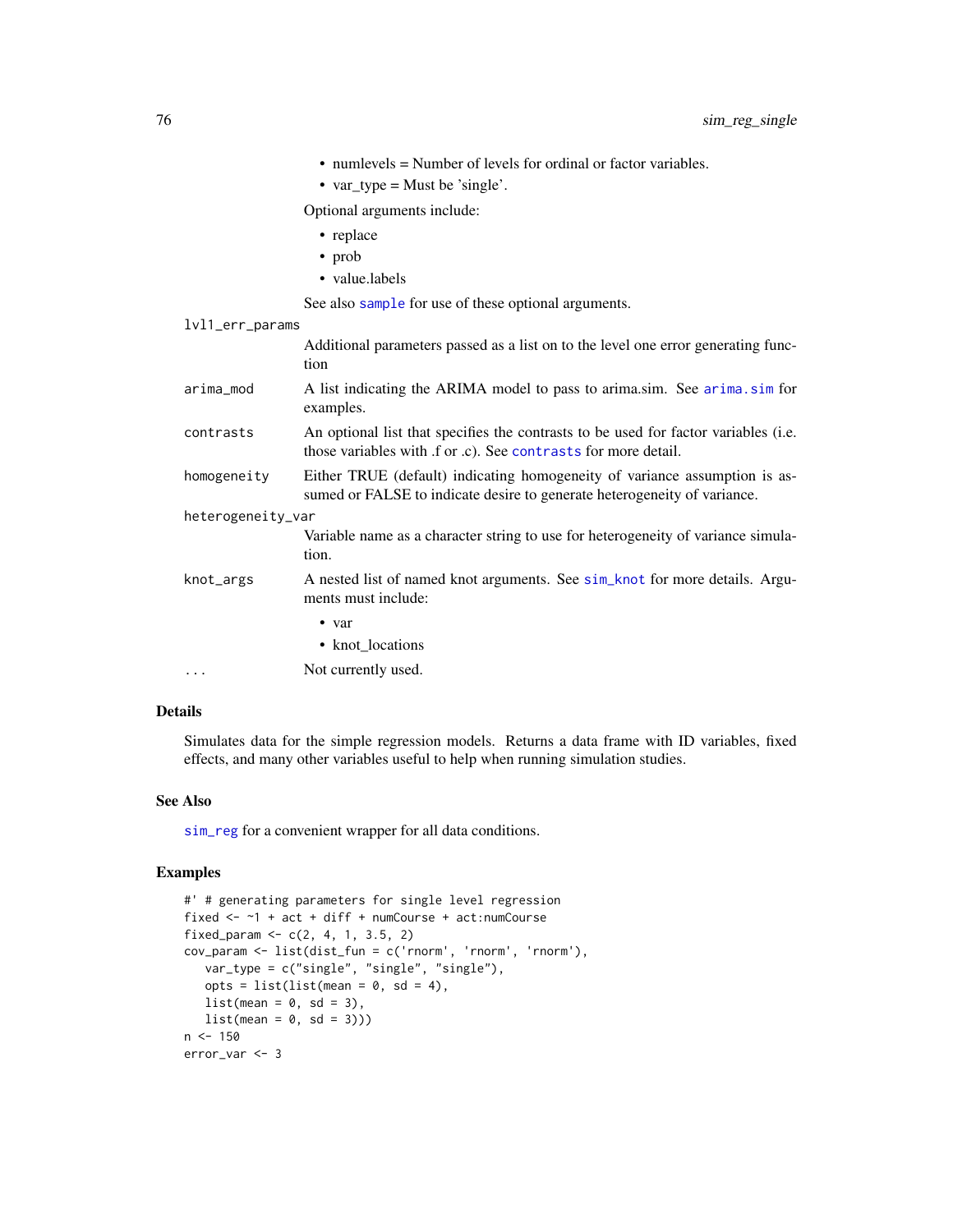#### <span id="page-76-0"></span>sim\_time 77

```
with_err_gen <- 'rnorm'
temp_single <- sim_reg(fixed = fixed, fixed_param = fixed_param,
  cov_param = cov_param,
  n = n, error_var = error_var, with_err_gen = with_err_gen,
  data_str = "single")
```
sim\_time *Simulate Time*

# Description

This function simulates data for the time variable of longitudinal data.

# Usage

 $sim_time(n, time\_levels = NULL, ...)$ 

# Arguments

| n           | Sample size of the levels.                                                                                                                 |
|-------------|--------------------------------------------------------------------------------------------------------------------------------------------|
| time levels | The values the time variable should take. If NULL (default), the time values are<br>discrete integers starting at 0 and going to $n - 1$ . |
| $\cdots$    | Currently not used.                                                                                                                        |

transform\_outcome *Transform response variable*

## Description

Transform response variable

## Usage

```
transform_outcome(outcome, type, ...)
```
# Arguments

| outcome  | The outcome variable to transform.                     |
|----------|--------------------------------------------------------|
| type     | Type of transformation to apply.                       |
| $\cdots$ | Additional arguments passed to distribution functions. |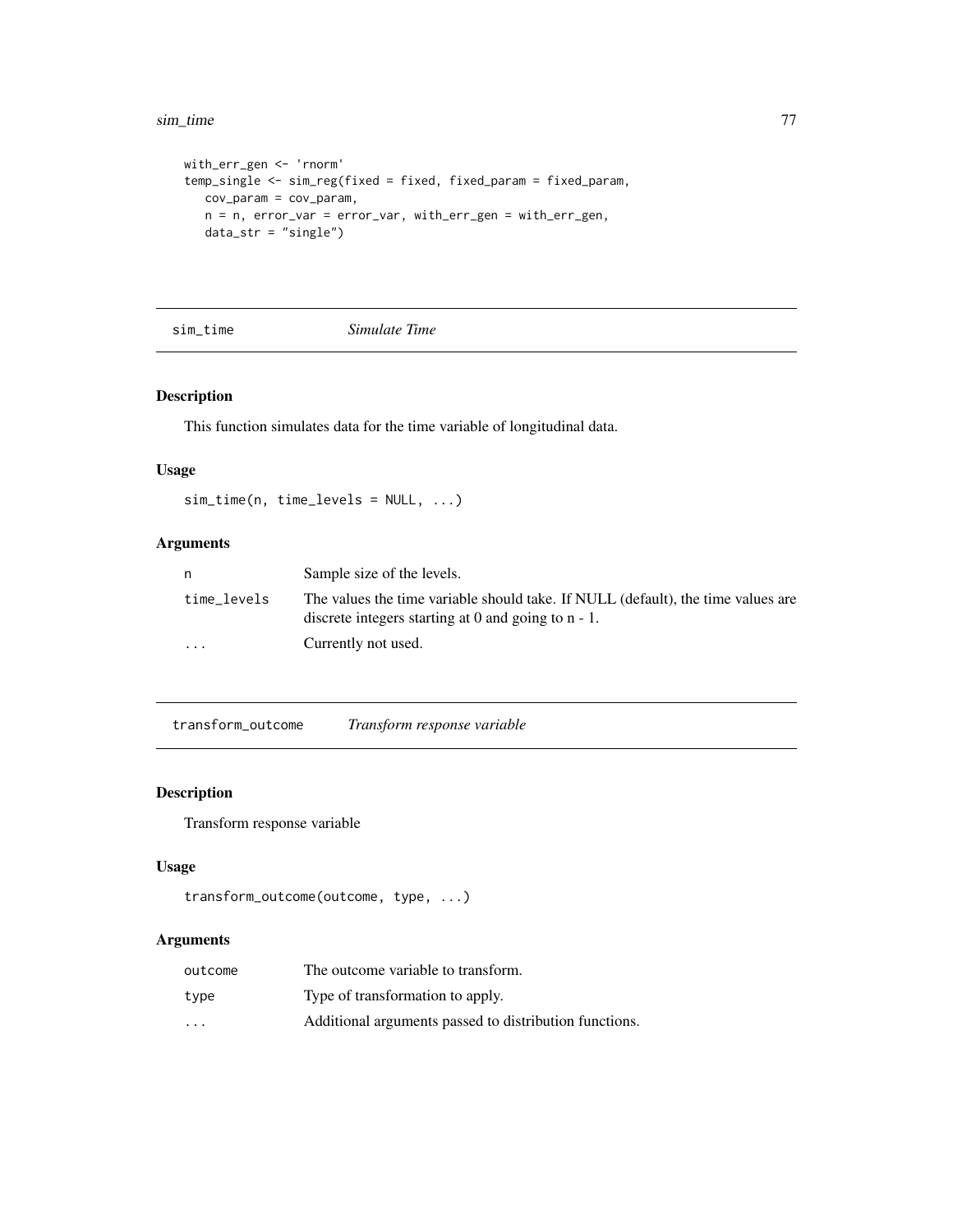<span id="page-77-0"></span>

# Description

Input variances of random effects and correlation between random effects, returns variance-covariance matrix of random effects.

## Usage

varcov\_randeff(random\_var, cor\_re)

# Arguments

| random var | Variance of random effects.                                              |
|------------|--------------------------------------------------------------------------|
| cor re     | Correlation between random effects, currently only a constant supported. |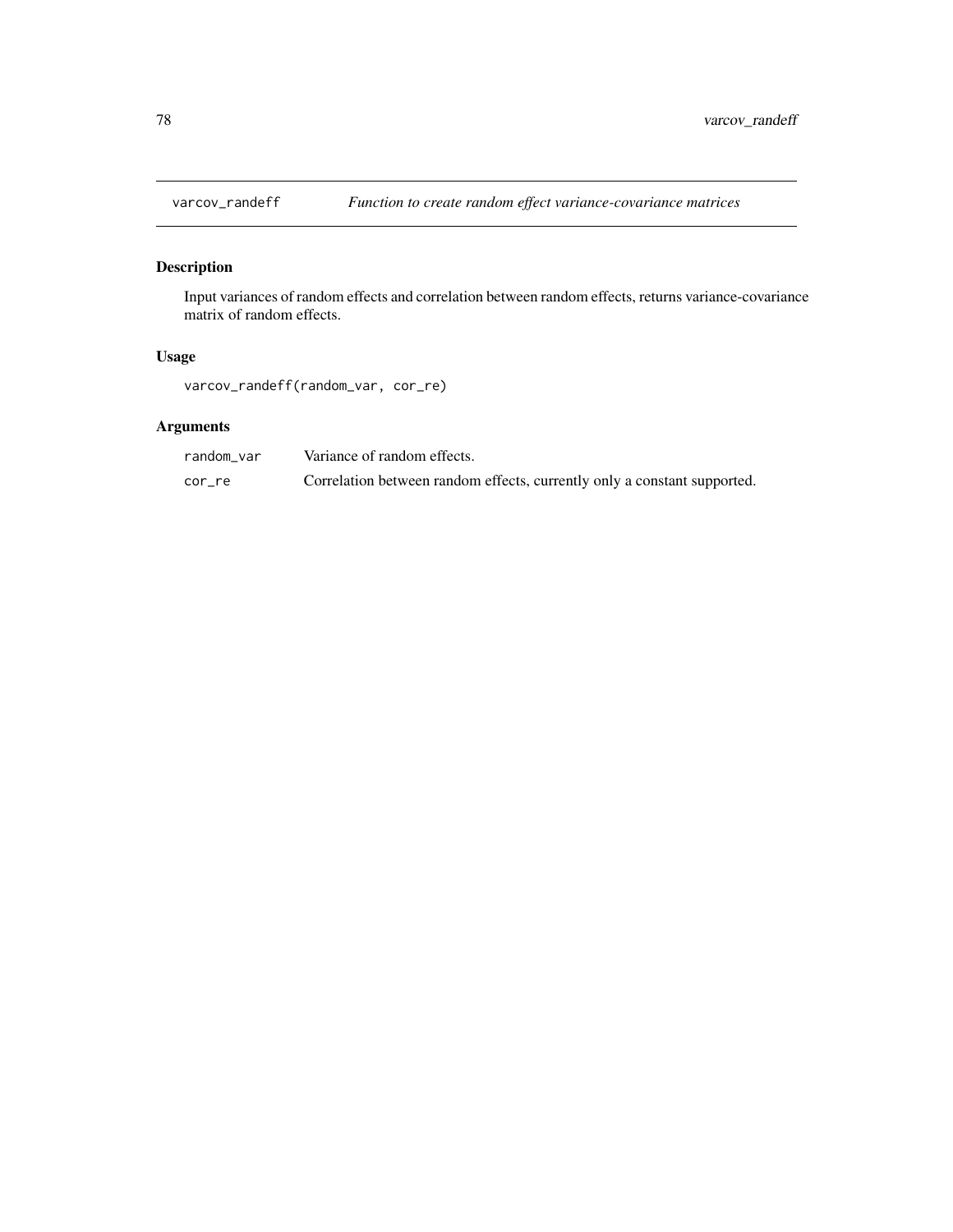# **Index**

arima.sim, *[20,](#page-19-0) [21](#page-20-0)*, *[39,](#page-38-0) [40](#page-39-0)*, *[56](#page-55-0)*, *[59,](#page-58-0) [60](#page-59-0)*, *[62](#page-61-0)*, *[65,](#page-64-0) [66](#page-65-0)*, *[69,](#page-68-0) [70](#page-69-0)*, *[73](#page-72-0)*, *[75,](#page-74-0) [76](#page-75-0)* compute\_statistics, [3](#page-2-0) contrasts, *[24](#page-23-0)[–26](#page-25-0)*, *[28](#page-27-0)*, *[32](#page-31-0)*, *[35](#page-34-0)*, *[37](#page-36-1)*, *[40](#page-39-0)*, *[45](#page-44-0)*, *[49](#page-48-0)*, *[52](#page-51-0)*, *[54](#page-53-0)*, *[56](#page-55-0)*, *[60](#page-59-0)*, *[62](#page-61-0)*, *[66](#page-65-0)*, *[70](#page-69-0)*, *[73](#page-72-0)*, *[76](#page-75-0)* corr\_variables, [3](#page-2-0) corStruct, *[41](#page-40-0)*, *[57](#page-56-0)*, *[61](#page-60-0)* cross\_class, [4](#page-3-0) cut, *[38](#page-37-0)* data\_glm\_nested, [5](#page-4-0) data\_glm\_nested3, [5](#page-4-0) data\_glm\_single, [6](#page-5-0) data\_reg\_nested, [7](#page-6-0) data\_reg\_nested3, [7](#page-6-0) data\_reg\_single, [8](#page-7-0) desireVar, [8,](#page-7-0) *[15](#page-14-0)* dropout\_missing *(*missing\_data*)*, [10](#page-9-0) extract\_coefficients, [9](#page-8-0) future\_replicate, *[15](#page-14-0)* generate\_missing, [9](#page-8-0) generate\_response, [10](#page-9-0) mar\_missing *(*missing\_data*)*, [10](#page-9-0) missing\_data, [10,](#page-9-0) *[41](#page-40-0)*, *[46](#page-45-0)*, *[49](#page-48-0)*, *[52](#page-51-0)*, *[54](#page-53-0)*, *[57](#page-56-0)*, *[60](#page-59-0)*, *[63](#page-62-1)* model\_fit, [11,](#page-10-0) *[12](#page-11-0)* parse\_crossclass, [12](#page-11-0) parse\_formula, [12,](#page-11-0) *[13](#page-12-0)* parse\_power, [13](#page-12-0) parse\_randomeffect, *[12](#page-11-0)*, [13](#page-12-0) parse\_varyarguments, [14](#page-13-0) random\_missing *(*missing\_data*)*, [10](#page-9-0) rbimod, *[9](#page-8-0)*, [14](#page-13-0) replicate\_simulation, *[3](#page-2-0)*, [15,](#page-14-0) *[16](#page-15-0)*

run\_shiny, [16](#page-15-0)

sample, *[4](#page-3-0)*, *[24](#page-23-0)[–26](#page-25-0)*, *[28](#page-27-0)*, *[32](#page-31-0)*, *[34](#page-33-0)*, *[37](#page-36-1)*, *[40](#page-39-0)*, *[45](#page-44-0)*, *[48](#page-47-0)*, *[51](#page-50-0)*, *[54](#page-53-0)*, *[56](#page-55-0)*, *[59](#page-58-0)*, *[62](#page-61-0)*, *[66](#page-65-0)*, *[70](#page-69-0)*, *[73](#page-72-0)*, *[76](#page-75-0)* sim\_continuous, [19](#page-18-0) sim\_continuous2, [19](#page-18-0) sim\_err\_nested, [20](#page-19-0) sim\_err\_single, [21](#page-20-0) sim\_factor, [22](#page-21-0) sim\_factor2, [23](#page-22-0) sim\_fixef\_nested, [23](#page-22-0) sim\_fixef\_nested3, [24](#page-23-0) sim\_fixef\_single, [26](#page-25-0) sim\_glm, *[16](#page-15-0)*, [27,](#page-26-0) *[46](#page-45-0)* sim\_glm\_nested, [30](#page-29-0) sim\_glm\_nested3, [33](#page-32-0) sim\_glm\_single, [36](#page-35-0) sim\_knot, *[24](#page-23-0)[–26](#page-25-0)*, *[29](#page-28-0)*, *[32](#page-31-0)*, *[35](#page-34-0)*, *[37](#page-36-1)*, [37,](#page-36-1) *[41](#page-40-0)*, *[46](#page-45-0)*, *[49](#page-48-0)*, *[52](#page-51-0)*, *[54](#page-53-0)*, *[57](#page-56-0)*, *[60](#page-59-0)*, *[63](#page-62-1)*, *[67](#page-66-0)*, *[70](#page-69-0)*, *[74](#page-73-0)*, *[76](#page-75-0)* sim\_pow, *[16](#page-15-0)*, [38,](#page-37-0) *[57,](#page-56-0) [58](#page-57-0)*, *[61](#page-60-0)*, *[63](#page-62-1)* sim\_pow\_glm, *[16](#page-15-0)*, [43,](#page-42-0) *[50](#page-49-0)*, *[53,](#page-52-0) [54](#page-53-0)* sim\_pow\_glm\_nested, [47](#page-46-0) sim\_pow\_glm\_nested3, [50](#page-49-0) sim\_pow\_glm\_single, [53](#page-52-0) sim\_pow\_nested, [55](#page-54-0) sim\_pow\_nested3, [58](#page-57-0) sim\_pow\_single, [61](#page-60-0) sim\_rand\_eff, *[4](#page-3-0)*, *[29](#page-28-0)*, *[32](#page-31-0)*, *[35](#page-34-0)*, *[40](#page-39-0)*, *[45](#page-44-0)*, *[49](#page-48-0)*, *[52](#page-51-0)*, *[57](#page-56-0)*, *[60](#page-59-0)*, [63,](#page-62-1) *[66](#page-65-0)*, *[70](#page-69-0)*, *[74](#page-73-0)* sim\_reg, *[4](#page-3-0)*, *[8](#page-7-0)*, *[16](#page-15-0)*, *[24,](#page-23-0) [25](#page-24-0)*, *[27](#page-26-0)*, *[35](#page-34-0)*, *[41](#page-40-0)*, *[64](#page-63-1)*, [64,](#page-63-1) *[71](#page-70-0)*, *[74](#page-73-0)*, *[76](#page-75-0)* sim\_reg\_nested, [68](#page-67-0) sim\_reg\_nested3, [71](#page-70-0) sim\_reg\_single, [75](#page-74-0) sim\_time, [77](#page-76-0) simglm, [16](#page-15-0) simglm-package *(*simglm*)*, [16](#page-15-0) simulate\_error, [17](#page-16-0) simulate\_fixed, [17](#page-16-0) simulate\_heterogeneity, [18](#page-17-0)